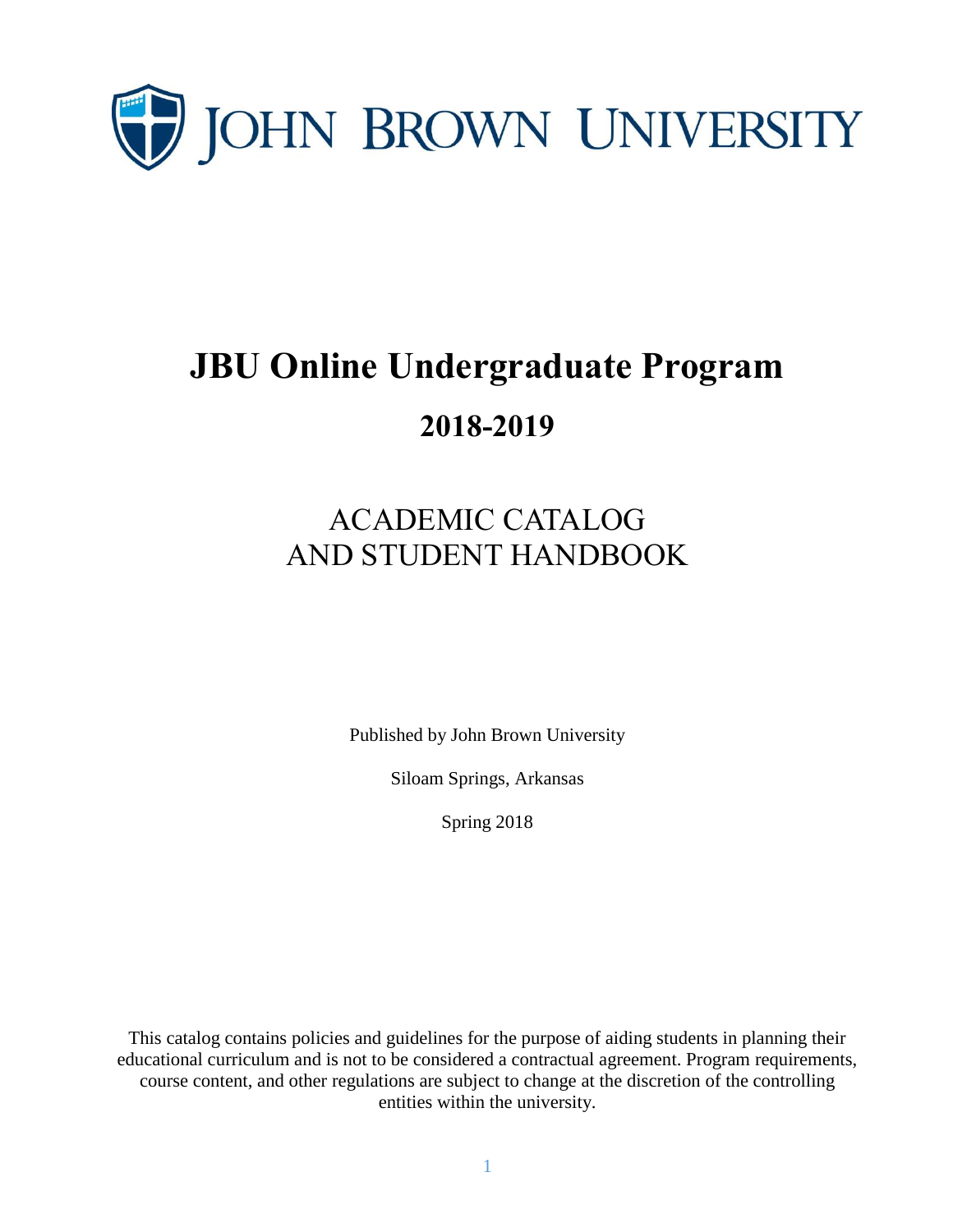### **TABLE OF CONTENTS**

#### **Online Academic Calendar**

#### **University Profile**

|--|--|--|

#### **Academic Colleges and Divisions**

#### **Financial Planning**

#### **Academic Policies**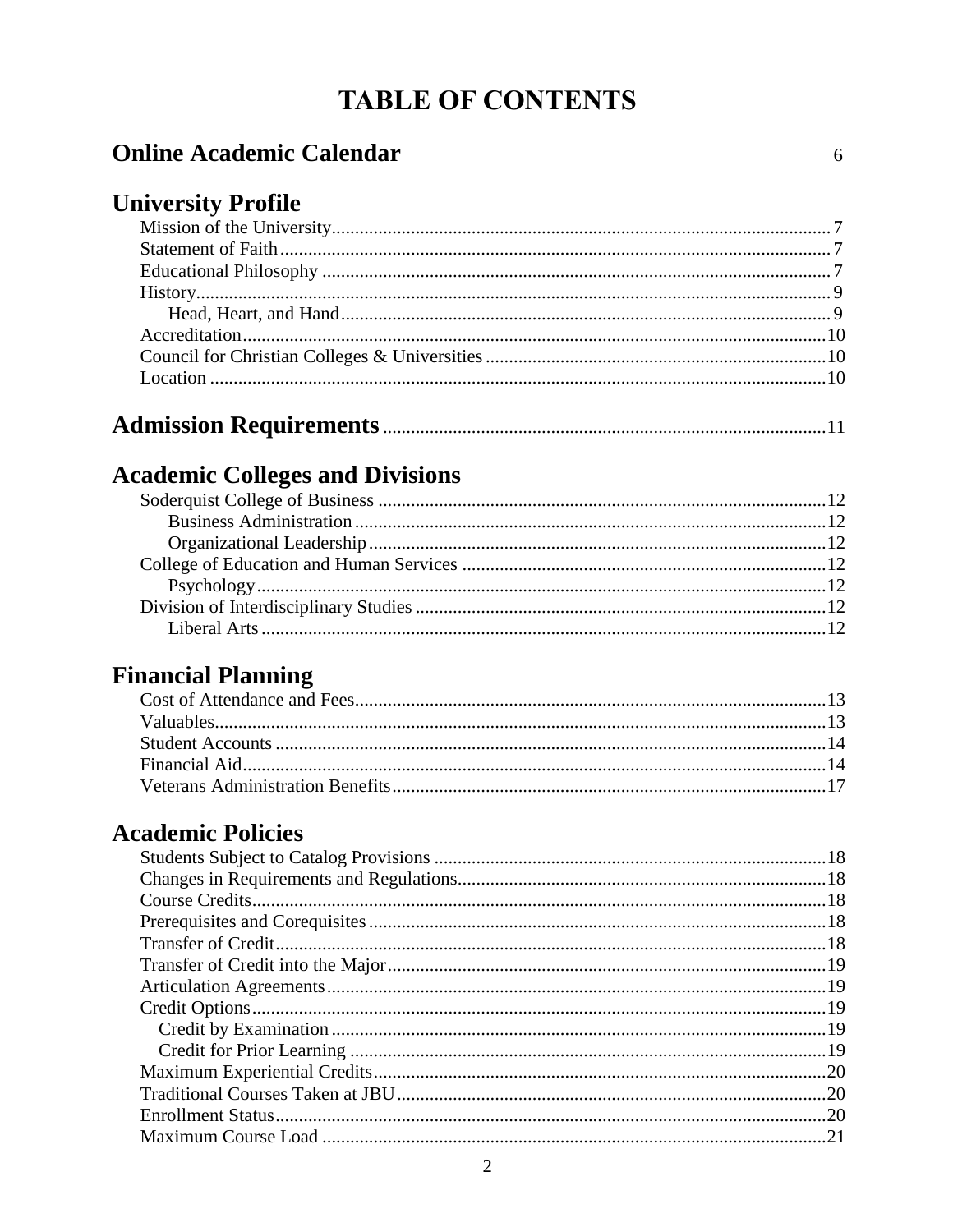| Scholastic Probation and Required Achievement for Continued Enrollment 25 |  |
|---------------------------------------------------------------------------|--|
|                                                                           |  |
|                                                                           |  |
|                                                                           |  |
|                                                                           |  |
|                                                                           |  |
|                                                                           |  |
|                                                                           |  |
|                                                                           |  |
|                                                                           |  |
|                                                                           |  |
|                                                                           |  |

### **Program Requirements**

## **Course Descriptions**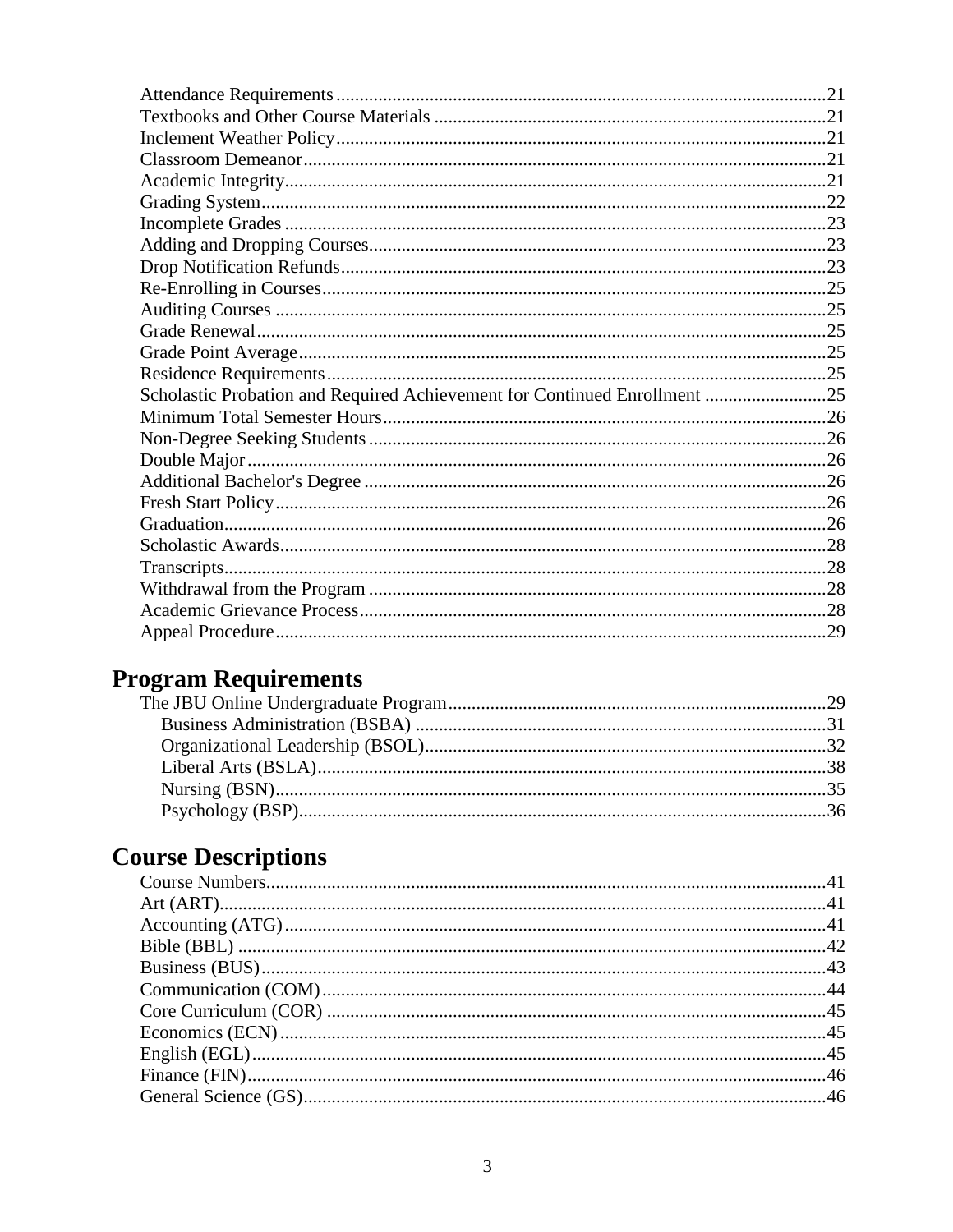#### **Student Resources**

#### **Student Rights**

| JBU's Response to the Requirements of the Family Educational Rights & Privacy Act61 |  |
|-------------------------------------------------------------------------------------|--|
|                                                                                     |  |
|                                                                                     |  |
|                                                                                     |  |
|                                                                                     |  |
|                                                                                     |  |
|                                                                                     |  |
|                                                                                     |  |

#### **Directory of Services and Personnel**

For information concerning the Traditional Undergraduate or Graduate Programs, please refer to the respective 2018-2019 Undergraduate or Graduate School catalogs.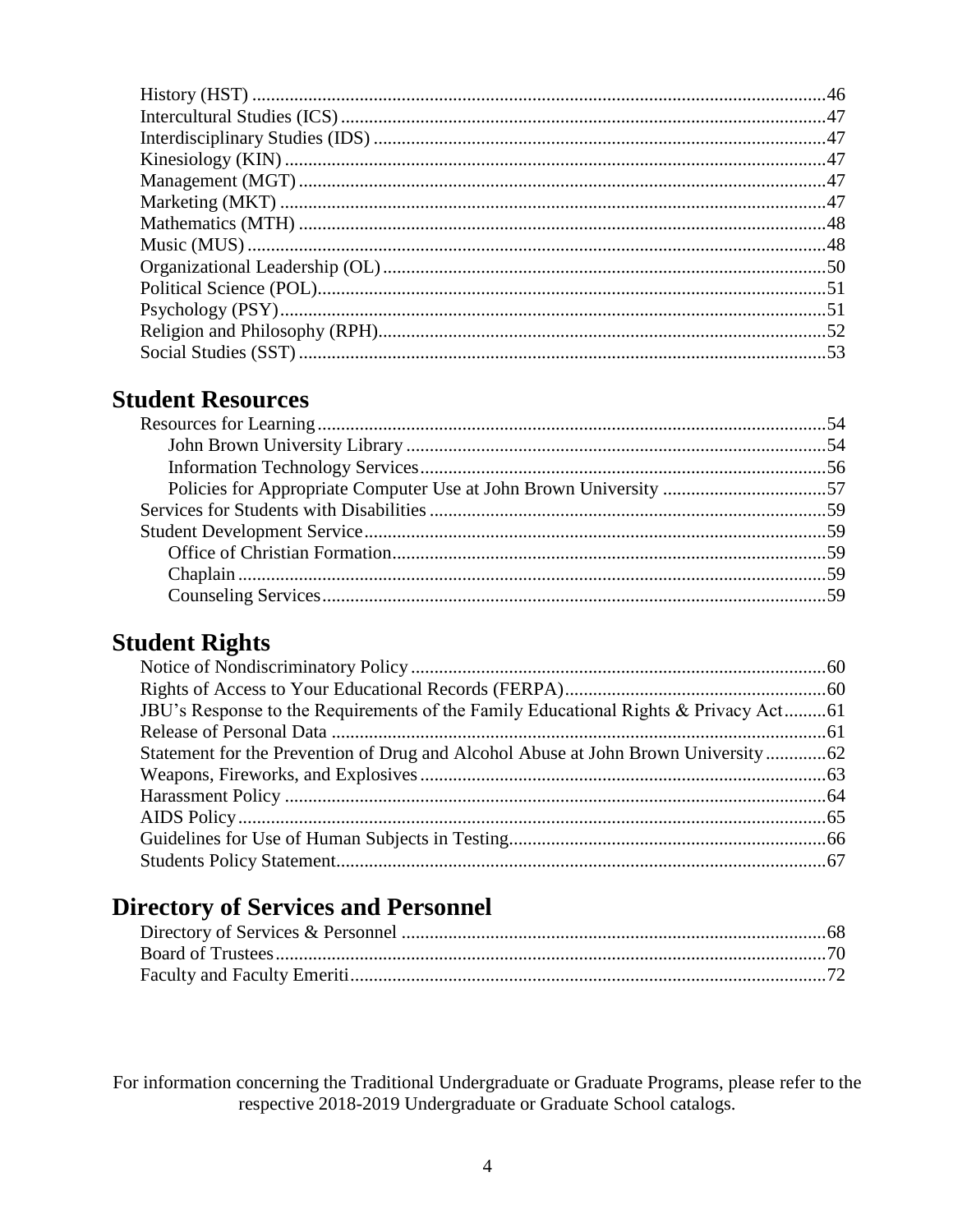## **WELCOME FROM THE PRESIDENT**

Dear Students:

Welcome to John Brown University. We are glad that you have chosen to join the JBU community.

John Brown University is committed to offering first-rate academic programs in a supportive Christian community. It is our desire that you will flourish during your time with us by coming to understand God, His world, and His design for your life.

John Brown University is first and foremost a teaching institution, and our faculty, staff and administrators are dedicated to helping students learn. They are excellent scholars and professionals as well as caring people committed to mentoring and advising students. You should take the initiative to get to know them because these relationships may well be lifechanging.

This catalog should answer most, if not all, of your questions. It outlines the policies and standards that should guide your educational program here at JBU.

May God bless and keep you during your time here at John Brown University.

God-speed,

Dr. Chip Pollard President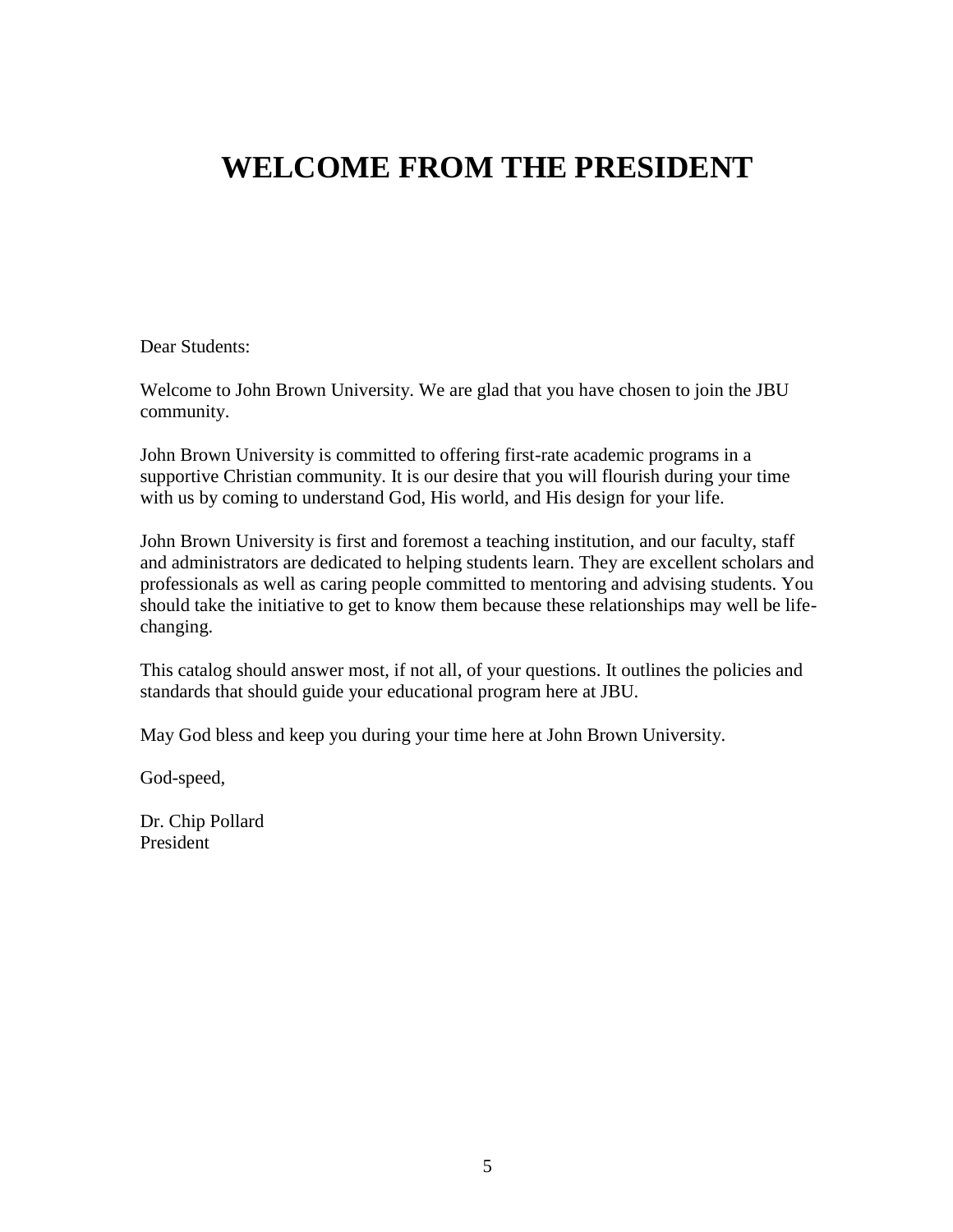## **Online Undergraduate Calendar**

| <b>FALL 2018</b>   | o                                         | <b>FALL 2019</b>   |
|--------------------|-------------------------------------------|--------------------|
| M 8/20             | Fall A Classes Begin                      | M 8/26             |
| M 9/3              | Labor Day Holiday                         | M 9/2              |
| F 9/7              | *Last Day to Drop Fall A Classes          | $F\frac{9}{13}$    |
| F 10/12            | Last Day of Fall A Classes                | F 10/18            |
| M 10/15            | Fall B Classes Begin                      | M 10/21            |
| F 11/2             | *Last Day to Drop Fall B Classes          | F11/8              |
| M 11/19 - F 11/23  | <b>Thanksgiving Break</b>                 | M 11/24 - F 11/29  |
| F 12/14            | Last Day of Fall B Classes                | F 12/20            |
| Sa 12/15           | <b>Commencement Exercises</b><br>Sa 12/21 |                    |
| <b>SPRING 2019</b> |                                           | <b>SPRING 2020</b> |
| M 1/7              | Spring A Classes Begin                    | M 1/13             |
| F1/25              | <i>*Last Day to Drop Spring A Classes</i> | F 1/31             |
| F 3/1              | Last Day of Spring A Classes              | $F\frac{3}{6}$     |
| M 3/4              | Spring B Classes Begin                    | M 3/9              |
| M 3/18 - F 3/22    | <b>Spring Break</b>                       | M 3/23 - F 3/27    |
| $F\frac{3}{29}$    | <i>*Last Day to Drop Spring B Classes</i> | $F\,4/3$           |
| $F\,5/3$           | Last Day of Spring B Classes              | F 5/8              |
| Sa 5/4             | <b>Commencement Exercises</b>             | Sa 5/9             |
| <b>SUMMER 2019</b> |                                           | <b>SUMMER 2020</b> |
| M 5/6              | Summer A Classes Begin                    | M 5/11             |
| F 5/24             | *Last Day to Drop Summer A Classes F 5/29 |                    |
| M 5/27             | <b>Memorial Day Holiday</b>               | M 5/25             |
| F 6/21             | Last Day of Summer A Classes              | F 6/26             |
| M 6/24             | <b>Summer B Classes Begin</b>             |                    |
| M 7/1 - F 7/5      | <b>Summer Break</b>                       | M 6/29 - F 7/3     |
|                    | <b>Summer B Classes Begin</b>             | M 7/6              |
| F 7/19             | *Last Day to Drop Summer B Classes F 7/24 |                    |
| F 8/16             | Last Day of Summer B Classes              | F 8/21             |
|                    |                                           |                    |

\*Last day to withdraw from a course and receive a grade of "W"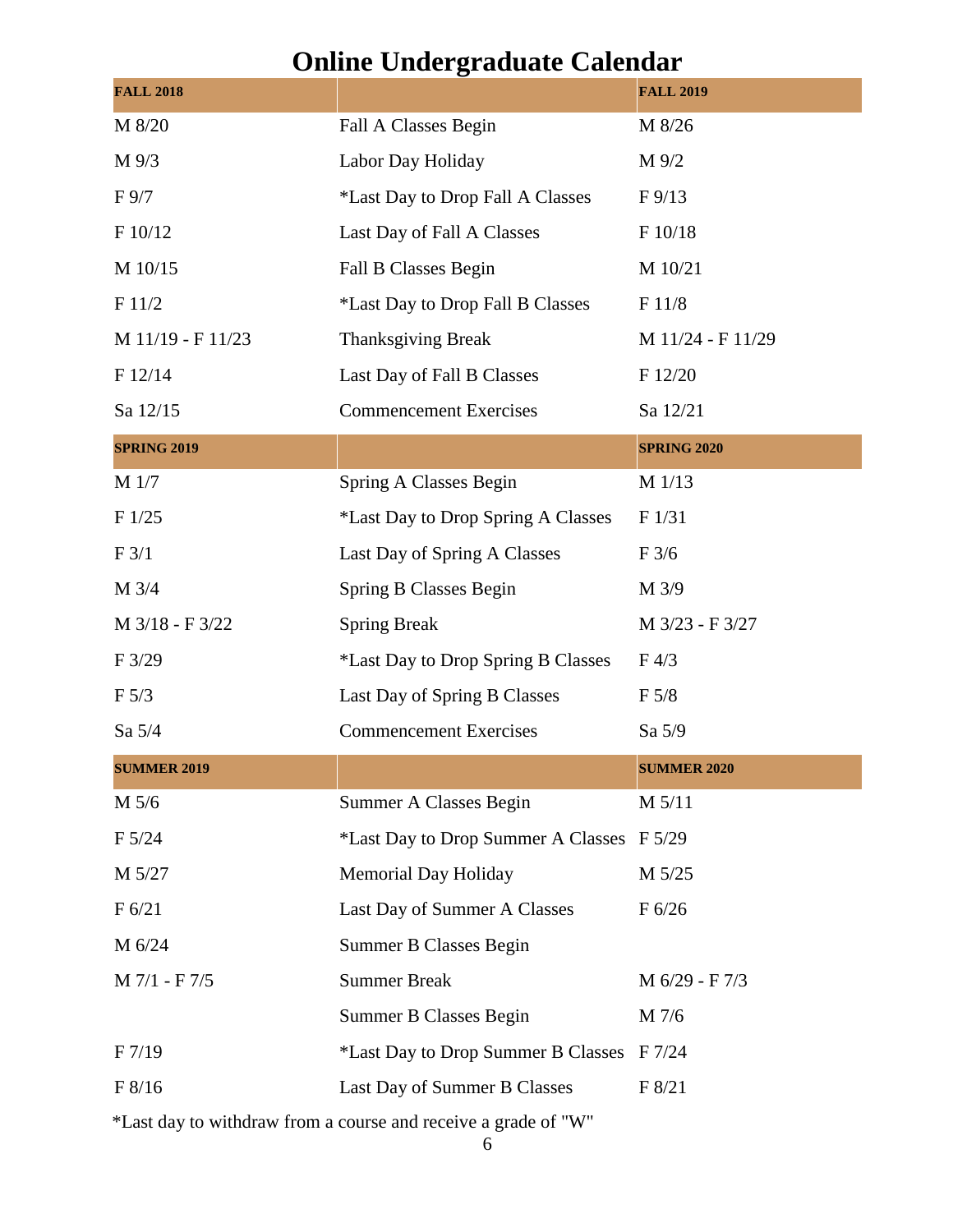# **The Mission of the University**

The faculty and board of trustees have accepted the following statement as being an accurate expression of the university basic mission:

John Brown University provides Christ-centered education that prepares people to honor God and serve others by developing their intellectual, spiritual, and professional lives.

# **Statement of Faith**

The doctrinal position of the institution is contained in the following Articles of Faith which have been adopted by the National Association of Evangelical's:

- 1. We believe the Bible to be the inspired, the only infallible, authoritative word of God.
- 2. We believe that there is one God, eternally existent in three persons: Father, Son and Holy Spirit.
- 3. We believe in the deity of our Lord Jesus Christ, in His virgin birth, in His sinless life, in His miracles, in His vicarious and atoning death through His shed blood, in His bodily resurrection, in His ascension to the right hand of the Father, and in His personal return in power and glory.
- 4. We believe that for the salvation of lost and sinful people regeneration by the Holy Spirit is absolutely essential.
- 5. We believe in the present ministry of the Holy Spirit by whose indwelling the Christian is enabled to live a godly life.
- 6. We believe in the resurrection of both the saved and the lost; they that are saved unto the resurrection of life and they that are lost unto the resurrection of damnation.
- 7. We believe in the spiritual unity of believers in our Lord Jesus Christ.

# **Educational Philosophy**

The faculty has expressed its purpose as sending forth graduates

#### **Whose lives reflect the love of Christ**

Through reverence toward God.

Through consecration to Christ and His Church.

Through knowledge of the Bible and appreciation of its principles.

Through participation in Christian activities with talents, means, and time.

Through tolerance, humility, and helpfulness to others.

#### **Who possess intellectual integrity and an enthusiasm for continuing self-development**

Through use of mental processes which lead to intelligent decisions.

Through familiarization with sources of information.

Through utilization of knowledge.

Through mastery of means of communication of ideas.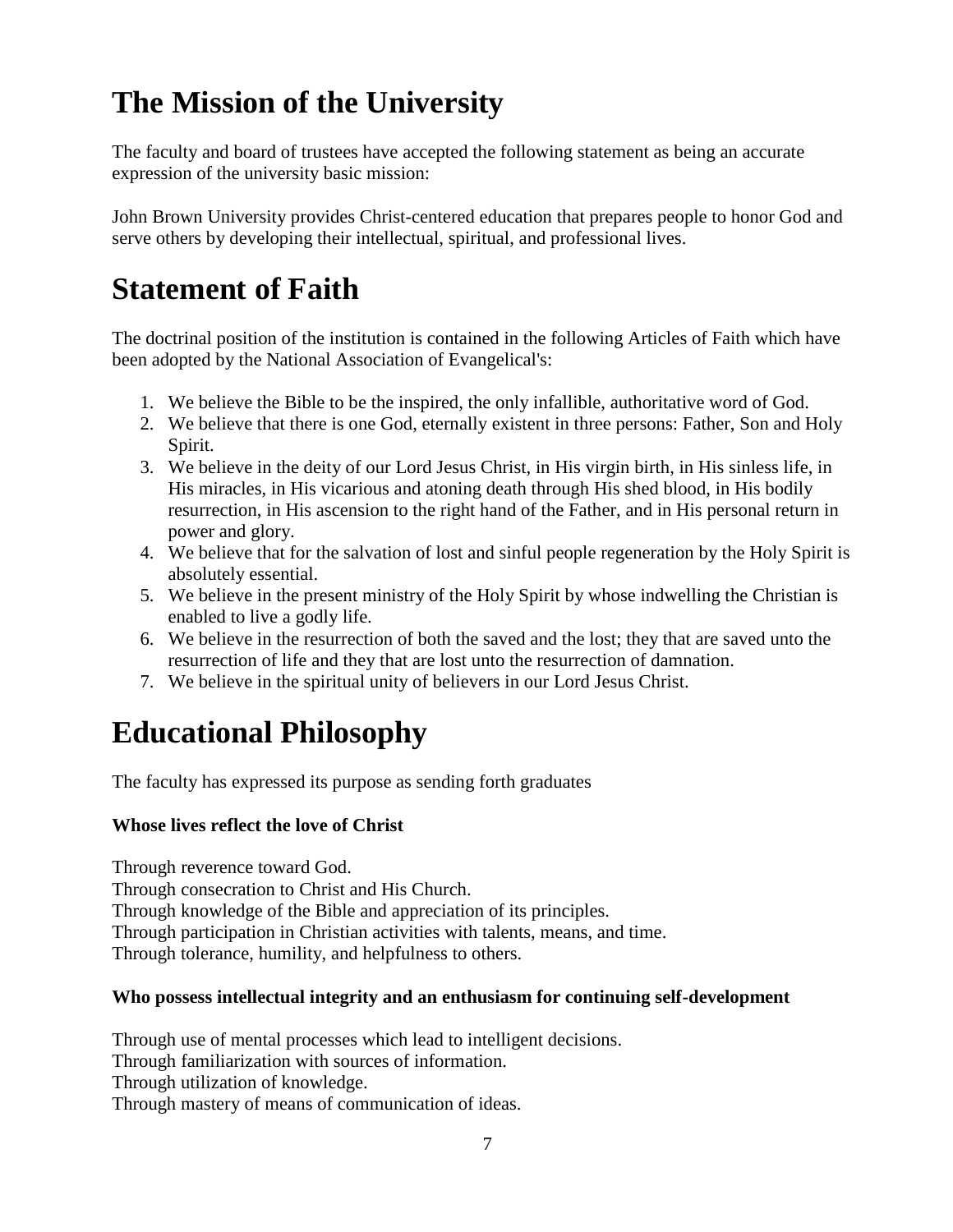#### **Who are able to function effectively in a multicultural world**

Through a heightened awareness of diverse cultural contexts and values.

Through development of skills and attitudes necessary to interact, work, and minister with people of other cultures.

Through understanding the inclusiveness of God's Kingdom and the equality of all people before God. Through formation of a Christian perspective of the world.

#### **Who are eager and able to perform a share of the world's work**

Through their willing response to God's unique plan.

Through working in chosen vocations with skill, efficiency, and dedication. Through a cooperative and understanding attitude toward fellow workers.

#### **Who make worthy contributions to their communities**

Through active cooperation with other people toward general community improvement.

Through promoting wholesome entertainment, adequate educational programs, and other phases of community welfare.

Through exercising their political privileges in the spirit of Christ.

Through practicing the high ideals of love and justice toward all people.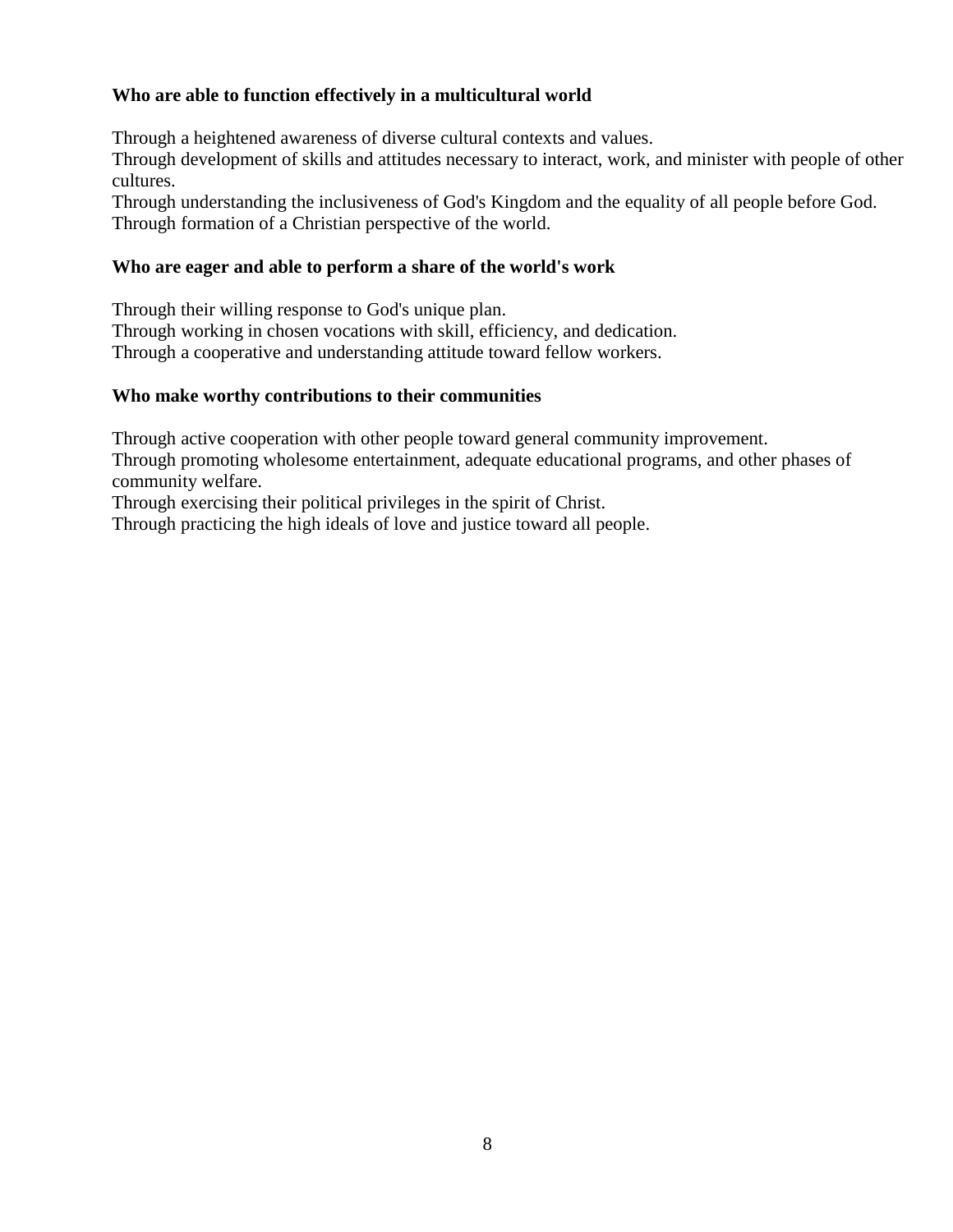# **The History of John Brown University**

John Brown University's rich history began with an enthusiastic evangelist, radio pioneer, educator, and author, John E. Brown, who recognized the need for an academic institution that would prepare young people to serve Christ. In 1919, with a goal of educating the "Head, Heart, and Hand," John Brown laid the foundation for the institution that would later be called John Brown University. The vision of JBU has been carried through its ninety-nine year history by the leadership of the founder, his son, John Brown Jr., his grandson, John Brown III, and Presidents George Ford, Lee Balzer, and now Charles Pollard.

#### **Head**

The university offers an education based on a liberal arts Core Curriculum and 43 undergraduate majors. Also available at JBU are academic opportunities for professionals and graduates. The JBU Degree Completion Program (now known as JBU Online Undergraduate) was established in 1993 to meet the needs of working adults and allows them to complete their undergraduate degree. In 1995, JBU began offering graduate classes. The Graduate School offers master's degrees in Business, Counseling, Fine Arts, and Teacher Education.

#### **Heart**

Since its founding, JBU has sought to nourish the spiritual life of its students. Professors and students work together to integrate a Christian worldview with their understanding and practice of academic disciplines. Professors and staff also make themselves available to guide and mentor students in the faith.

Within the JBU community, there are a variety of opportunities for students to deepen and live out their faith. Chapel services are held three times a week and feature dynamic worship and gifted guest speakers. A wide variety of ministry opportunities are offered to students through the Office of Christian Formation.

#### **Hand**

Students also gain valuable professional and personal life-skills that equip them to serve in business, education, industry, ministry, the arts, and a variety of other fields. Students and graduates are encouraged to integrate faith in the workplace and in every area of their lives.

While the scope of JBU's mission has grown over the last 99 years, the central direction of that mission has remained the same: "Christ Over All."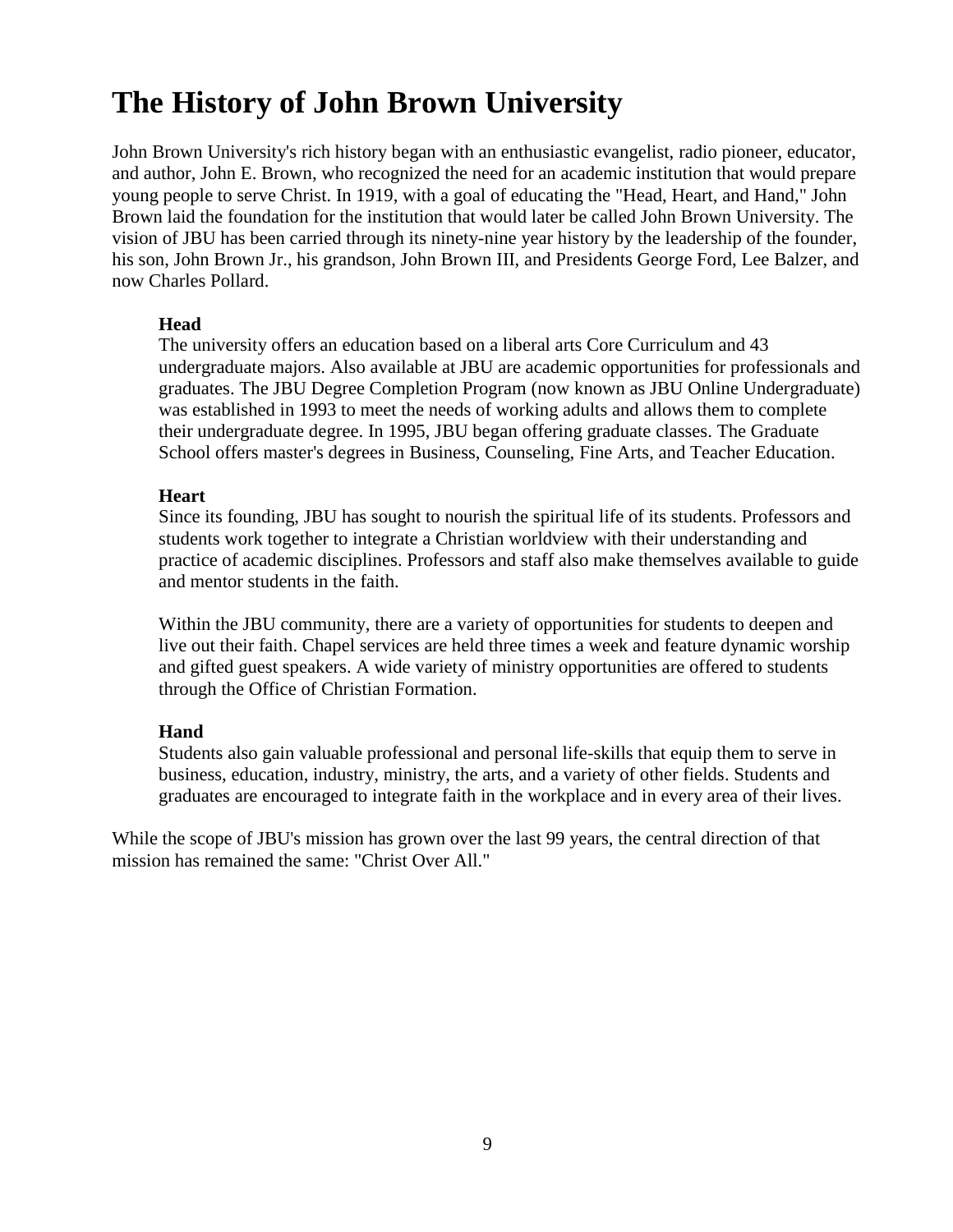# **Accreditation and Affiliations**

John Brown University is accredited by the Higher Learning Commission, http://hlcommission.org, (800) 621-7440 and is approved by the Arkansas State Department of Education.

All business degree programs of the Soderquist College of Business are accredited by the Accreditation Council for Business Schools and Programs (ACBSP), http://www.acbsp.org, (913) 339-9356.

The undergraduate nursing program is fully approved by the Arkansas State Board of Nursing (ASBN), http://www.arsbn.org, 1123 S. University, Suite 800, University Tower Bldg, Little Rock AR 72204, (501) 686-2700. The baccalaureate degree program in Nursing at John Brown University is accredited by the Commission on Collegiate Nursing Education (CCNE), http://www.aacnnursing.org/CCNE, 655 K Street NW, Suite 750, Washington DC 20001, (202) 887-6791.

# **Council for Christian Colleges & Universities**

John Brown University is a charter member of the Council for Christian Colleges & Universities (CCCU), a resource- and information-sharing association of 118 Christ-centered colleges and universities. Member schools, which must be accredited institutions, are committed to maintaining the highest academic standards within an environment which fosters moral and spiritual development in individuals and communities.

Incorporated in 1982, the CCCU includes schools representing more than 30 denominations and offers numerous interchange programs in academics and assessment. Headquarters are located at 321 Eighth Street NE, Washington, DC 20002, www.cccu.org, (202) 546-8713.

# **Locations**

Located in one of the fastest growing areas in the nation, John Brown University is an interdenominational Christian university. JBU faculty and staff work to provide a tremendous number of experiential learning opportunities for students, in and out of the classroom, that develop the "Head, Heart, and Hand." JBU's main campus is located in Siloam Springs, Arkansas.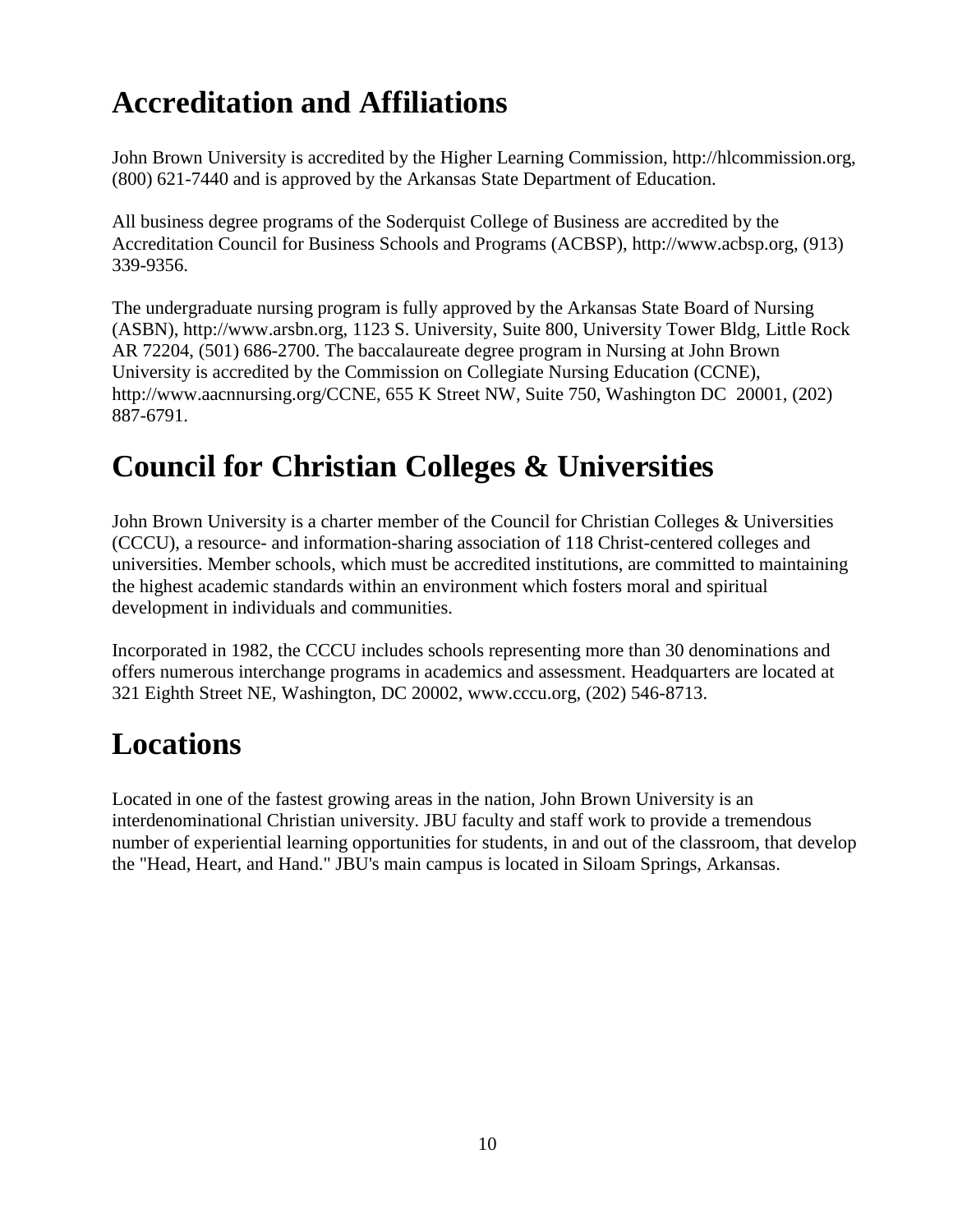### **Admission Requirements**

Applicants to JBU's Online Undergraduate Program must have 45 hours of transferable credit, as determined by John Brown University, with a cumulative grade point average of 2.0 or better on the 4.0 scale.

Applicants must submit:

- 1. Application for Admission accompanied by \$25 non-refundable application fee.
- 2. Official copies of transcripts from all colleges attended. Transcripts must be mailed by the college or university directly to the graduate Admissions Office at John Brown University.
- 3. New students who were born on or after January 1, 1957, regardless of the number of hours enrolled, are required by Arkansas law to furnish proof of immunity against measles, mumps, and rubella. MMR vaccination may be confirmed by an immunization record from a doctor's office, health department, or school records. This requirement does not apply to students who are enrolled in online courses only. For more information, please contact your admissions counselor.

### **Additional Requirements for Nursing Major**

- A current unencumbered license as a Registered Nurse
- Successful completion of at least 60 semester hours of transferable college credit
- GPA of 2.0 (4.0 scale) or better on all prior academic work
- Current CPR license
- Clear Drug Screen

# **Requirements for Undeclared Major**

A student who wants to enter one of our JBU Online Undergraduate Program majors and meets the other admission requirements of the associated JBU Online Undergraduate major, but does not yet have at least 45 hours of prior college credit can be admitted as an Undeclared major until the required 45 hours is reached. These students can take any JBU class as an elective (prerequisites must be met) as long as the intent is to reach 45 hours and then enroll in one of our JBU Online Undergraduate majors.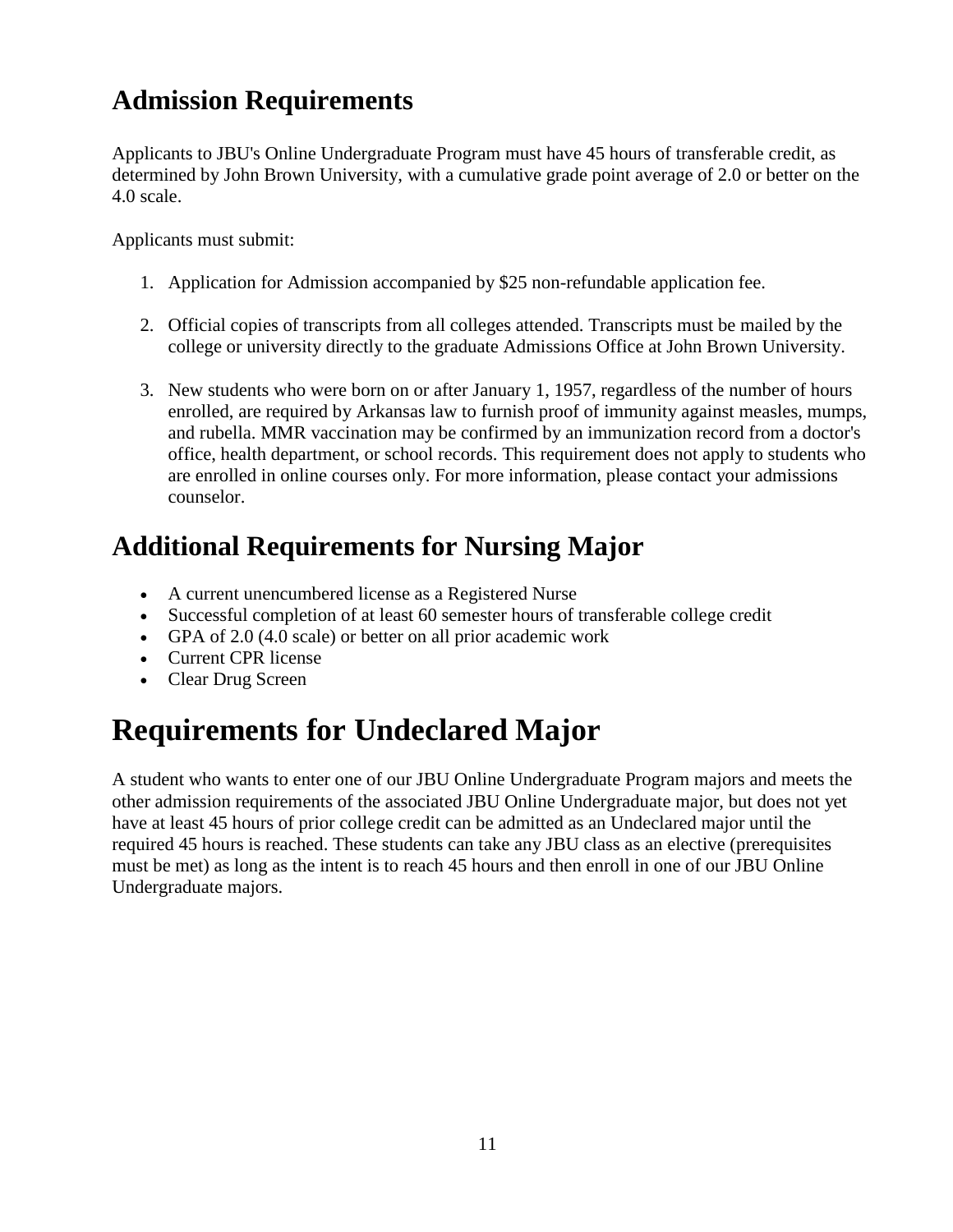#### **Academic Colleges and Divisions**

Five JBU Online Undergraduate degrees are offered at John Brown University:

#### **Soderquist College of Business**

Bachelor of Science in Business Administration (BSBA) Bachelor of Science in Organizational Leadership (BSOL)

#### **College of Education and Human Services**

Bachelor of Science in Psychology (BSPSY)

#### **Division of Interdisciplinary Studies**

Bachelor of Science in Liberal Arts (BSLA)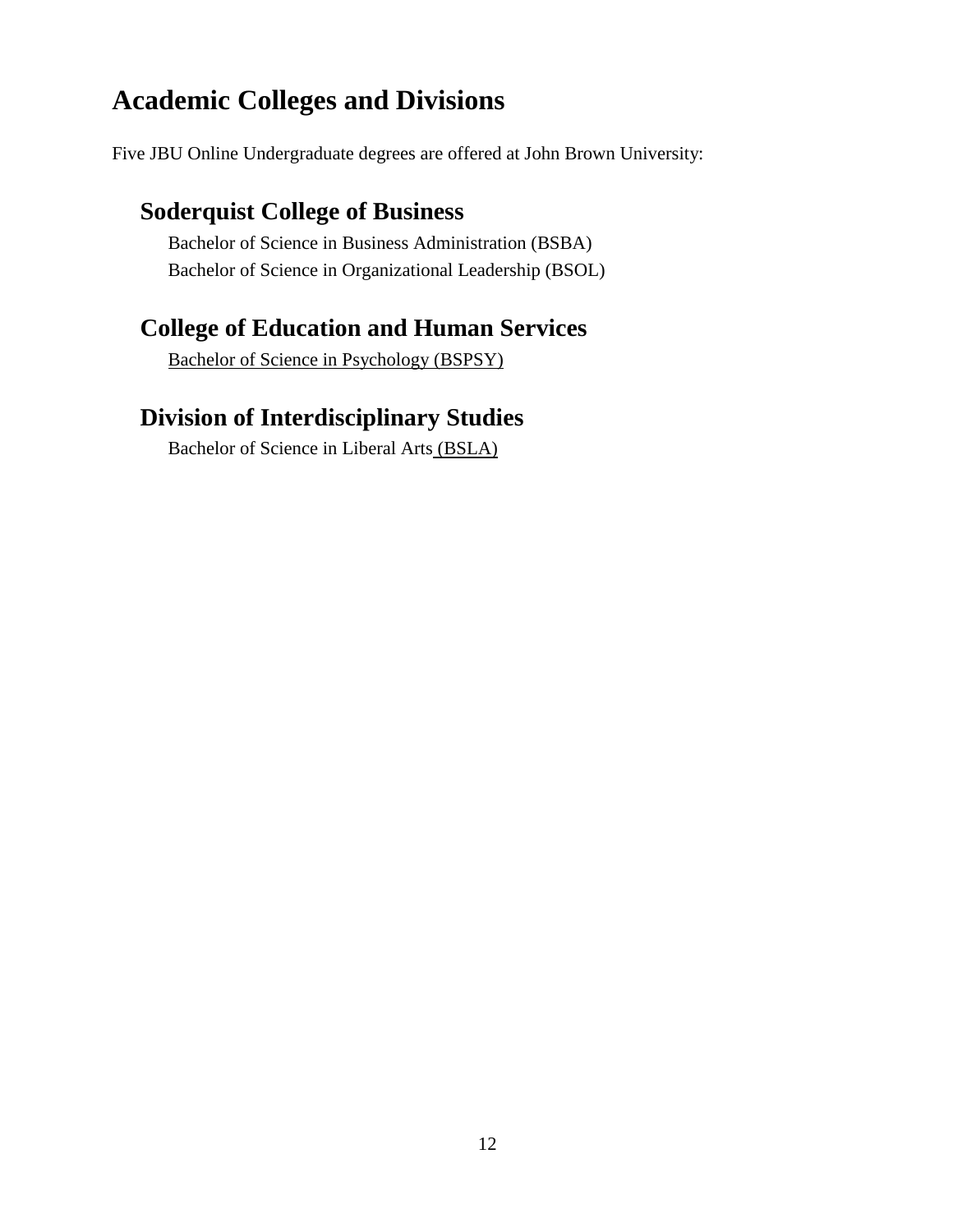## **Cost of Attendance and Fees**

#### **JBU Online Undergraduate Tuition**

| <b>Tuition for 2018-2019</b> | \$420/credit hour |
|------------------------------|-------------------|
| Independent Study Fee (in    | \$129/credit hour |
| addition to regular tuition) |                   |

#### **General Fees**

Application Fee \$25 Applications for admission should be accompanied by this non-refundable application fee. Payment Plan Enrollment Fee  $$5$ Credit for Prior Learning Fee \$100/credit submitted for evaluation Late Registration Fee  $\$50$ Students who register for classes after the designated registration period are subject to a late fee. Graduation Application Fee  $$35$ Each graduating student is required to pay this fee, without regard to commencement participation. The fee will appear on the student's account at the time the application for graduation has been submitted. In addition, students who participate in commencement will be required to purchase regalia through the bookstore. Official Transcripts \$5 The first official transcript is issued without charge. A fee is charged for all subsequently issued official transcripts.

#### **Valuables**

The university does not assume any responsibility for lost or stolen property, nor does it carry fire, theft, or damage insurance on the personal property of students.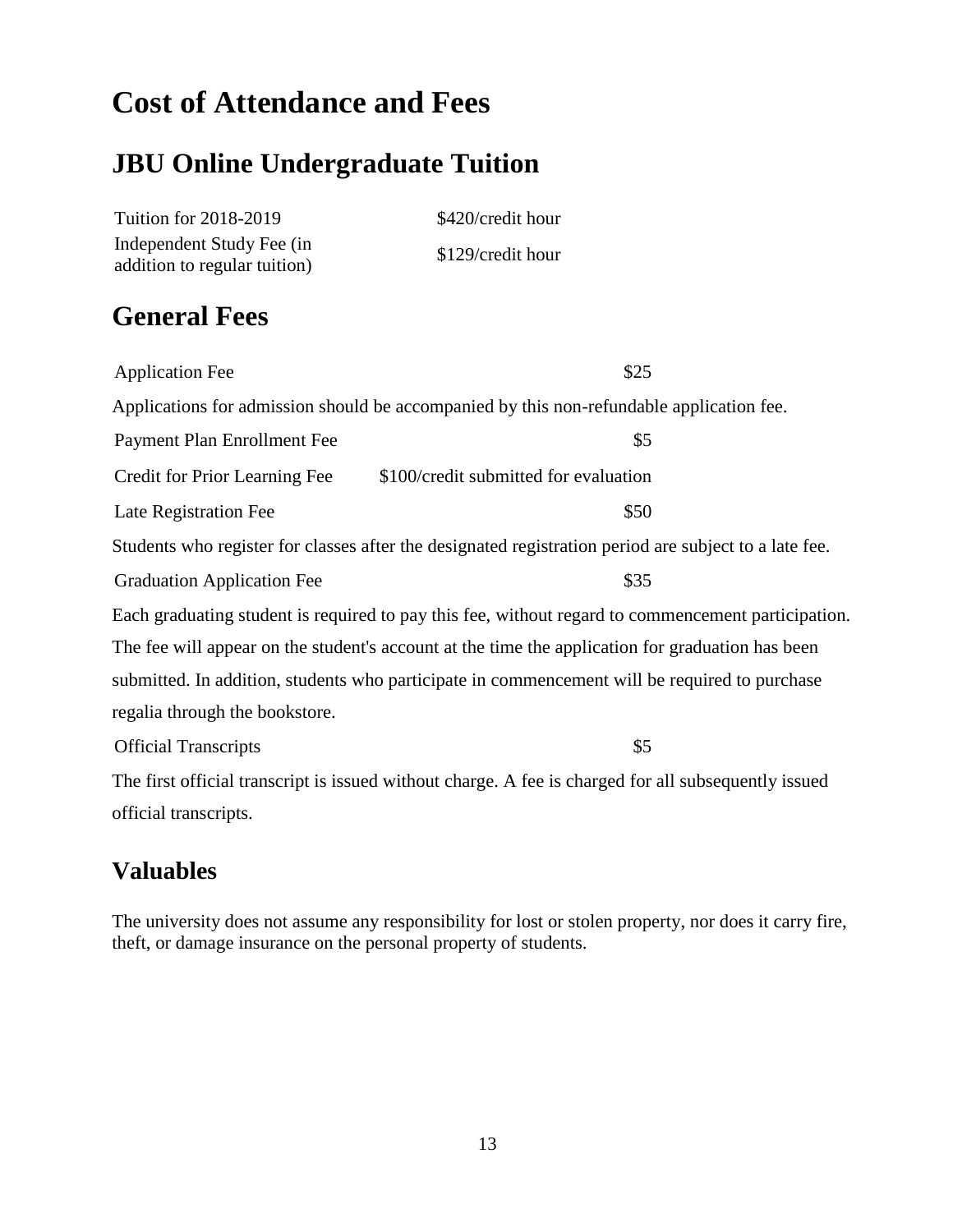#### **Student Accounts**

Tuition and fees are due prior to the start of each term. Payment will be the term's charges less financial aid (i.e. scholarships, grants, and loans) that is listed as pending or posted on the student's financial account. Online payments may be transacted through EagleNet by E-check, VISA, Mastercard, Discover, and American Express. Payment may be mailed to:

> John Brown University Attn: Cashier 2000 West University Street Siloam Springs AR 72761

The university reserves the right to change the fee structure as needed to fund the payment plan program. Students who are in arrears on their student financial account will not be allowed to enroll in a new term. Additionally, official transcripts of academic credits are not released while any balance is owed JBU. The university engages professional collection agencies when collecting delinquent accounts.

For additional information and resources regarding student financial accounts, see the Student Account Services web page on EagleNet. The Student Accounts Representative may be contacted at StudentAccounts@jbu.edu.

#### **Financial Aid**

Each year a majority of students attending John Brown University benefit from federal or state grants, or federal loans. Students enrolled at least half-time and seeking financial aid are required to complete the Free Application for Federal Student Aid (FAFSA). To ensure that financial aid eligibility is determined in a timely manner, submit the FAFSA at least eight weeks prior to registration.

Based on information supplied by a student's FAFSA results, the Financial Aid Office will determine each student's financial aid award offer. Consideration for financial assistance will occur only after the student has received a tentative or final acceptance through the Admissions Office. Returning students will be awarded assistance if they are making satisfactory academic progress. To continue to receive federal financial aid, a student must file a new FAFSA each year.

The federal government sponsors student assistance programs to those who have demonstrated financial need. Through the Federal Pell Grant Program, students may receive as much as \$5,920 per year, based on authorization from Congress. Students may also be eligible for assistance from other sources, such as a low interest Direct Loans (subsidized or unsubsidized) to help cover both the direct and indirect costs of education. Award amounts depend on financial need. John Brown University participates in the following state aid programs:

Arkansas Challenge Scholarship Higher Education Opportunities (GO! Opportunities Grant) Workforce Improvement Grant (WIG) National Guard Tuition Incentive Program (GTIP)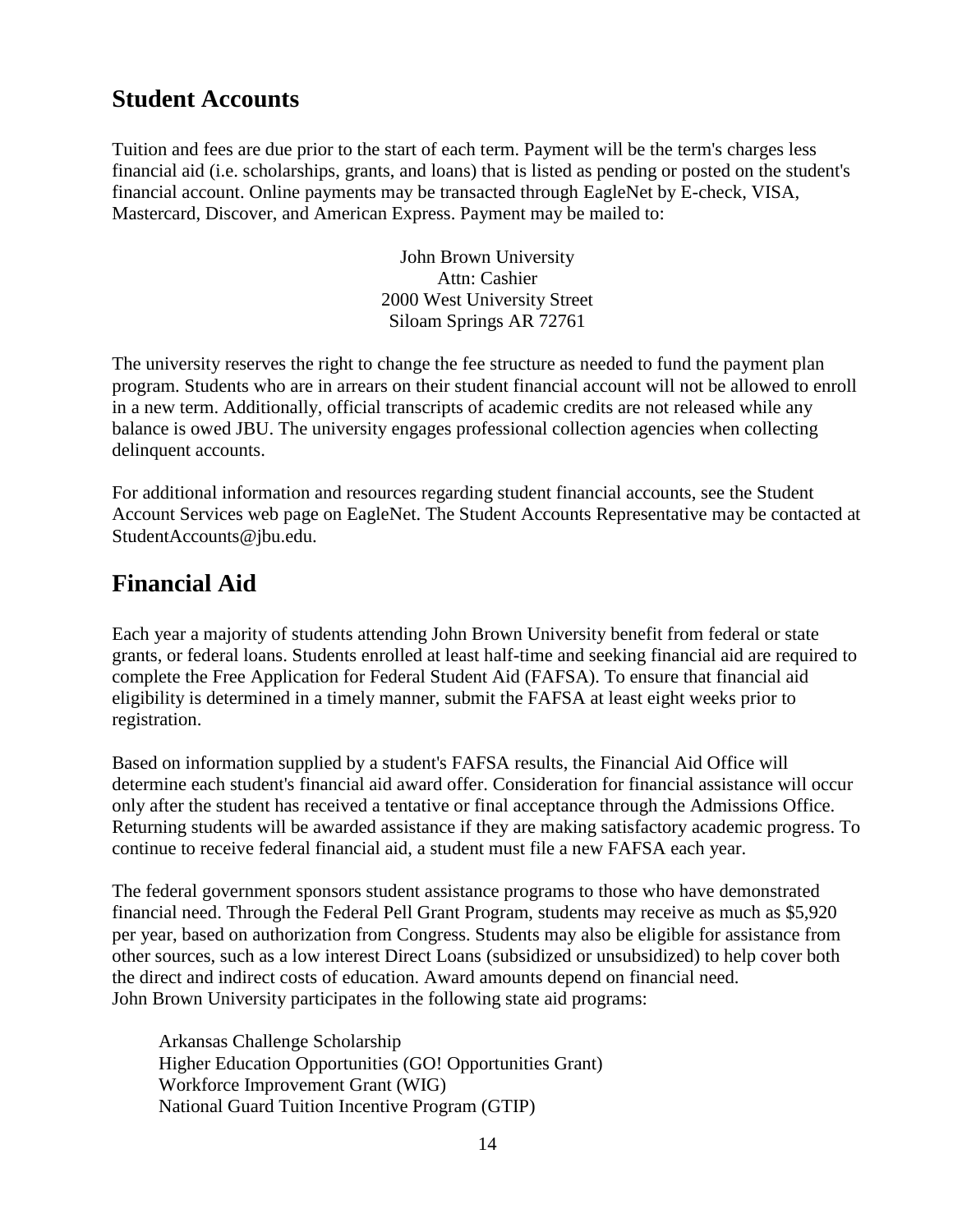A student can apply for the Challenge and GO scholarships via the YOUniversal Scholarship application located on the Arkansas Department of Higher Education (ADHE) web site. The ADHE Financial Aid Division web page states guidelines for student eligibility, as well as minimum and maximum award amounts, including aggregate maximum amounts. The state communicates directly with a student about eligibility, award amounts, and disbursement schedules. The state notifies JBU of award recipients via electronic rosters.

The Financial Aid Office awards WIG to students who meet ADHE eligibility criteria. Limited funds are available.

A student can apply for the GTIP scholarship online. Guidelines for eligibility, as well as minimum and maximum award amounts are available on the GTIP web site.

### **Financial Aid Policy**

All students enrolled at John Brown University who receive financial aid through JBU or the federal Title IV Assistance Programs must meet the satisfactory academic progress requirements as defined below in order to be eligible for further aid.

#### **Satisfactory Academic Progress**

In order to be eligible to apply for financial assistance, a student must meet the qualitative and quantitative SAP standards.

#### 1. **The GPA Standard (Qualitative)**

- Undergraduate students must achieve and maintain a cumulative grade point average of at least a 2.0 ('C' average) or must have an academic standing consistent with JBU's requirements for graduation.
- Graduate students must achieve and maintain a cumulative grade point average of at least a 2.8 to continue in the JBU Graduate Program and be eligible to receive aid.

#### 2. **The Pace of Progress Standard (Quantitative)**

- Students must pass a minimum of 67% of the credits attempted during their academic career.
	- In accordance with Federal Student Aid requirements, the Financial Aid Office allows the student the opportunity to receive federal aid for only one retake of a class. A repeated course is counted as attempted and successfully completed if a passing grade is earned.
- Undergraduate students cannot attempt more than 150% of the credits required for completion of the student's degree.
	- In the case of a transfer student who may have earned credits at another institution, only the credits that apply to the student's degree will be considered as part of the 150% degree maximum.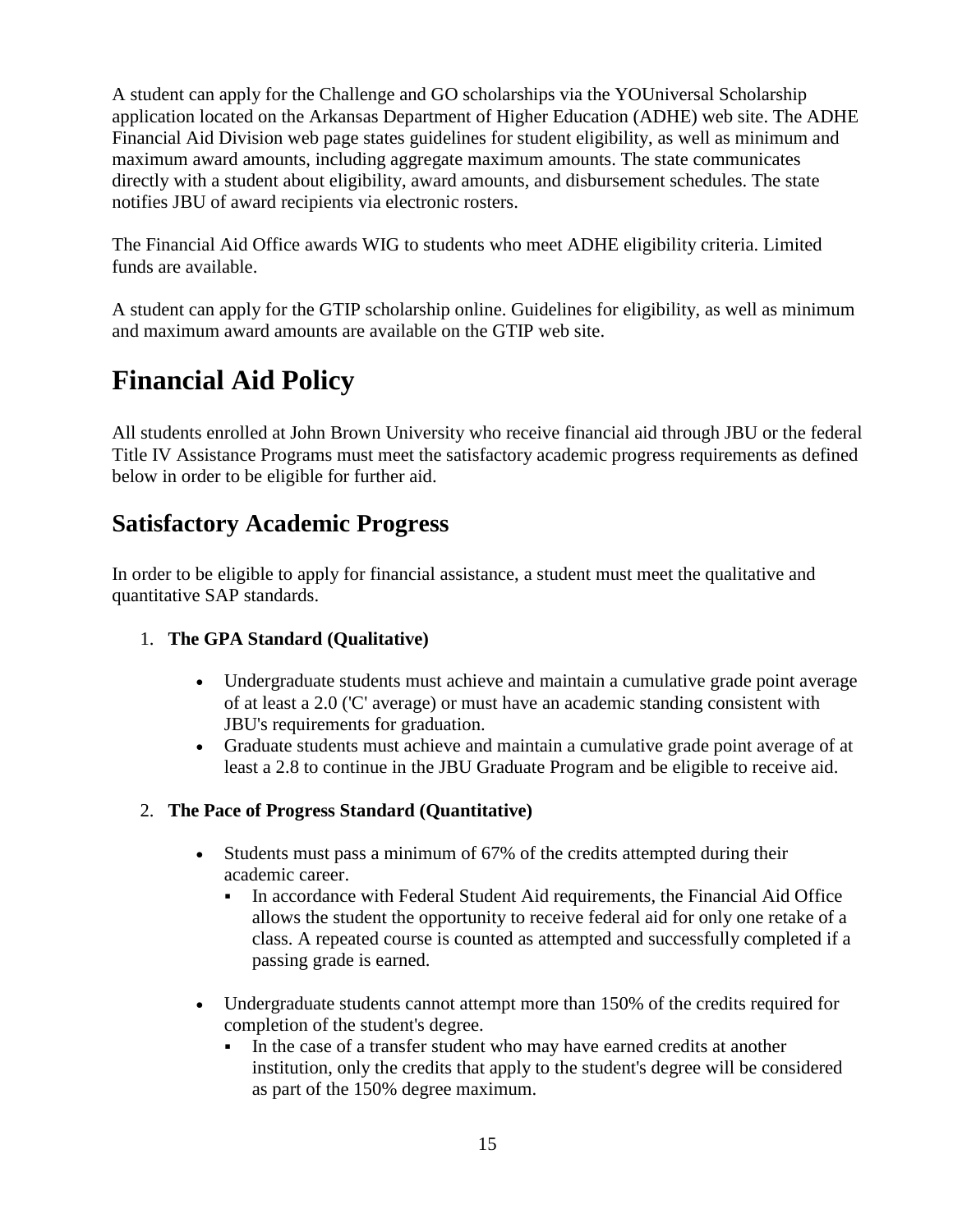#### **Appeal Process**

If a student does not successfully meet the satisfactory academic progress standards, the Financial Aid Office will notify the students in writing of his or her suspension of financial aid. The Financial Aid Office will email students with this notification and the email will additionally contain the institutional policy regarding appeals procedures. The student may submit a written appeal to the Associate Vice President of Financial Aid within 30 calendar days of the notification of their financial aid status suspension. Submission of an appeal does not guarantee that probationary status will be granted to a student who does not meet SAP requirements. The Associate Vice President reviews appeals on a case-by-case basis and upon completion of the appeal review, the student will be notified by the Financial Aid Office of the decision.

While the Associate Vice President may allow for other mitigating circumstances depending on the merit of the appeal, some examples where the university makes allowances for mitigating circumstances include:

- Serious illness of a family member
- Medical complications or prolonged illness of the student
- Inability to attend classes due to unexpected lack of transportation
- Serious financial problems requiring excessive hours of employment
- Death in the family or death of a close friend

Upon successful appeal, a student is allowed a probation period of one year to meet the SAP requirements in which the student will continue to receive assistance. If a student does not meet SAP requirements upon completion of their probation period, they are ineligible to receive financial aid under the Title IV, HEA program requirements.

Additionally, if a student has extenuating circumstances that require an extension of time to complete a degree, the student may submit a written appeal to the Financial Aid Committee for review of the Pace of Progress Standard.

An appeal for financial aid eligibility is a separate process from the appeal process for academic suspension conducted through the Office of the Registrar. A successful appeal with the Office of the Registrar after academic suspension does not necessarily reinstate a student's financial aid.

#### **Additional SAP Considerations**

- *Incompletes*: An incomplete (I) is counted as an attempted class that was not successfully completed.
- Per traditional undergraduate academic policy, an incomplete grade must be made up within 30 days after the official grade reporting date. After the 30 days, the incomplete grade will be changed to the grade of an 'F' and can only be changed upon approval of the instructor and the Dean of the JBU Online Undergraduate Program. In extenuating circumstances, the instructor may request an extension date from the Associate Dean of Academic Services.
- *Withdrawals*: a withdrawal (w) is counted as an attempted class that was not successfully completed.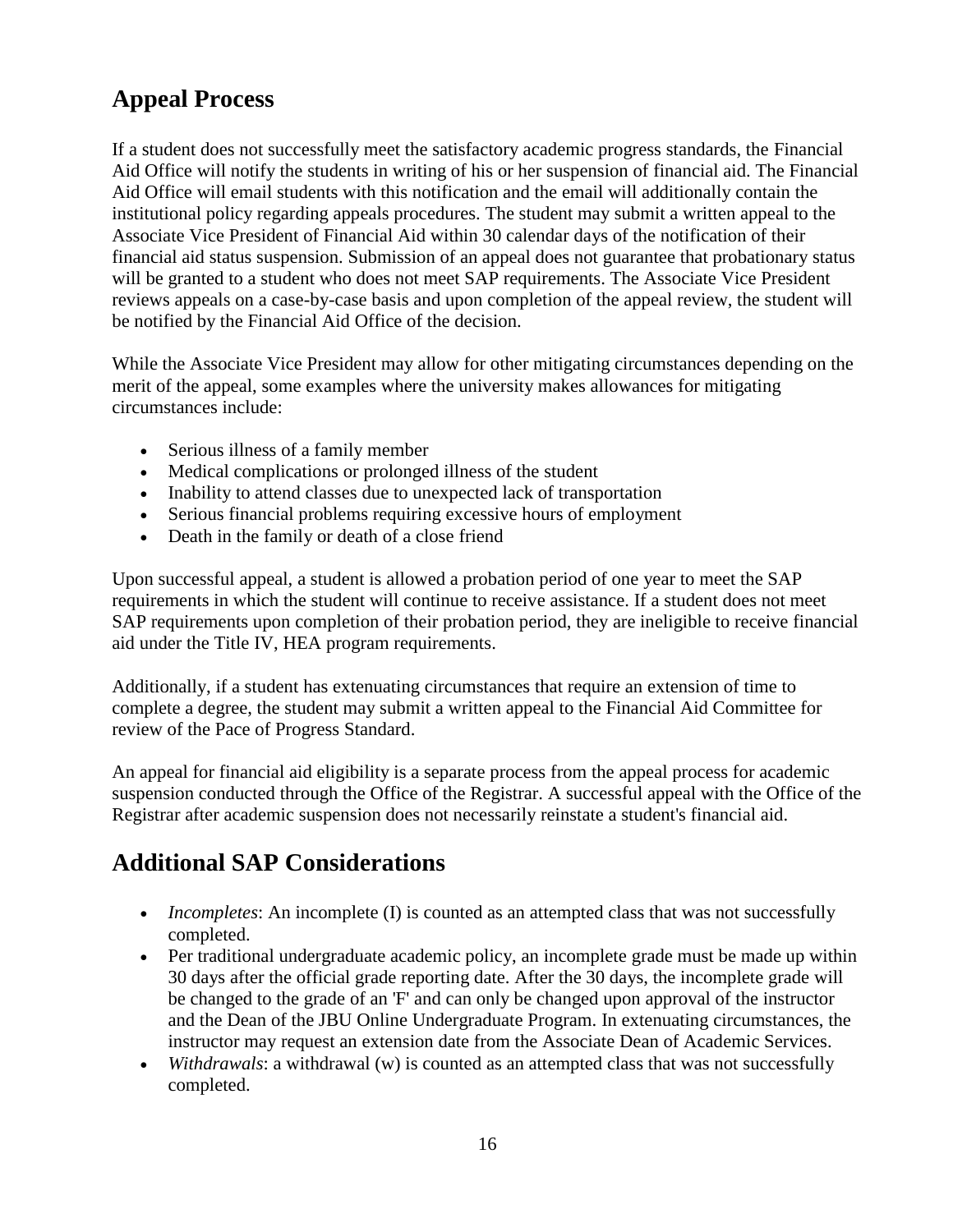- For semester-based JBU Online Undergraduate students, a withdrawal is counted as an attempted class that was not successfully completed. However, for term-based JBU Online Undergraduate students, a withdrawal received during the add/drop period does not factor into the SAP calculation; withdrawals after the add/drop period immediately incur an 'F' and count as an attempted class that was not successfully completed.
- *Not-for-credit remedial course work* and *audited courses* are not counted in SAP calculations.
- *Transfer hours*: Transfer hours that apply to a student's degree count as hours attempted and completed, but they are not considered in the calculation of cumulative GPA.
- *Students pursuing a second degree*: Students pursuing a second degree are not eligible for the Pell Grant. Students are only eligible for loans up to 150% of the hours required to obtain their degree. Students who have completed a degree, but who have not enrolled in a new degree program are not eligible for financial aid.
- *Determining official or unofficial withdrawal*: JBU has several procedures in place for determining whether or not a student officially withdrew for students who received all 'F' or 'I' grades in a term.
	- o Undergraduate: Professors and academic advisors initially monitor students for absences, though they are not required to take attendance. If a lengthy absence is observed by either the professor, academic advisor, or other faculty or staff members, the student is reported to the Office of the Registrar. The Registrar then notifies the student with a letter indicating that the student will be officially withdrawn unless they begin to consistently attend classes. If a student does not respond to the Registrar's contact, the student is removed from classes and is officially withdrawn. At this time, the Financial Aid Office is notified by the Registrar of the student's official withdrawal.

When a JBU Online Undergraduate student fails to attend classes and fails to notify proper administrators that they wish to withdraw, the university utilizes one of two methods to address these situations. First, the professor submits an Ally Alert that a student failed to attend or, in the case of an online class, failed to submit assignments. After the administration appropriately reviews the situation to confirm that the student will not continue in the class, the administration sends a withdrawal form to each of the campus offices affected, including the Financial Aid Office.

## **Veterans Administration Benefits**

John Brown University is an approved institution for veterans and veterans' beneficiaries training. Veterans, widows, and children of veterans who lost their lives in service, or veterans who are now disabled as a result of service should contact the nearest Veterans Administration Regional Office as far in advance of enrollment date as possible for assistance in securing Veterans Administration benefits. Information regarding this program may be obtained from JBU's VA Certifying Official at registrar@jbu.edu.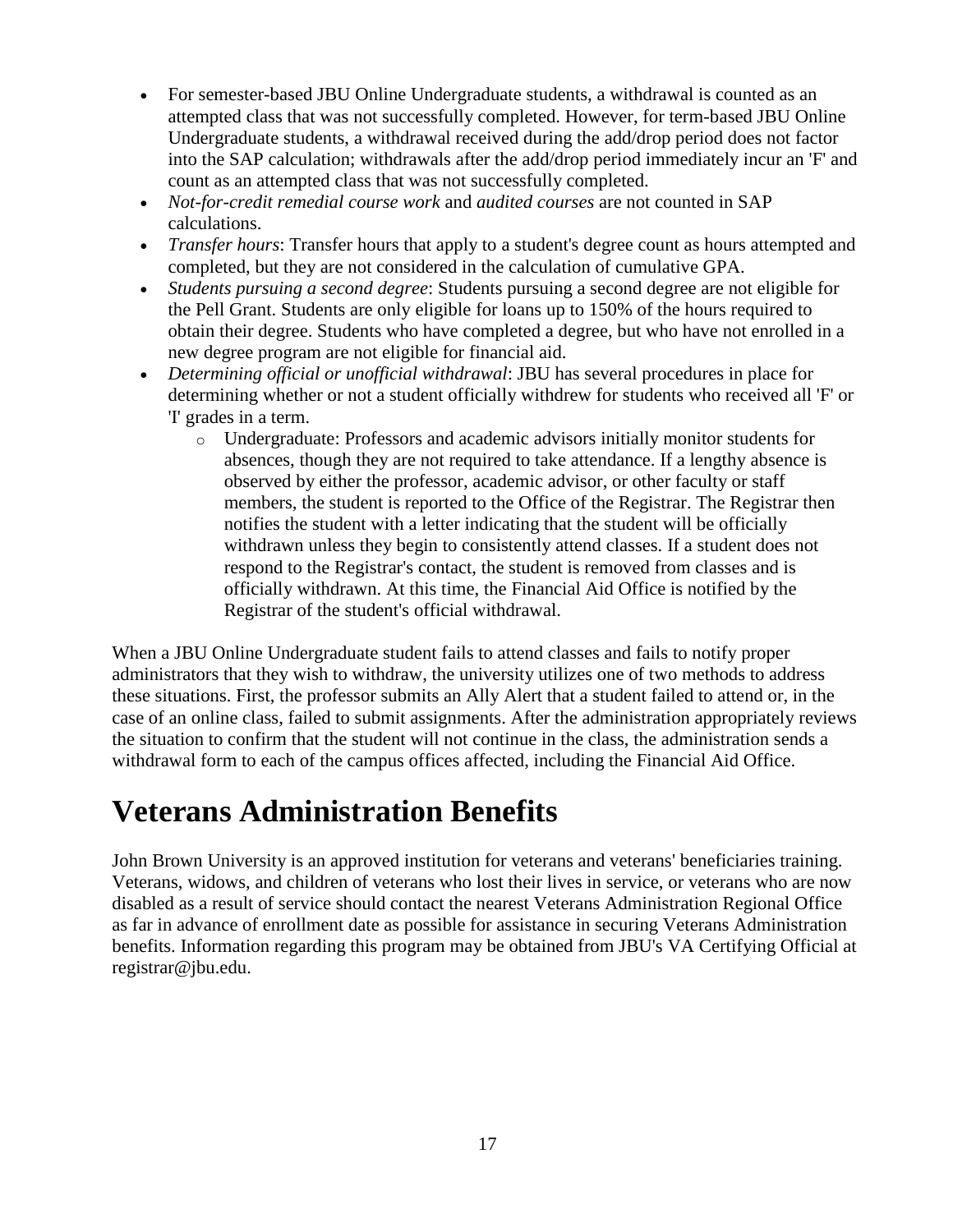# **Academic Policies**

Policies which apply to the JBU Online Undergraduate Program (OU) are set forth in this section. Additional requirements applicable to specific OU programs are stated in the curricular outlines that appear in the academic programs requirements section of the catalog. OU observes the general academic policies of the university, except as indicated below.

The ultimate responsibility for understanding university policies and meeting all degree requirements rests with the student.

### **Students Subject to the Catalog Provisions**

All students are subject to the provisions of the catalog which was in effect at the time of their first enrollment at John Brown University, with the exception of charges for tuition, etc., which apply only for a specified period of time. If a student leaves JBU and later returns, that student is subject to the catalog in effect at the time of re-enrollment.

### **Changes in Requirements and Regulations**

The university reserves the right to make modifications in policies, procedures, and regulations: e.g., grading system, transfer of credit, guidelines for degree requirements, housing regulations and charges, tuition and fees, and admission standards, and to make such modifications applicable to any or all currently-enrolled students. When modifications occur, sensitivity to reasonable dates of implementation and appropriate categories of currently-enrolled students affected will be exercised. Students will be notified of such changes through their advisor, written notices, and campus publications.

## **Course Credits**

The basic unit of course credit is the semester hour.

### **Enrollment Status**

JBU Online Undergraduate students are considered full-time if enrolled in a total of twelve hours per 16-week semester (online semesters are comprised of two eight-week terms, except summer).

### **Prerequisites**

Students are not permitted to enroll in courses for which they have not completed all prerequisites. A prerequisite course must have been completed with an acceptable passing grade before enrollment in the given course is permitted.

## **Transfer of Credit**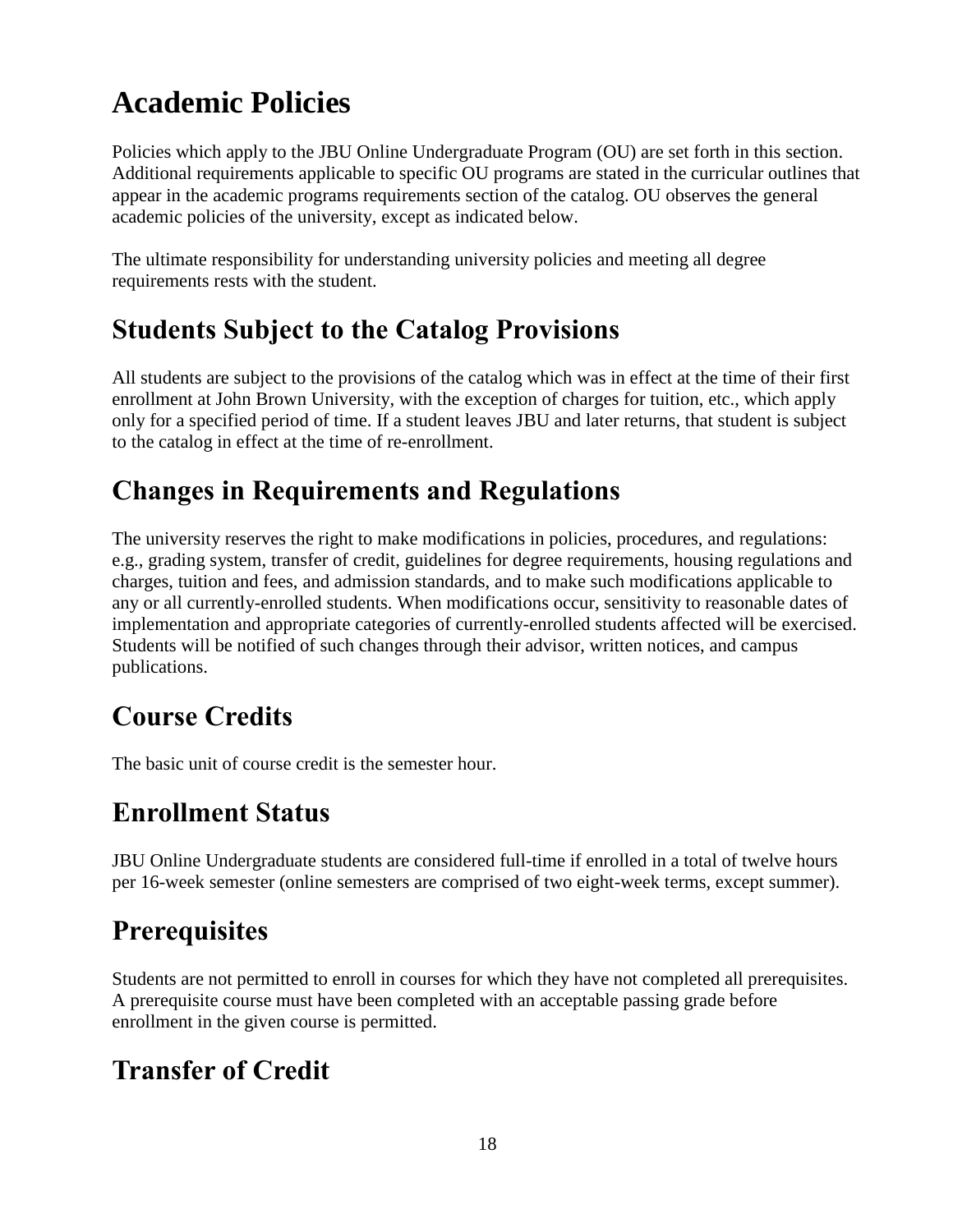Credit which has been earned at another institution will be reviewed by both the Registrar and the Department Head, and the applicability to courses in the chosen degree program will be determined. Each course accepted for transfer must have a minimum grade of 'C'. All work completed at previous institutions will be posted as 'CR' on the student's JBU transcript. Thus, only JBU course work will apply toward the student's grade point average. Credits from institutions which are not regionally accredited may be accepted on a case-by-case basis.

Currently enrolled students planning to take course work at other institutions must receive prior written approval of their advisor and the Registrar. Official course descriptions of proposed work may be required.

### **Transfer of Credit into the Major**

Some students may previously have completed courses which are deemed equivalent to certain JBU courses. Applicability of credit is determined by the Registrar's Office, who may establish a maximum number of outside credits to be transferred, depending upon the type of curriculum and the awarding institution.

#### **Articulation Agreements**

JBU has established articulation agreements with several area community colleges. Please refer to this web site, www.jbu.edu/admissions/transfers/articulation-agreements/, for further information.

# **Credit Options**

The credit applying toward a degree may include as many as 60 semester hours earned by means of alternative activities, such as credit by exam (30 hours maximum) and credit for prior learning (30 hours maximum) or credit for military training. In addition to taking elective courses, there are several non-traditional credit options available for students to earn credit toward a JBU Online Undergraduate degree, including:

## **Credit by Examination**

Students may earn credit through selected nationally recognized standardized tests. Such tests include the College Level Examination Program (CLEP), the DSST (Dantes) Subject Standardized Tests, and certain other tests approved by the American Council on Education (ACE). A maximum of 30 credit hours may be earned by examination.

## **Credit for Prior Learning (CPL)**

The university recognizes that collegiate-level learning may occur outside the college/university classroom and has established specific procedures and policies for evaluating and granting credits for such learning. CPL may be earned only for documented and currently held learning, and is not granted simply for experience. This learning may have resulted from personal study, travel, work experience, workshops and seminars, military training, or other professional or vocational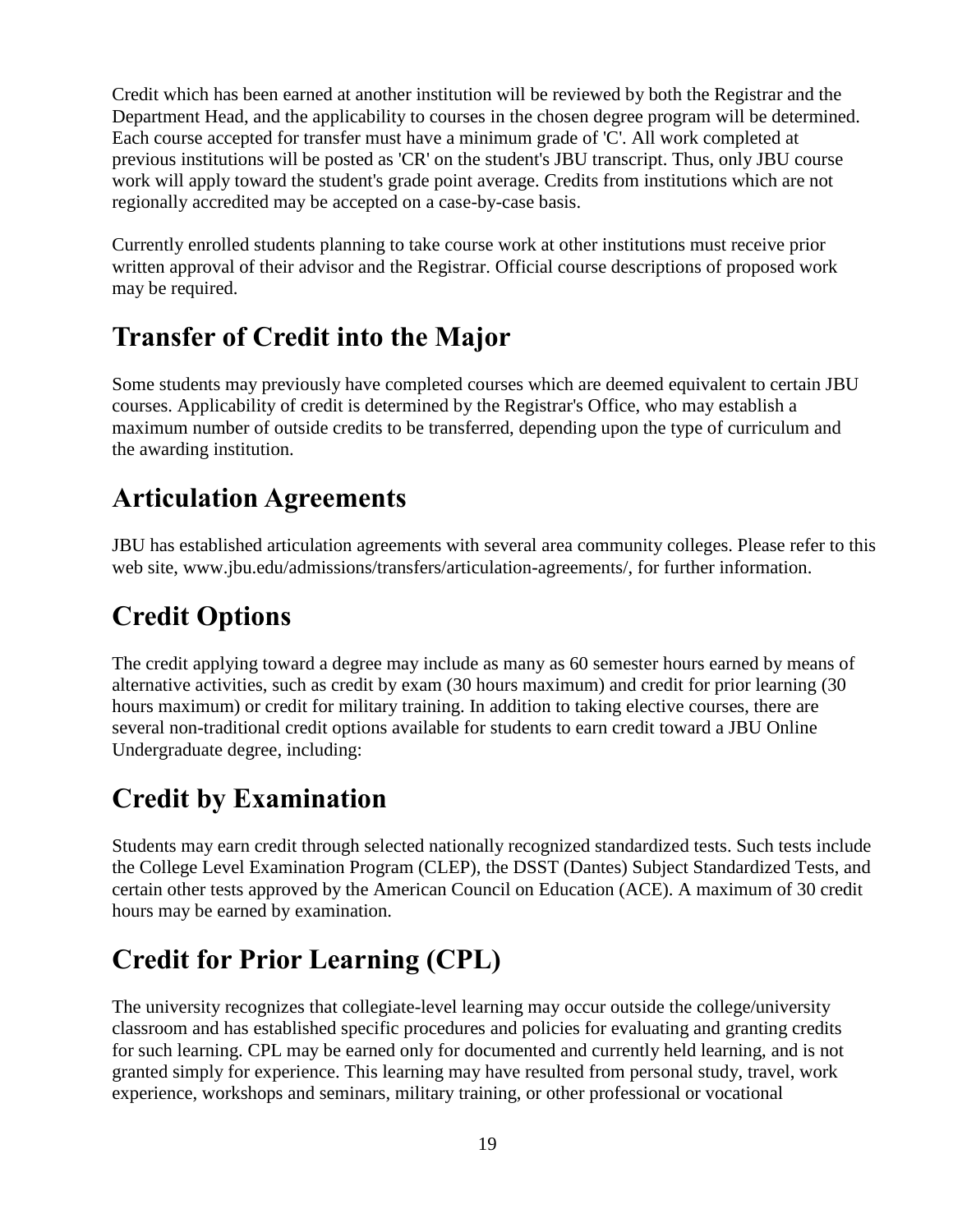experiences. The guidelines recommended by the Council for Adult and Experiential Learning will generally be followed, except where they might conflict with existing policies of the university.

Some classroom-based corporate or military learning experiences have been evaluated for college credit equivalency by the American Council on Education (ACE), the National College Credit Recommendation Service (NCCRS), or other nationally recognized organizations. In these cases, official transcripts or other direct documentation must be provided.

Students in the JBU Online Undergraduate Program are encouraged to develop a portfolio of prior learning. JBU assesses that learning according to standards set by the Council for Adult and Experiential Learning. Some of these standards are:

- Credit should be awarded only for learning and not for experience.
- College credit should be awarded only for college-level learning.
- Credit should be awarded only for learning that has a balance, appropriate to the subject, between theory and practical application.
- The determination of competence levels and of credit awards must be made by appropriate subject matter and academic experts.
- Credit should be appropriate to the academic context in which it is accepted.
- Credit for Prior Learning provides JBU with a means of assessing learning associated with previous life-learning situations.

Visit with your admissions counselor for more information about non-traditional credit options.

## **Maximum Experiential Credits**

The maximum total credit allowed for vocal and instrumental ensembles toward the requirements of a bachelor's degree is four hours.

### **Traditional Courses Taken at JBU**

Students who enroll in any JBU classes that are not part of the JBU Online Undergraduate Program will be subject to the policies of the traditional university program (parking privileges, drop/add schedules, registration deadlines, fees, etc.) as appropriate. These policies are found in the JBU Traditional Undergraduate catalog.

### **Graduate Credit Toward Undergraduate Degree**

John Brown University undergraduate students may receive permission to substitute JBU graduate courses for required or elective courses in an undergraduate degree program and then subsequently count those same courses as fulfilling graduate requirements in a related graduate program that the institution offers. Undergraduate students requesting to take graduate courses must have junior or senior standing, possess a cumulative undergraduate grade point average (CGPA) of 3.0 or higher, and receive permission from the respective graduate department head. Applicability of specific graduate courses toward undergraduate degree requirements is determined by the respective undergraduate department head. A maximum of 12 graduate hours may apply toward both an undergraduate degree and a graduate degree.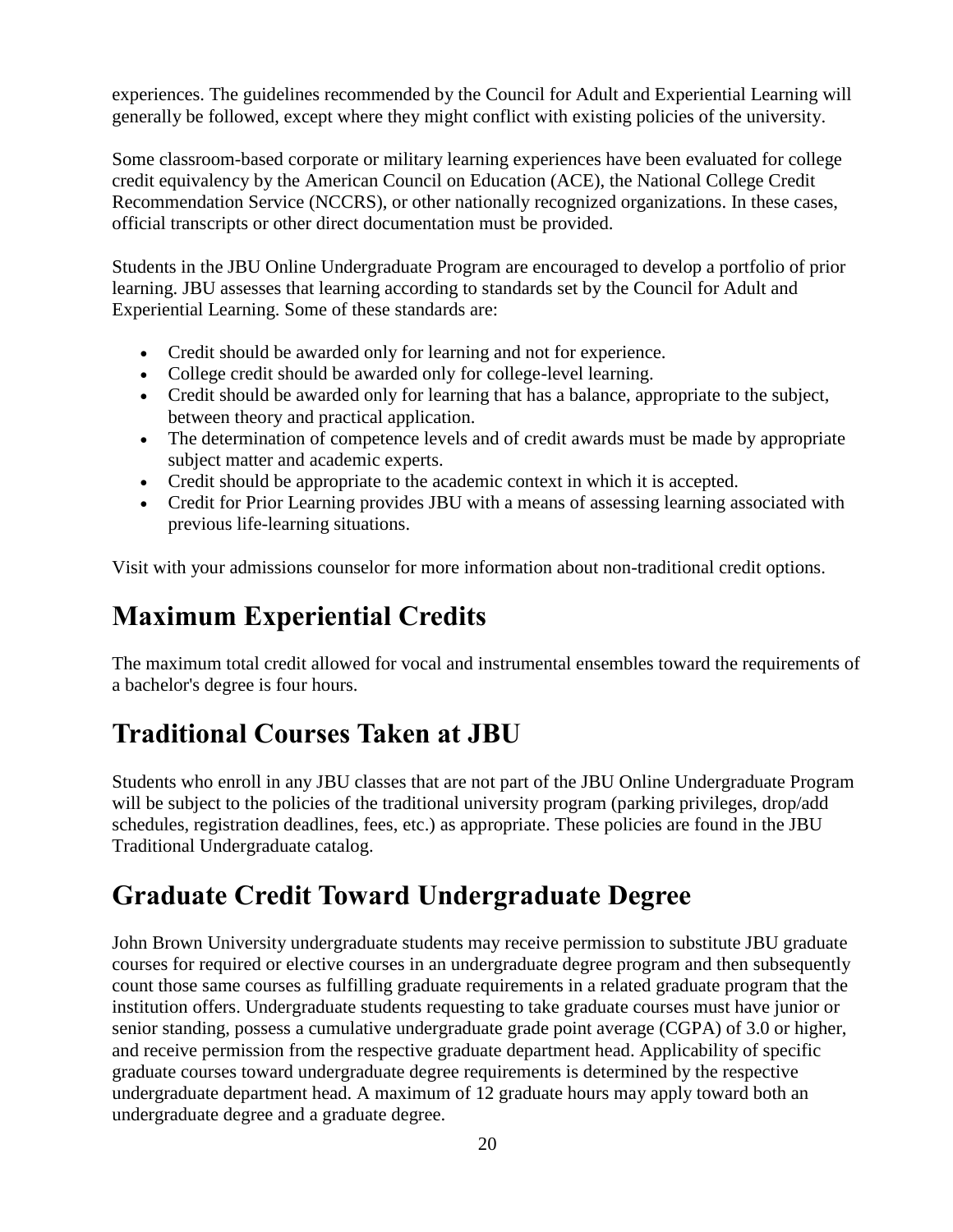### **Maximum Course Load**

To be considered a full time student, JBU Online Undergraduate students must complete 12 hours during a reporting term. However, students are allowed to complete up to 18 hours during one reporting term (nine hours in Term 1 classes and nine hours in Term 2 classes). Students who have been placed on academic probation will be limited to 15 hours during one reporting term.

#### **Attendance Requirements**

Because of the intensive nature of the curriculum and the participatory structure of course work in these programs, it is imperative that students engage and participate in each week's activities. Missing three weeks (3 absences), excused or unexcused, will result in a grade of 'F' and restriction of access to the course in Blackboard.

For all classes, students are expected to login to the Blackboard module regularly (at least 3 days a week) to check the announcements and work schedule, and complete **all** assignments for the week. (*The due date for assignments may not be extended for purposes of achieving attendance.*)

An absence for online class is defined in two ways (either of which will incur an absence):

- 1. not submitting **any** assigned work for the week;
- 2. not demonstrating evidence of reading assigned chapters or viewing assigned videos, tutorials, or other media posted by the professor.

Evidence includes:

- posting to discussion forums,
- responding to other students' posts, and
- logging in to participate and engage in course materials.

 $\bullet$ 

**An Excused Absence** is defined as an absence that is unforeseen, due to emergency or life threatening situation (required documentation). In cases of excused absences, class work **can** be submitted for credit, but it still counts as an absence.

- 1. Death or serious illness in the immediate family.
- 2. Local emergencies requiring immediate attention (examples: tornado damage, flooding, etc.).

Students are responsible for providing written evidence by email to their advisor and instructor with any supporting documentation attached to substantiate "excused absences."

**An Unexcused Absence** is defined as an absence that are cannot be documented or for personal reasons. In cases of unexcused absences, class work **cannot** be submitted for full credit.

1. Non-emergency medical/work/personal reasons, which cannot be documented. Instructors are neither obligated, nor expected to permit a student to make up work missed because of unexcused absences. If a student is allowed to make up such work, full credit may **not** be allowed.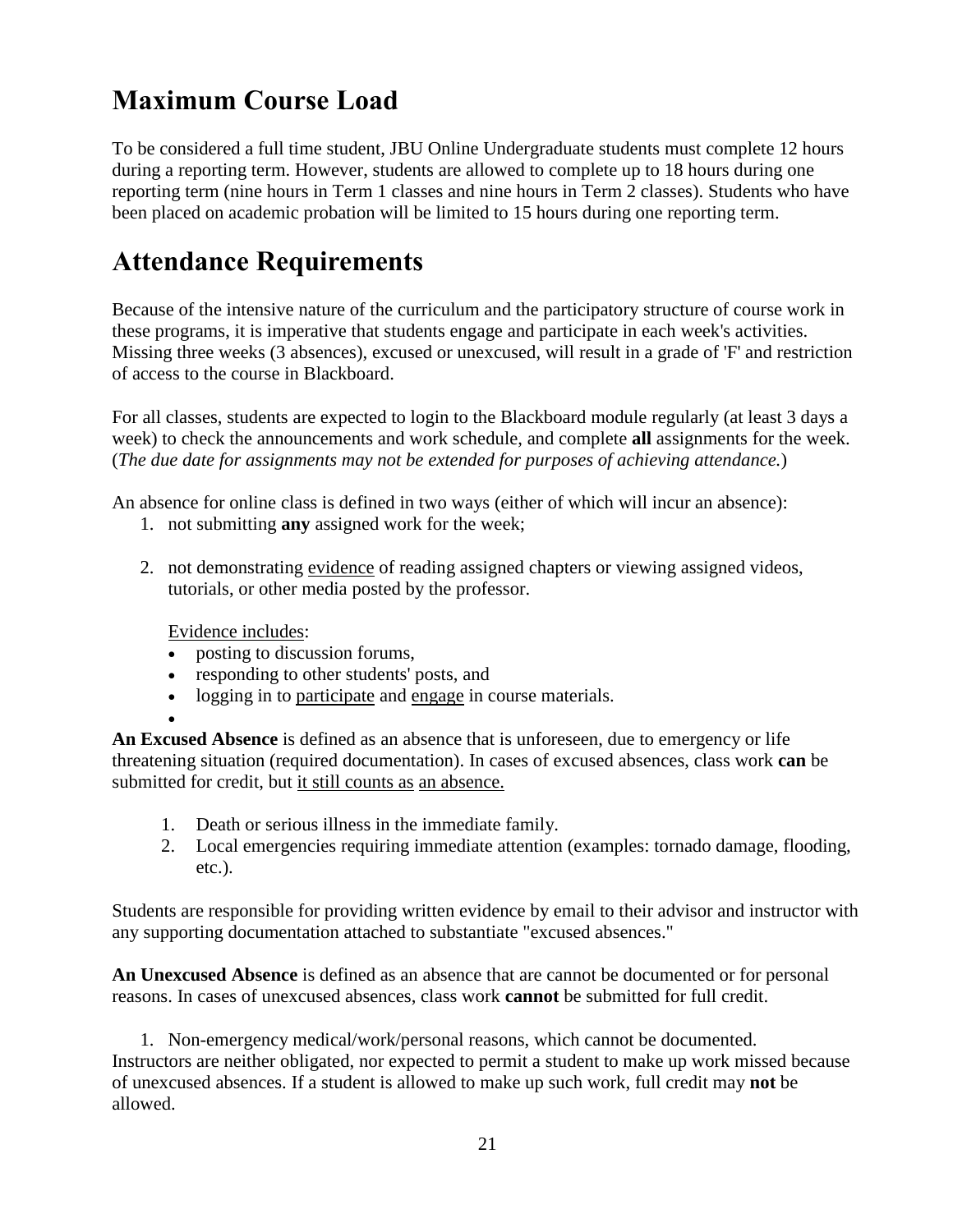It is the responsibility of the student to notify the professor in advance of any activity that will interfere with class attendance. Such notification must be made u*sing JBU email.*

#### **Non-Attendance Resulting in Withdrawal**

Except in cases of extenuating circumstances, students who do not attend any class for ten consecutive days may be withdrawn from John Brown University for non-attendance. It is the responsibility of the student to contact instructors, advisor, Registrar, Student Accounts Services, and Financial Aid if extenuating circumstances exist.

#### **Late Assignments**

Students are required to submit all assignments when due (due dates are posted in the course documents). Homework is designed to prepare students for class collaboration and learning. On a case-by-case basis, instructors may accept late work for partial credit at their own discretion. If late work is accepted it is subject to a 10% reduction per day late. Unless there is an extreme emergency or medical event (documentation is required), assignments will **not** be accepted for credit, if it is **not** submitted within seven days of the original due date.

#### **Textbooks and Other Course Materials**

Students have options for obtaining most books and materials for their courses. As part of the preregistration process, students are given the option to receive materials from the bookstore at JBU, which is operated by Follett Corporation, by purchasing new, used, or renting. Students may also choose to purchase materials from other sources, but are responsible to make sure they have the correct edition of texts. Students with adequate financial aid may be able to obtain their materials from the bookstore using that aid.

#### **Classroom Demeanor**

Students are expected to display classroom and online behavior that is appropriate to a professional program at a Christian university. Online postings require polite behavior; evidenced in font, word use, and grammar that is indicative of college level, professional communication. A professor may remove any postings that are uncivil, defiant, or otherwise disruptive to the learning environment.

### **Academic Integrity**

As a Christian institution of higher education, John Brown University seeks to maintain the highest standards of academic integrity. Violations of these standards will result in substantial penalties. Violations and their definitions are as follows:

a. Plagiarism: Submitting as part or all of one's own work material that is copied or paraphrased from another source, including online sources, without the proper acknowledgment of that source. Examples include: self-plagiarism (submitting already graded work from the same or another class), failing to cite a reference, failing to use quotation marks where appropriate, misrepresenting another's work as your own, etc.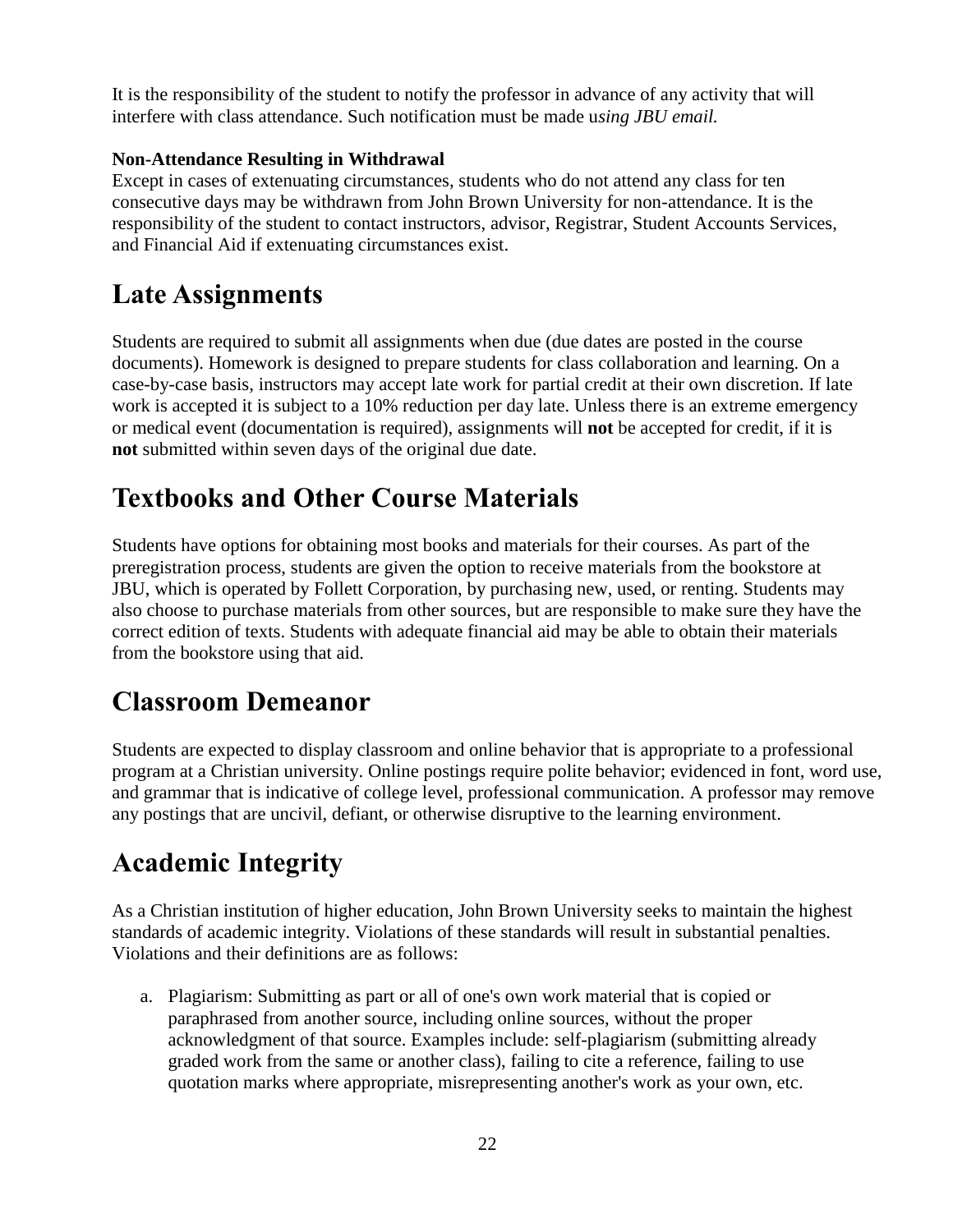- b. Cheating: Using unauthorized material or study aids for assistance on examinations or other academic work. Examples include: taking exams/quizzes with assistance to/or from others, viewing a peer's quiz/exam, altering a graded exam, using notes without permission, etc.
- c. Fabrication: Submitting altered or contrived information in any academic assignment. Examples include: falsifying data, text material, or sources.
- d. Facilitating academic dishonesty: Helping another student violate this policy. Examples include: allowing one's work to be copied, working together on an assignment where collaboration is not allowed (such as a quiz or exam, etc.), doing work for another student.

#### **Faculty Action Regarding Violations of Academic Integrity**

All violations of the academic integrity policy will be reported to the Dean, who will maintain a file on student offenses.

First offense: In the first case of dishonesty, the faculty member will normally give the student an "F" for the assignment or test on which the student has been dishonest.

Second offense: A second violation of the integrity policy in the same course or in any other course will result in an 'F' in the course.

Third offense: Any further violations of the integrity policy may result in suspension or dismissal from the university.

## **Appeal**

A student who can provide specific reasons that he/she has been unjustly accused may appeal to the Dean by sending an email including a well-written appeal letter with specific facts and any documentation available.

## **Grading System**

Indication of each student's progress is reported regularly by instructors. Grades are issued following each term. The grading scale used as a basis for letter grades is established by the instructor of each course.

Grade points per semester hour (effective Fall 1999) are determined as follows:

| A             | Superior Accomplishment            | 4.0 |
|---------------|------------------------------------|-----|
| $A-$          |                                    | 3.7 |
| $B+$          |                                    | 3.3 |
| B             | Commendable Accomplishment         | 3.0 |
| $B-$          |                                    | 2.7 |
| $C+$          |                                    | 2.3 |
| $\mathcal{C}$ | <b>Satisfactory Accomplishment</b> | 2.0 |
| $C-$          |                                    | 1.7 |
| $D+$          |                                    | 1.3 |
| D             | Minimal Accomplishment             | 1.0 |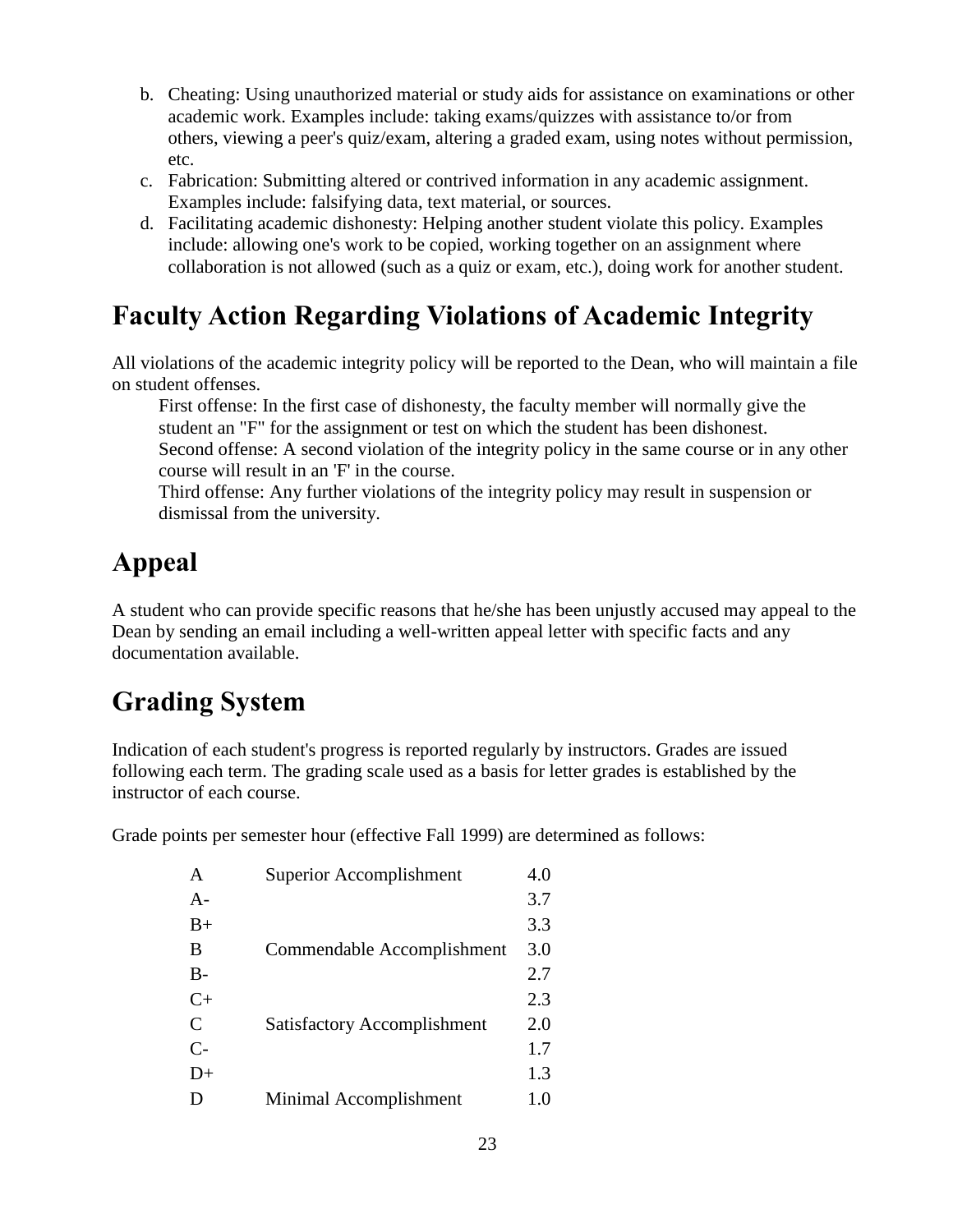F Failure 0.0

The following are not included in grade point average:

| I - Incomplete Work   | S - Satisfactory       |
|-----------------------|------------------------|
| NC - No Credit Earned | U - Unsatisfactory     |
| WP - Withdrew Passing | WF - Withdrew, Failing |
| W - Withdrew          | <b>Earned Grade</b>    |

#### **Incomplete Grades**

In extenuating circumstances, students may be allowed to receive an incomplete ('I') grade for a particular course **before** the last day of class. Students should submit written request by email to the dean, including any and all supporting documentation.

If an Incomplete is granted, the dean will notify the student, their academic advisor, and the instructor.

All remaining course work must be submitted and graded according to arrangements made with the instructor, but no later than 30 days after the last class date. If the student does not complete the work by this deadline, the instructor will assign a grade based on work received, or the grade will convert to 'F' automatically.

#### **Dropping Courses**

If a student wishes to drop a course during a term, the student must notify their advisor before the class start date. The Student Accounts Representative will credit the student's account for that course's tuition. The course will not appear on the transcript.

If the student withdraws **after** the beginning of the first class but **prior** to the third week, the student will receive a 'W' for the course. After this time, the student will not be eligible for a grade of 'W'; the student will receive the grade earned. Withdrawal from the university or dropping a course may have implications for student financial aid or veterans' benefits.

Tuition will be refunded to the student and a grade of 'W' or 'F' will be posted based on the following schedule:

#### **Drop Notification/Refunds**

|                                   | <b>Amount of Refund</b> | <b>Grade Earned</b> |
|-----------------------------------|-------------------------|---------------------|
| During the first week of classes  | 100% refund             | No Grade            |
| During the second week of classes | 80% refund              | W                   |
| During the third week of classes  | 40% refund              | W                   |
| After the third week of classes   | No refund               | <b>Earned Grade</b> |

Other non-tuition fees are not refundable. See refund policies for Traditional Undergraduate Studies and Graduate Studies if enrolling in courses from those programs.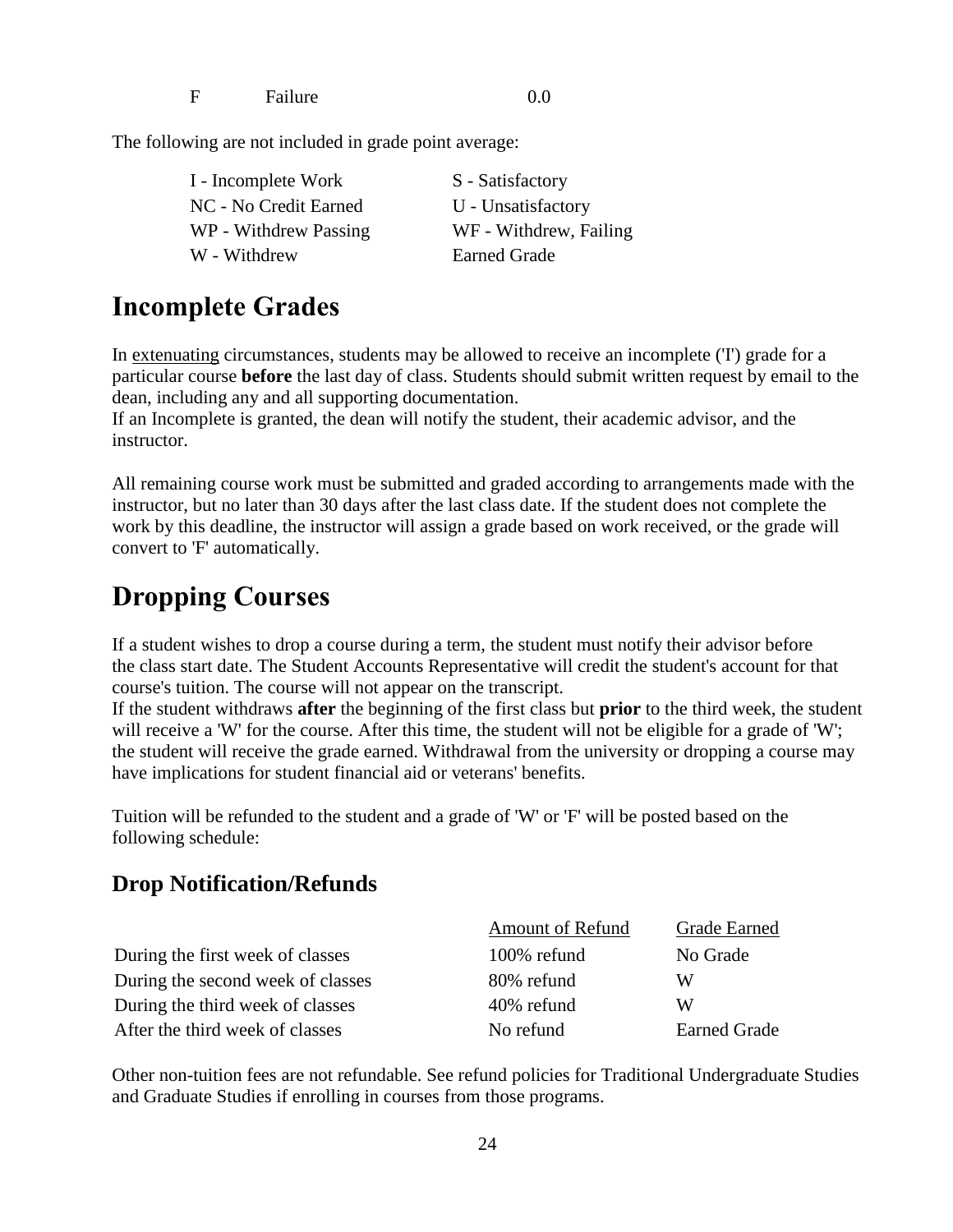## **Re-Enrolling in Courses**

If a student drops, withdraws, or fails a course, the student will need to contact their advisor to determine when the course is offered again and how to re-enroll in the course. The cost for repeated courses (those for which the student received a 'W' or 'F') is full tuition.

### **Auditing Courses**

JBU Online Undergraduate students may register for courses on a non-credit or audit basis provided the proper procedure is followed, either at initial registration for the term or by official change of registration prior to the stated deadlines. The names of such students will be entered on the class roll, and the class appears in the student's academic record, but without credit and with final grade of 'AU' or 'U'. It is the responsibility of the student to obtain a statement of grading criteria for satisfactory participation from the instructor. Tuition is charged at one half of the rate of for-credit registration and subject to the same regulations.

### **Grade Point Average**

To receive a degree the grade point average of **all degree work must be at least 2.0,** and **in the major at least 2.25**.

### **Residence Requirements**

Fulfillment of the residence requirements for a JBU Online Undergraduate bachelor's degree from John Brown University consists of completion by means of courses taken in residence of at least 36 hours of credit presented in fulfillment of degree requirements. Of those, at least 32 hours must be in the major field of study.

### **Scholastic Probation & Required Achievement for Continued Enrollment**

- 1. A student with a cumulative grade point average (CGPA) less than 2.0 will be placed on probation the following term and will be required to take IDS 1151.
- 2. The maximum enrollment per term for any student on scholastic probation is 15 term hours. Students should understand that such limited enrollment may lengthen the time required to meet graduation requirements.
- 3. A student whose CGPA is still below 2.0 after being on probation for two successive terms, or a student with less than a 1.0 term GPA, will be suspended unless a petition for reenrollment is approved by the Associate Registrar.
- 4. A student may enroll after one term of academic suspension if a petition is approved by the Associate Registrar.
- 5. A student who is permitted to re-enroll after academic suspension may continue to re-enroll if satisfactory progress is being made toward a 2.0 CGPA as determined by the Registrar's Office.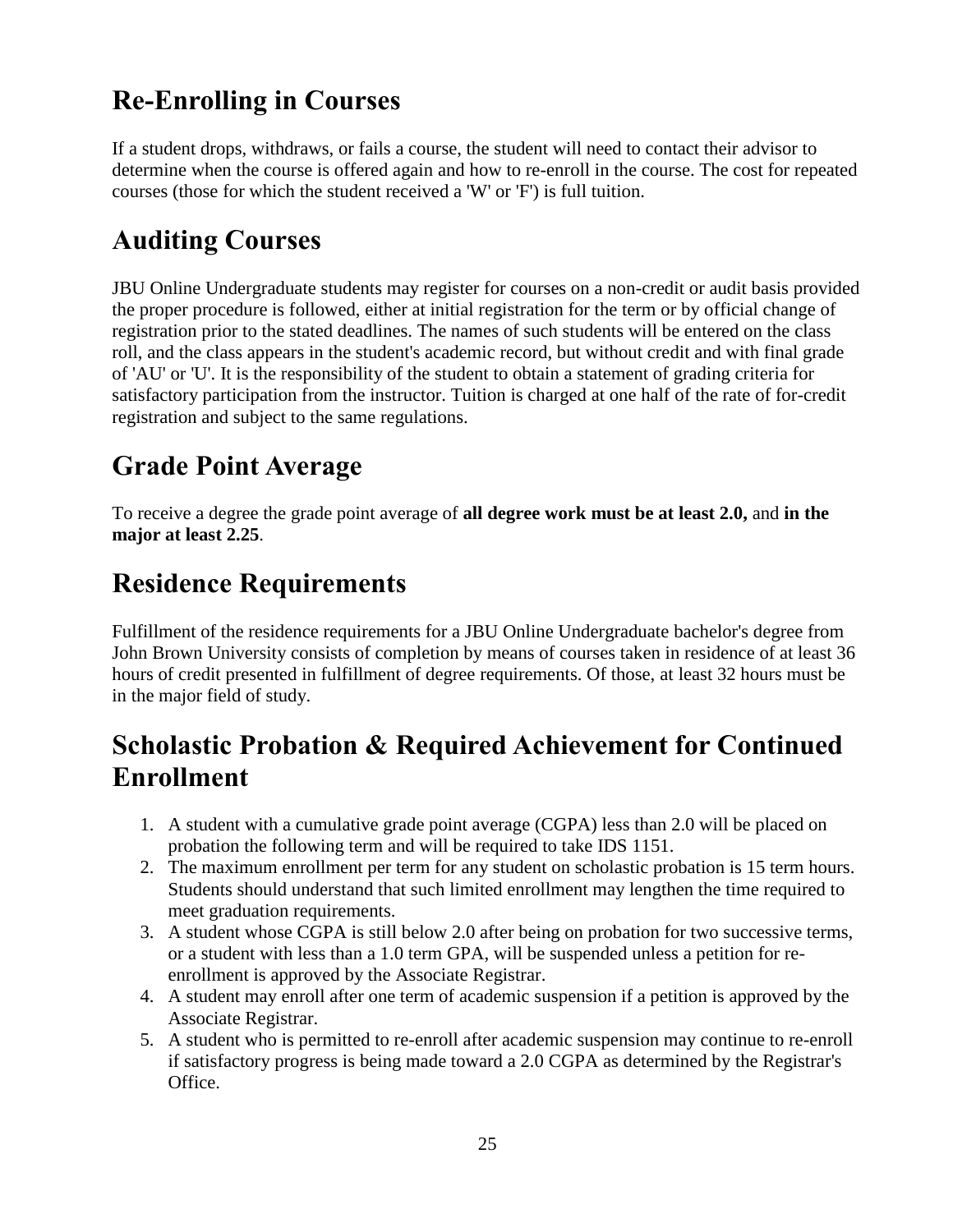6. A student on scholastic probation may remain eligible for some types of financial aid, if standards for Satisfactory Academic Progress are met.

#### **Minimum Total Semester Hours**

Completion of any bachelor's degree at John Brown University requires at least 120 hours of academic credit. Certain programs exceed the minimum.

Sufficient courses must be completed to offset any deficiency in total number of semester hours in addition to all other specific requirements, preferably in an area which will enrich and broaden the student's acquaintance with the major areas of knowledge.

#### **Non-Degree Seeking Students**

In most cases, a maximum of 15 hours may be completed under non-degree status. Permission to take more than 15 hours is subject to approval by the respective Program Director and the Dean. Students enrolled in degree programs have priority over non-degree students in class registrations and on waitlists. Non-Degree seeking students must meet the admissions requirements required for the JBU Online Undergraduate Program in order to register.

### **Double Major**

Students who wish to pursue a second major within the JBU Online Undergraduate Program must complete all unique hours within the second major. Students are allowed to transfer in up to 25% of the second major from another university. Students who wish to complete a second major must do so prior to graduating. Once a student has graduated they cannot add a second major.

### **Additional Bachelor's Degrees**

For two bachelor's degrees, a minimum of 154 semester hours must be completed incorporating all requirements for both degrees. A maximum of 36 credits by exam may be included. All other stipulations of the residence requirements apply to the second as well as to the first degree.

## **Fresh Start Policy**

A student who re-enrolls in the university after an absence of seven or more years and completes one full-time semester or term with a 2.0 GPA or higher may request a "Fresh Start" by petitioning the Dean. If the petition is approved, none of the credits earned prior to the absence will be included in the GPA calculation and only those with a 'C' or higher may be used to fulfill graduation requirements. In effect, the Fresh Start treats early JBU work as transfer work. After the "Fresh Start" is applied to a student's transcript, those courses with a 'C' or higher will be designated by 'CR' and those with a 'C-' or lower will be designated by 'NC'.

### **Graduation**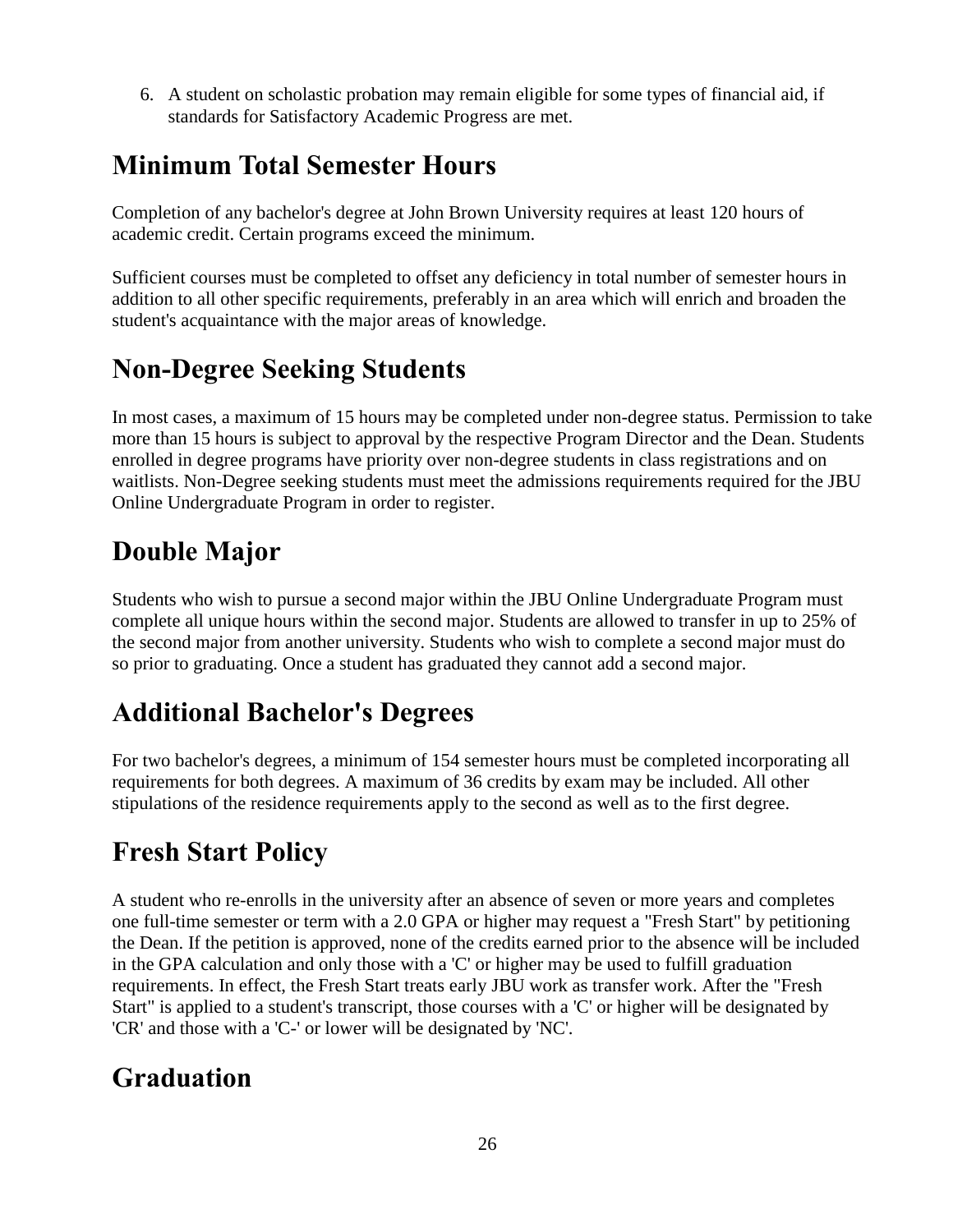#### **Application for Graduation**

An Application for Graduation form, available on-line during the preregistration process, should be completed when registering for the final semester or term in residence before completion of degree requirements. This application provides information regarding the graduation fee, exit assessment requirements, and a final check of the student's name as it is to appear on the diploma and in the commencement program. A graduation application fee will be charged to the student's account at the time the application for graduation has been submitted.

#### **Participation in Commencement Exercises**

Degree candidates may participate in commencement exercises only upon completion of all degree requirements no later than the last day of the semester. Any course work in progress at other institutions must be completed during terms ending no later than one week following JBU commencement.

Students not enrolled at JBU during the semester in which they plan to graduate must contact the Registrar's Office in writing during the first two weeks of the term, declaring their intention to participate in commencement. Failure to do so may result in the student not being listed in the printed commencement program.

Eligibility to participate in commencement is limited to the commencement at the end of the student's final semester in attendance or the commencement at the end of the following semester. Furthermore, participation eligibility is dependent upon compliance with all of the deadlines posted on the commencement web site.

#### **Graduation Requirements after Extended Absence**

In general, a student is required to graduate under the requirements of a catalog which is current at the time of graduation. Current catalogs are those dated for the year in which a student's degree is conferred and for the preceding years.

A student who, after an extended absence, desires to complete graduation requirements under a catalog which was in effect while the student was in residence at JBU is subject to the following:

1. The student must meet the requirements in the major field as listed in a current catalog completing in the five years prior to graduation a minimum of six semester hours in the major field (as approved by the major department).

2. If general education requirements were completed under the older catalog, the general education requirements of a current catalog are considered met. In areas (biblical studies, social studies, natural science, etc.) where not all general education requirements were completed, current catalog requirements must be met.

3. A student completing one of the teacher education curricula must meet Arkansas certification requirements in effect at the time of graduation.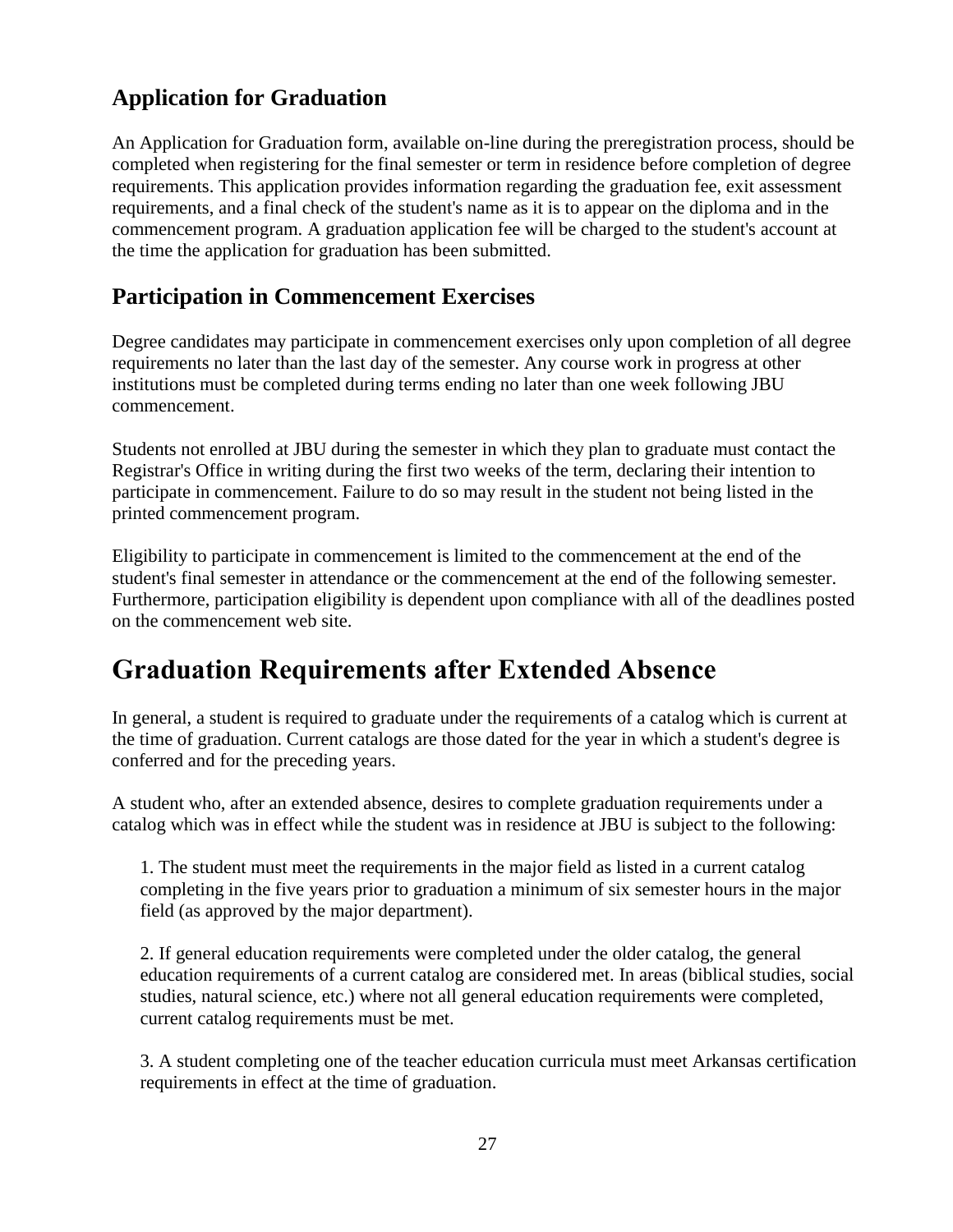4. All provisions of the residence requirement must be met.

#### **Scholastic Awards**

Full-time students attaining certain standards of scholastic achievement are placed on the President's or Dean's List of Distinguished Students at the end of each term. To qualify for the Dean's list, the student must have at least 3.4 term GPA on a minimum of 12 semester hours, and at least 3.8 term GPA for the President's list.

### **Degree Honors**

Upon completion of the bachelor's degree, each graduate who has attained a cumulative grade point average of 3.6 or above is recognized with an appropriate degree honor. Eligibility is contingent upon completion of at least 60 semester hours of graded course work at John Brown University. Graduation honors are indicated on the diploma and by the wearing of an appropriate medal on the gown during the commencement exercises.

Cum Laude-Grade point average at least 3.6 Magna Cum Laude-Grade point average at least 3.8 Summa Cum Laude-Grade point average at least 3.9

Students who have between 39 and 59 semester hours of graded course work at John Brown University and have a grade point average of 3.8 or higher will graduate "with distinction." With Distinction honors are indicated on the diploma and by wearing of an appropriate tassel on the cap during the commencement exercises.

## **Transcripts**

An official transcript of a student's academic record may be obtained by submitting a transcript request form to the Registrar's Office, provided the student has made satisfactory arrangements with Student Account Services with respect to financial obligations. Transcripts are not released unless the student grants permission through a signed statement.

The first official transcript is issued without charge; a \$5 fee is incurred for each official transcript thereafter.

Official transcripts of academic credits are not released while the student's account is in arrears. The university engages professional collection agencies to deal with delinquent accounts, as necessary.

## **Withdrawal from the Program**

Students wishing to withdraw from the JBU Online Undergraduate Program must contact their advisor.

#### **Academic Grievance Process**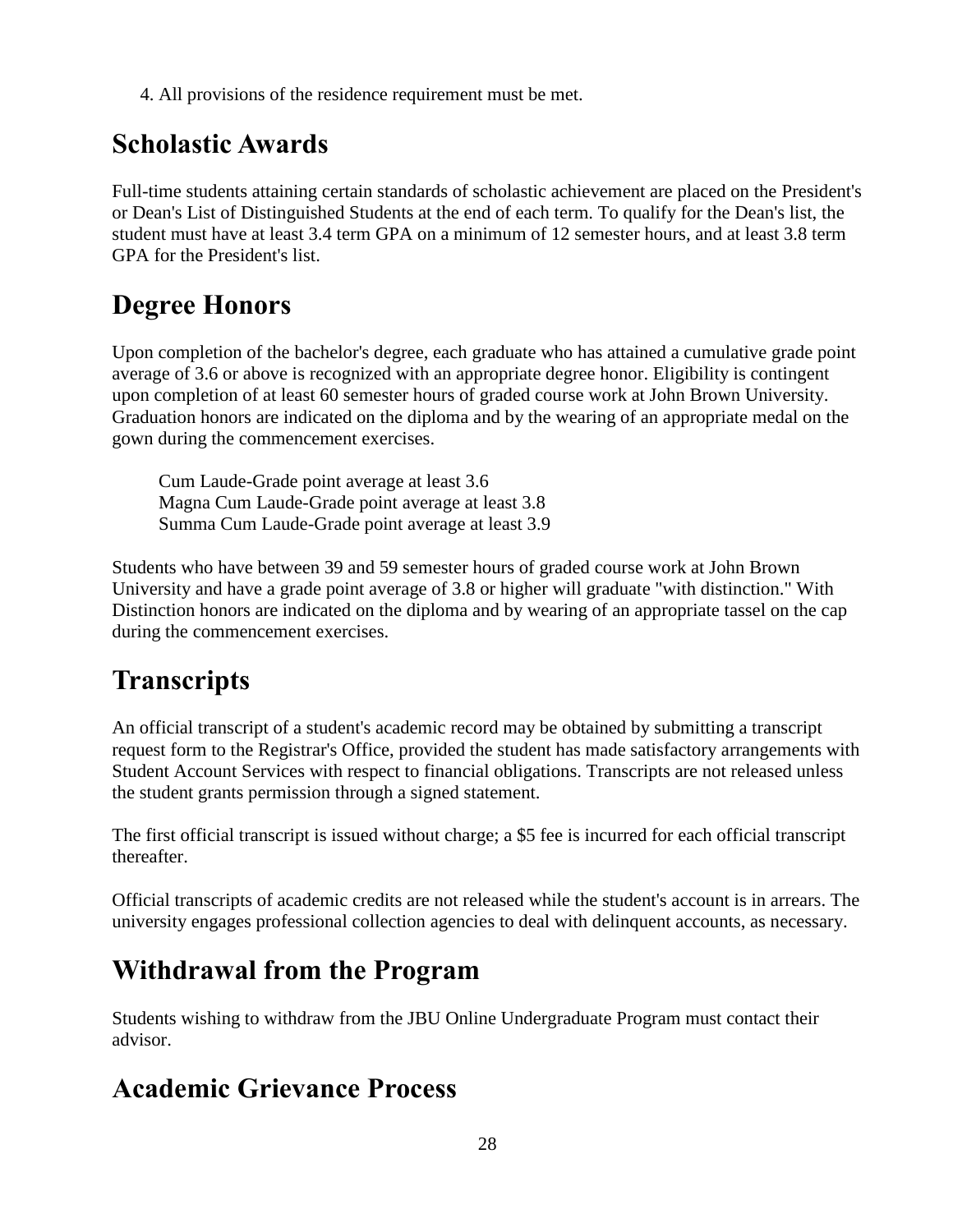To file a complaint about a faculty person (the way he/she conducts class, lack of objectivity in grading, etc.) students should follow the process outlined below:

- 1. Discuss the specific complaint and your desired resolution with the faculty person.
- 2. If talking to the faculty person fails to bring resolution, you may meet/discuss with the Department Head and present a concise, well-thought-out, written statement of the problem and the desired resolution.
- 3. The Department Head will offer to meet with you and the accused faculty person. If you are unwilling to attend such a meeting, your complaint will be considered dropped. If you consent to the meeting, then the Department Head will be responsible for documenting the proceedings and the outcome in writing.

The accused faculty person or you may request a second meeting within seven days to which both the faculty person and you, within the limits set by the Department Head, may invite colleagues and students. The Department Head, at their discretion, may request the presence of the Dean of the JBU Online Undergraduate Program.

4. If the problem is not resolved to the satisfaction of either party, a written appeal may be made to the Vice President of Academic Affairs who is empowered to make the final decision. The Vice President of Academic Affairs will respond with a final decision in writing to those involved.

### **Appeal Procedure**

Occasionally a student may wish to appeal an academic action such as a grade, a graduation requirement, or a withdrawal penalty. Such appeals should be made in writing to the Dean of the JBU Online Undergraduate Program. In most cases the student should first request the support of their Department Head.

# **JBU Online Undergraduate Program**

Duke (dean)

The JBU Online Undergraduate Program provides non-traditional educational opportunities for students through compressed degree programs at various locations in central and northwest Arkansas and online. Our flexible classes offer working adults the opportunity to earn a quality bachelor's degree.

Working together with faculty from other areas of the university, the JBU Online Undergraduate Program offers majors in Business Administration, Liberal Arts, Nursing, Organizational Leadership, and Psychology. Program requirements are met through traditional college course work, credit by exam, credit for prior learning, successful completion of the specified sequence of courses in the major field, and completion of a capstone project. These programs do not follow the traditional university calendar, begin at various times, and meet throughout the year without regard to usual university breaks.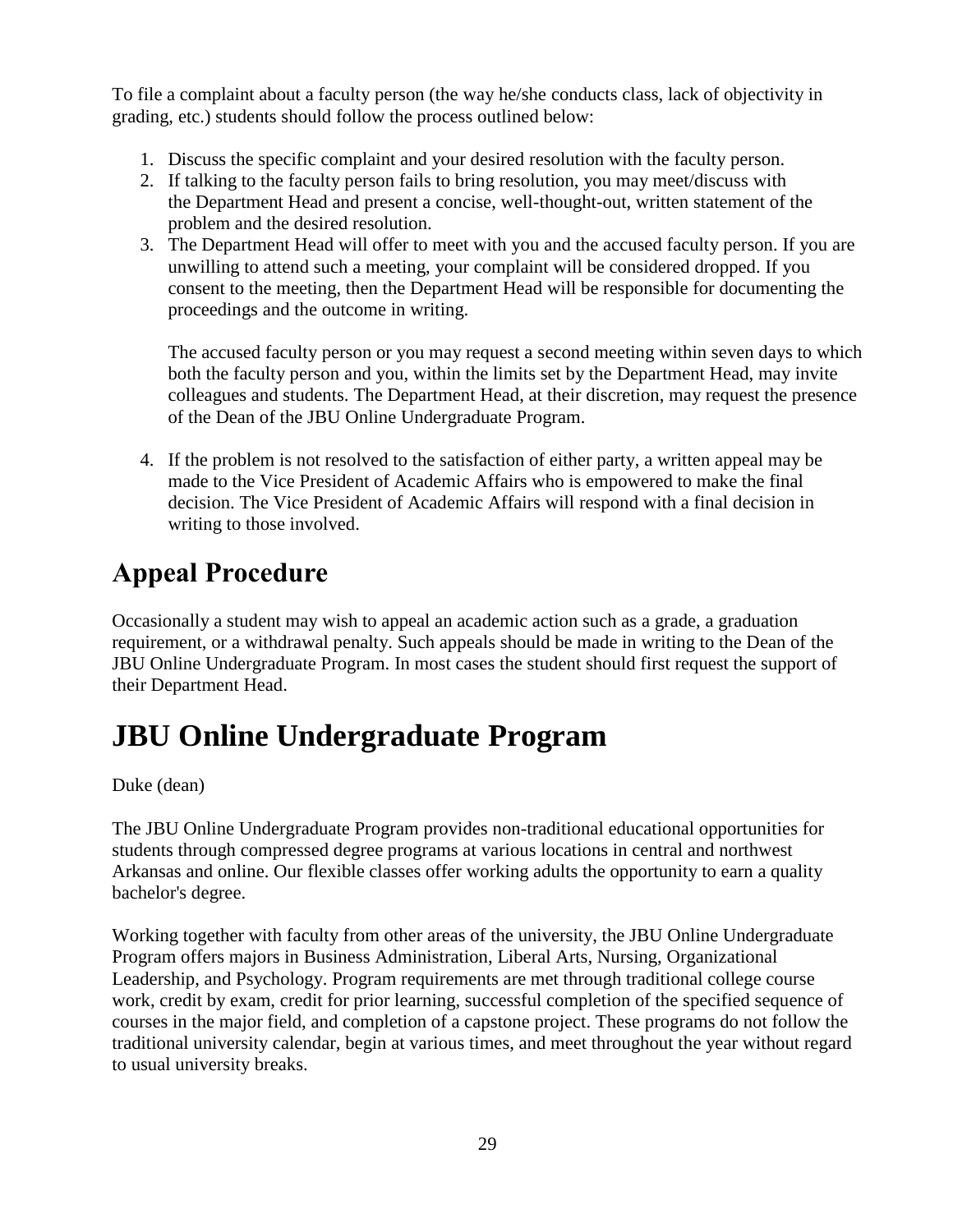Certain policies of the JBU Online Undergraduate Program do not coincide with those of the university at large. Where conflicts arise, students in the JBU Online Undergraduate Program follow the specific regulations established by the Program. General university policy applies in other areas.

Additional information may be obtained from the JBU Online Undergraduate Program office on the Siloam Springs campus.

## **Minors**

A JBU Online Undergraduate minor is a formally recognized aggregate of courses in a designated secondary subject area or discipline usually outside of (but often complementing) the student's degree major and in which knowledge is gained in a coherent pattern of courses.

Completion of a minor requires 12 semester hours, in accordance with the department's specifications, including at least three hours of upper-division courses. The minimum grade point average for course work in the minor is **2.0**.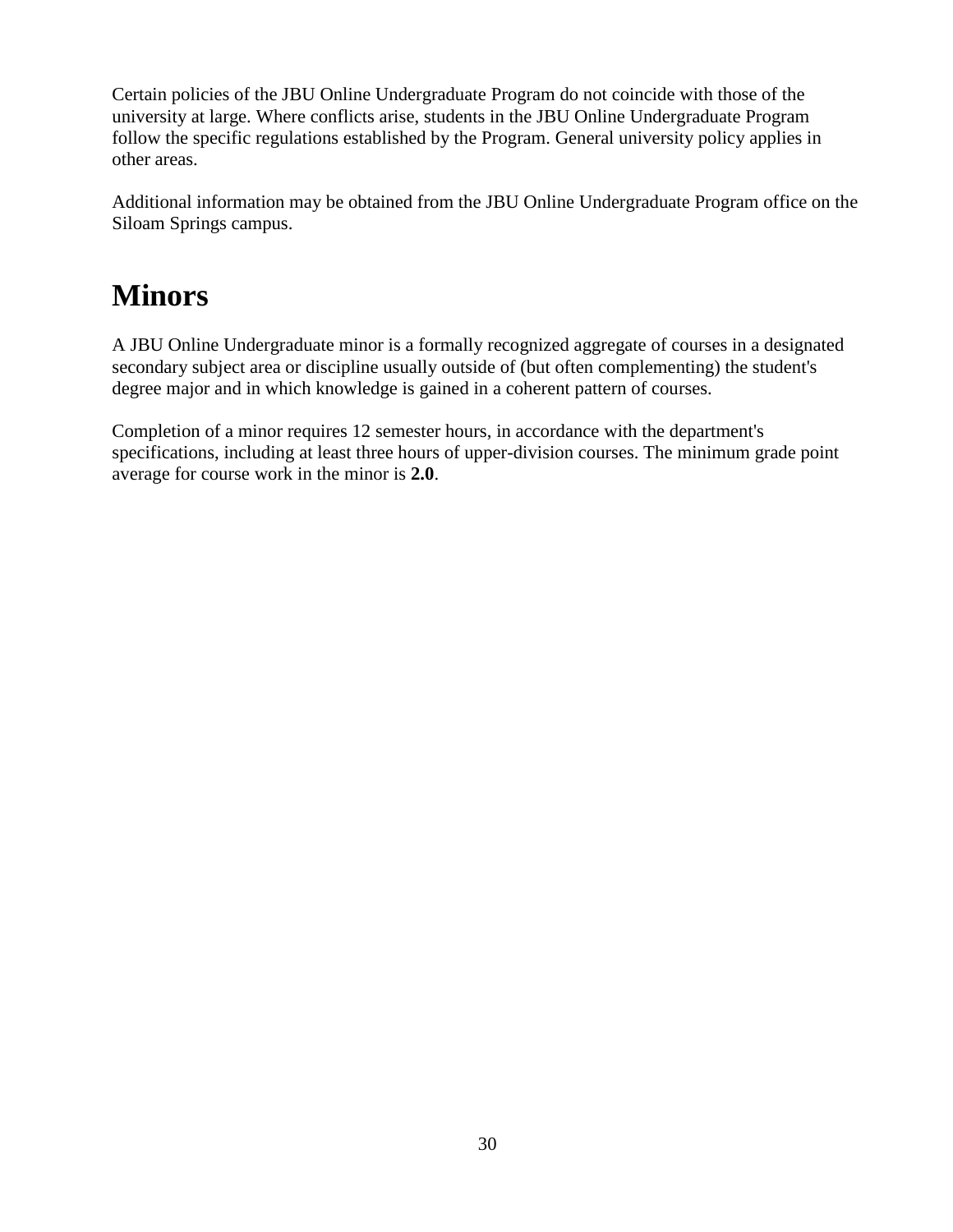# **SODERQUIST COLLEGE OF BUSINESS**

Walenciak (dean)

# **Department of Online Undergraduate Business**

Heinrich (department head)

#### **Student Learning Outcomes for the BS in Business Administration**

**Effective Communication:** Communicate effectively and professionally in various contexts using diverse techniques and contemporary media.

**Critical Reasoning and Research:** Conceptualize, apply, analyze, synthesize, and evaluate information to address questions, perform analyses, understand and apply results, reach conclusions, and assess impact.

**Business Skills and Knowledge:** Demonstrate skills and knowledge relevant to a business focus necessary for professional growth and success in global and culturally-diverse contexts.

**Christian Worldview:** anticipate, identify, and resolve moral, ethical, and legal dilemmas through their understanding and application of the Christian worldview.

### **Requirements for the Bachelor of Science in Business Administration (BSBA) degree**

General Education - 35 hours

- English Composition 6 hours
- Humanities/Fine Arts 9 hours\*
- Natural Science 3 hours
- Mathematics 3 hours (College Algebra or higher)
- Social/Behavioral Science 6 hours
- Health/Physical Education 2 hours
- $\bullet$  Biblical Studies 6 hours<sup>\*\*</sup>

\*Maximum 8 hours in one discipline

\*\*If you have not had Biblical Studies courses, options are available at JBU -- talk with your advisor if you need to fulfill this requirement

Courses specified by this program - 51 hours

- ATG 2173 Principles of Financial Accounting
- ATG 2183 Principles of Managerial Accounting
- BUS 1123 Business Communication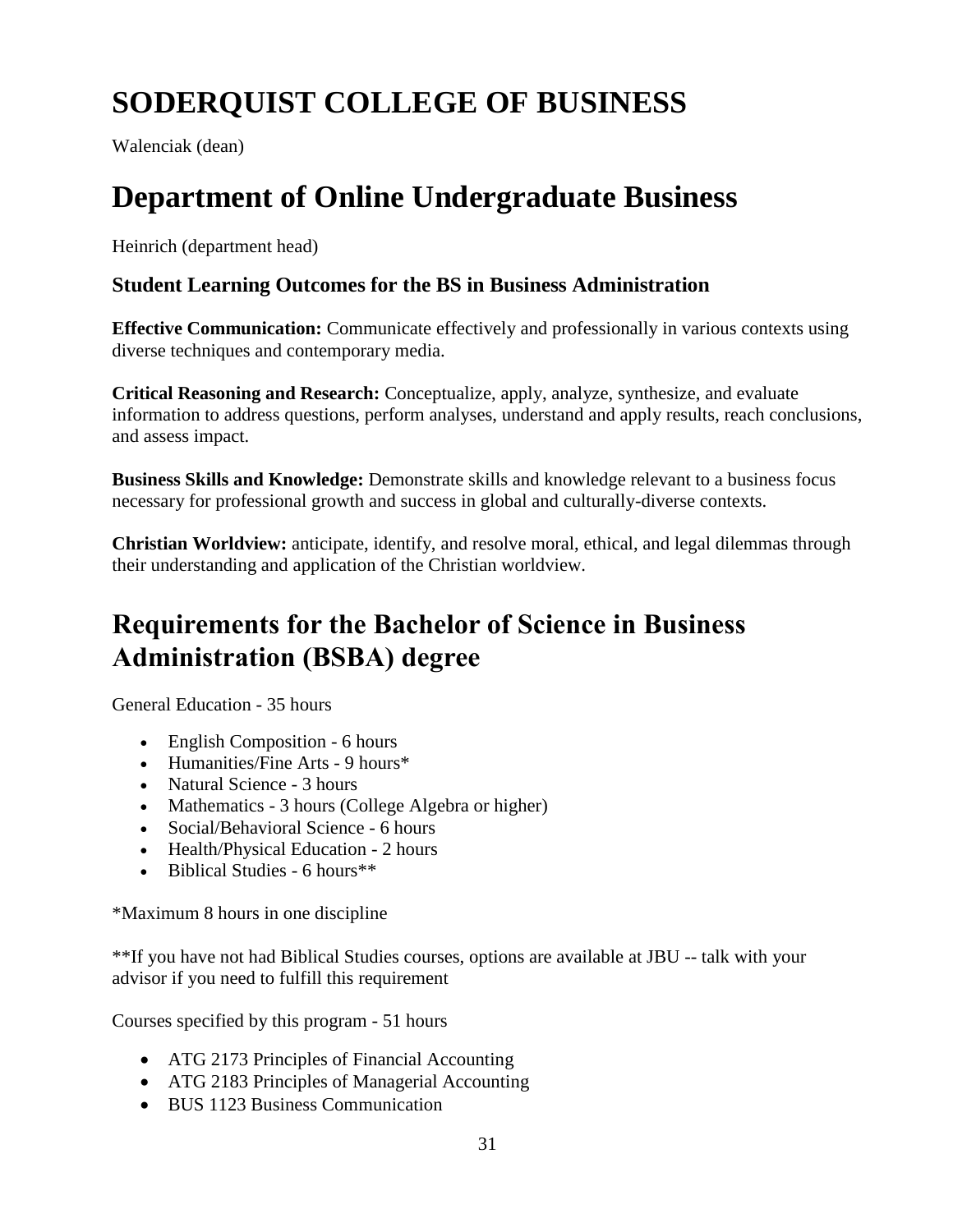- BUS 2193 Business Statistics
- BUS 3113 Spreadsheet Analytics
- BUS 4223 Production and Operations
- BUS 4253 Business Law and Ethics
- BUS 4973 BA Integration and Applied Learning Capstone
- BUS 4993 Strategic Management
- COR 1103 Orientation to Learning
- ECN 2113 Principles of Microeconomics
- ECN 2123 Principles of Macroeconomics
- ECN 4103 International Economics
- FIN 3003 Principles of Finance
- MGT 2173 Principles of Management
- MGT 3513 Human Resource Management
- MKT 2143 Principles of Marketing

Additional approved college credit - 34 hours

Minimum total semester hours - 120

*In order to graduate, each BSBA major must have a cumulative grade point average of 2.0 (4.0 scale) or above for all degree work and 2.25 in the major.*

#### **Student Learning Outcomes for BS in Organizational Leadership**

The Organizational Leadership degree is a diverse, compressed program that is designed to address the needs of varied learners including: mid-career organizational members who are seeking to equip themselves to advance their opportunities for advancement and less work-experienced learners who have an interest in developing the foundational organizational tools, knowledge and personal skills necessary for organizational success. This curriculum, created with a uniquely Christian worldview, develops and equips learners in ways that are relevant to leadership in a broad range of organizational contexts.

#### **The OL major should achieve the following outcomes:**

**Effective Communication:** Communicate effectively and professionally in various contexts using diverse techniques and contemporary media.

**Critical Reasoning and Research:** Conceptualize, apply, analyze, synthesize, and evaluate information to address questions, perform analyses, understand and apply results, reach conclusions, and assess impact.

**Global Leadership and Teams:** Understand the servant leadership model and be able to lead individuals and teams to perform effectively in global and culturally diverse contexts.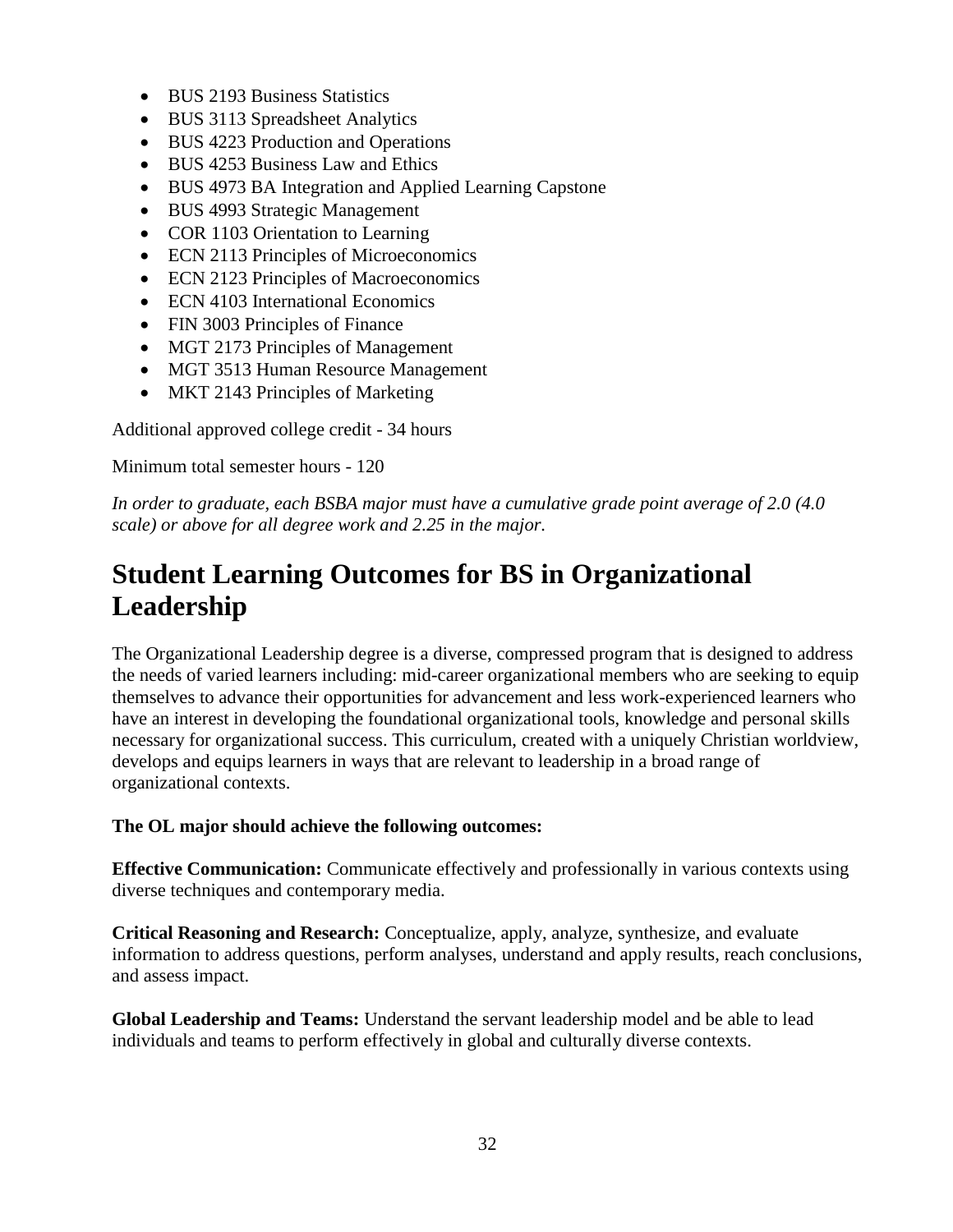**Business Skills and Knowledge:** Demonstrate skills and knowledge relevant to a leadership and management focus necessary for professional growth and success in global and culturally-diverse contexts.

**Christian Worldview:** anticipate, identify, and resolve moral, ethical, and legal dilemmas through their understanding and application of the Christian worldview.

### **Requirements for the Bachelor of Science in Organizational Leadership (BSOL) degree**

General Education - 35 hours

- English Composition 6 hours
- Humanities/Fine Arts 9 hours\*
- Natural Science 3 hours
- Mathematics 3 hours
- Social/Behavioral Science 6 hours
- Health/Physical Education 2 hours
- $\bullet$  Biblical Studies 6 hours<sup>\*\*</sup>

\*Maximum 8 hours in one discipline

\*\* If you have not had Biblical Studies courses, options are available at JBU -- talk with your advisor if you need to fulfill this requirement.

Courses specified by this program - 51 hours

- ATG 3513 Accounting for Managers
- BUS 1123 Business Communication
- BUS 3013 Research and Statistical Concepts
- BUS 3113 Spreadsheet Analytics
- BUS 4253 Business Law and Ethics
- BUS 4433 Critical Analysis and Reasoning
- BUS 4993 Strategic Management
- COR 1103 Orientation to Learning
- ECN 2113 Principles of Microeconomics
- ECN 2123 Principles of Macroeconomics
- FIN 4023 Finance for Managers
- MGT 2173 Principles of Management
- MKT 2143 Principles of Marketing
- OL 4113 Foundations of Leadership
- OL 4123 Leading and Managing Organizational Change
- OL 4323 Leading Teams and Coalition Building
- OL 4993 OL Integration and Applied Learning Capstone

Additional approved college credit - 34 hours. These hours should be chosen in consultation with your advisor.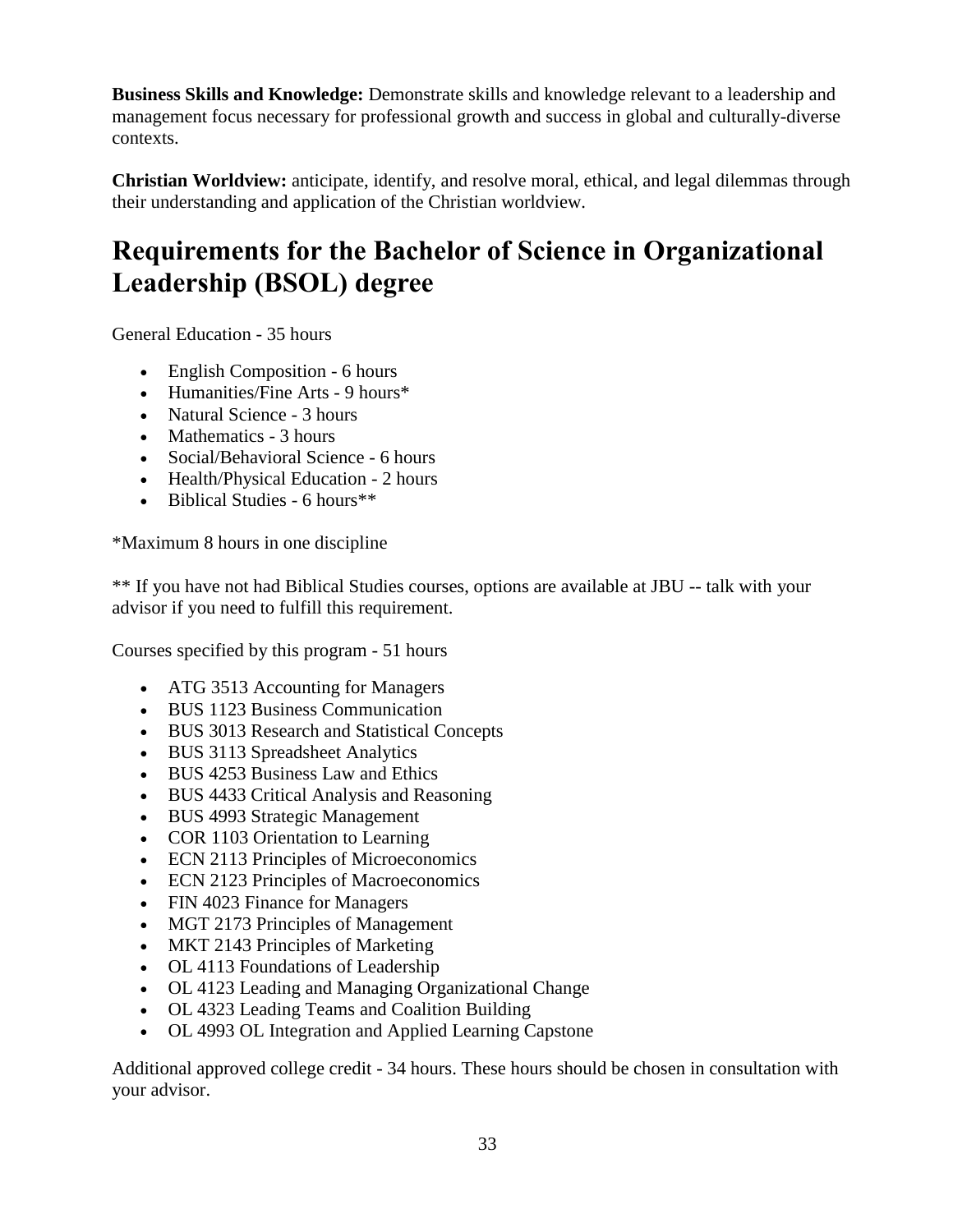Minimum total semester hours - 120

#### **Requirements for minor in Business**

For students with non-MBA focus. Student must successfully complete 12 hours.

- BUS 1123 Business Communication
- BUS 4253 Business Law and Ethics
- MGT 2173 Principles of Management
- MKT 2143 Principles of Marketing

Note: *Maximum 3 hours of transfer credit allowed*

#### **Requirements for minor in Business**

For students with a pre-MBA focus.

Student (pre-MBA focus) must successfully complete 12 hours.

- ATG 2173 Principles of Financial Accounting
- BUS 2193 Business Statistics
- ECN 2113 Principles of Microeconomics
- FIN 3003 Principles of Finance

Note: *Maximum 3 hours of transfer credit allowed*

#### **Requirements for minor in Leadership**

Student must successfully complete 12 hours.

- BUS 1123 Business Communication
- OL 4113 Foundations of Leadership
- OL 4123 Leading and Managing Organizational Change
- OL 4323 Leading Teams and Coalition Building

Note: *Maximum 3 hours of transfer credit allowed*

#### **Requirements for minor in Managerial Accounting**

Student must successfully complete 12 hours.

- ATG 3123 Intermediate Management Accounting
- ATG 3193 Managerial Cost Accounting I
- ATG 4143 Internal Auditing
- ATG 4193 Managerial Cost Accounting II

Note: *Maximum 3 hours of transfer credit allowed*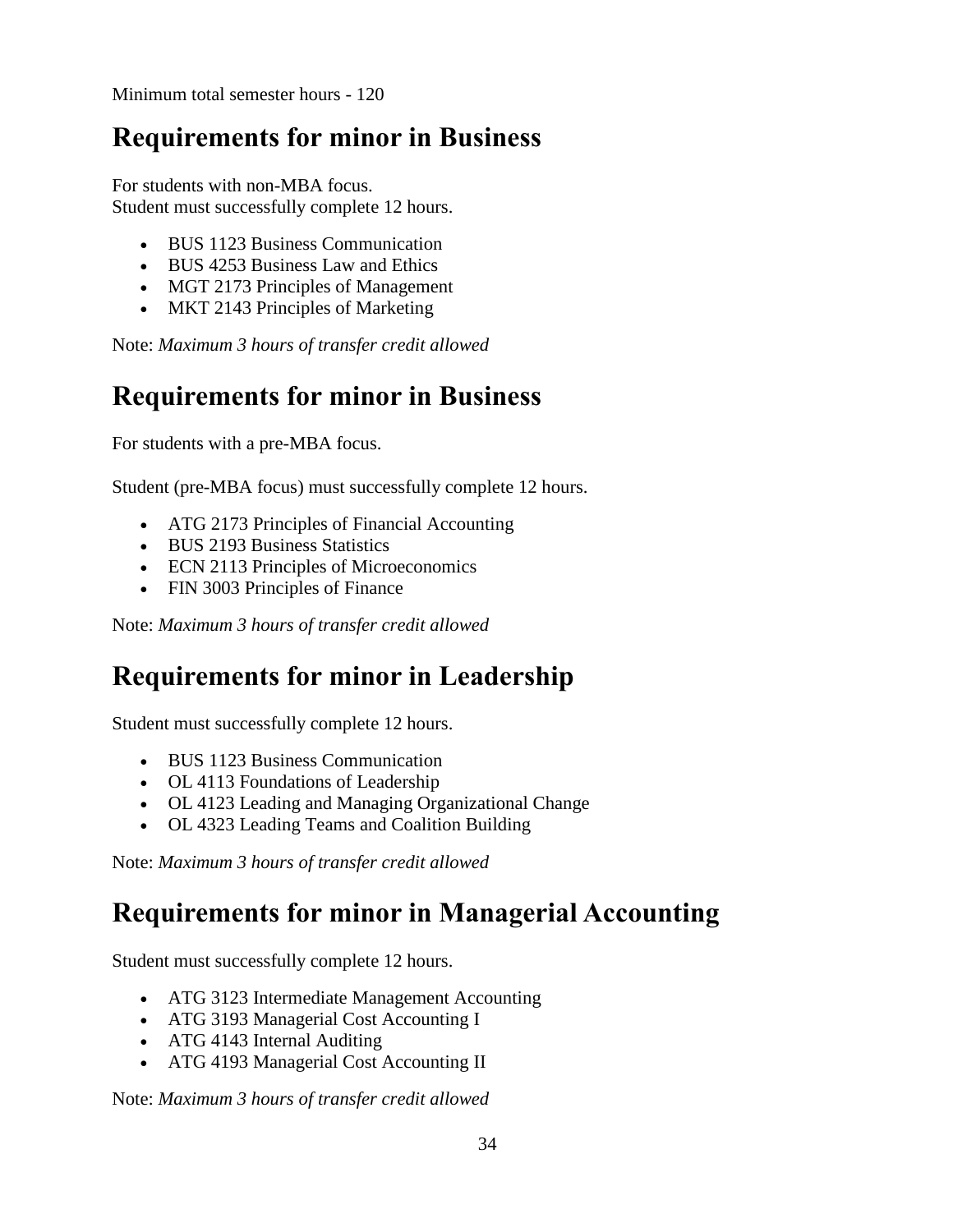# **COLLEGE OF EDUCATION AND HUMAN SERVICES**

Ellis (interim dean)

The mission of the College of Education and Human Services is to equip servant leaders to pursue scientific understanding and service in the helping fields in response to the great commandments of loving God and loving people.

## **Department of Online Undergraduate Nursing**

McCloud (department head)

#### **Student Learning Outcomes for the BS in Nursing**

Integrate personal spiritual beliefs and values that honor God into the practical ministry of nursing, treating others with mercy and dignity, and demonstrating holistic principles that impact professional practice decisions.

Integrate the foundational knowledge derived from a liberal education into nursing practice.

Practice with knowledge, skills, and attitudes to provide safe, evidence-based, patientcentered care to assist individuals, families, communities, and populations to continually progress toward fulfillment of their human capacities.

Demonstrate communication, teamwork, and collaboration among interprofessional healthcare disciplines to promote optimal patient outcomes.

Demonstrate appropriate uses of patient care technologies and information management.

Apply clinical reasoning and judgments in decision-making considering the complex environments for safe nursing practice.

Engage in quality improvement activities to improve patient outcomes.

As a nurse generalist, incorporate leadership, management, legal, and ethical guidelines while applying professional standards of nursing practice.

#### **Requirements for the Bachelor of Science in Nursing (BSN) degree**

General Education - 30 hours

- Biblical Studies 6 hours\*
- $\bullet$  English 6 hours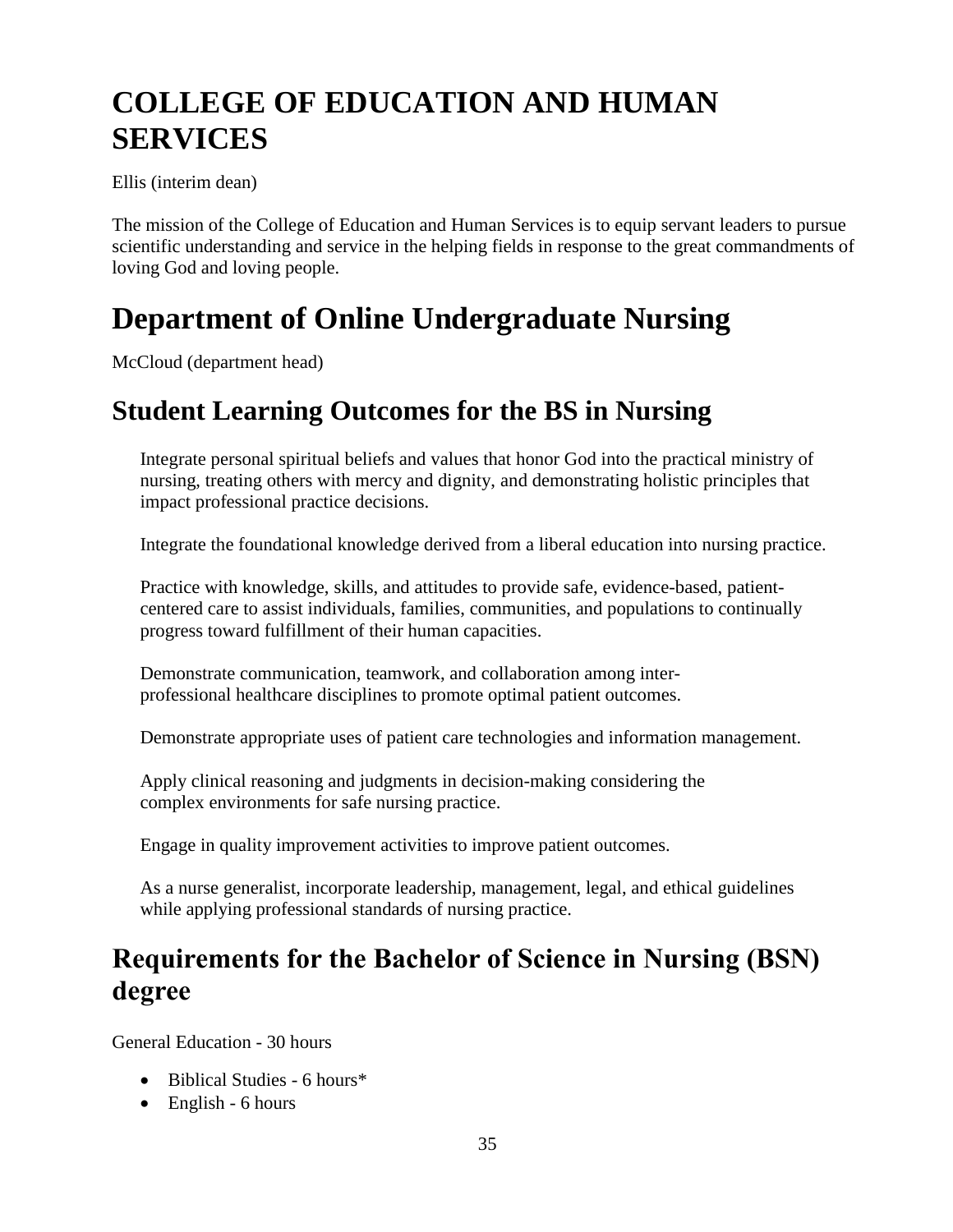- Humanities/Fine Arts 6 hours
- Mathematics 3 hours<sup>\*\*</sup> (Statistics)
- Sciences 3 hours (Chemistry)
- Social/Behavioral Science 6 hours

\* Minimum three hours in Biblical Studies must be taken at JBU.

\*\* If Statistics course is not transferred in, student must take a JBU Statistics course to fulfill the requirement.

Courses specified by this program - 44 hours

- COR 1103 Orientation to Learning
- 3 hours Microbiology\*
- 8 hours Anatomy & Physiology\*
- ICS 2113 Intercultural Communication
- NUR 3013 Role Transition to Professional Nursing
- NUR 3123 Pathophysiology for the Practicing Nurse
- NUR 3133 Health Assessment for the Practicing Nurse
- NUR 3143 Pharmacology for the Practicing Nurse
- NUR 3523 Quality, Safety & Evidence-Based Practice
- NUR 4113 Professional Practice 1
- NUR 4213 Community and Public Health Nursing
- NUR 4313 Nursing Leadership & Management
- NUR 4413 Professional Practice 2

\* Science courses are not offered online and must be completed before starting the nursing classes.

Nursing credit in escrow - 40 hours

Nursing credits in escrow are a means for nurses to be granted academic credits for previous nursing knowledge without having to take tests. These credits are held in "escrow" until the RN successfully completes the BSN program. At that time, the student's transcript is updated by the Registrar's office.

Additional approved college credit - 9 hours

Minimum total semester hours - 120

### **Department of Online Undergraduate Psychology**

Froman (department head)

#### **Student Learning Outcomes for the BS in Psychology**

#### **Knowledge Base of Psychology**

Students will demonstrate familiarity with the major concepts, theoretical perspectives, empirical findings, and historical trends in psychology.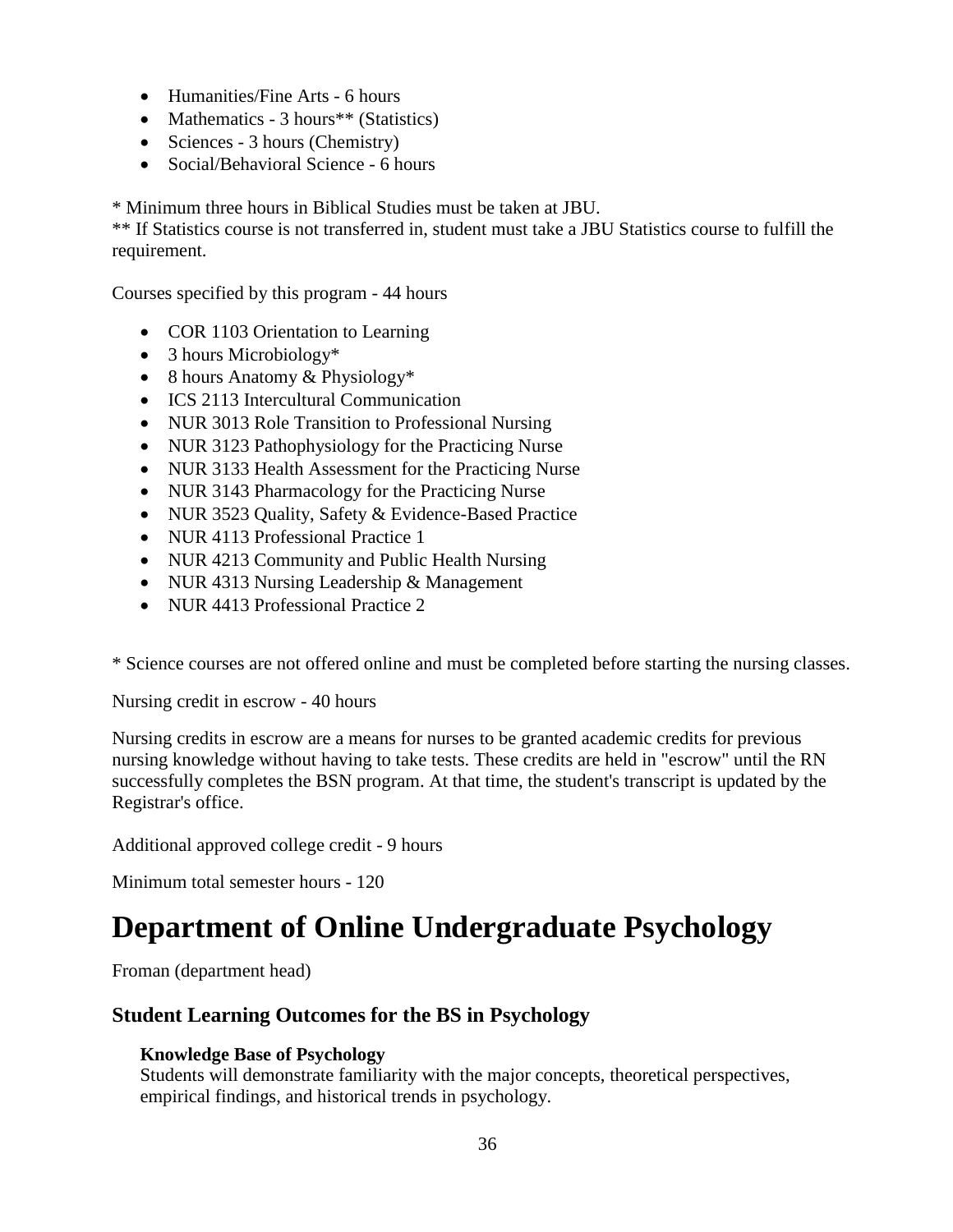#### **Research Methods in Psychology**

Students will understand and apply basic research methods in psychology, including research design, data analysis, and interpretation.

#### **Critical Thinking Skills in Psychology**

Students will respect and use critical and creative thinking, skeptical inquiry, and, when possible, the scientific approach to solve problems related to behavior and mental processes.

#### **Application of Psychology**

Students will understand and apply psychological principles to personal, social, and organizational issues.

#### **Integration of Faith and Values in Psychology**

Students will be able to weigh evidence, tolerate ambiguity, act ethically, and integrate a Christian worldview with psychology as a discipline.

#### **Information and Technological Literacy**

Students will demonstrate information competence and the ability to use computers and other technology for many purposes.

#### **Communication Skills**

Students will be able to communicate effectively in a variety of formats.

#### **Sociocultural and International Awareness**

Students will recognize, understand, and respect the complexity of sociocultural and international diversity.

#### **Personal Development**

Students will develop insight into their own and others' behavior and mental processes and apply effective strategies for self-management and self-improvement.

#### **Career Planning and Development**

Students will emerge from the major with realistic ideas about how to implement their psychological knowledge, skills, and values in occupational pursuits in a variety of settings.

# **Requirements for the Bachelor of Science in Psychology (BS) degree**

General Education - 35 hours

- English Composition 6 hours
- Humanities/Fine Arts 9 hours<sup>\*</sup>
- Natural Science 3 hours
- Mathematics 3 hours
- Social/Behavioral Science 6 hours
- Health/Physical Education 2 hours
- $\bullet$  Biblical Studies 6 hours<sup>\*\*</sup>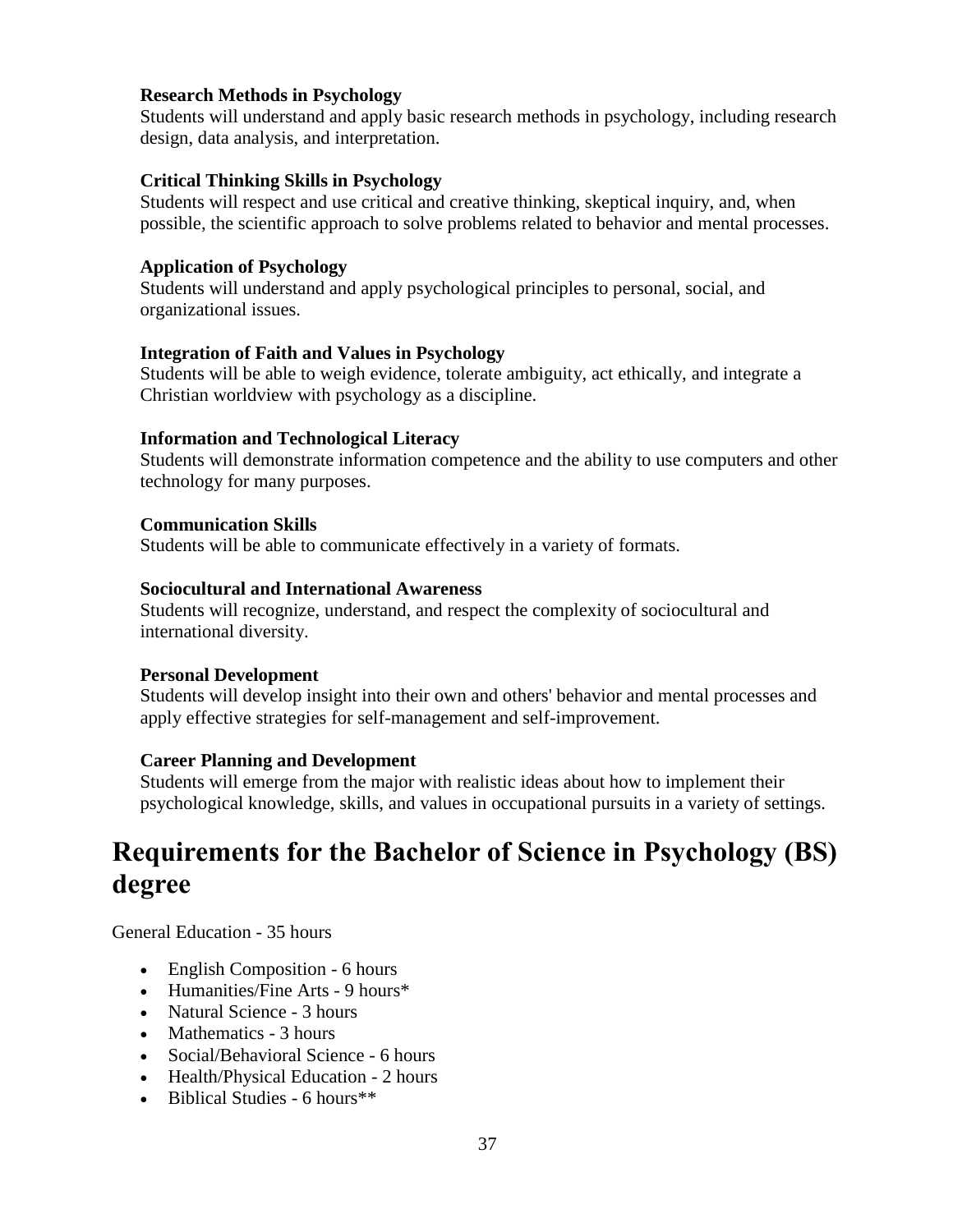\*Maximum 8 hours in one discipline

\*\* If you have not had Biblical Studies courses, online options are available at JBU -- talk with your advisor if you need to fulfill this requirement.

Courses specified by this program - 39 hours

- COR 1103 Orientation to Learning
- PSY 1013 Introductory Psychology
- PSY 2233 Theories of Counseling
- PSY 2383 Statistics for the Behavioral Sciences
- PSY 2393 Research Methods
- PSY 2413 Developmental Psychology
- PSY 3203 Psychological Testing
- PSY 3423 Social Psychology
- PSY 3493 Research Seminar
- PSY 4213 Abnormal Psychology
- PSY 4333 Cognitive Psychology
- PSY 4343 Theories of Learning
- PSY 4493 Seminar in Psychology

Additional approved college credit - 46 hours

These hours should be chosen in consultation with your academic advisor.

Minimum total semester hours - 120

# **Requirements for minor in Psychology**

Student must successfully complete 12 hours.

- PSY 1013 Introductory Psychology
- PSY 2233 Theories of Counseling
- PSY 2413 Developmental Psychology
- PSY 3423 Social Psychology

Note: *Maximum 3 hours of transfer credit allowed*

# **Division of Interdisciplinary Studies**

# **Department of Online Liberal Arts**

Duke (department head)

#### **Student Learning Outcomes for the BS in Liberal Arts**

**Moral and Ethical Judgment** - Make moral and ethical judgments based upon a Christian worldview.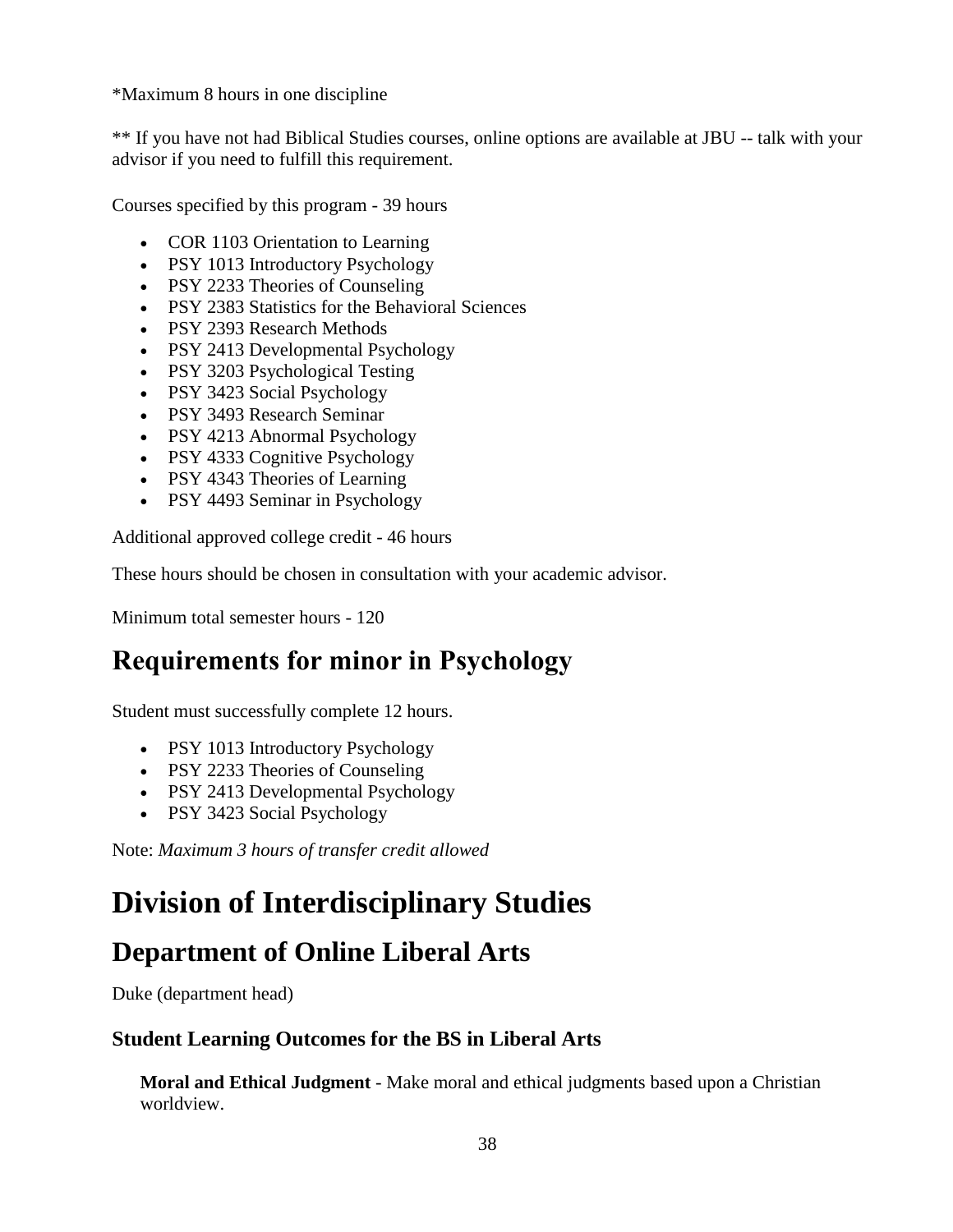**Communication Media** - Utilize various communications media to develop civic engagement.

**Analyzing Issues** - Demonstrate the ability to draw upon historical knowledge in order to analyze relevant historical and contemporary issues

**Engaged Citizenship** - Demonstrate engaged citizenship by developing a broad understanding of social and political issues.

**Understanding Human Behavior** - Demonstrate an understanding of human behavior and how it impacts a person's worldview.

**Utilizing Personal Strengths** - Demonstrate an understanding of one's own strengths and how to utilize them.

# **Requirements for the Bachelor of Science in Liberal Arts (BSLA) degree**

General Education - 35 hours

- English Composition 6 hours
- Humanities/Fine Arts 9 hours\*
- Natural Science 3 hours
- Mathematics 3 hours
- Social/Behavioral Science 6 hours
- Health/Physical Education 2 hours
- Biblical Studies 6 hours\*\*

\*Maximum 8 hours in one discipline

\*\*If you have not had Biblical Studies courses, online options are available at JBU -- talk with your advisor if you need to fulfill this requirement

Courses specified by the division - 39 hours

- ART 2233 Art History I
- BBL 3003 Evangelical Theology
- COR 1103 Orientation to Learning
- EGL 4003 Masterpieces of Literature
- HST 2153 Twentieth Century World History
- MUS 2083 Masterpieces of Music
- RPH 3003 Introduction to Philosophy
- RPH 4423 Ethics
- SST 1113 Introduction to Sociology

Emphases Options - must choose at least one emphasis

Communication Emphasis - 12 hours from the following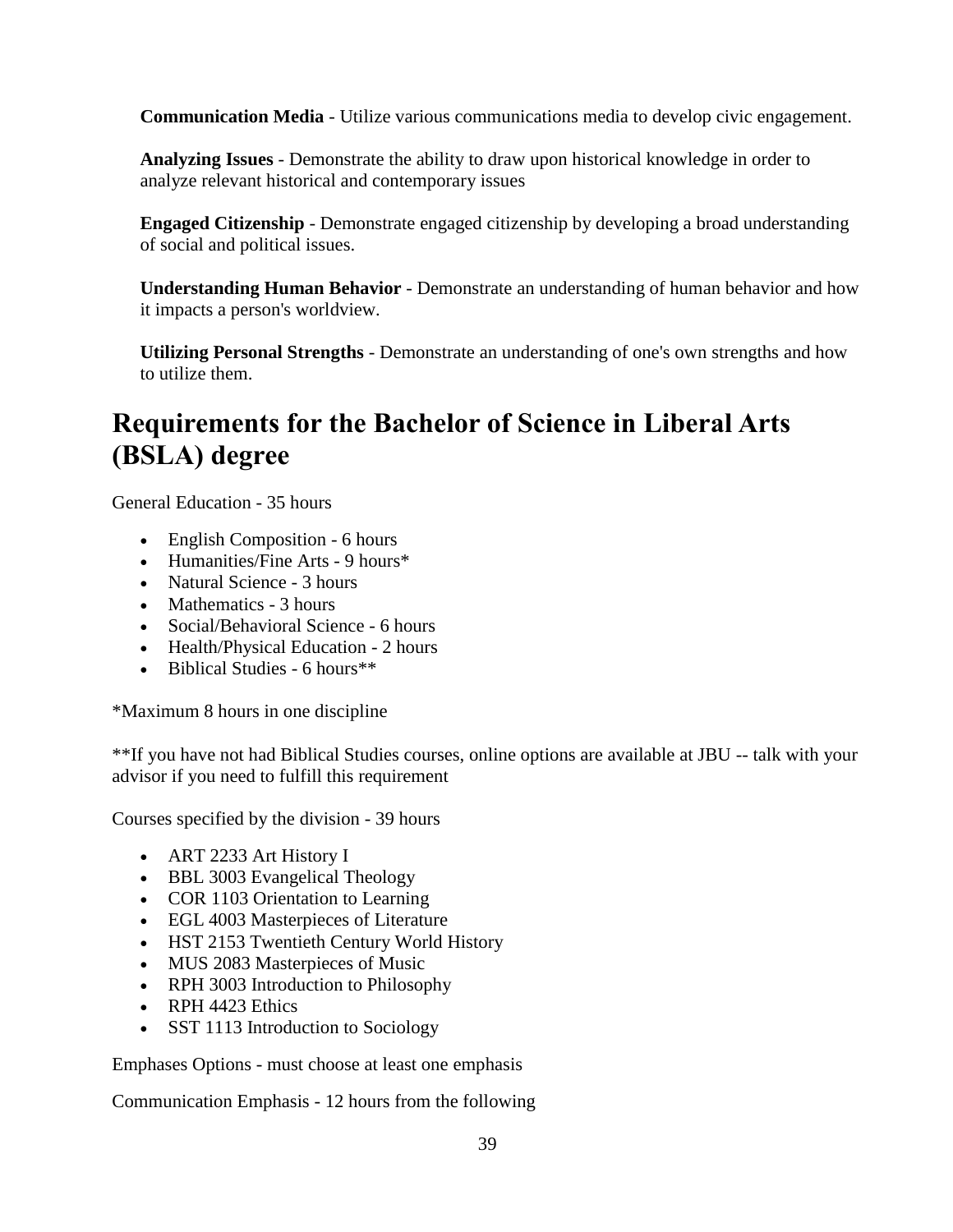- BUS 1123 Business Communication
- COM 2523 Public Speaking
- COM 3453 Social Movements
- COM 4363 Political Communication
- COM 4373 Online Advocacy
- MKT 2143 Principles of Marketing

Politics and Ethics - 12 hours from the following

- HST 3423 Leaders in History
- POL 2013 American Government and Politics
- POL 3003 Political Philosophy
- POL 3213 Religion and Politics

Additional approved college credit - 46 hours

These hours should be chosen in consultation with your academic advisor.

Minimum total semester hours - 120

# **Requirements for minor in Communication**

Student must successfully complete 12 hours.

- BUS 1123 Business Communication
- COM 2523 Public Speaking
- COM 3453 Social Movements
- COM 4363 Political Communication

Note: *Maximum 3 hours of transfer credit allowed*

# **Requirements for minor in Politics and Ethics**

Student must successfully complete 12 hours.

- HST 3423 Leaders in History
- POL 2013 American Government and Politics
- POL 3003 Political Philosophy
- POL 3213 Religion and Politics

Note: *Maximum 3 hours of transfer credit allowed*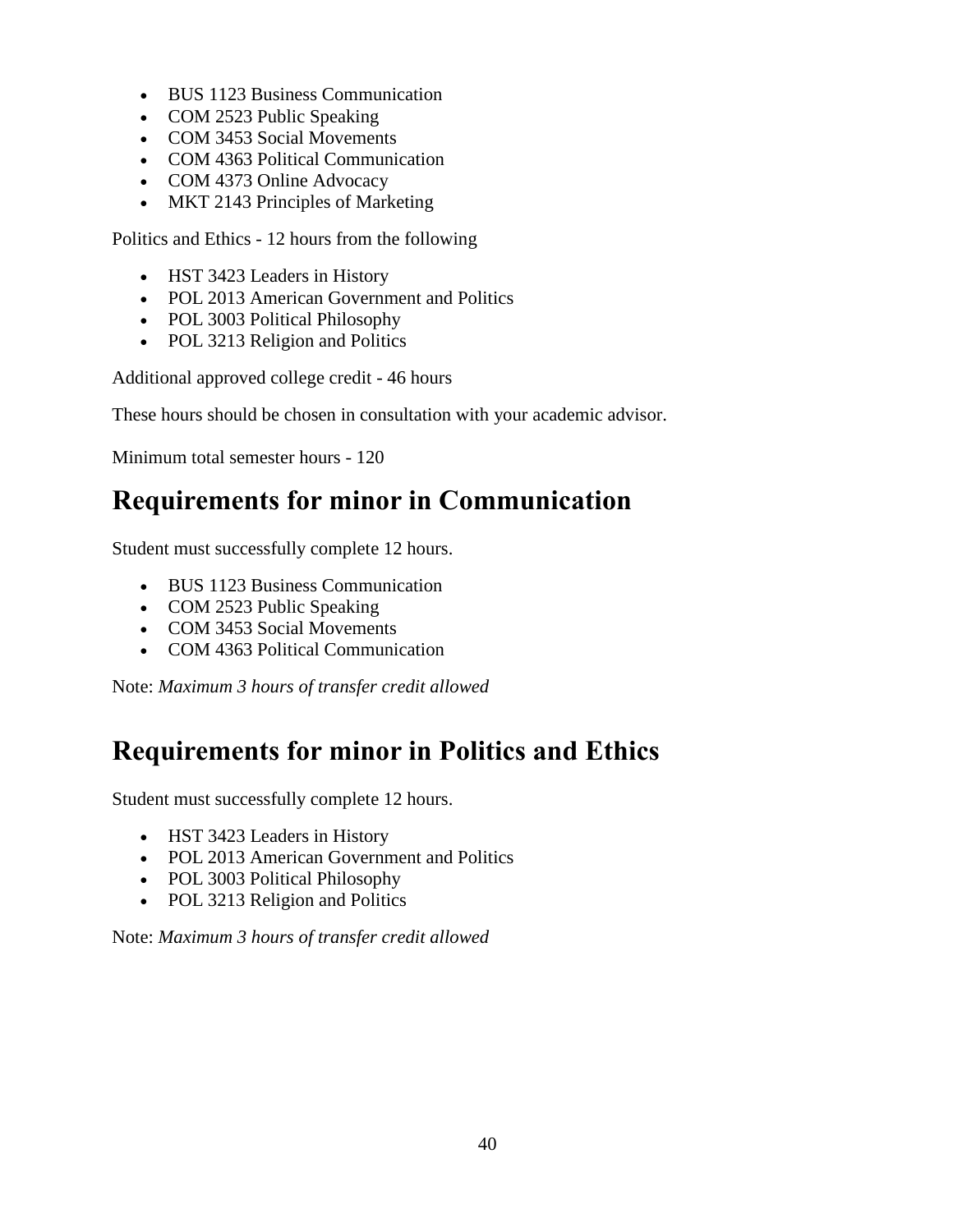# **Course Descriptions**

Course offerings are numbered utilizing four digits, the first indicating college year and the last the number of semester hours credit.

Courses numbered 0001 to 0999 are considered remedial; hours do not count toward minimum requirements for graduation.

Courses numbered 3001 to 4999 fulfill requirements for upper-division credits. Most of these courses have specified prerequisites.

Courses numbered 0001 to 4999 are listed in the Undergraduate Catalog.

A prerequisite course must have been completed with an acceptable passing grade before enrollment in the given course is permitted.

### **Visual Arts**

### **ART 2233 Art History I**

An introduction to the major people and works responsible for our visual heritage. Students will work toward the goal of developing visual literacy, in the areas of fine art, design, and architecture.

### **Accounting**

#### **ATG 2173 Principles of Financial Accounting**

**Three hours** A study of accounting vocabulary and skill building in the applications of Generally Accepted Accounting Principles to areas such as the accounting cycle, financial statement preparation, cash and inventory control, receivables, fixed asset analysis, liabilities and payroll all viewed through the lens of a sole proprietor, partnership, and corporation.

#### **ATG 2183 Principles of Managerial Accounting**

Study of basic concepts of management accounting, planning and control, management decision making, just-in-time operating, activity-based-costing, and financial statement analysis. Prerequisite: ATG 2173

#### **ATG 3123 Intermediate Management Accounting**

**Three hours** An intermediate accounting course with in-depth focus on asset, liability and owners' equity measurement; revenue determination, timing, and recognition; financial statement preparation, presentation, and analysis. Prerequisite: ATG 2183

### **ATG 3193 Managerial Cost Accounting I**

An intermediate course covering the managerial use of accounting data to assist managers in their plans and decisions regarding resource allocation, organizational control and performance

#### **Three hours**

# **Three hours**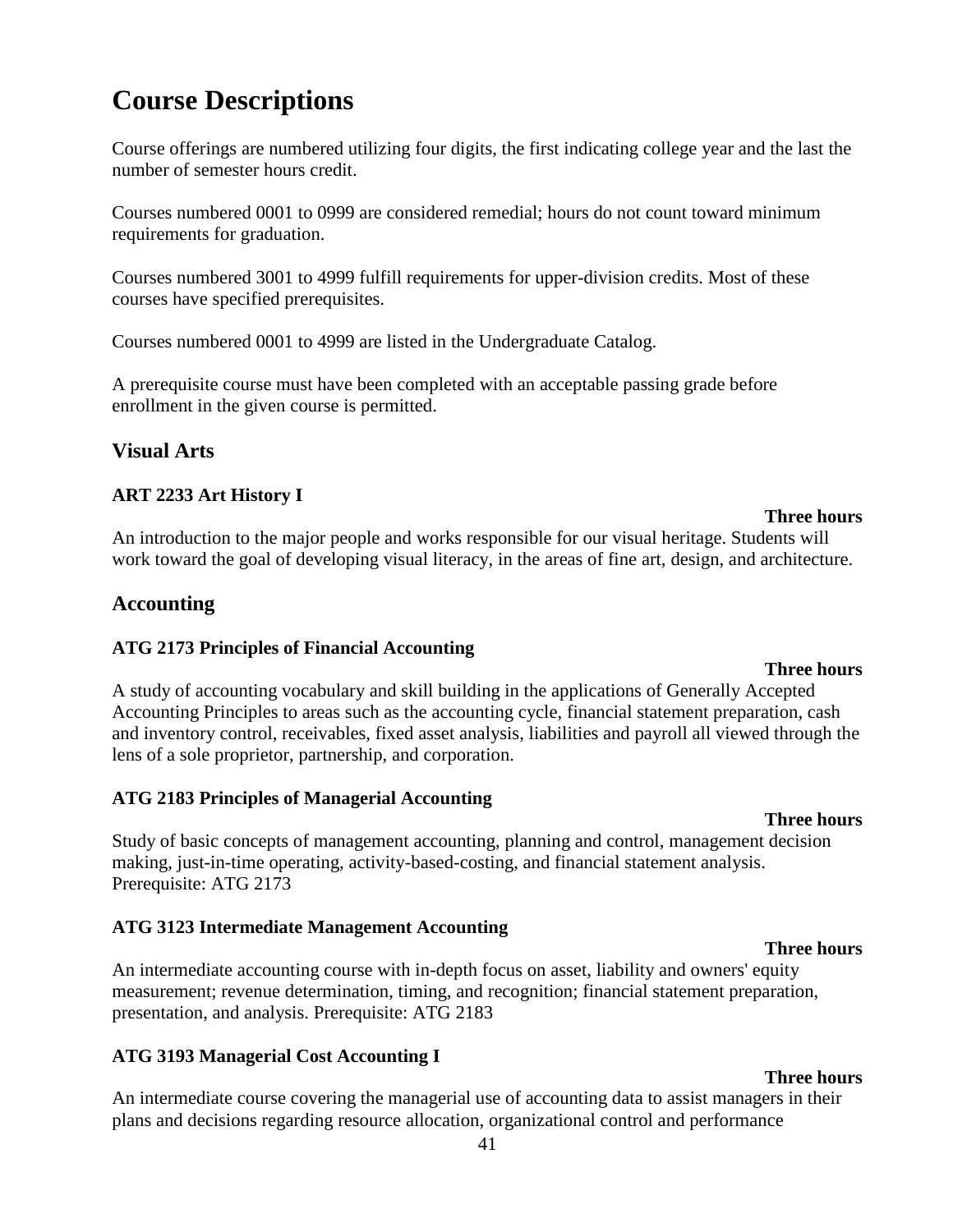evaluation. This course will study items such as the costs cycle, job order costing, process costing, budgeting, standard costs, direct costing, and non-manufacturing costs. Prerequisite: ATG 2183

#### **ATG 3513 Accounting for Managers**

This course covers the concepts and principles of corporate accounting and the preparation of financial reports used by managers. Topics covered include stockholder's equity, long-term liabilities, the statement of cash flows, and financial ratio analysis. It will also include an introduction to cost accounting, which is the use of internal reporting of accounting data for planning and controlling operations and policy making.

### **ATG 4143 Internal Auditing**

Examines standards and procedures of auditing accounting information and statements, internal control, verification of balance sheets and operating accounts, and responsibilities of the auditor. Prerequisite: ATG 3123 or both ATG 3103 and ATG 3113 (refer to TUG catalog for course information)

### **ATG 4193 Managerial Cost Accounting II**

An intermediate course covering the managerial use of accounting data to assist managers in their plans and decisions regarding resource allocation, organizational control and performance evaluation. This course will study items such as the costs cycle, job order costing, process costing, budgeting, standard costs, direct costing, and non-manufacturing costs. Prerequisite: ATG 3173 (refer to TUG catalog for course information) or ATG 3193

#### **ATG 4983 MA Integration and Applied Learning Capstone**

Synthesizes the knowledge and skills learned throughout this program. This experience may be, but is not limited to, a guided project (i.e., designing a new financial plan, analyzing an existing major financial organizational problem/opportunity and recommending solutions through a presentation and report. Prerequisites: BUS 4993 and senior standing

### **Bible**

### **BBL 1013 Old Testament Survey**

A brief introduction to the history and message of the Old Testament. A general survey of the overall content of each book and certain significant themes stressing relevance to Christian living.

#### **BBL 1023 New Testament Survey**

An introduction to the history and message of the New Testament. The class provides an academic overview of each book, its context and significant themes, with challenges and applications to Christian faith and discipleship.

#### **BBL 3003 Evangelical Theology**

#### **Three hours**

#### **Three hours**

**Three hours**

#### **Three hours**

# **Three hours**

**Three hours**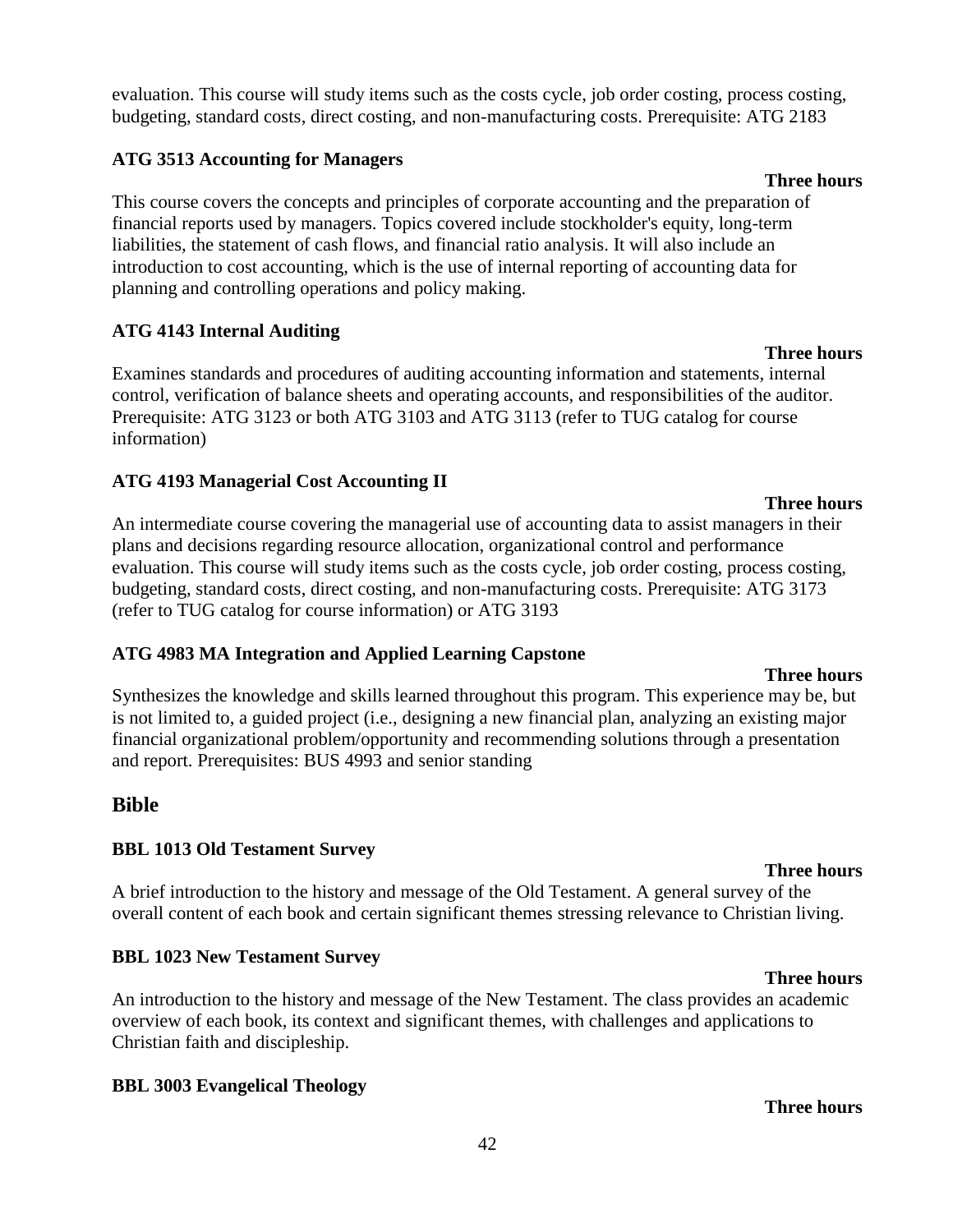43

Evangelical Theology is a study of the essential doctrines of the Christian faith, including Scripture, the triune God, salvation, the Church, creation, and the eternal Kingdom. The unity of divine revelation and the contemporary applicability of the Scriptures are emphasized. By studying the method of theological formation, students should be able to discern primary and secondary theological concepts and apply them properly to their personal lives as well as to their involvement in the Church and the world. Prerequisites: BBL 1013 and BBL 1023, or equivalents

### **BBL 3913 Principles from the Life of Christ**

A study of the life of Jesus Christ in general but with major emphases on selected portions of His life, ministry, sacrificial death, and resurrection. With a view to "Living Christianly in a World of Unchristian Ideas," the course emphasizes the application of His life-changing principles to everyday living.

## **Business**

## **BUS 1123 Business Communication**

**Three hours** Development of professional communication skills, both written and oral, in business. Includes mechanics, techniques, and psychological principles of effective business communications with emphasis on contemporary communication technologies. Prerequisite: EGL 1013 (refer to TUG catalog for course information)

## **BUS 2193 Business Statistics**

A study of statistical theory as it applies in business settings. Topics include probability, distributions, descriptive statistics, estimation, hypothesis testing, regression and correlation, nonparametric methods, ANOVA, and statistical quality control. Prerequisite: MTH 1113

### **BUS 3013 Research and Statistical Concepts**

Focus is primarily on qualitative methods. Includes the development of a research project utilizing the appropriate research methods and conceptual statistical analyses.

### **BUS 3113 Spreadsheet Analytics**

Practice in using Microsoft Excel for various business applications. Emphasis will be placed on creating schedules, producing reports using pivot tables and graphs, and generating and updating macros through basic Visual coding. Prerequisite: BUS 2193 or BUS 3013

## **BUS 4223 Production and Operations**

Focuses on types of production systems, forecasting, allocating resources, designing products and services, and assuring quality. An understanding of the operational practices and functions used to obtain optimal utilization of production factors and business resources with emphasis on quantitative analysis in planning, controlling, and decision-making. The scope of this course includes applications for manufacturing and non-manufacturing organizations. Prerequisite: BUS 2193

### **Three hours**

## **Three hours**

### **Three hours**

# **Three hours**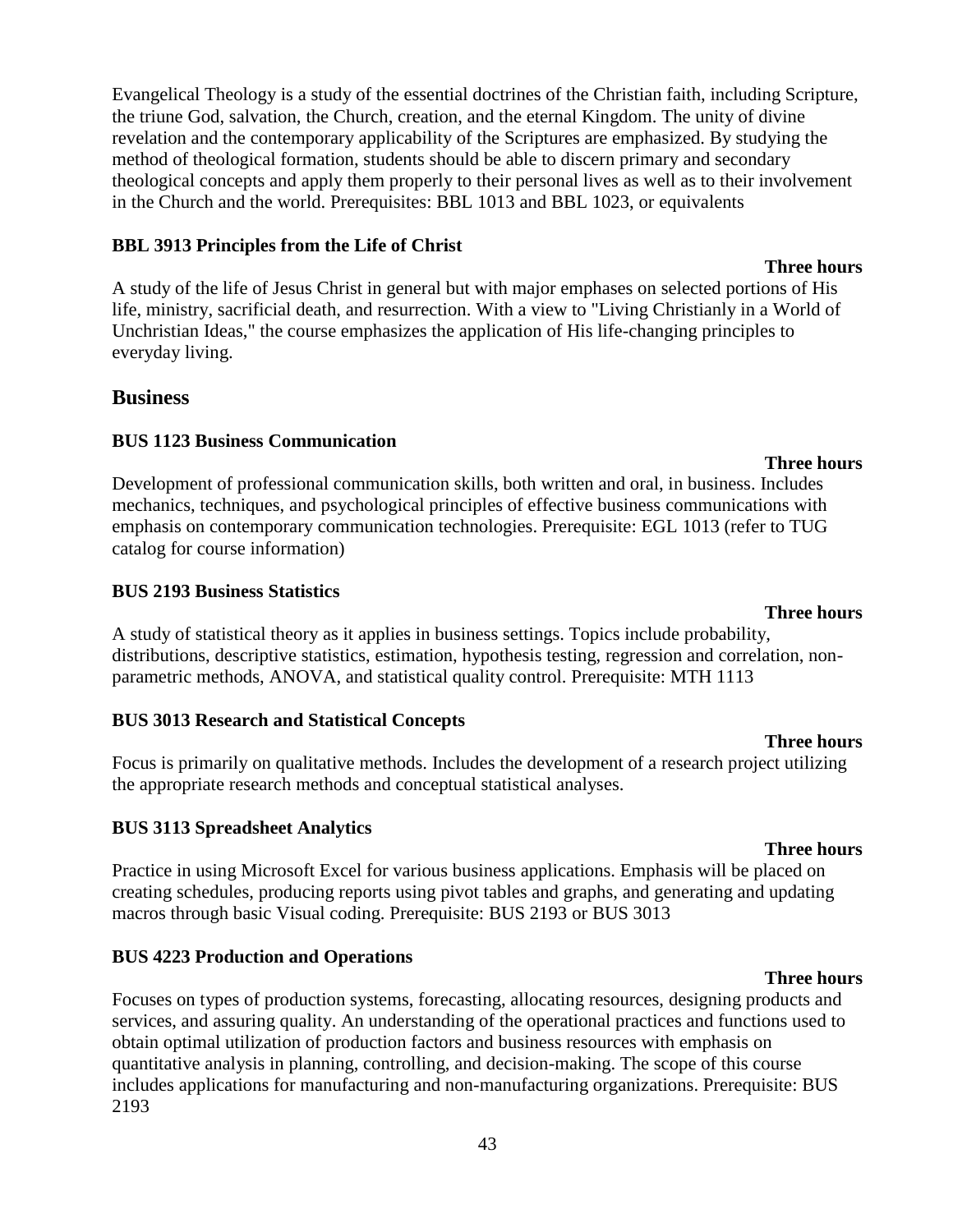#### **BUS 4253 Business Law and Ethics**

Basic legal principles that govern modern business transactions. Topics include contracts, real and personal property, agencies, employment, business formation, and Uniform Commercial Code. Emphasis on organizational ethics and compliance.

#### **BUS 4433 Critical Analysis and Reasoning**

Development of purposeful, unbiased analysis of evidence to arrive at logical and reasonable conclusions using various methods introduced and practiced in the course.

#### **BUS 4973 BA Integration and Applied Learning Capstone**

Synthesizes the knowledge and skills learned throughout this program. This experience may be, but is not limited to, a guided project (i.e., designing a new organization, analyzing an existing major economic or operations problem/opportunity and recommending solutions through a presentation and report. Prerequisites: BUS 4993 and senior standing

#### **BUS 4993 Strategic Management**

An integrative study of business strategy and policy involving the creation and presentation of a formal business plan. This is a capstone course to be taken after student has completed 80 hours of course work.

#### **Communication**

#### **COM 2523 Public Speaking**

Students gain theoretical and applied knowledge of public speaking techniques. Speeches may include extemporaneous, impromptu, informative, persuasive, or rhetorical analysis.

#### **COM 3453 Social Movements**

A survey of social movements and the theoretical strategies used to further those causes, including analysis of abolition, suffrage, civil rights, and other significant events.

#### **COM 4363 Political Communication**

A study of the role of communication in the American political process. Campaign strategies, political orator, grass roots activism, and other forms of political rhetoric will be explored.

#### **COM 4373 Online Advocacy**

A survey of the Internet use and the tools it provides to promote an issue, candidate, or organizational brand. This advocacy is demonstrated through a number of different formats and strategies and commonly includes the use of dedicated social networking sites.

#### **Three hours**

#### **Three hours**

**Three hours**

**Three hours**

#### **Three hours**

**Three hours**

#### **Three hours**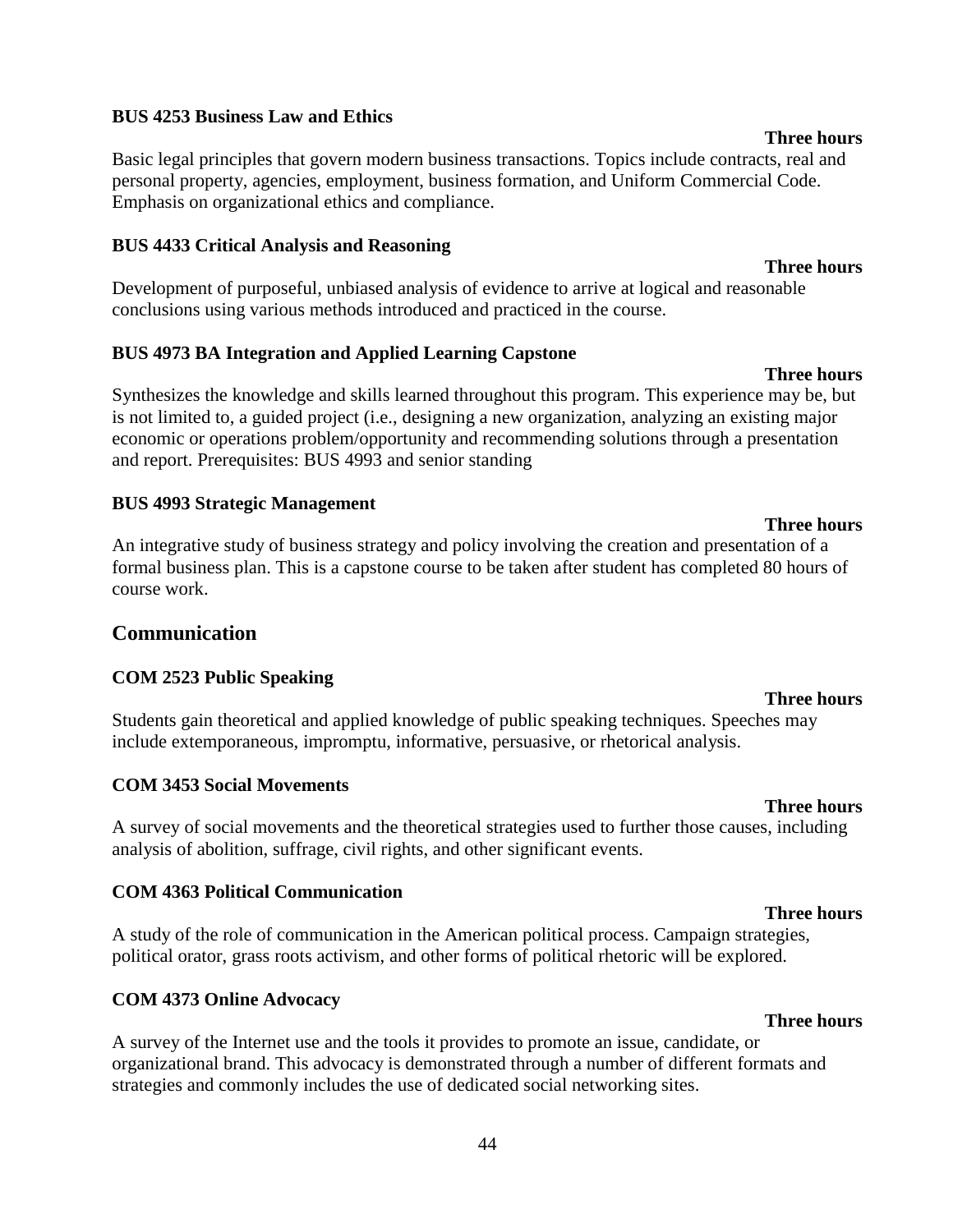### **Core**

#### **COR 1103 Orientation to Learning**

Prepares students to locate and use resources available to online learners and introduces the Christian worldview unique to JBU. The distinctive characteristics of adult learners are explored and students identify their individual strengths through the StrengthsQuest Assessment instrument.

#### **COR 2101 Credit for Prior Learning**

This course explores techniques for the development of a credit for prior learning portfolio and preparation for completing a degree. Topics covered include graduation requirements, educational goals, testing for credit, Learning Theory, and methods of documenting experiential learning. Graded 'S' or 'U'.

### **Economics**

### **ECN 2113 Principles of Microeconomics**

**Three hours** A study of markets and how supply and demand interact to direct the allocation of resources. Topics include market structures, the role of competition, price theory, output determination, and income distribution. Market failure and policy responses to problems such as pollution and poverty are also considered.

#### **ECN 2123 Principles of Macroeconomics**

A study of the determinants of national output and employment levels, the monetary system, and public policy for economic growth and stabilization. Inflation, unemployment, productivity, economic growth, balance of payments, and the public debt are considered from the perspectives of various schools of thought. Prerequisite: ECN 2113

#### **ECN 4103 International Economics**

A study of the global economy with emphasis on the role of the United States. Topics include trade theory, trade restrictions, monetary systems, exchange rates, and the effect of domestic economic policies on global trade. Trade issues such as trade deficits, job displacement, economic sanctions, emerging nations, environmental issues, immigration, and currency crises are covered. Prerequisite: ECN 2123

### **English**

### **EGL 1023 English II: Literary Analysis and Research**

An exploration of texts from ancient to modern world literature in drama, prose, and poetry. Authors may include Homer, Sophocles, Dante, Shakespeare, Voltaire, Dostoevsky, and Kafka. Reflective and analytical essays are required. Prerequisite: EGL 1013 (refer to TUG catalog for course information)

#### 45

#### **Three hours**

# **Three hours**

## **One hour**

# **Three hours**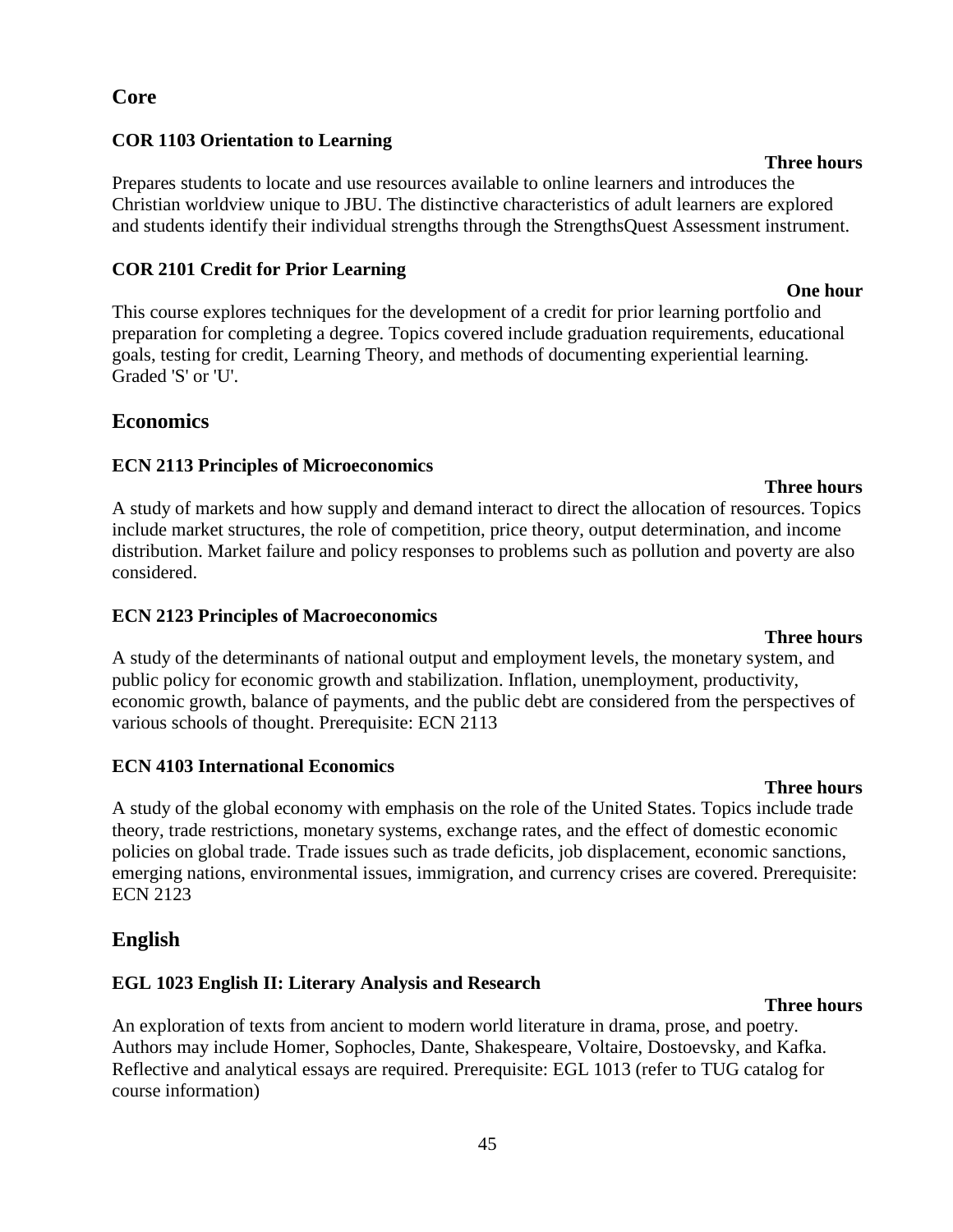#### **EGL 4003 Masterpieces of Literature**

An exploration of texts from ancient to modern world literature in drama, prose, and poetry. Authors may include Homer, Sophocles, Dante, Shakespeare, Voltaire, Wordsworth, Ibsen, and Kafka. Several reflective and analytical essays are required. Prerequisite: EGL 1023

#### **Finance**

#### **FIN 3003 Principles of Finance**

This course presents the basic concepts and tools of contemporary finance, as it relates to business; including the role of managerial finance, the financial market environment, financial statements and ratio analysis, cash flow and financial planning, the time value of money, interest rates, bond and stock valuation, and risk and return. Emphasis is placed on practical financial problem solving using financial formulas, a calculator, and Excel.

#### **FIN 3063 Investments**

**Three hours** A survey course that analyzes, measures, and values: debt, equity, other investments and their derivatives; while exploring the theories, strategies, accounting recognition, tax implications, and risk factors associated with investment activity. Prerequisites: Either ATG 1163 (refer to TUG catalog for course information), ATG 2173, or ATG 3513, and either FIN 3003 or FIN 4023

#### **FIN 4023 Finance for Managers**

Introductory managerial finance course focusing on basic financial concepts used by managers. The course introduces the scope of managerial finance, financial institutions and markets, financial statements (income statement, balance sheet, statement of retained earnings, and statement of cash flows), the analysis of financial statements, the time value of money, risk and return, and valuation.

#### **FIN 4283 Intermediate Corporate Finance**

Builds on finance theory, methods, and applications of corporate finance with emphasis on the development of problem solving skills for the business manager including risk management and analyzing the international financial environment. Prerequisites: ATG 1163 (refer to TUG catalog for course information), ATG 2173, or ATG 3513, and either FIN 3003 or FIN 4023

#### **History**

#### **HST 1013 Western Civilization I**

A survey of the origins and development of Western Civilization in its global context to the early Renaissance.

#### **HST 2153 Twentieth Century World History**

A study of major political, economic, and military trends of the twentieth century.

#### **Three hours**

### **Three hours**

#### **Three hours**

**Three hours**

#### **Three hours**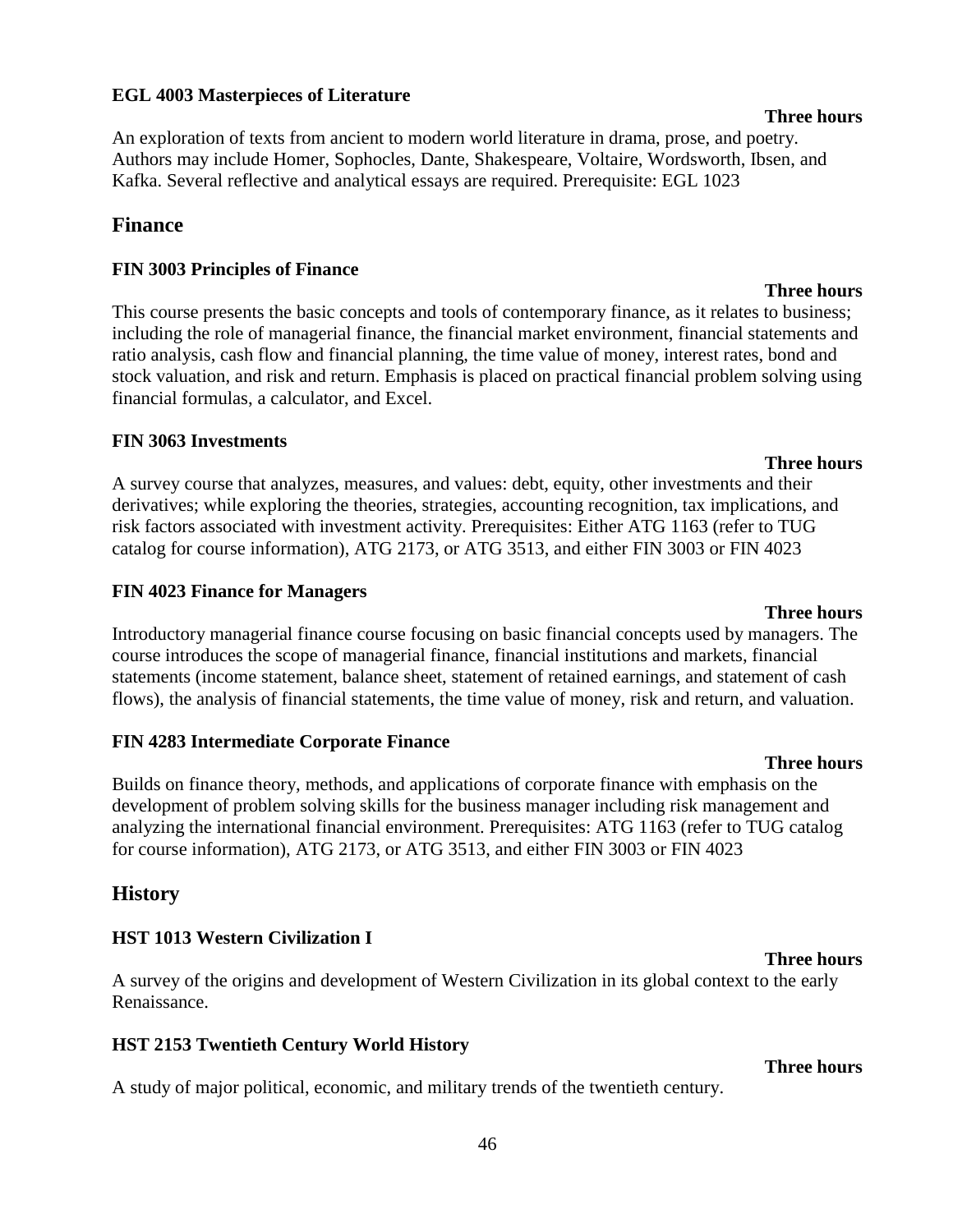#### **HST 3423 Leaders in History**

A study of leaders, well-known and lesser known, in their historical contexts. The efforts of leaders in business, politics, social and cultural movements, and warfare are examined. Consideration is given to success and failure, personality strengths and flaws, and leadership characteristics and styles.

### **Intercultural Studies**

#### **ICS 2113 Intercultural Communication**

A study of the process of interpersonal communication in one's own culture and the principles of effective communication within another cultural context. Attention is given to values, ethnocentricity, nonverbal communication, and change.

#### **Interdisciplinary Studies**

#### **IDS 1151 Strategies for Online Success**

This course explores the techniques for appropriate study skills, effective notetaking, and strategies to efficiently complete homework while improving long-term memory and content application. Prepares students to understand the importance of time management, hard work and persistence, and the roles they play in reaching educational and personal goals. Graded 'S' or 'U'.

#### **Kinesiology**

#### **KIN 1002 Wellness for Life**

A practical study of the fundamental health and wellness principles based upon the wellness model. Personal applications to the lifestyle of the individual that address Christian stewardship of their health and well-being are emphasized.

#### **Management**

#### **MGT 2173 Principles of Management**

A study of basic principles of leadership and management from historical and contemporary perspectives. Topics include a discussion of the theories, concepts, interrelationships, moral dimensions, character, functions, and skills required to lead and manage in today's organizations.

#### **MGT 3513 Human Resource Management**

Introduction to human resource management principles, processes, and systems, including analysis of such elements as organizational assessment and human resource planning, recruitment and selection, compensation and benefits administration, training and development, employee relations, human resource management information systems, and employment laws.

47

### **Marketing**

**Three hours**

**Two hours**

# **Three hours**

#### **One hour**

#### **Three hours**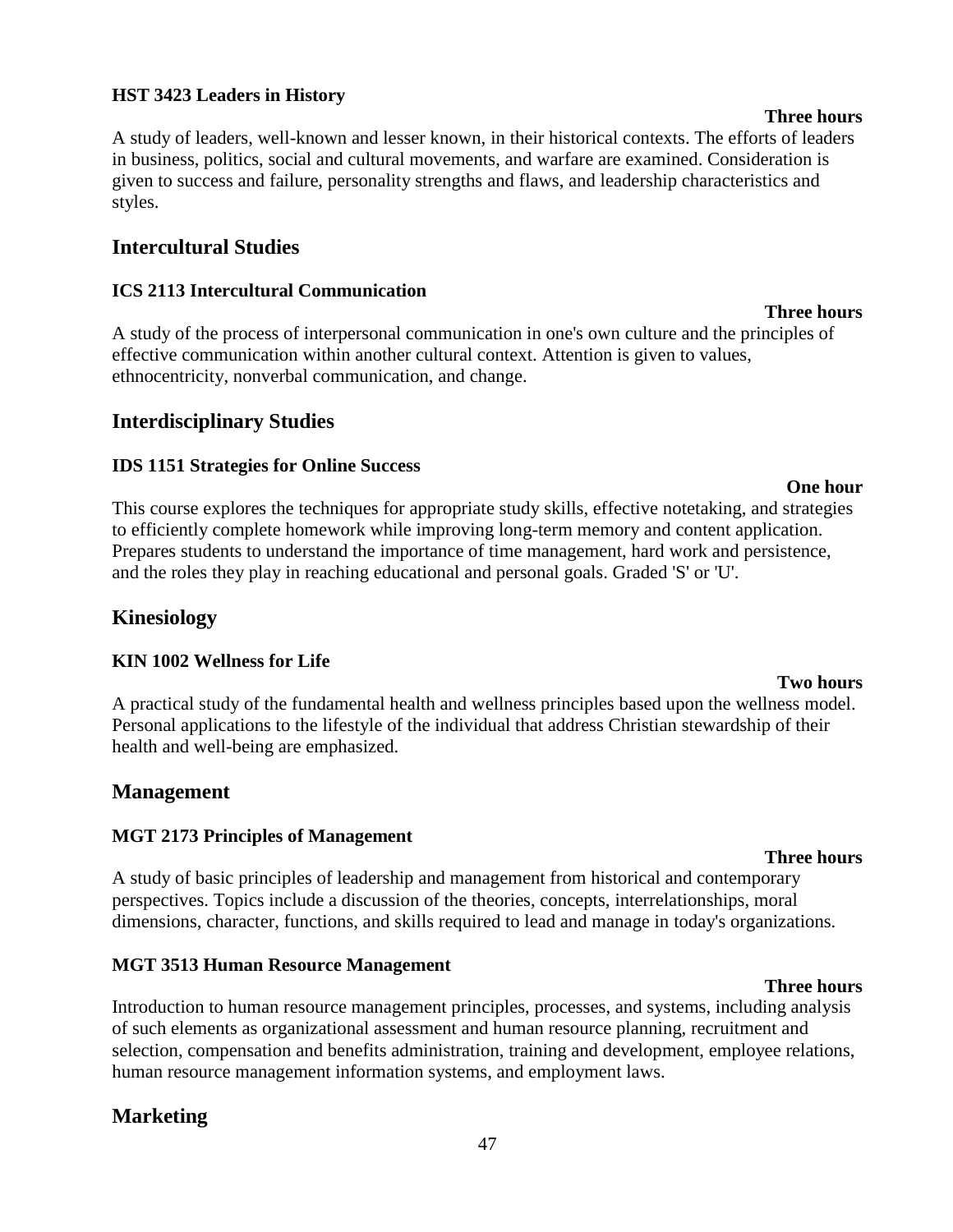#### **MKT 2143 Principles of Marketing**

A study of the marketing process for identifying a need and selecting target markets; developing a product to satisfy the need; and the distribution, promotion, and pricing of the product.

### **Mathematics**

#### **MTH 1003 Introduction to Statistics**

**Three hours** A course to give students an understanding of the concepts of statistics and tools to become critical readers of current issues involving quantitative data. Applications of the use of data from a wide variety of professions, public policy, and everyday life are made. The course focuses on methods of producing data, organizing data, and drawing conclusions from data. Topics include descriptive statistics, frequency distributions, correlation, regression, inference, and significance. Selected topics in research design and the consumer price index are also taught. Meets the Mathematics requirement of the General Education requirements.

#### **MTH 1113 College Algebra**

Topics include solving equations and systems of equations, functions and graphing, inequalities, logarithms, exponentials, sequences, and series. An emphasis is placed on applied problems in physical, life, and social sciences.

#### **Music**

#### **MUS 2083 Masterpieces of Music**

An introduction to music, through the study of selected masterworks of concert and stage genres representative of a variety of historical periods. Emphases on style and form, understanding and appreciation, and application to other examples of the perception skills developed through the study of the selected works.

#### **Nursing**

#### **NUR 3013 Role Transition to Professional Nursing**

#### **Three hours**

Course is designed to provide the practicing registered nurse (RN) with an introduction to the roles and expectation of a baccalaureate prepared nurse (BSN) generalist. Concepts, theories and competencies fundamental to the professional nuring role will be examined. Prerequisite or Corequisite: ICS 2113

#### **NUR 3123 Pathophysiology for the Practicing Nurse**

#### **Three hours**

Builds on previous knowledge of anatomy, physiology, and microbiology. Physiologic alterations of disease processes, illnesses, and injury will be examined in terms of their effects on homeostasis and their impact on human functioning across the lifespan. Prerequisite or Corequisite: NUR 3013

#### 48

**Three hours**

## **Three hours**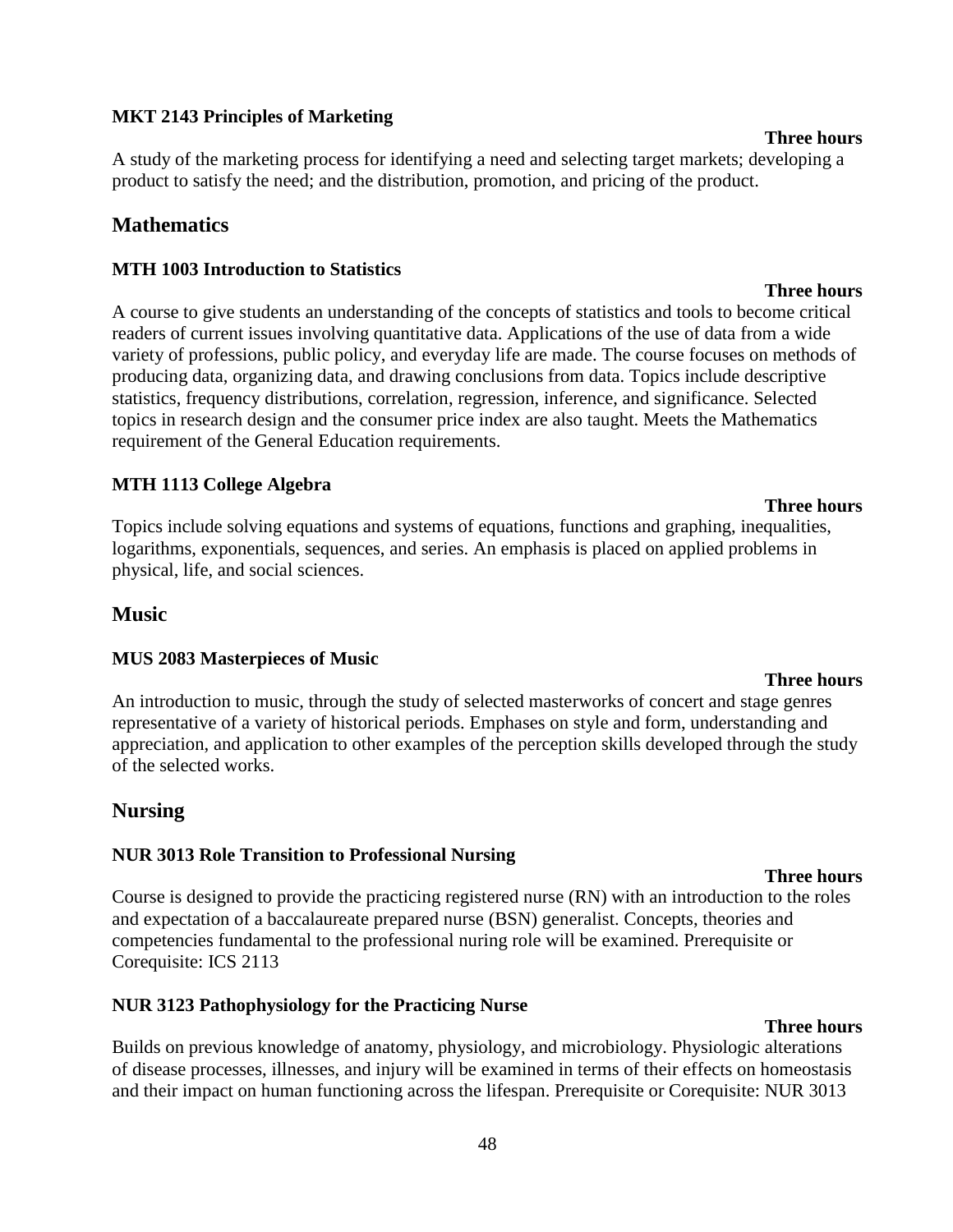Promotes integration of healthcare informatics and the use of evidence-based practice to improve safety and quality in the delivery of patient care and outcomes. Focuses on the improvement of nursing practice and healthcare delivery. Provides a foundation and understanding of the importance of scholarly activity in the nursing field to promote evidence-based practice as well as advancement of the nursing profession to a level of excellence. Prerequisite: a statistics course Prerequisite or Corequisite: NUR 3013

#### **NUR 4113 Professional Practice 1**

The first of two practicum experiences. Allows students to integrate past nursing practice with 3143 Prerequisite or Corequsite: NUR 3523 , NUR 4213 , or NUR 4313

#### **NUR 4213 Community and Public Health Nursing**

Health prevention, risk reduction, and health promotion strategies are explored with an emphasis on teaching and health promotion. Includes concepts inherent in the delivery of nursing care for individuals, families, and populations in the global community. Principles of epidemiology, disease prevention, and population health are emphasized. Prerequisite or Corequisite: NUR 3013

#### **NUR 4313 Nursing Leadership & Management**

Introduction to the theories of leadership, management, group processes, planned change, and organization communication within a complex healthcare delivery system. Addresses evidencebased leadership/management competencies for the professional nurse as a member of interprofessional teams. Social issues, economic policy, and regulatory requirements are used to explore healthcare delivery systems and access, quality improvement, and patient safety initiatives. Includes strategies for monitoring delivery of care, outcomes, and evaluating effectiveness of nursing care. Prerequisite: NUR 3013

#### **NUR 4413 Professional Practice 2**

#### **NUR 3133 Health Assessment for the Practicing Nurse**

Concepts and principles underlying assessment of the health status of individuals are presented with emphasis placed on interviewing skills, health histories, and the physical and psychosocial findings. Course addresses common health variations across the lifespan. Prerequisite or Corequisite: NUR 3013

#### **NUR 3143 Pharmacology for the Practicing Nurse**

Emphasizing safety, this course provides for a deeper understanding of select common pharmacotherapeutics, either man made or natural, currently used in the nursing care of patients.

#### **NUR 3523 Quality, Safety & Evidence-Based Practice**

# newly acquired knowledge, skills, and attitudes in the delivery of care. Includes project development, implementation, and evaluation. Prerequisites: NUR 3123, NUR 3133 , NUR

#### **Three hours**

## **Three hours**

# **Three hours**

**Three hours**

#### **Three hours**

#### **Three hours**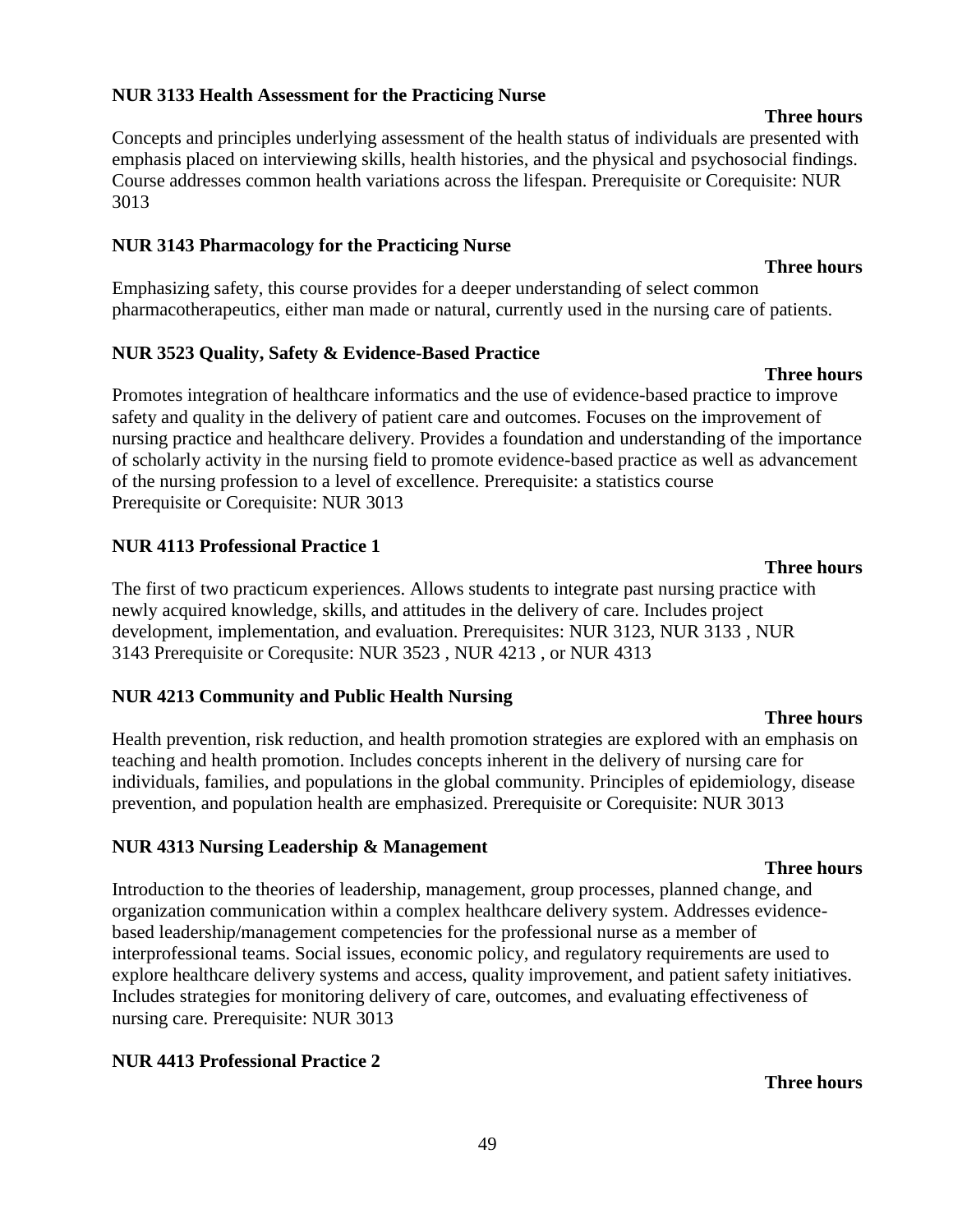**Three hours**

The second of two practicum experiences. Serves as a capstone experience for transition into professional practice addressing issues related to professional nursing practice and healthcare delivery systems. Clinical experiences explore the full role of the professional nurse, including a continuation of additional project implementation and evaluation. Prerequisite: NUR 4113

# **Organizational Leadership**

## **OL 4113 Foundations of Leadership**

The course will prepare students for leadership roles in business, the community, and in their professions. Students will gain knowledge about the components that make leadership successful. Theoretical and practical skills necessary for success in both personal and professional lives will be explored. It is intended for students who are interested in gaining a foundation in leadership studies and extended course work in applied aspects of leadership.

# **OL 4123 Leading and Managing Organizational Change**

**Three hours** This course explores leadership traits, styles, roles and responsibilities of successful leaders over time. This course seeks to determine the students' individual leadership style and to promote the development of the servant leadership approach modeled by Christ. The course also deals with the practical issues of leading organizations through change and managing the day-to-day aspects of organizational change.

# **OL 4323 Leading Teams and Coalition Building**

This course will provide students the opportunity to further develop their leadership skills as they apply to a variety of business settings. Emphasis will be placed on synthesis, analysis, and application of leadership theories in a variety of simulations and cases as encountered by leaders in today's organizations.

## **OL 4993 OL Integration and Applied Learning Capstone**

**Three hours** Synthesizes the knowledge and skills learned throughout this program. This experience may be, but is not limited to, a guided project, (i.e., designing a new organization, analyzing an existing major organizational problem, process improvement or opportunity and recommending solutions through a presentation and report. Prerequisites: BUS 4993 and senior standing

# **Political Science**

# **POL 2013 American Government and Politics**

A study of the origins, institutions, and policies of national, state, and local government in the United States. The course promotes better citizenship through understanding and appreciation of American self-government. A Biblical assessment of the various aspects of American government is offered.

## **POL 3003 Political Philosophy**

## 50

## **Three hours**\

#### **Three hours**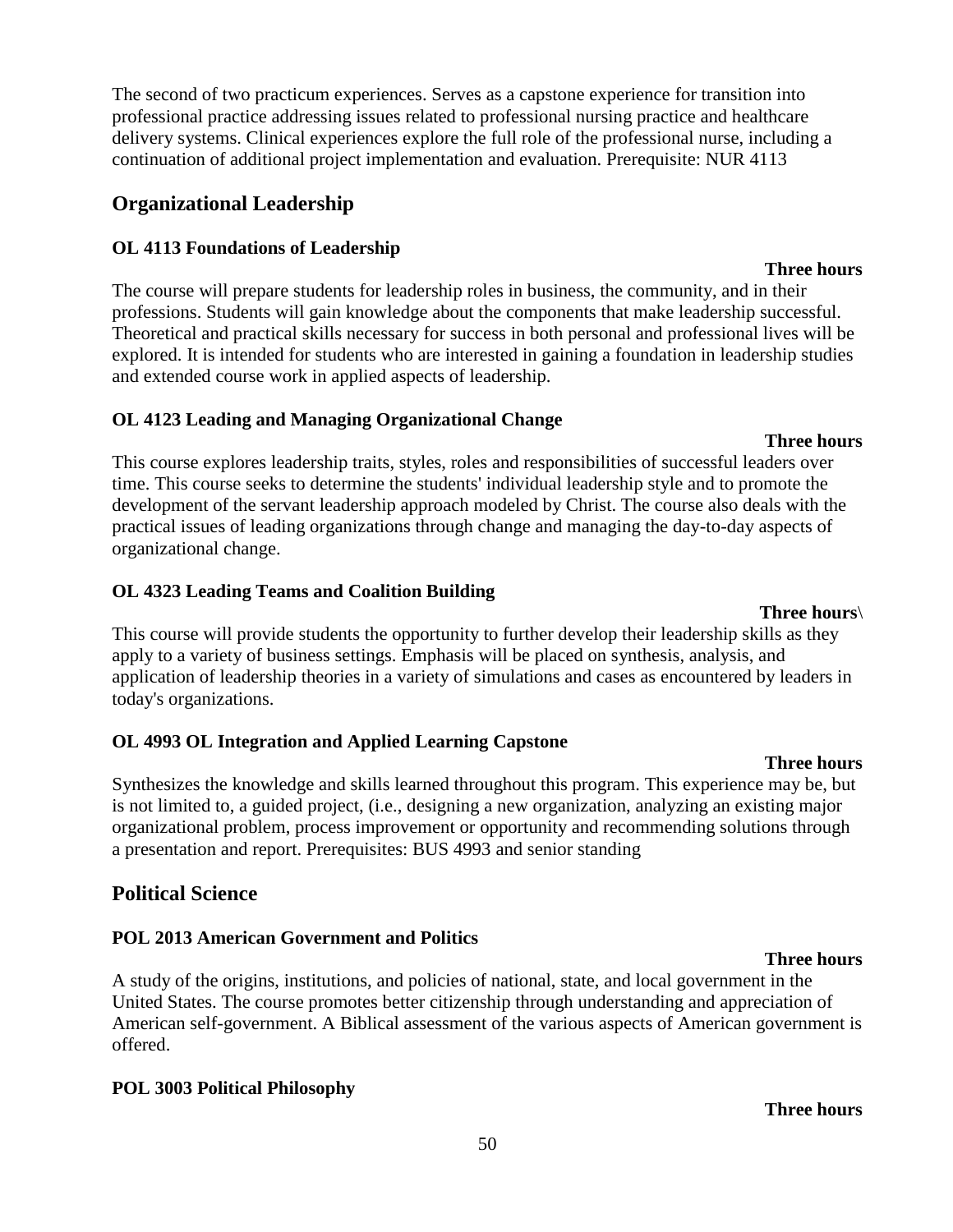51

A study of ancient and modern political philosophies, utilizing primary texts. The course addresses the place of political philosophy in the broader field of philosophy, emphasizing a worldview approach as a means of understanding human existence. Topics include nature, reason, freedom, justice, political rights, property, law, religion, will, passions, power, customs, and community. Prerequisite: EGL 1023

### **POL 3213 Religion and Politics**

An exploration of the intersection of religion and politics in the United States. Topics include distinctions between religious traditions as they pertain to political behavior, the role of religious interest groups in American politics, church-state disputes and controversies, and increasing secularization in the United States.

# **Psychology**

## **PSY 1013 Introductory Psychology**

The scientific study of human behavior and mental processes including the brain and behavior, consciousness, learning and memory, development, sociocultural processes, emotions, stress and health responses, psychopathology, and treatment methods in psychological science. Students are introduced to the theory, research, and practice as the foundations of modern psychology.

### **PSY 2233 Theories of Counseling**

**Three hours** A study of major counseling theories. Includes dynamic, existential, humanistic, gestalt, cognitivebehavioral, reality, and family systems theories of counseling and the most useful strategies from each. Prerequisite: PSY 1013

### **PSY 2383 Statistics for the Behavioral Sciences**

A study of the essential statistics techniques needed to analyze experimental data and understand current research publications with applications in social and behavioral sciences. Topics include graphing, descriptive statistics, inferential statistics, and hypothesis testing (using correlation, regression, t-tests, ANOVA, and chi square). Extensive use of statistical software for both calculation and enhancing conceptual understanding and critical thinking. Prerequisite: PSY 1013

## **PSY 2393 Research Methods**

An introduction to research methods in psychology that stresses critical thinking about methodological issues. Research skills are developed in hypothesis construction, research design, interpretation of statistical results, scientific writing, library and internet research, and presentation of results to a professional audience. Prerequisite: PSY 2383

## **PSY 2413 Developmental Psychology**

A study of the physical, cognitive, emotional, and social development of the human from conception through adulthood.

### **Three hours**

#### **Three hours**

#### **Three hours**

# **Three hours**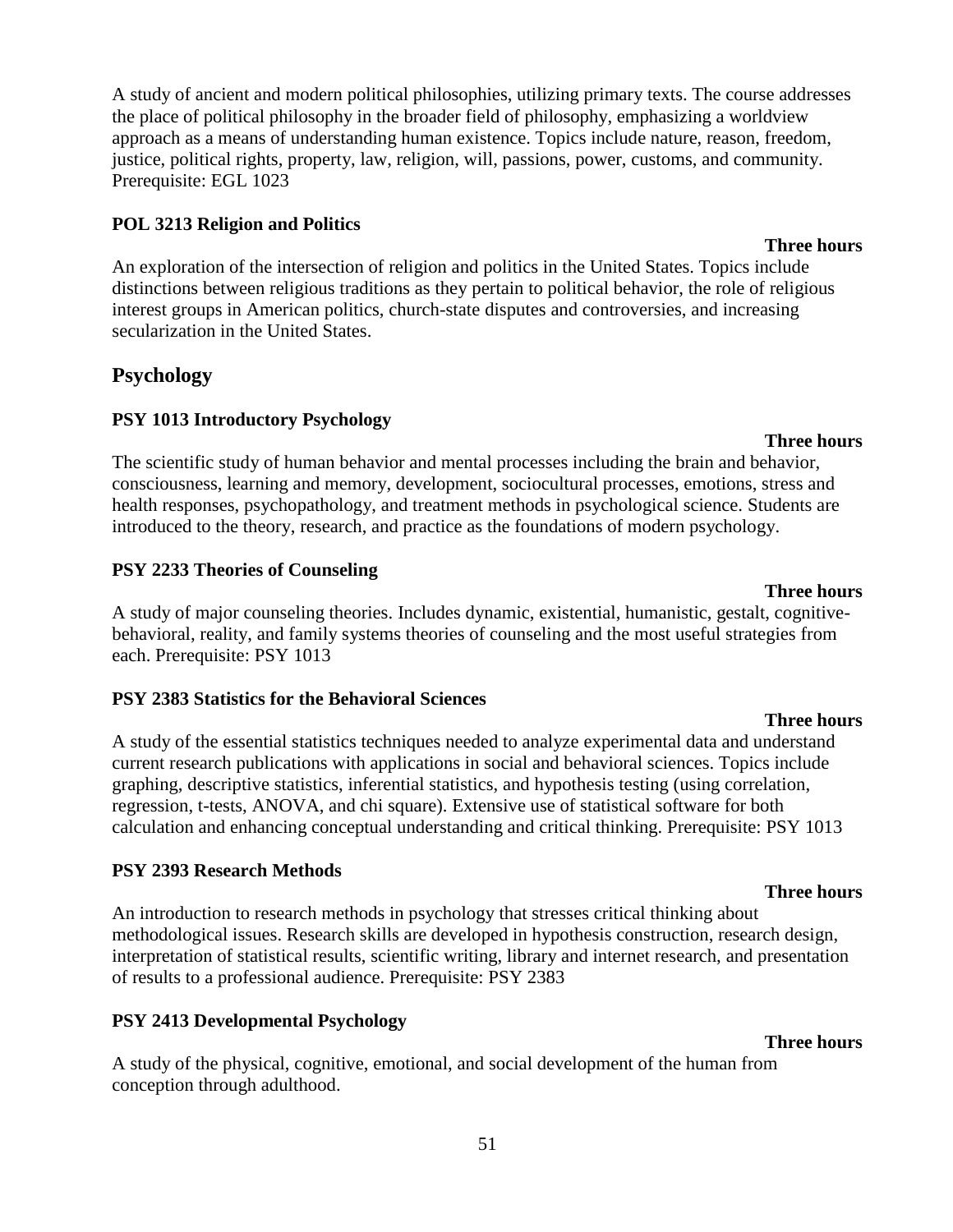#### **PSY 3203 Psychological Testing**

An examination of the theory, interpretation, and appropriate use of individual and group tests of personality, mental ability, aptitude, achievement, and interest. Prerequisite: PSY 2383

#### **PSY 3423 Social Psychology**

An investigation of how the behavior, feelings and thoughts of an individual are influenced or determined by the behavior and characteristics of others. Topics for discussion include attraction, attitudes, aggression, persuasion, and group behavior. Prerequisite: PSY 1013

#### **PSY 3493 Research Seminar**

An opportunity for students to develop research skills in a content area with the goal of completing and presenting an empirical research project. Members of the class also produce the departmental online undergraduate research journal. Prerequisite: PSY 2393

#### **PSY 4213 Abnormal Psychology**

The nature, causes, and treatment of maladaptive behavior including personality disorders, psychoses, reactions to stress, anxiety disorders, and other dysfunctions. Includes a review of diagnostic techniques, biological and psychological therapies, preventive programs and other strategies of intervention. Prerequisite: PSY 1013

#### **PSY 4333 Cognitive Psychology**

A study of the major principles, research methods, and empirical findings of cognitive psychology, including attention, memory, imagery, categorization, language, and problem solving. Prerequisite: PSY 2393

#### **PSY 4343 Theories of Learning**

A study of the major theories, research methods, and empirical findings of animal and human learning. Classical and operant conditioning paradigms are emphasized. Prerequisite: PSY 2393

#### **PSY 4493 Seminar in Psychology**

An integrated capstone course emphasizing the application of Christian thought to the study and practice of contemporary psychology. Special emphasis is given to the selection of topics in psychological science which present unique challenges in the task of integration for students. Prerequisites: PSY 2393, six hours of BBL, and junior standing

### **Religion and Philosophy**

#### **RPH 3003 Introduction to Philosophy**

A survey of the main areas of philosophy, including metaphysics, epistemology, ethics, and philosophy of religion. Students should develop their critical reading skills, their ability to analyze

#### **Three hours**

#### **Three hours**

## **Three hours**

**Three hours**

## **Three hours**

### **Three hours**

**Three hours**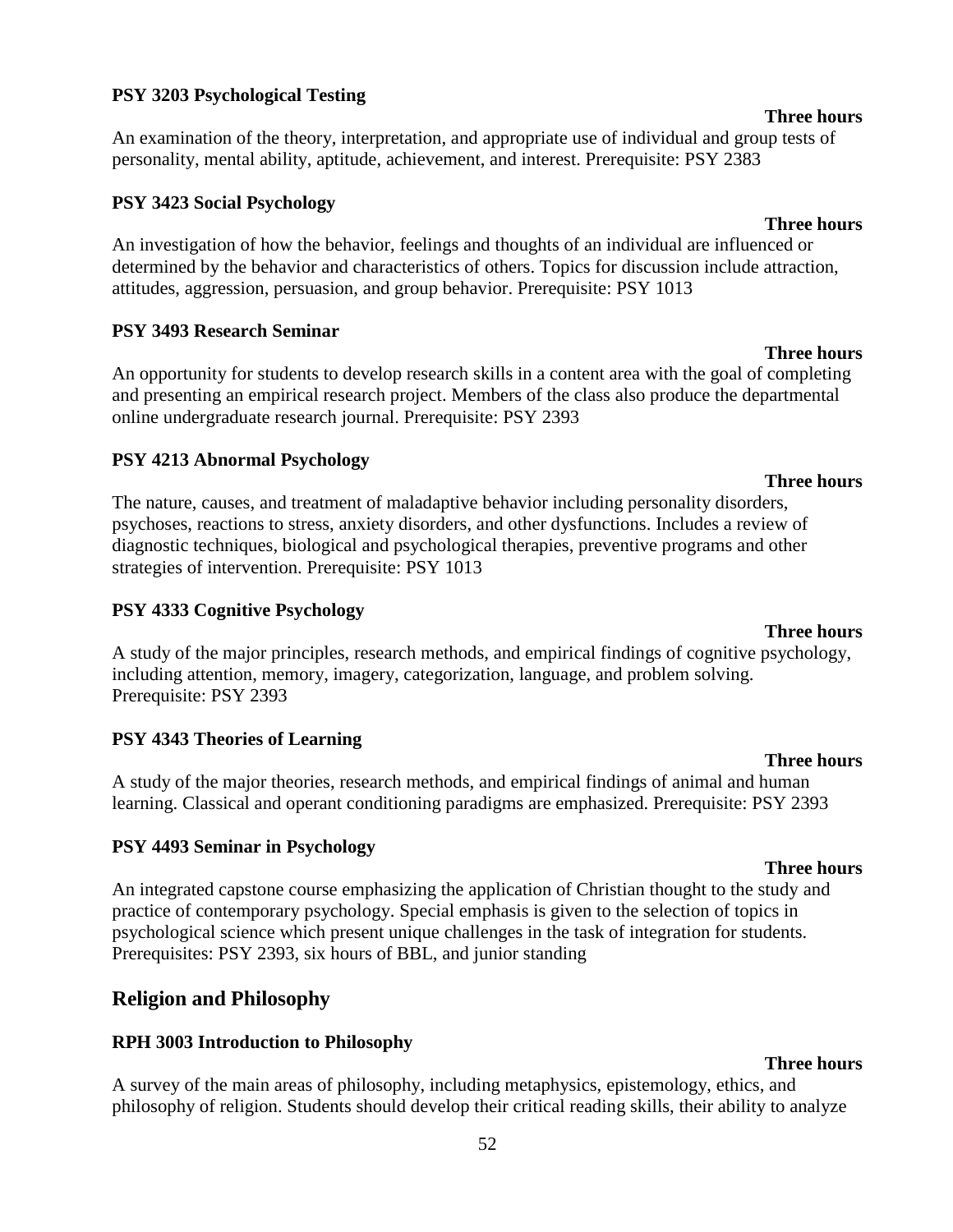difficult but rewarding philosophical texts, and their ability to advance a single, clear argument on philosophical issues. Additionally, students should become more comfortable speaking about philosophical problems and concerns and they should know more about the relationship between the Christian faith and contemporary philosophy. Prerequisites: EGL 1023, and HST 1013 or HST 1023 (refer to TUG catalog for course information)

#### **RPH 4423 Ethics**

A comprehensive and critical study of morality. Topics include metaethics, normative ethics, and applied ethics. Prerequisite: RPH 3003 or POL 3003

### **Social Studies**

#### **SST 1113 Introduction to Sociology**

#### **Three hours**

Understanding sociological research and how to apply it to aid in developing a global perspective of today's world. Topics of emphasis include the individual and society, structures of power, and social institutions common to all cultures and societies. The sociology of the body-health and illness, sexuality, and aging-is also discussed.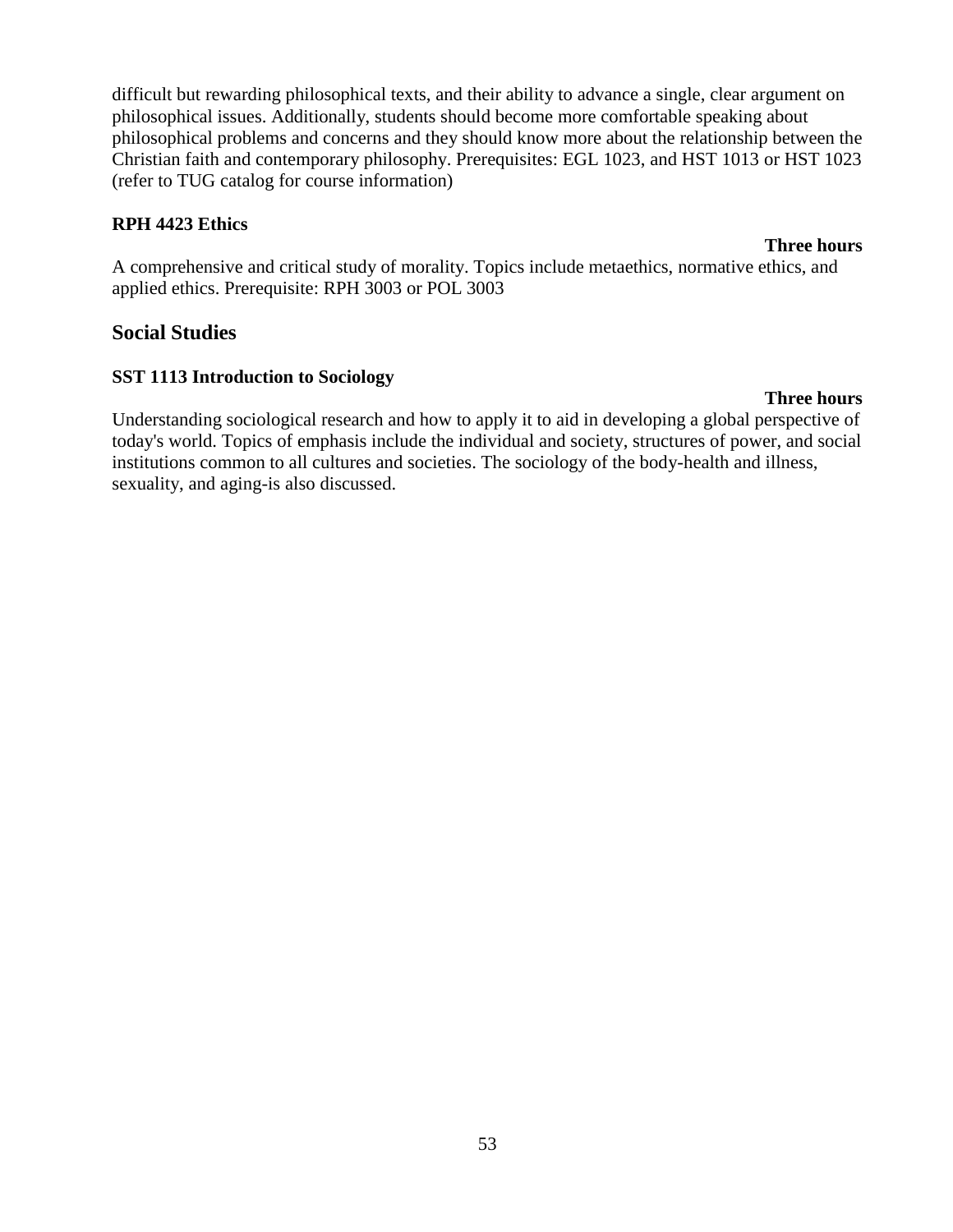# **Learning Resources**

# **John Brown University Library**

The two-story John Brown University library-also known as the Arutunoff Learning Resource Center-is the central location for resources supporting the research needs of the JBU community. The library is an important part of the academic program at JBU and functions as a partner in the teaching/learning process. The main collection consists of over 120,000 items, including books, microforms, and DVDs. In addition, the library subscribes to more than 90,000 periodical titles, nearly all of which are available electronically. The library also subscribes to over 100 electronic databases (full-text periodicals, online reference resources, and indexes). The library provides access to 198,000 e-book titles, including 800 online reference books.

The professional library staff provides research and reference services to both individuals and groups, and efficient interlibrary loan services to the JBU community. The library facility includes large and small study rooms, a classroom, presentation practice space, quiet and comfortable spaces for reading, and 32 computers for student use.

In addition to resources in the main library, a number of materials are housed in three library branches. The Music Library, on the lower level of the Cathedral, contains music sound recordings, scores, and appropriate listening equipment. The Career Development Center Library, on the first floor of the Walker Student Center, houses materials related to vocational counseling and graduate school opportunities.

The Film Library is housed in the library and contains films that have been selected based on their recommendation by the Academy of Motion Picture Arts and Sciences, the American Film Institute, or Spiritually Significant Films.

The gateway to the JBU Library is its web site, www.jbu.edu/library, where information about all library collections and services may be obtained. The library web site features an online catalog that can be accessed from any computer with an Internet connection. Students can connect to electronic databases through the campus network and via remote access. Reference questions and interlibrary loan requests can be made using online forms found at the web site, text messaging, or via e-mail to [library@jbu.edu.](mailto:library@jbu.edu)

The JBU Library belongs to several networks and consortia. To provide efficient interlibrary loan services, the library is a member of the Online Computer Library Center (OCLC), which gives our users borrowing privileges to over 250 million items held in over 72,000 member libraries worldwide. The library belongs to ARKLink (a consortium of 47 academic libraries in Arkansas) and AMIGOS (a regional resource-sharing network). The library is a charter member of the Christian Librarian Association Network.

Special collections in the JBU library include the published materials of the school's founder, John E. Brown, Sr., materials of radio evangelist J. Vernon McGee, the Romig juvenile literature collection, and the Gary and Carrie Oliver Marriage and Family Resource Room. In addition, the JBU archives houses an extensive collection of artifacts related to the history of the university.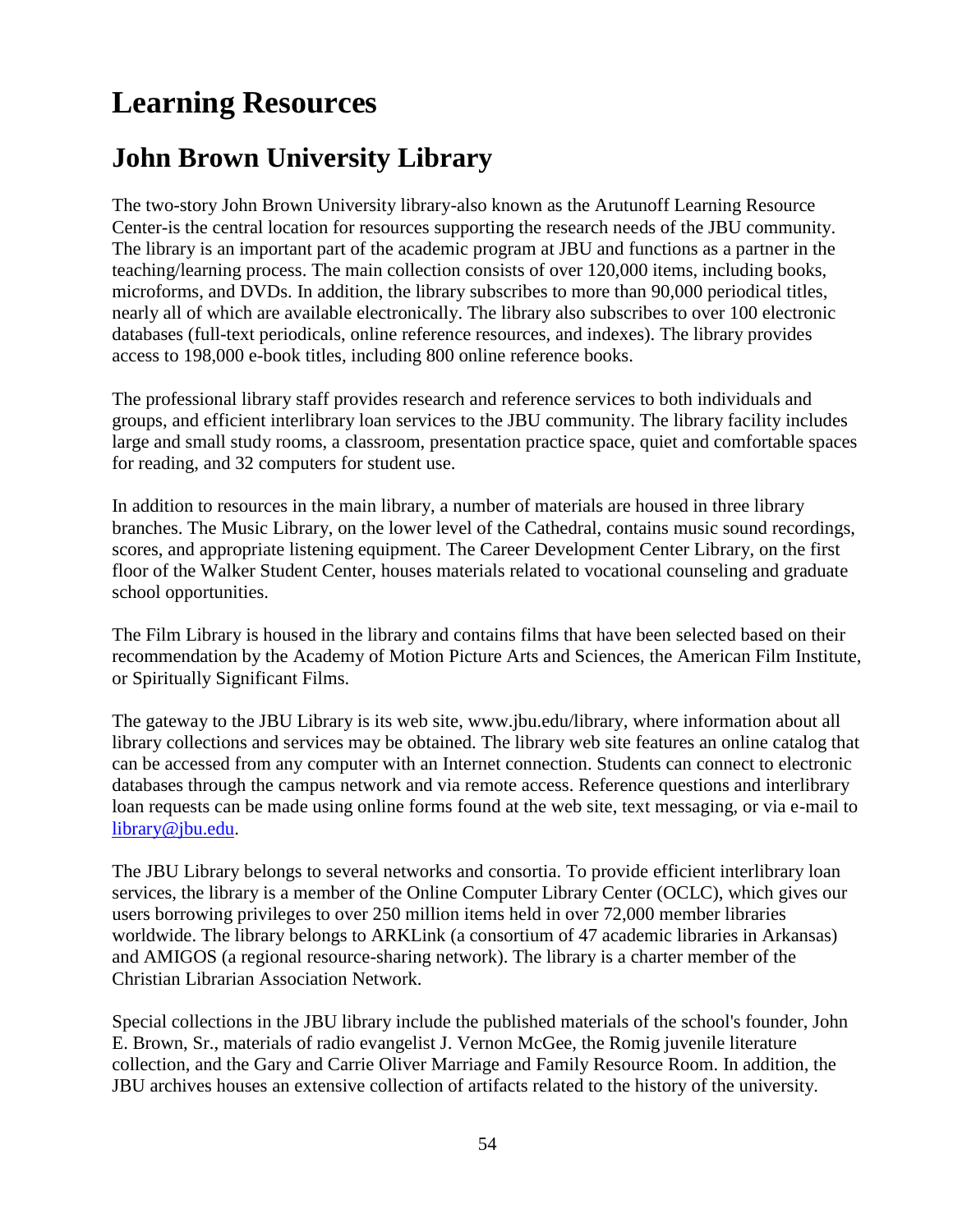| Library Hours (may vary)      |                     |  |
|-------------------------------|---------------------|--|
| Monday - Thursday             | 7:30am - Midnight   |  |
| Friday                        | $7:30$ am - 5:00 pm |  |
| Saturday                      | $11:00am - 6:00pm$  |  |
| Sunday                        | 3:00pm - Midnight   |  |
| <b>Library Contacts</b>       |                     |  |
| Circulation                   | 479.524.7202        |  |
| <b>Research Assistance</b>    | 479.524.7153        |  |
| Interlibrary Loan             | 479.524.7276        |  |
| <b>Instructional Services</b> | 479.524.7355        |  |
| Email                         | library@jbu.edu     |  |

**LIBRARY WEB SITE** http://www.jbu.edu/library/

**LIBRARY CARD** Use your JBU student ID card. You may also borrow materials from 27 academic libraries in Arkansas using a free ARKLink card. Contact Beckie Peden (x7202 or bpeden@jbu.edu) for details.

**FIND ARTICLES** A wide variety of academic journal databases, ebook collections, and other materials are available online through the library web site. Go to www.jbu.edu/library, click on "Online Resources" and then select a resource to search from the relevant subject area. If off-campus, when prompted enter your JBU **username** and **password**.

Online resources include:

- *ABI/INFORM Complete* (full-text business journals)
- *Accounting & Tax Periodicals* (accounting and tax journals)
- *Business Source Elite* (full-text business journals)
- *eBooks on EBSCOhost* (scholarly e-books)
- *Gale Academic OneFile* (full-text journals in all disciplines)
- *Hoover's Company Records* (information about companies worldwide)
- *IBISWorld* (market research and analysis of U.S. industries)
- *LexisNexis Academic* (business, news, and legal information)
- *MarketResearch.com* (data and analysis of industries, markets, and products)
- *ProQuest Central* (full-text journals in all disciplines)
- *ProQuest Psychology Journals* (full-text psychology journals)
- *PsycINFO* (comprehensive behavioral science and mental health literature index)
- *WorldCat* (worldwide book catalog)

**FIND BOOKS** - Use the online catalog located at the library homepage: www.jbu.edu/library.

**CHECKOUT PERIOD** - 21 days for books. Renewal period is 21 days. May be renewed twice if there is no hold on the book; renewable by phone or email: library@jbu.edu. A student may have up to 20 books checked out at any time. **Document delivery:** We can email articles or mail books to you from our library; you are responsible for return postage on books.

**INTERLIBRARY LOANS** - Items not available through the library may be obtained from other libraries through our interlibrary loan service. Request items not available in the library in person or by mail, phone, or email (simones@jbu.edu) or use the ILLiad form on the library web site (login required).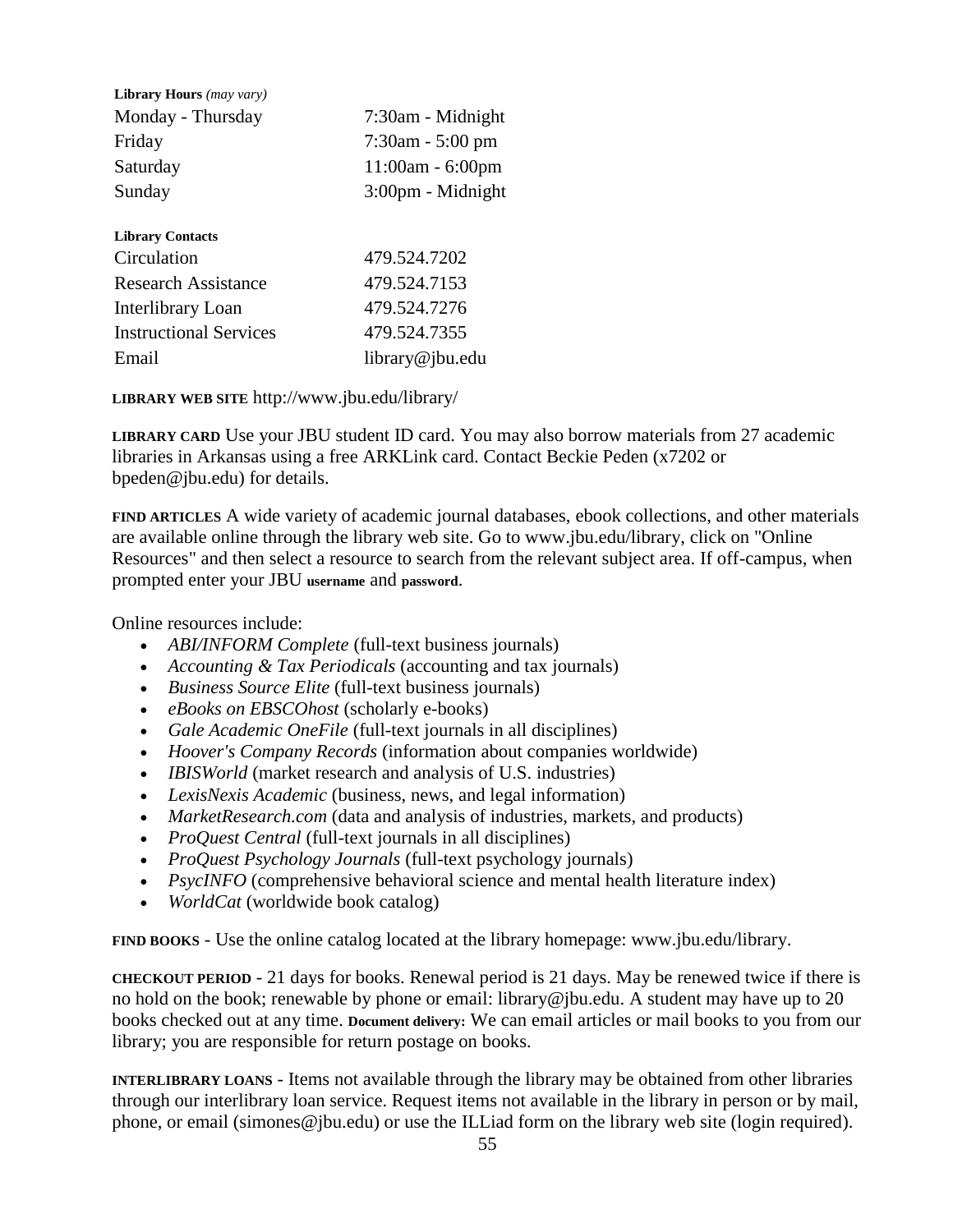Most books arrive within 1 - 2 weeks and articles within days. Articles will typically be delivered to you electronically. Books can be mailed to you; you are responsible for return postage.

**RESEARCH QUESTIONS** - Research and other library questions may be asked at the library reference desk, phoned in (x7153), emailed (library@jbu.edu) or texted: 479-310-JBU1 (5281).

**STYLE GUIDES** - Go to "Research Help" at the library home page; select "Cite Your Sources."

**WRITING CENTER** - Located in the library or online consultation services available through Writing Center site located on EagleNet. Contact jhimes@jbu.edu regarding hours and services.

**FINES/FEES** - \$.25 per day per overdue item. You will be billed for replacement of missing item(s), plus \$10 processing fee per item.

# **Information Technology Services**

John Brown University has many technology resources available for students. All campus buildings and remote sites are interconnected with a network infrastructure that allows for authorized access from classrooms, laboratories, offices, residence halls, and remote locations. Wireless networking also extends accessibility in most residential and study areas throughout the university.

On the Siloam Springs campus, there are computer labs in each academic building for student use. The Library has general purpose, collaborative computing resources available days and evenings throughout the week. Both black and white and color printing is available for a small fee.

JBU Online Undergraduate students have access to additional computing resources at the Fort Smith Center, Little Rock Center, and Rogers Center. Computers with Internet access and laser printing are available for student use in common study areas. Wireless Internet access is also available.

There is a Media Lab located on the main campus in the Learning Resource Center (LRC room 155), next to the Library, open to students and faculty to work on academic and co-curricular projects. Digital cameras, voice recorders, video cameras, and other audio/visual technology may be checked out by students for no cost. Supplies such as poster board, resume paper, and blank DVDs for projects and classes are available for sale. Special printing services, laminating, binding, and media transfers are also offered.

Students who bring a computer to any of the campuses may connect to the campus network using their provided username and password. Once connected, students can access the Internet, EagleNet, the Library, JBU email, and personal network storage.

Policies regarding the privacy of electronic information and appropriate computer use at John Brown University may be referenced in the Information Technology Services *Acceptable Use Policy*. This, and additional information about technology services, may be found through the web via the EagleNet portal or by contacting the ITS Help Desk at 479-524-7256, or email help@jbu.edu.

# **Important Notice Regarding the Privacy of Electronic Information**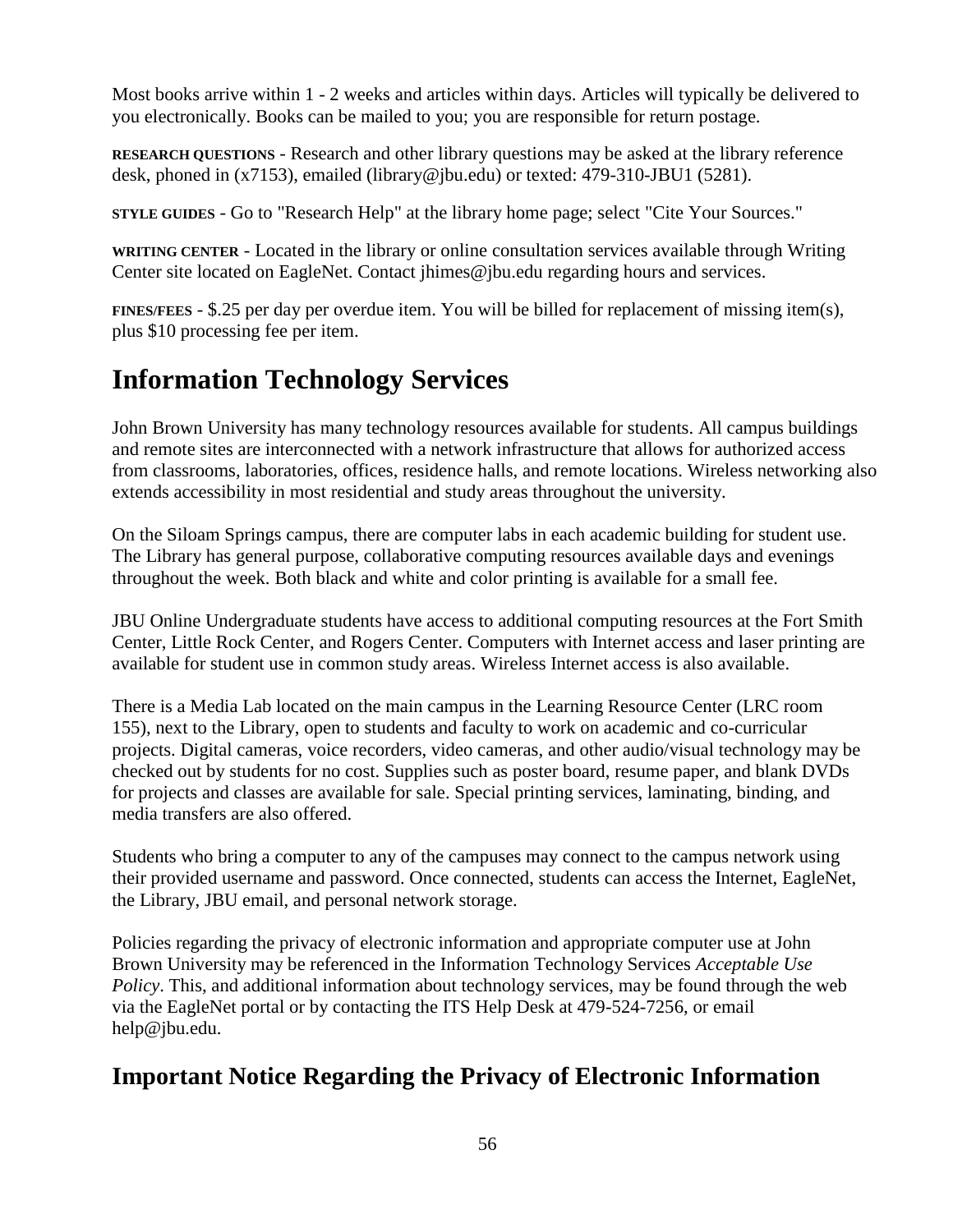John Brown University cannot and does not make any guarantee, explicit or implied, regarding the privacy of electronic mail or information saved in network folders. Electronic communication is vulnerable to interception, misdirection, or rerouting. Therefore, highly confidential materials should be delivered or stored in another manner.

Note also that occasionally a representative of the university may see all or part of an electronic message sent by you or addressed to you. University personnel may also view files saved in network folders. Information contained in electronic messages or network directory files may be used against you in disciplinary proceedings.

# **Policies for appropriate computer use at JBU:**

Disciplinary action will be taken whenever anyone is found to be in violation of this code. Violations of civil or criminal law will be referred to Campus Security.

- You should use only those computer accounts which have been authorized for your use.
- You must always identify computing work with your own name or other approved ID. Do not attempt to modify files or otherwise work on the JBU Network without logging in.
- You are responsible for any activity conducted with your computer accounts. Do not tell anyone else your password or "log on" to a computer for someone else using your account.
- If you have access to privileged or sensitive information, you may not disclose that information for any purpose other than official University business.
- You must not attempt to access, copy, or destroy programs or files that belong to other users or to the University without prior authorization.
- Unauthorized or fraudulent use of the University's computing resources is a serious violation of University regulations and may be against the law.
- You may not use JBU computer systems to make or store illegal copies of copyrighted digital materials, including computer programs, pictures, clipart and other images, movies and videos, textual information, articles, reports, and music. If you are running KaZaa, Morpheus, iMesh, Grokster, Limewire, Bearshare, WinMX or any other similar programs and storing the files you download on JBU computers, you are probably in violation of this policy.
- Programs acquired elsewhere must not be used on JBU computers. Only Information Technology Services (ITS) may place software onto the network or onto lab computers.
- Do not store shareware, freeware, uninstalled plugins, or other downloaded software on lab hard drives or in personal network folders. Such files will be deleted regularly from lab computers and network folders.
- Your use of software owned by John Brown University must abide by the copyright and license agreements. It is your responsibility to become familiar with the copyright/ licensing agreements before using a product. It is illegal to copy most software products.
- Theft of hardware, software, supplies or other properties will be reported to the University's Security Office as a crime
- Out of consideration for others, you should also observe the following guidelines:
	- Do not forward chain letters.
	- Do not send email messages to everyone on the JBU address list
	- Please keep your network home folder cleared out of un-needed files.
	- Please delete un-needed messages from your email mailbox.
	- Do not play games on lab computers.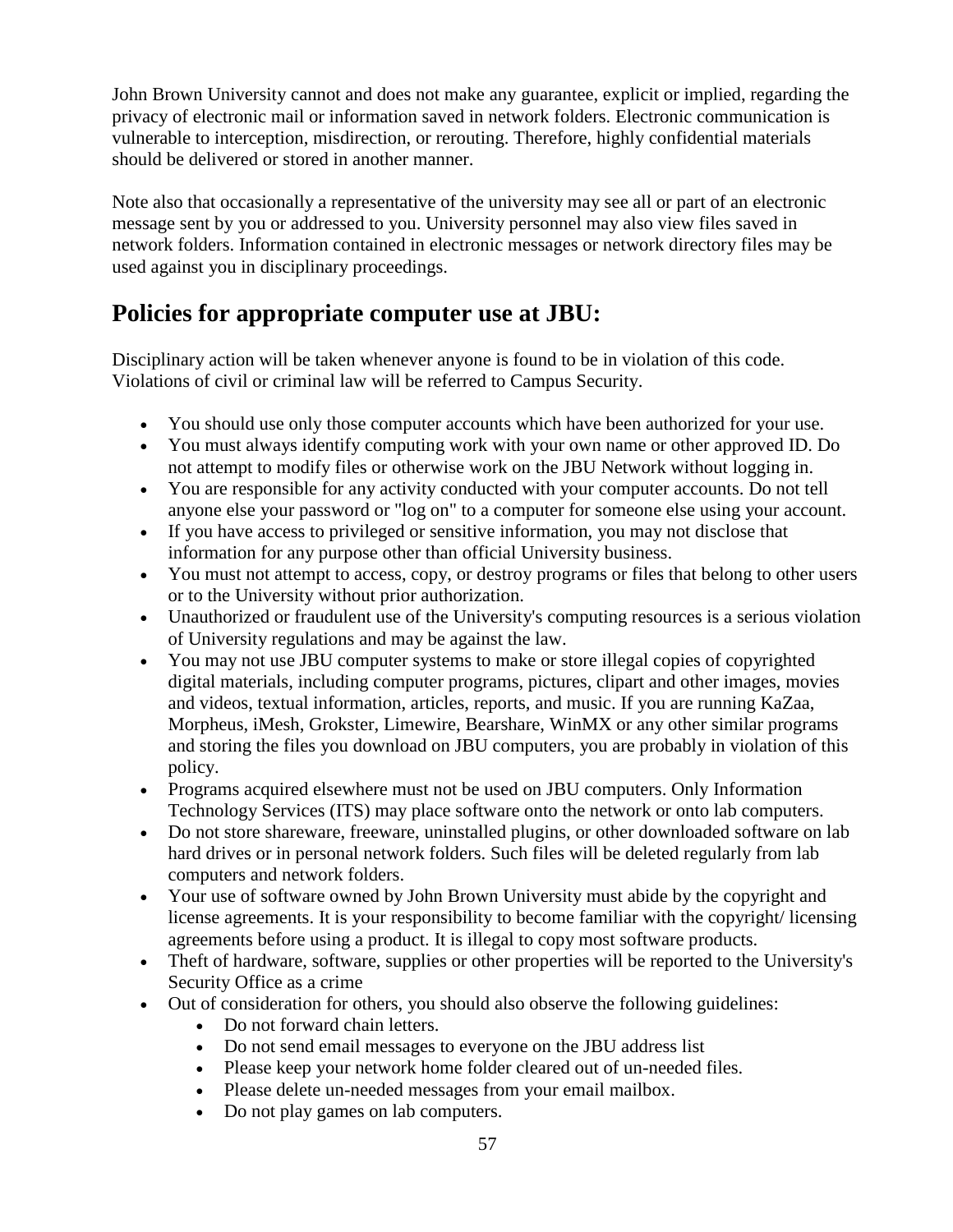- Please observe the two-hour maximum use policy in labs during peak times.
- Please observe any usage guidelines posted in labs.
- Do not connect a wireless access point or any other wireless equipment to the JBU Network without consulting with ITS.
- Do not attempt to modify system facilities in any way. Intentional compromise of system integrity by virus or other means may result in disciplinary action.
- Do not attempt to disable or bypass network security systems. This includes the use of various "Tunneling" protocols and remote proxy web sites ("Anonymisers") to hide the true nature of what you are doing.
- Sending harassing, threatening, or sexually explicit messages will result in disciplinary action.

Internet users must abide by JBU's behavioral code while online, including but not limited to not using accounts to engage in gambling activities, obtaining pornographic or other objectionable material, or conducting for-profit business.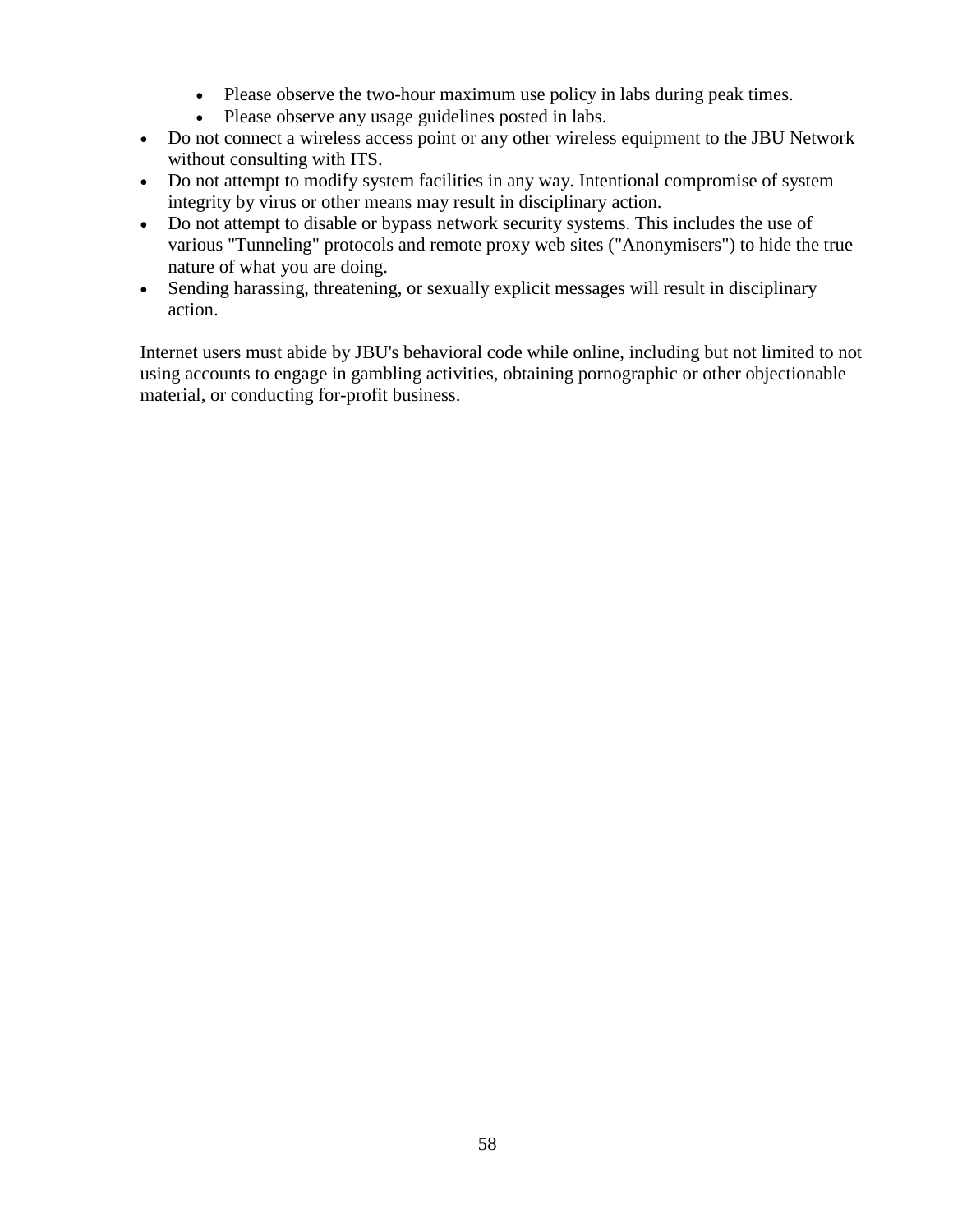# **Student Support Services**

# **Services for Students with Disabilities**

It is the goal of John Brown University that all enrolled students be given equal opportunity to succeed in their quest for a higher education that is based upon our "Christ Over All" philosophy and that integrates the educational principles of "Head, Heart, and Hand."

In accordance with the Rehabilitation Act of 1973, the Americans with Disabilities Act of 1990, and the ADDA, John Brown University is committed to providing reasonable accommodations to students who are disabled. The Director of Student Support Services works with students and instructors to arrange appropriate assistance in learning and physical access. Students having documented disabilities are encouraged to contact the Director, Jarrod Heathcote, by email to [jheathcote@jbu.edu.](mailto:jheathcote@jbu.edu)

# **Student Development Office**

# **Office of Christian Formation**

The Office of Christian Formation (OCF) exists to lead the JBU community to become more like Christ through discipleship, corporate worship, and outreach. Within OCF are two primary divisions related to JBU students: Chapel and Student Ministries. For information, call (479) 524-7213.

# **Chaplain**

The JBU Online Undergraduate Program Chaplain serves JBU's adult learner population through pastoral presence and prayer. The Chaplain writes a monthly devotion and receives and prays for any prayer requests given on behalf of the students. In these and a variety of other ways, the Chaplain supports the mission of John Brown University, fostering the spiritual growth, giving emotional support and assistance when needed.

# **Counseling Services**

**(JBU) Subsidized Counseling for JBU Online Undergraduate Students:** Students who are currently enrolled full-time in online undergraduate classes are eligible to receive JBUsubsidized counseling services at counseling practices that have agreements with JBU in place. Counseling is for the purpose of helping the students work through personal concerns that might otherwise make continuing their education more of a challenge. For information, email Missy Swyers at MSwyers@jbu.edu.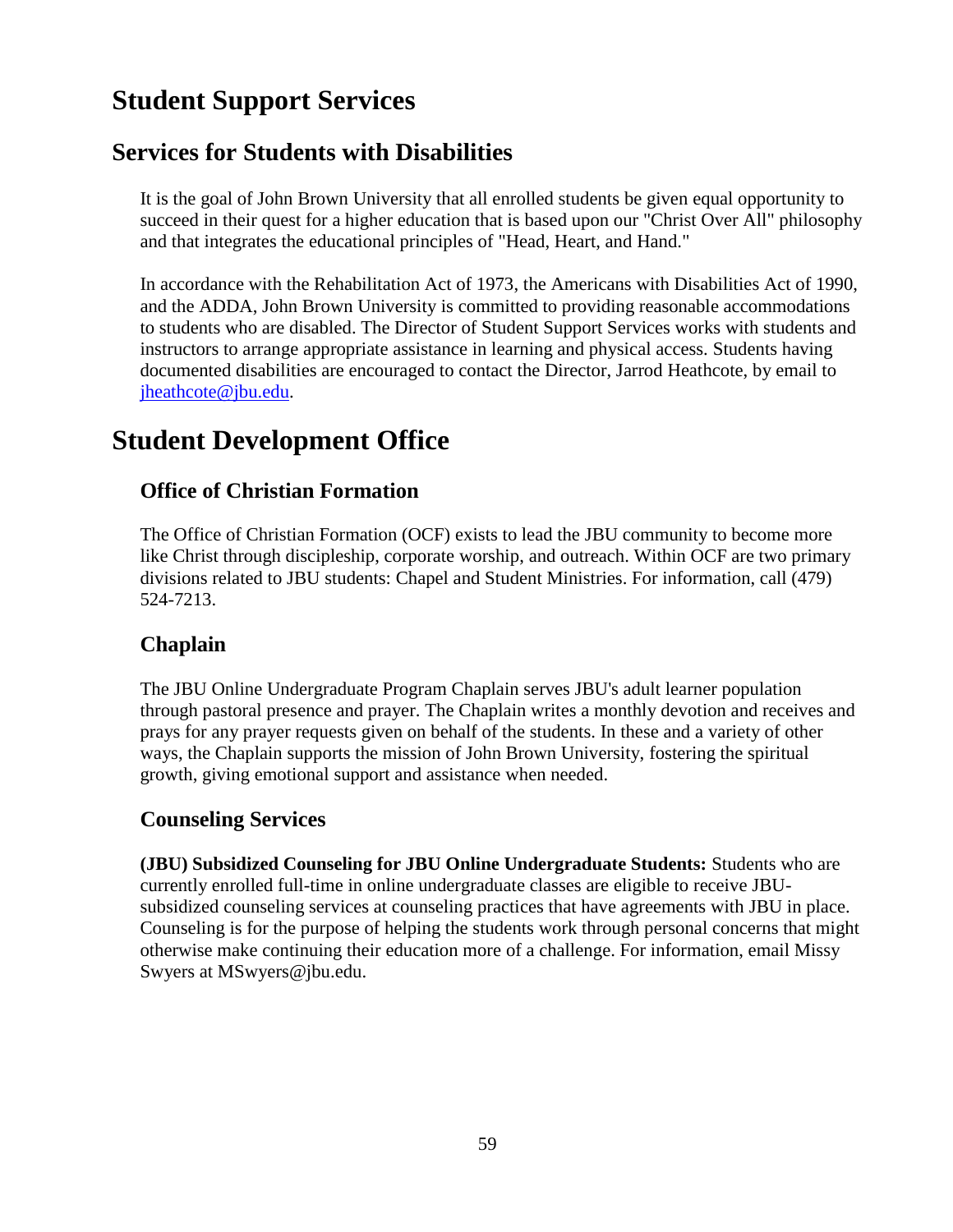# **FERPA, Nondiscriminatory Policy, and Other Student Rights**

You have rights as students that are protected by law. This section of the Student Handbook summarizes some of those rights which are guaranteed to you and all students.

# **Notice of Nondiscriminatory Policy**

John Brown University admits persons to its programs and activities without regard to race, color, national or ethnic origin, or gender. The university does not discriminate on the basis of race, color, national or ethnic origin, physical or mental disability, or gender in the administration of education policies, admissions policies, scholarship and loan programs, athletics, and other school-sponsored programs.

# **Rights of Access to Your Educational Records (FERPA)**

The Buckley Amendment to the Family Educational Rights and Privacy Act of 1974 extends to all former and presently enrolled students at JBU the right of access to certain educational records maintained by this institution. Student rights include:

- 1. Inspection and review.
- 2. Explanation or interpretation of contents.
- 3. Duplication of the record at a standard fee of 10 cents per page.
- 4. A formal hearing, if necessary, to challenge the contents of any such record.

"Educational records" include those records, files, documents, and other materials which contain information directly related to a student and are maintained by this institution or by a person acting for this institution. Not included in this term are:

- 1. Records in the sole possession of the maker thereof, which are not accessible or revealed to any other person.
- 2. Records maintained by a professional or paraprofessional in medical or psychological treatment of the student and which are not available to anyone other than the persons providing such treatment.
- 3. Records of employees of this institution who are not presently in attendance and which pertain solely to their employment.
- 4. Confidential letters and statements of recommendation placed in the student's file prior to January 1, 1975.
- 5. If the student first signs a waiver the student will not have the access to confidential recommendations subsequently compiled respecting:
	- a. admission to JBU
	- b. application for employment
	- c. receipt of honorary recognition
- 6. Financial records of parents of students.

Requests for access to educational records should be submitted in writing directly to the school official responsible for custody of the records. A standard form, "Student Request to Review Record," is available at the Registrar's Office. Consistent with time and record security limitations,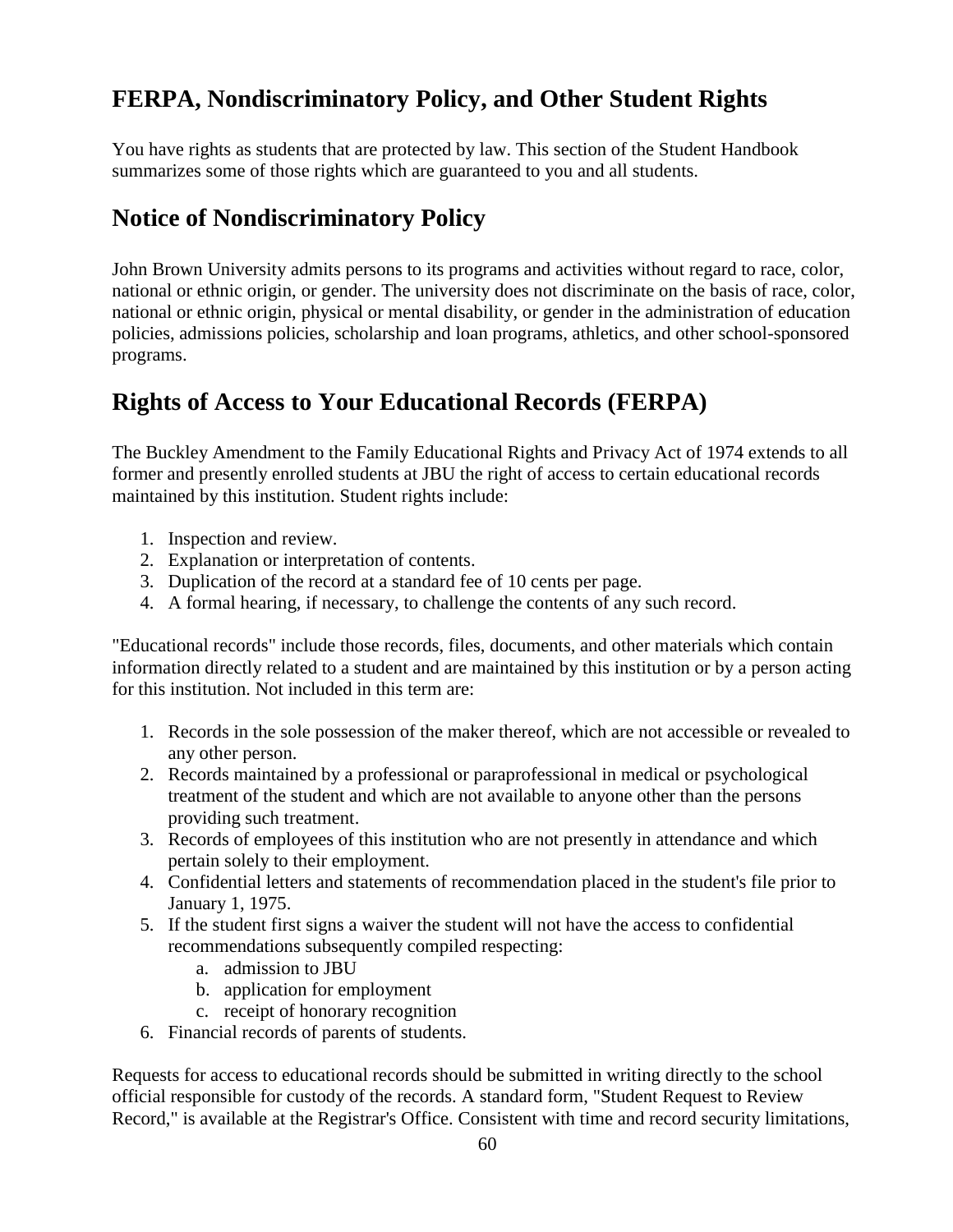access must be granted or permission denied and a reason stated within 45 days of the request to review the record. Access will be denied only for reasons specifically authorized by the act and applicable regulations.

An informal record review and resolution of conflict is urged. If this process does not prove satisfactory, the student may petition the Student Rights Committee for a formal hearing. Petitions for a hearing should be submitted through the Registrar.

The Student Rights Committee has been appointed specifically to deal with student petitions under applicable federal laws and regulations, such as the Buckley Amendment. The student has the right to challenge the content of the record **only** on the ground that it is **inaccurate, misleading, or otherwise in violation of the privacy or other rights of the student.** No challenges will be heard regarding the merit upon which individual **grades** have been based. The record may be amended, based upon the Committee's findings, or the student may insert in the record a statement commenting upon or rebutting the document.

All determinations of the Student Rights Committee are subject to a final review by the President, if requested by the student in writing, **within two weeks** of the Committee's decision.

# **JBU's Response to the Requirements of the Family Educational Rights and Privacy Act**

A copy of the institutional policy adopted in response to the requirements of the Family Education Rights and Privacy Act (FERPA) may be obtained from the Registrar's Office. Any student having pursued the administrative remedy may submit a further appeal in writing to: the Family Educational Rights and Privacy Act Office (FERPA), Department of Health, Education, and Welfare, 330 Independence Avenue, SW, Washington, DC 20201.

# **Release of Personal Data**

At its discretion, John Brown University may provide directory information in accordance with the provisions of the Family Education Rights and Privacy Act (FERPA). Directory information is defined as the information which would not generally be considered harmful or an invasion of privacy if disclosed. Directory information at John Brown University includes the following:

- a. Name
- b. Address
- c. Telephone
- d. Date and place of birth
- e. Major field of study and year in school
- f. Participation in officially recognized sports and activities
- g. Weight and height of members of athletic teams
- h. Dates of attendance
- i. Degrees and awards received
- j. The most recent previous educational agency or institution attended
- k. Parents' name and addresses
- l. Marital status (name of spouse)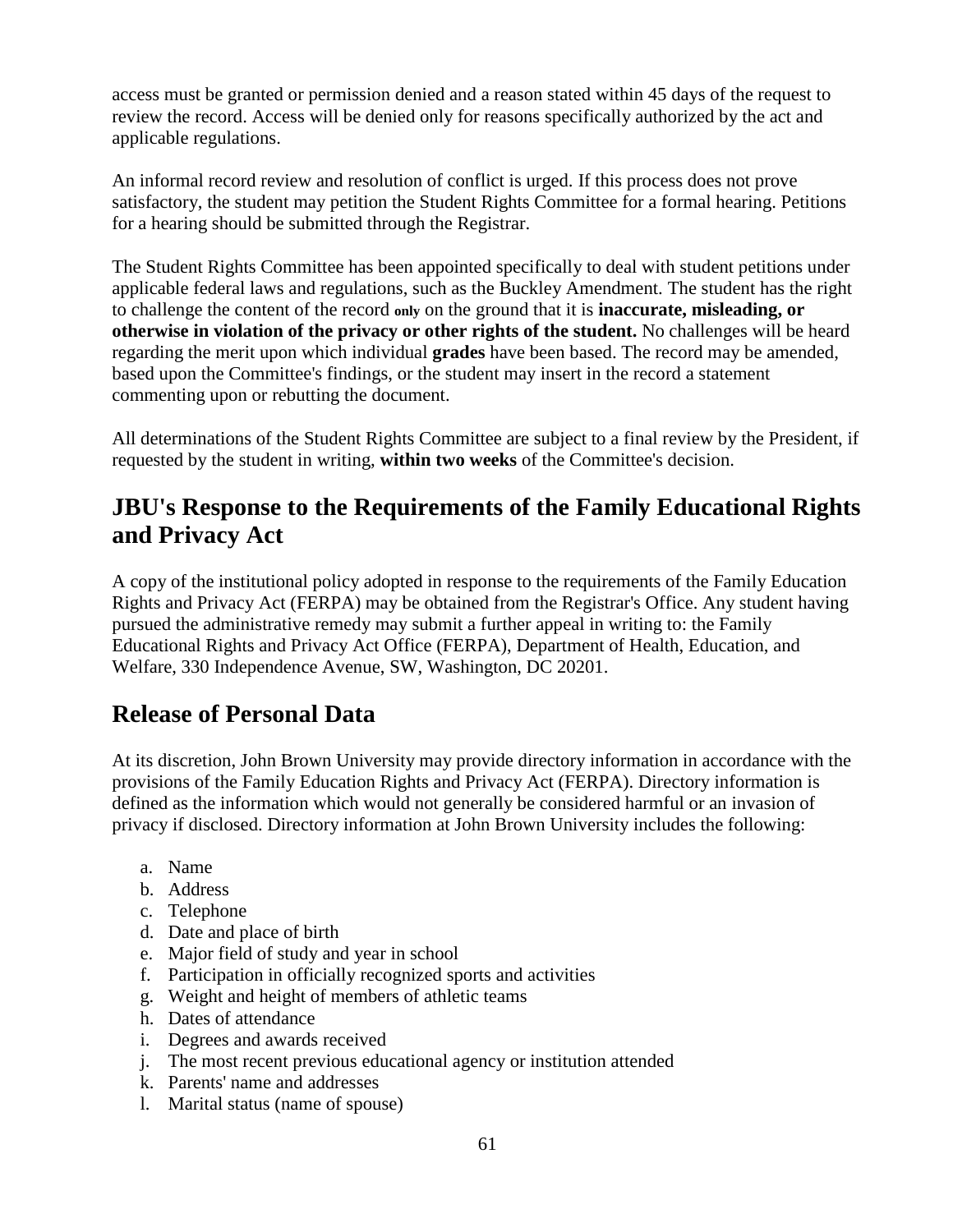m. Religious preference

Students may request that directory information be withheld (non-disclosure) by selecting Withhold Directory Information at each term's electronic pre-registration. Also, the student may amend their FERPA status at any time by contacting the appropriate Center.

# **Statement for the Prevention of Drug and Alcohol Abuse**

**Behavioral Expectations:** The behavioral expectations of JBU for every member of its community include prohibiting the possession, use, or distribution of illicit drugs and alcohol on its property or as part of its activities.

**Treatment Support:** Students may have as many sessions with the university counselor as the counselor deems necessary. Assessment and/or referral may be part of the process.

**Behavioral Review and Actions:** Students at JBU who are involved with alcohol and/or drug abuse are subject to review by the campus judicial system. The judicial process facilitates awareness, understanding, and restitution while encouraging desirable behavior and inhibiting undesirable behavior. The specific sanctions of the judicial process are as follows: admonition, formal warning, developmental contract, disciplinary probating, restitution, fines, denial of privilege, suspension, and dismissal.

Students who sell illicit drugs will have their relationship with the college terminated along with being referred to local authorities for prosecution.

**Review of Drug and Alcohol Abuse Statement:** This statement is subject to biennial review by John Brown University in order to implement necessary changes and ensure consistent application.

**Requirement to Report Violation:** It is a requirement of the Drug-Free Workplace Act of 1988 that workplace drug convictions of employees be reported by the employee to his/her employer within five days of conviction. A condition of employment at JBU is that this requirement be adhered to.

**Requirement to Support Drug-Free Policy:** It is also a condition of employment that employees understand and support the Statement for the Prevention of Drug and Alcohol Abuse at John Brown University.

# **Weapons, Fireworks, and Explosives**

Arkansas state law prohibits the possession of guns on any campus or site. This includes all firearms, BB guns, pellet guns, paint pellet guns, Airsoft guns, and all other devices which expel a projectile through a barrel by using energy generated by an explosion, burning substance, carbon dioxide cartridge, compressed air, etc. In addition, ammunition, martial arts gear, machetes, knives, bows and arrows, slingshots, and similar items that could harm others must be kept off campus and university property.

Students are not to carry weapons, fireworks, or explosives in their vehicle or onto the premises or buildings affiliated with John Brown University.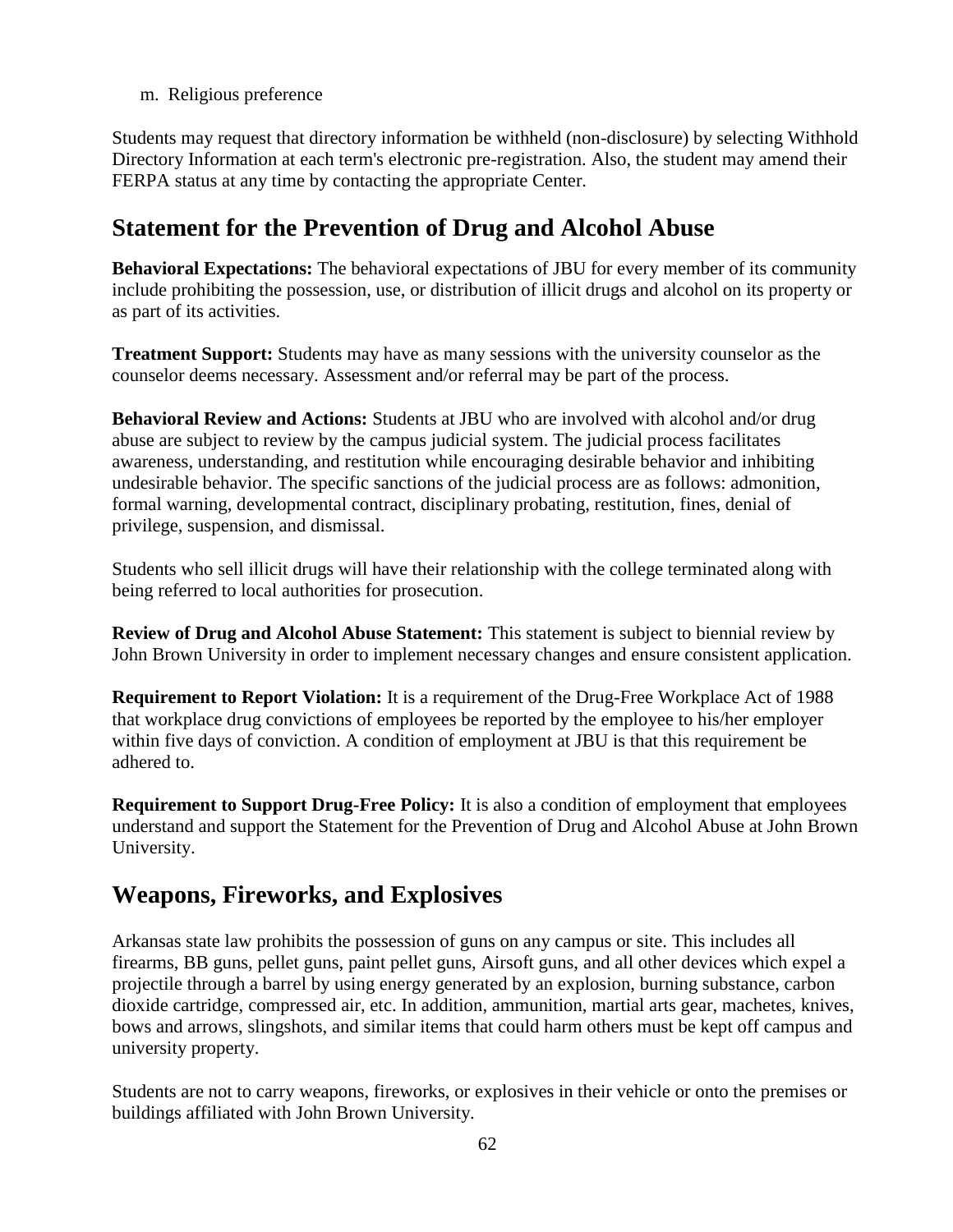Questions about state laws that apply to firearms should be directed to the Campus Safety Coordinator at 479-524-7403. If you see suspicious activities please call campus security at 479- 524-7162 or 911.

# **Harassment, Including Sexual Harassment**

John Brown University is committed to an environment in which all people are treated with respect and dignity. Each individual has the right to live and study in an atmosphere that promotes learning opportunities and prohibits practices such as harassment. Therefore, John Brown University expects that all relationships among students and employees will be collegial and free of harassment. John Brown University encourages reporting of all perceived incidents of harassment. It is the policy of JBU to investigate such reports. JBU prohibits retaliation against any person who reports harassment or participates in an investigation of such reports.

# **Definitions of Harassment**

Sexual harassment may include a range of subtle and not so subtle behaviors and may involve individuals of the same or different gender. Depending on the circumstances, these behaviors may include, but are not limited to: unwanted sexual advances or requests for sexual favors; sexual jokes and innuendo; verbal abuse of a sexual nature; commentary about an individual's body, sexual prowess or sexual deficiencies; leering, whistling or touching; insulting or obscene comments or gestures; display in the workplace of sexually suggestive objects or pictures; and other physical, verbal or visual conduct of a sexual nature.

Harassment on the basis of any other protected characteristic is also strictly prohibited. Under this policy, harassment is verbal or physical conduct that denigrates or shows hostility or aversion toward any person because of race, color, sex, national origin, age, disability, marital status, citizenship or any other characteristic protected by law or that of his/her relatives, friends or associates, and that:

(i) has the purpose or effect of creating an intimidating, hostile or offensive environment; (ii) has the purpose or effect of unreasonably interfering with an individual's performance; or (iii) otherwise adversely affects an individual's opportunities.

Harassing conduct includes, but is not limited to: epithets, slurs or negative stereotyping; threatening, intimidating or hostile acts; denigrating jokes; and written or graphic material that denigrates or shows hostility or aversion toward an individual or group and that is placed on walls or elsewhere on the campus or at outlying centers, or circulated in the workplace.

## **Reporting an Incident of Harassment, Discrimination or Retaliation**

John Brown University encourages reporting of all perceived incidents of harassment or retaliation, regardless of the offender's identity or position. Students who believe that they have been the victim of such conduct should discuss their concerns with one of the University's Title IX Compliance Coordinators by email to TitleIXCoordinator@jbu.edu, or by phone to André Broquard 479.524.7229 or Amy Fisher 479.524.7128. (See complaint procedures below.)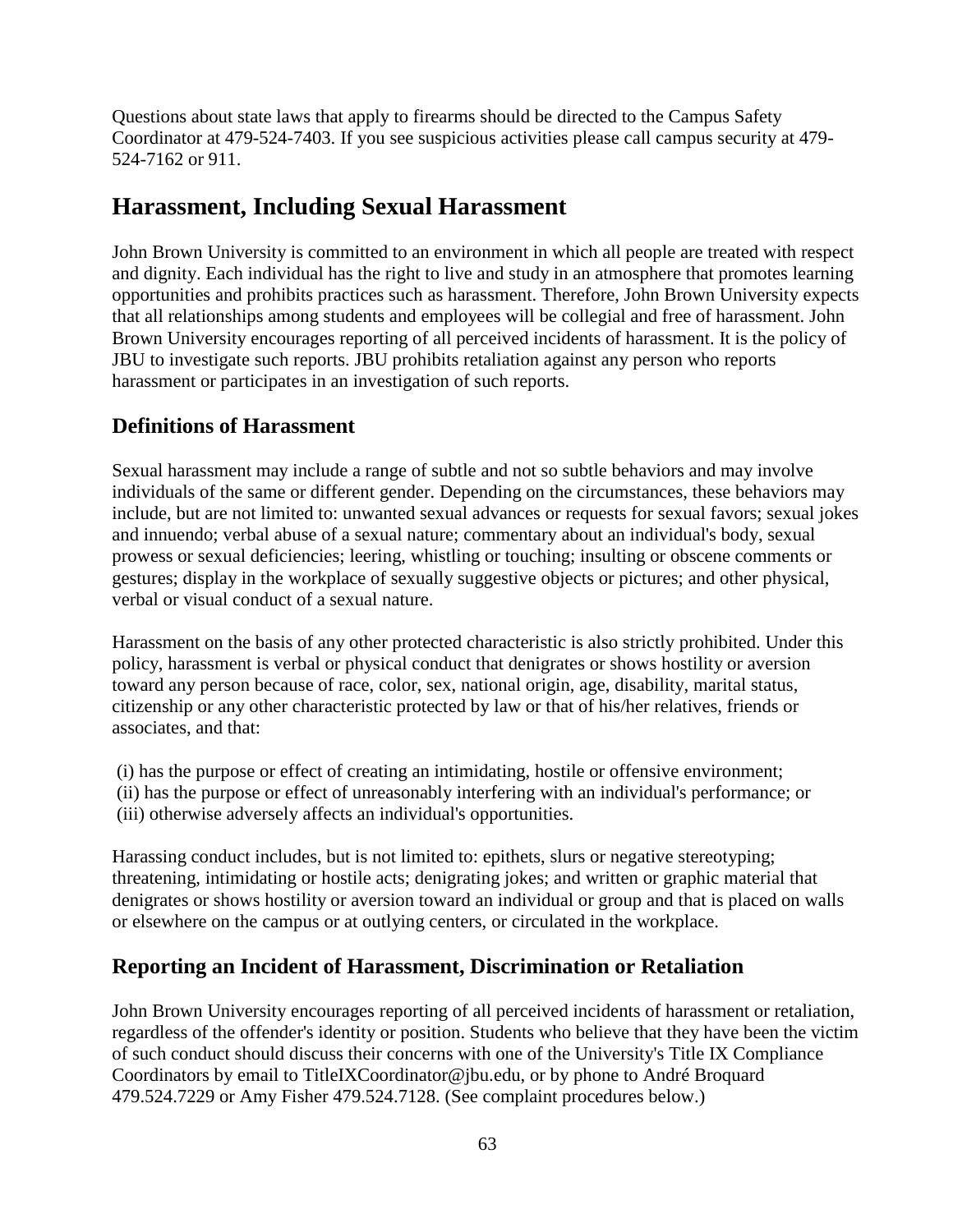In addition, JBU encourages students who believe they are being subjected to such conduct to advise the offender promptly that his or her behavior is unwelcome and request that it be discontinued. Often this action alone will resolve the problem. JBU recognizes, however, that an individual may prefer to pursue the matter through informal or formal complaint procedures.

## **Informal Complaint Procedure**

If for any reason an individual does not wish to address the offender directly, or if such action does not successfully end the offensive conduct, the student should notify a University Title IX Compliance Coordinator by email to TitleIXCoordinator@jbu.edu, or by phone André Broquard 479.524.7229 or Amy Fisher 479.524.7128, who may, if the student requests, talk to the alleged offender on the student's behalf. In addition, there may be instances in which a student seeks only to discuss matters with one of the JBU designated representatives, and such discussion is encouraged.

A student reporting harassment or retaliation should be aware however that JBU may decide it is necessary to take action to address such conduct beyond an informal discussion. This decision will be discussed with the student. The best course of action in any case will depend on many factors and, therefore, the informal procedure will remain flexible. Moreover, the informal procedure is not a required first step for the reporting individual.

# **Formal Complaint Procedure**

As noted above, students who believe they have been the victims of conduct prohibited by this policy statement or believe they have witnessed such conduct should discuss their concerns with one of the University's Title IX Compliance Coordinators by email to TitleIXCoordinator@jbu.edu, or by phone: André Broquard 479.524.7229 or Amy Fisher 479.524.7128.

John Brown University encourages the prompt reporting of complaints or concerns so that rapid and constructive action can be taken before relationships become irreparably strained. Therefore, while no fixed reporting period has been established, early reporting and intervention have proven to be the most effective method of resolving actual or perceived incidents of harassment. Any reported allegations of harassment, discrimination or retaliation will be investigated promptly.

The investigation may include individual interviews with the parties involved and, where necessary, with individuals who may have observed the alleged conduct or may have other relevant knowledge.

Confidentiality will be maintained throughout the investigatory process to the extent consistent with adequate investigation and appropriate corrective action.

Retaliation against a student for reporting harassment or discrimination or for participating in an investigation of a claim of harassment or discrimination is a serious violation of this policy and, like harassment itself, will be subject to disciplinary action. Acts of retaliation should be reported immediately and will be promptly investigated and addressed.

Misconduct constituting harassment, discrimination or retaliation will be dealt with appropriately.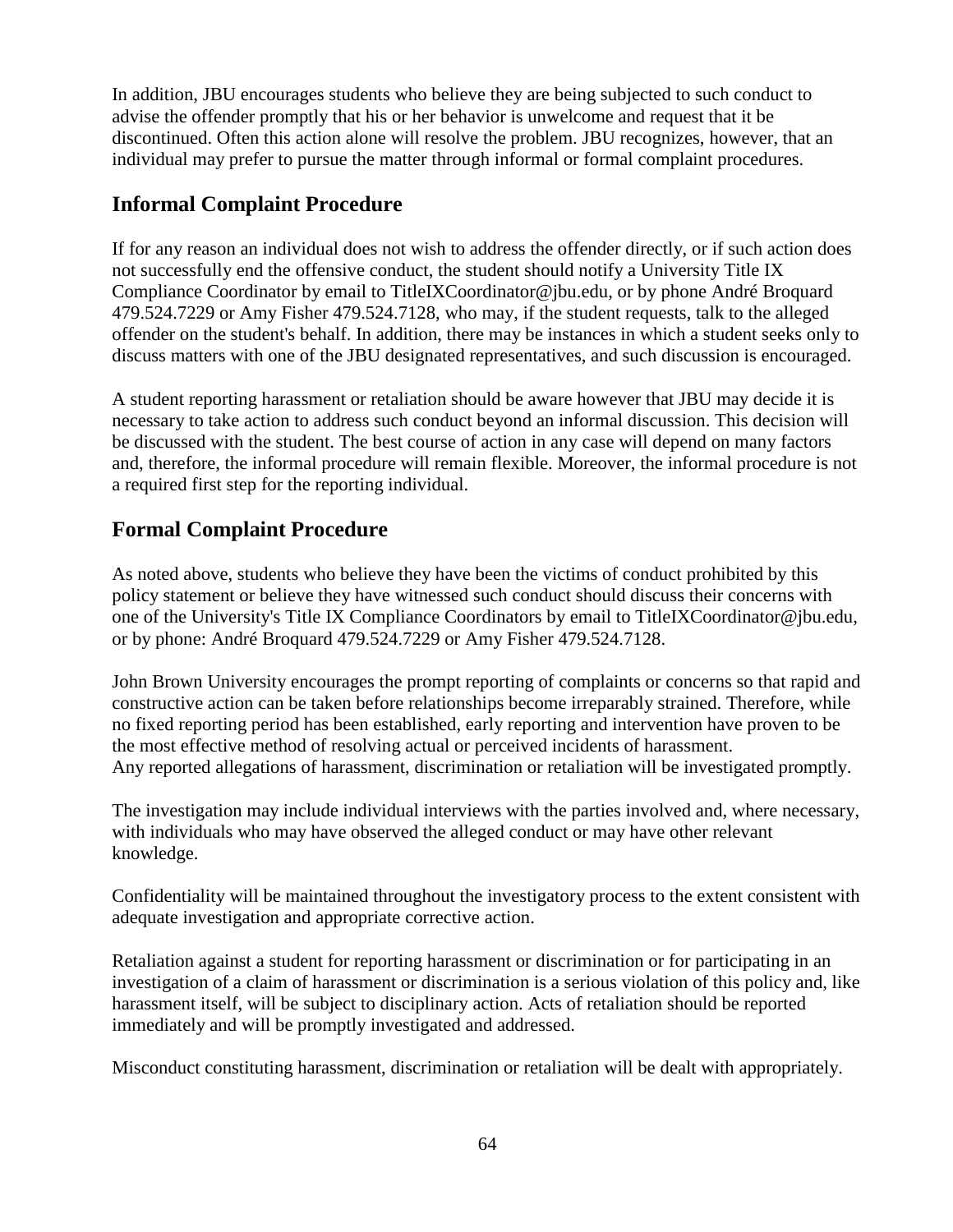Responsive action may include, for example, training, referral to counseling and/or disciplinary action such as warning, reprimand, housing reassignment, temporary suspension or dismissal, as JBU believes appropriate under the circumstances.

If a party to a complaint does not agree with its resolution, that party may appeal to the President of JBU. False and malicious complaints of harassment or retaliation as opposed to complaints, which, even if erroneous, are made in good faith, may be the subject of appropriate disciplinary action.

# **Conclusion**

John Brown University has developed this policy to ensure that all its students can live and work in an environment free from harassment and retaliation. JBU will make every reasonable effort to ensure that all concerned are familiar with these policies and aware that any complaint in violation of such policies will be investigated and resolved appropriately.

Any student who has any questions or concerns about these policies should talk with one of the University's Title IX Compliance Coordinators who can be reached by email at TitleIXCoordinator@jbu.edu, or by phone: André Broquard 479.524.7229 or Amy Fisher 479.524.7128.

Finally, these policies should not, and may not, be used as a basis for excluding or separating students of a particular gender, or any other protected characteristic, from participating in academic and social activities or discussions. In other words, no one should make the mistake of engaging in exclusion in order to avoid allegations of harassment. The law and the policies of John Brown University prohibit disparate treatment on the basis of sex or any other protected characteristic, with regard to terms, conditions, privileges and perquisites of attendance. The prohibitions against harassment and retaliation are intended to complement and further those policies, not to form the basis of an exception to them.

# **AIDS Policy**

No plan or policy can deal adequately with the AIDS phenomenon; yet the presence of this lethal disease without remedy forces colleges, hospitals, businesses, and many other organizations to articulate procedures. At best, the JBU plan reflects updated medical opinion, legal considerations, review of other policies, and documented experience with the impact of the disease. For John Brown University, the special concern is how AIDS fits into the Christian world view. As Christians, it is our desire to ". . . *bring every thought captive to the obedience of Christ."* (II Cor. 10:5b).

A descriptive document of the university's perspective on AIDS is available in the Student Life Office on the main campus.

The JBU policy shall be that a person with AIDS should be treated as any other with the exception of (1) consideration of the risk of infection to the person with AIDS or others, (2) the support necessary for the person with AIDS, and (3) the full cooperation of the person with AIDS in meeting guidelines for continued enrollment or employment.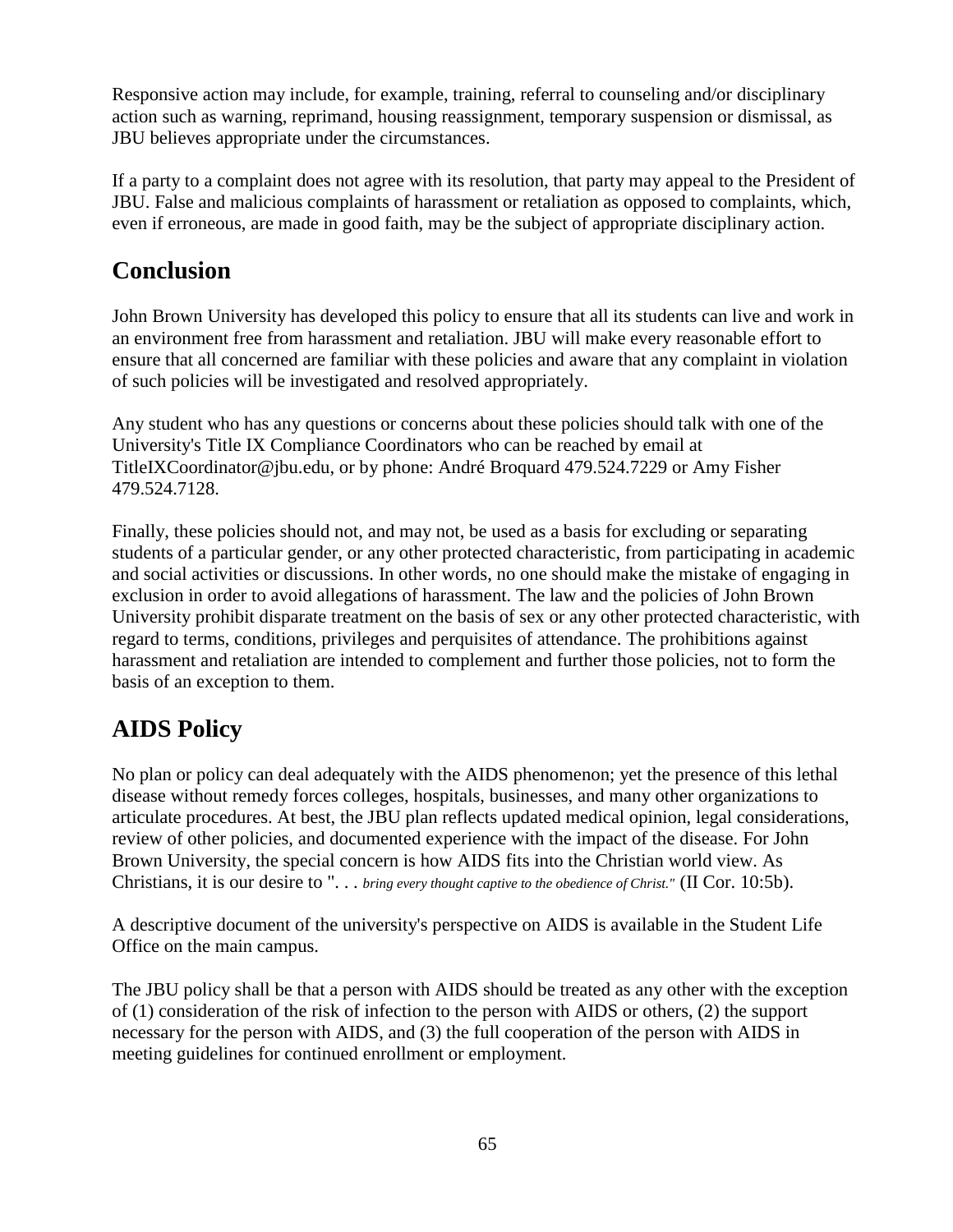The community standards of JBU may require discipline or employment of action for some due to the method of acquisition of AIDS, but people with AIDS will be viewed no differently than others who participate in similar actions.

**Nondiscrimination:** John Brown University will not exclude an individual from admission, employment, facilities usage, or activities solely on the basis of having AIDS. A person with AIDS may, however, be excluded from university functions based on medical determination of risk of infection to or from others. A short-term exclusion may be used when it is determined there is a need for additional medical diagnostic appraisal or a situation of such a serious and urgent nature that temporary exclusion of the infected person is in the best interest of all concerned.

**Education as Key:** Education is the primary method by which our university can deal with preventing and understanding AIDS. Concurrent with a campus AIDS policy is the need for an educational program that presents the community with current knowledge through diverse formats. A community that is aware of the truth about AIDS is better able to handle its reality in its members' lives. While the university's response in some cases may need to deal with the lifestyle expectation and standards set out in scripture, we also wish to respond to each individual person in Christian love and compassion. We must ". . .*bear each other's burdens"* and "*do good to all people"* (Gal 6:2,10). We must ". . . *weep with those who weep"* with the compassion Christ had for those who were suffering (Luke 7:13; 10:33; 15:20).

**Confidentiality:** The rights of privacy and confidentiality will be maintained within the purview of those persons with direct administrative and health care responsibilities.

**Testing:** The university encourages students and employees who desire confidential AIDS testing to contact the Counseling Office. Pre- and post-AIDS counseling are also recommended. Students under disciplinary review for sexual intercourse and/or drug abuse may be asked to submit to a confidential blood test as a condition for continued enrollment.

**Responsibilities of Persons Infected with AIDS:** Persons with AIDS, ARC, or positive HTLV-III antibody test are required to (1) secure qualified medical care, (2) abstain from high-risk behavior, and (3) inform the university counselor of their situation.

**Federal and State Regulations:** JBU will comply with federal and state regulations and policies that protect the confidentiality of medical and educational records and with the requirements for timely reporting of test results or medical conditions to health authorities.

**Evaluation:** These policies will be reviewed regularly to seek to assure that they are based on the latest and most reliable medical information reasonably and generally available regarding management of AIDS cases. They may be modified at any time based on new findings and recommendations from medical and health agencies.

# **Guidelines for Use of Human Subjects in Testing**

To ensure the ethical treatment of human participants in research, John Brown University has instituted the Human Subjects Committee of the Institutional Review Board to evaluate and monitor research with human participants carried out by JBU faculty, staff, administration, and students. Research that collects responses from subjects regarding sensitive aspects of personal behavior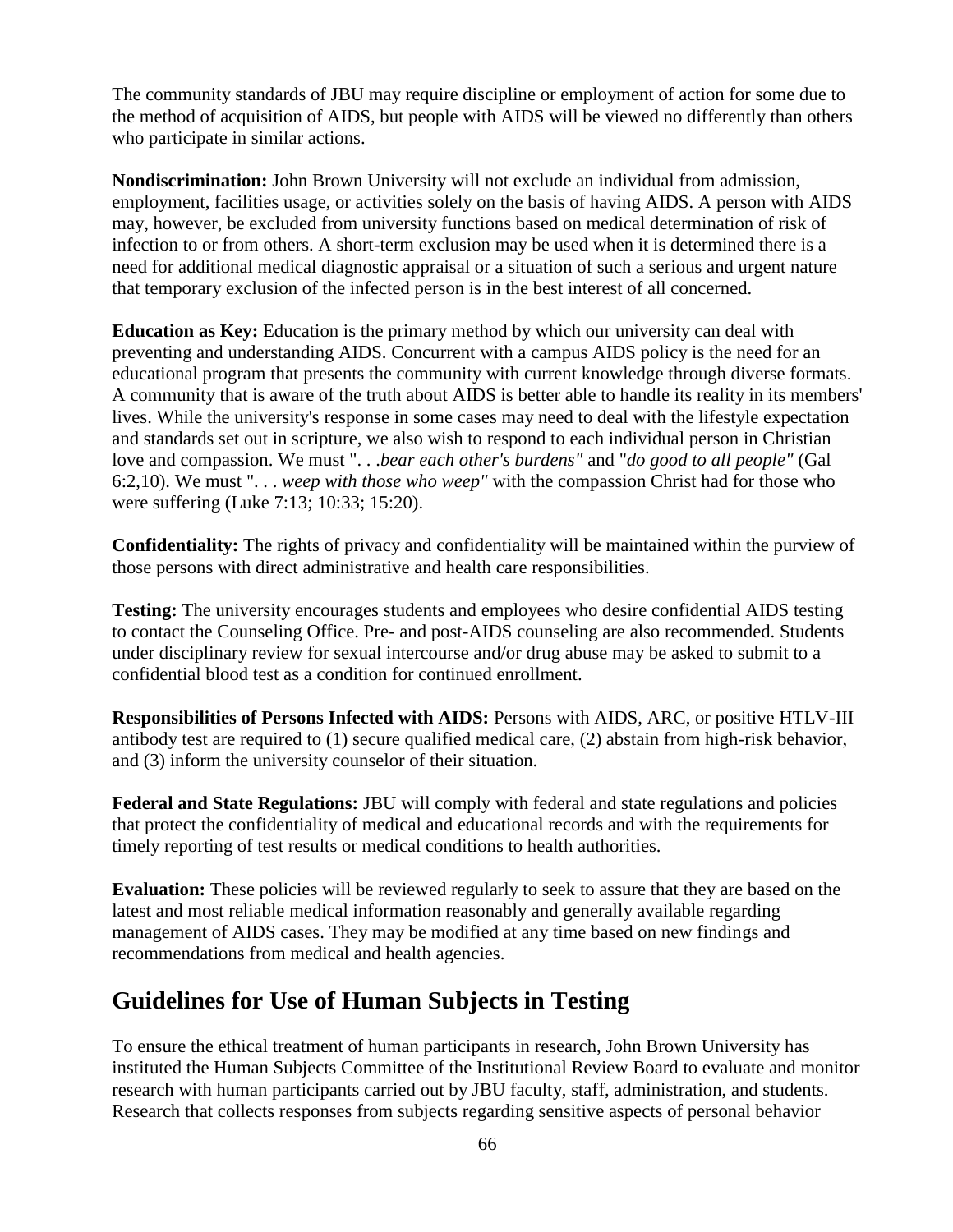(e.g., illegal conduct, drug use, sexual attitudes or behavior, use of alcohol, rape, incest, racial attitudes) must undergo either full or expedited review. Also, research that involves psychologically invasive procedures such as detailed personality inventories *must* undergo either full or expedited review. Research procedures that do not require review by the Human Subjects Committee are listed below.

# **Human Subjects Committee Exemptions**

**Primary research** survey procedures, interview procedures, or observation of public behavior are *exempt* from the review process in the following instances:

- Data are recorded so that subjects cannot be individually identified.
- There will be no disclosure of the human subjects' survey responses outside the research that could reasonably place the subjects at risk of criminal or civil liability or be damaging to the subjects' financial standing, employability, or reputation.
- The study is for taste and food quality evaluation or consumer acceptance.
- The procedures involve the public behavior of elected or appointed public officials or candidates for public office.

**Secondary sources** are *exempt* if publicly available or the secondary source information is recorded by the investigator in such a manner that subjects cannot be identified in any way.

# **Graduate and Online Degree Programs: Student Policy Statement**

The mission of John Brown University is to provide a Christ-centered education that prepares people to honor God and serve others by developing their intellectual, spiritual and professional lives. JBU encourages all of its students to live by Christian commitments as articulated in scripture, including, for example, practicing kindness, stewardship, fidelity in marriage, chastity in singleness, forgiveness, reconciliation, justice, and self-control and refraining from dishonesty, obscene language, pornography, and abuse of alcohol and other substances. However, JBU also recognizes that students in its graduate or online degree programs are adults, and are, therefore, responsible for their own choices about moral behavior.

Accordingly, JBU requests from each student exclusively enrolled in graduate school or online degree program a sympathetic appreciation of, if not adherence to, JBU's Christian commitments. JBU reserves the right to address persistent behavior or advocacy in conflict with these Christian commitments that unduly disrupts the learning of other members of the JBU community.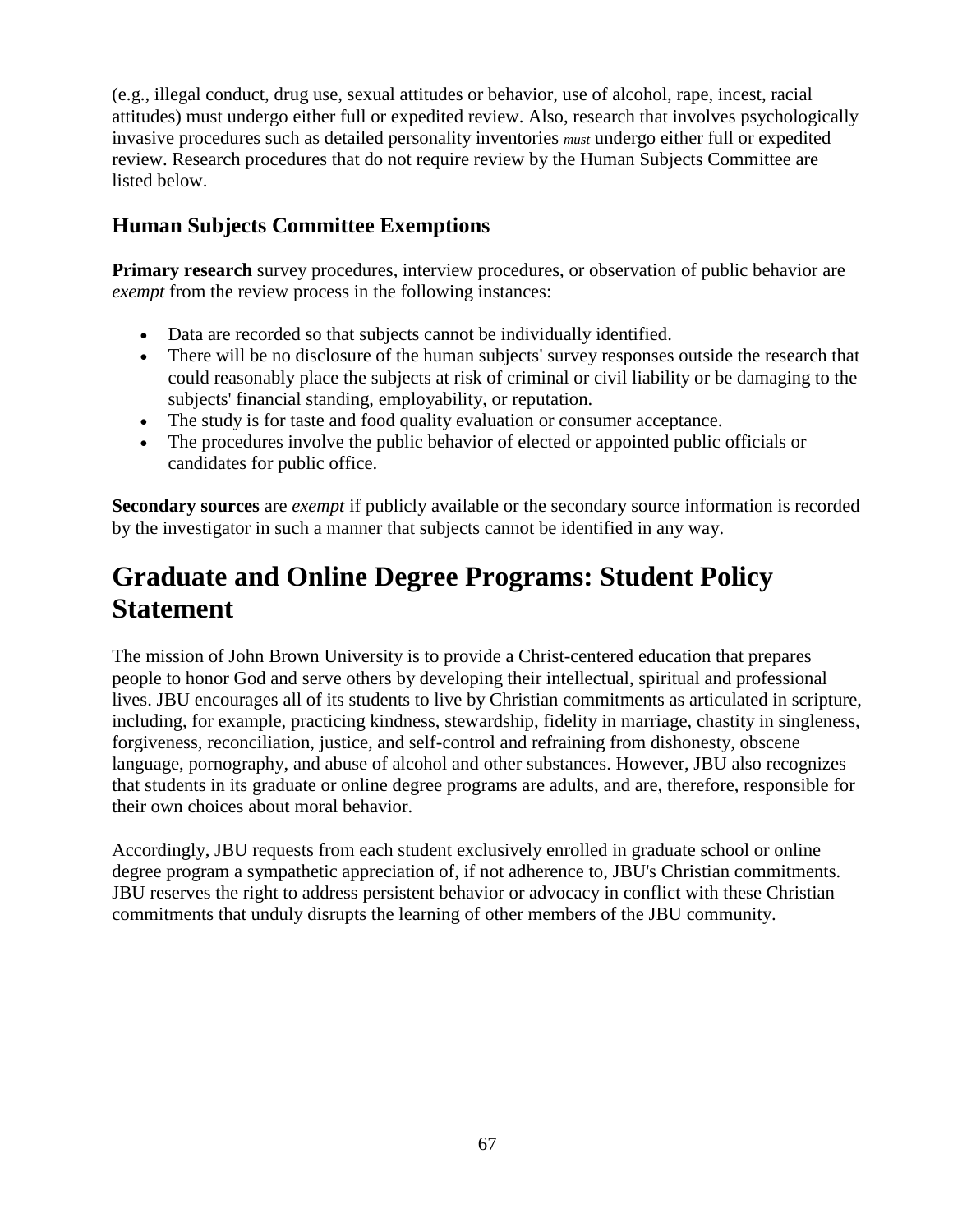# **Directory of Services & Personnel**

| <b>Siloam Springs Offices &amp; Personnel</b>                                                  |                                        | Toll Free (866) 856-<br>8503 |
|------------------------------------------------------------------------------------------------|----------------------------------------|------------------------------|
| Dean of the JBU Online Undergraduate<br>Program and Strategic Initiatives - Dr. Stacey<br>Duke | sduke@jbu.edu                          | $(479)$ 524-7469             |
| <b>Administrative Assistant - Dianne Ewin</b>                                                  | dewin@jbu.edu                          | $(479)$ 524-7469             |
| Dean, Soderquist College of Business - Dr. Joe<br>Walenciak                                    | jwalenci@jbu.edu                       |                              |
| Dean (Interim), College of Education & Human<br>Services - Dr. Richard Ellis                   | rellis@jbu.edu                         |                              |
| Department Head, Online Undergraduate<br>Psychology - Dr. Richard Froman                       | rfroman@jbu.edu                        |                              |
| Department Head, Online Undergraduate<br>Nursing - Dr. Kristin McCloud                         | kmccloud@jbu.edu                       |                              |
| Department Head, Online Undergraduate<br>Liberal Arts - Dr. Stacey Duke                        | sduke@jbu.edu                          |                              |
|                                                                                                |                                        |                              |
| <b>Rogers Center</b>                                                                           |                                        | Toll Free (866) 753-<br>4478 |
| <b>Fort Smith Center</b>                                                                       |                                        | Toll Free (800) 528-<br>4723 |
| <b>Little Rock Center</b>                                                                      |                                        | Toll Free (866) 753-<br>4259 |
|                                                                                                |                                        |                              |
| <b>Bookstore</b>                                                                               |                                        |                              |
| Manager - Jeff Bowles                                                                          | jbowles@jbu.edu                        | $(479)$ 524-7195             |
|                                                                                                |                                        |                              |
| <b>Financial Aid Office</b><br>Financial Aid Specialist - Seagan Harmon                        | sharmon@jbu.edu                        | $(479)$ 524-7102             |
|                                                                                                |                                        |                              |
| <b>Student Accounts Services</b>                                                               | StudentAccounts@jbu.edu (479) 525-7398 |                              |
|                                                                                                |                                        |                              |
| <b>Career Development Center</b>                                                               |                                        |                              |
| Director - Raynisha Robinson                                                                   | rrobinson@jbu.edu                      |                              |
| Administrative Assistant - Michelle Reed                                                       | mreed@jbu.edu                          |                              |
|                                                                                                |                                        |                              |
| <b>Computer Center and Helpdesk</b>                                                            | help@jbu.edu                           | $(479)$ 524-7256             |
|                                                                                                |                                        |                              |
| <b>Library Circulation Desk</b>                                                                |                                        |                              |
| Director - Brent Swearingen                                                                    | bswearingen@jbu.edu                    | $(479)$ 524-7191             |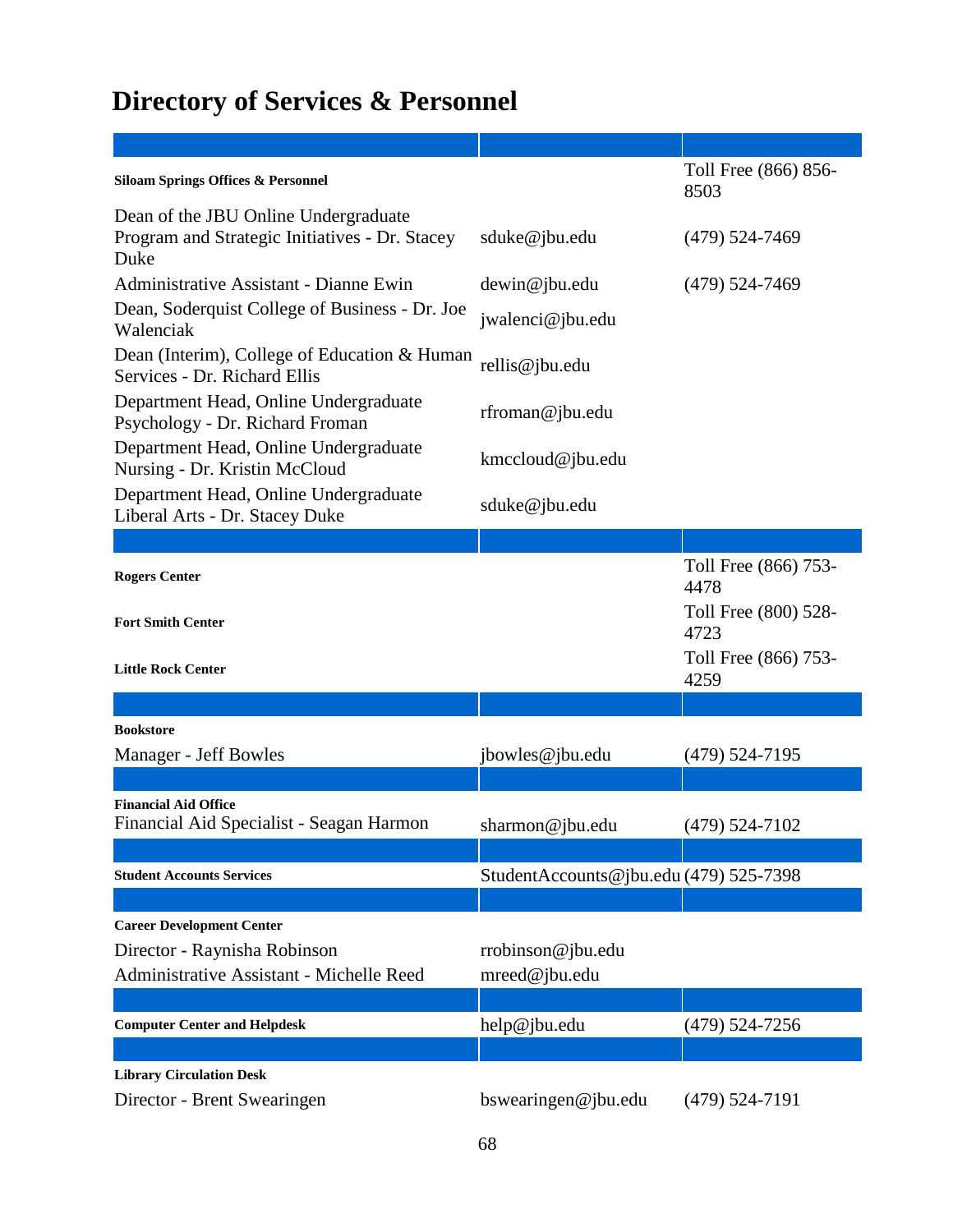| Instructional & Liaison Services Librarian -<br>Rachel Maxson         | $r$ maxson@jbu.edu | $(479)$ 524-7355 |
|-----------------------------------------------------------------------|--------------------|------------------|
|                                                                       |                    |                  |
| <b>Registrar's Office</b>                                             |                    |                  |
| Dean of Academic Services and Registrar - Dr.<br><b>Becky Lambert</b> | blambert@jbu.edu   | $(479)$ 524-7493 |
| Associate Registrar - Tiffany Lopez                                   | tlopez@jbu.edu     | $(479)$ 524-7389 |
| VA Certification/Deferral Requests/Grade<br>Reports - Julie McGarrah  | jmcgarrah@jbu.edu  | $(479)$ 524-7103 |
|                                                                       |                    |                  |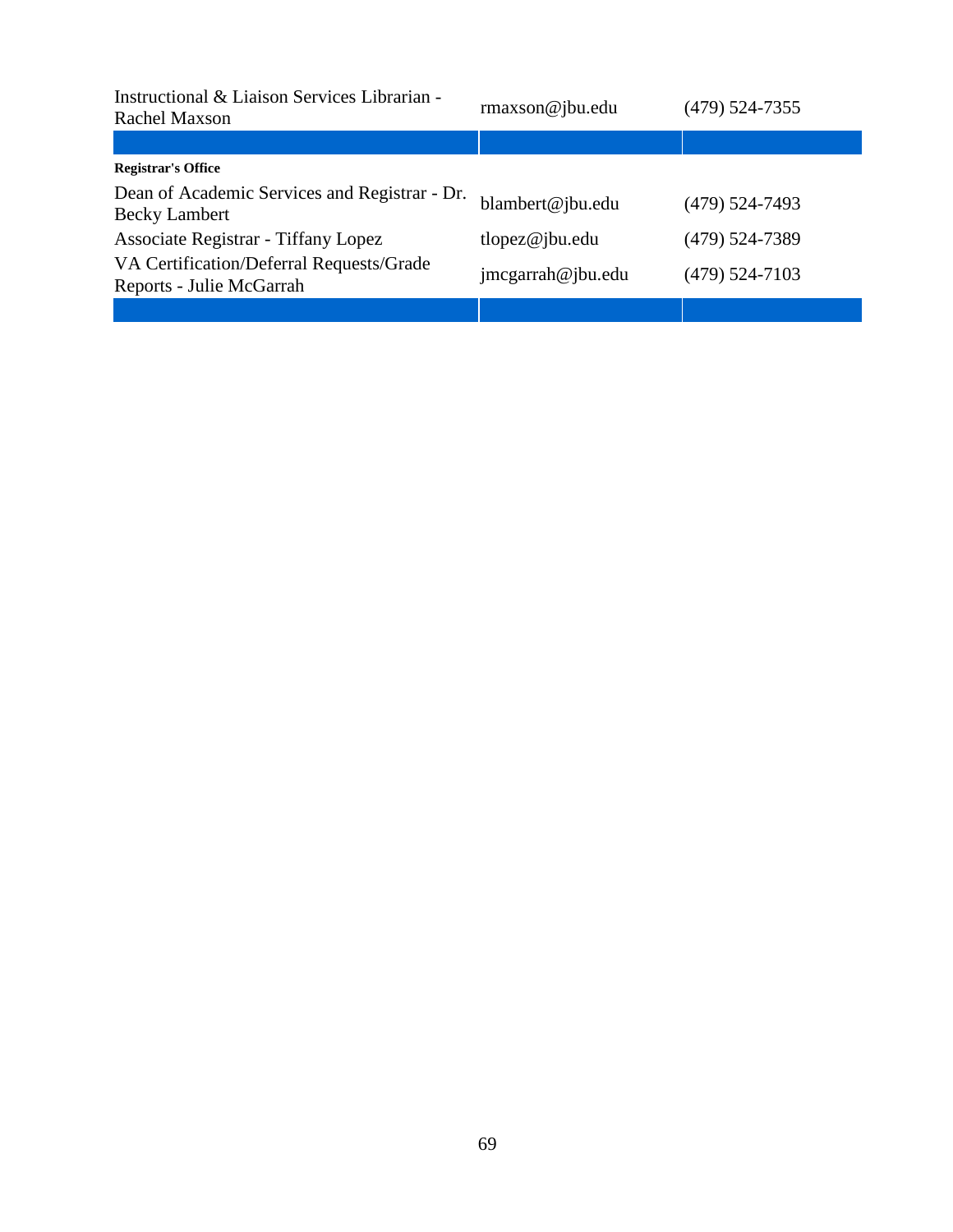# **Board of Trustees 2018-2019**

# **Officers:**

Mrs. Susan Barrett Chairman of the Board Rogers, AR

Mr. Mark C. Simmons Vice Chairman of the Board Siloam Springs, AR

Mrs. Lee R. Sale '68 Secretary of the Board Dallas, TX

# **Members:**

Mrs. Holly Robason Beitel '91 Broken Arrow, OK

Mr. Marc Boatwright Charlotte, NC

Mr. John (Ethan) Brown '95 Broken Arrow, OK

Mr. James (Jim) Congdon Topeka, KS

Mr. Rollin L. Ford Rogers, AR

Dr. Stephen R. Genheimer (Steve) '76 Mustang, OK

Dr. Wayne Hardy Tulsa, OK

Mr. Lawson Hembree, IV Fort Smith, AR

Mr. Keith E. Holmberg '77 Travelers Rest, SC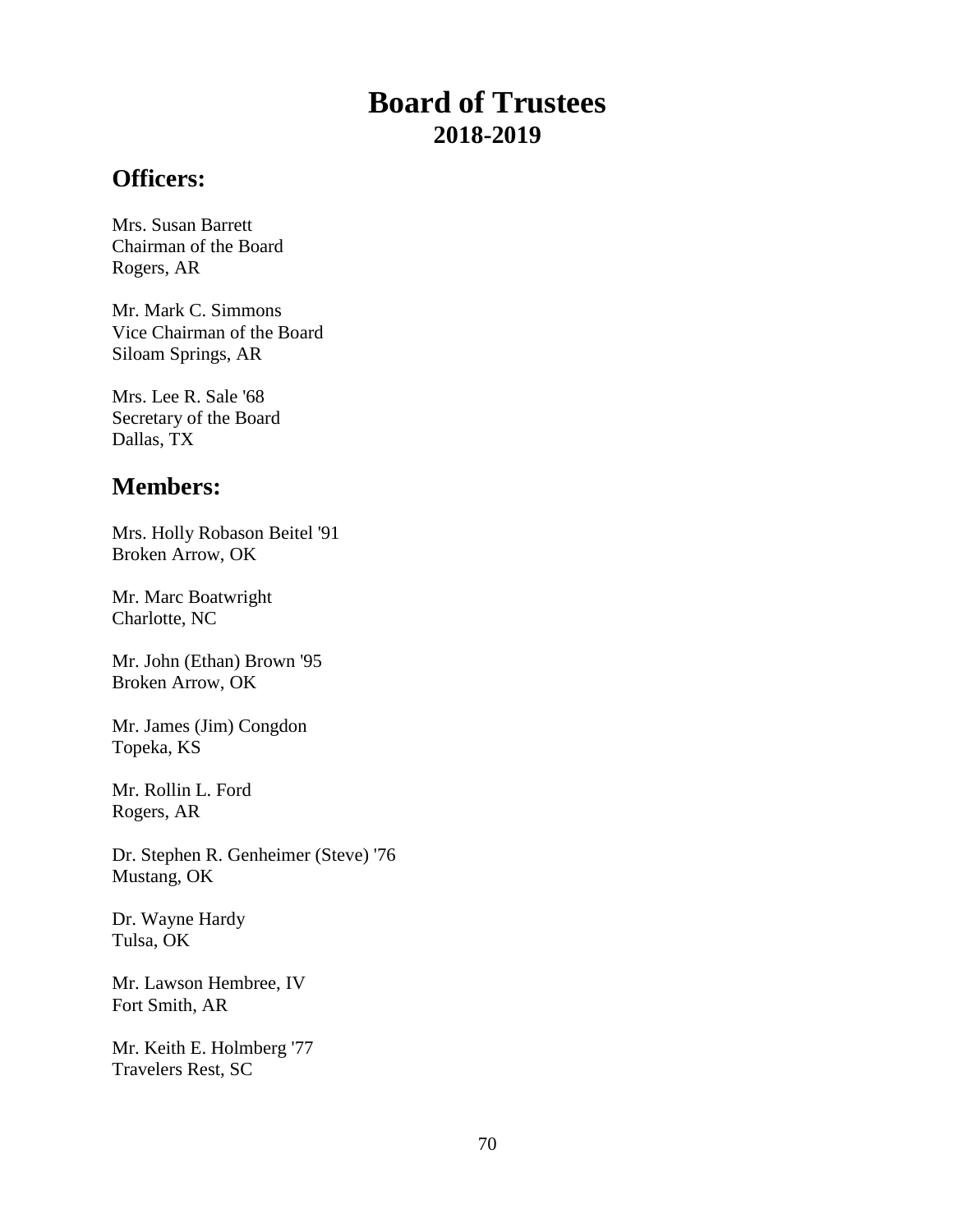Ms. Emily Hormok '08 Oxford, MS

Mr. Michael R. Kairis (Mike) '86 Yorba Linda, CA

Mr. Michael S. King '81 Hesston, KS

Mr. Alan L. Lee '90 Oakton, VA

Mr. David H. LeVan (Dave) '87 Bentonville, AR

Mr. Alfonso Mendez '88 San Isidro, Heredia Costa Rica

Mr. William C. Naramore, Sr. (Bill) '70 Dallas, TX

Mr. Doug Neufeld Inman, KS

Mr. Phillip O. Porter Siloam Springs, AR

Mr. W. Mike Ross Yukon, OK

Mrs. April Ryan Tulsa, OK

Mrs. Ruth H. Smith Little Rock, AR

Mr. Marvin G. Spees '80 Topeka, KS

Mr. John P. Spenst '04 Little Rock, AR

Mr. Wendell Stratton Stuttgart, AR

Mrs. Diane N. Willits '78 Siloam Springs, AR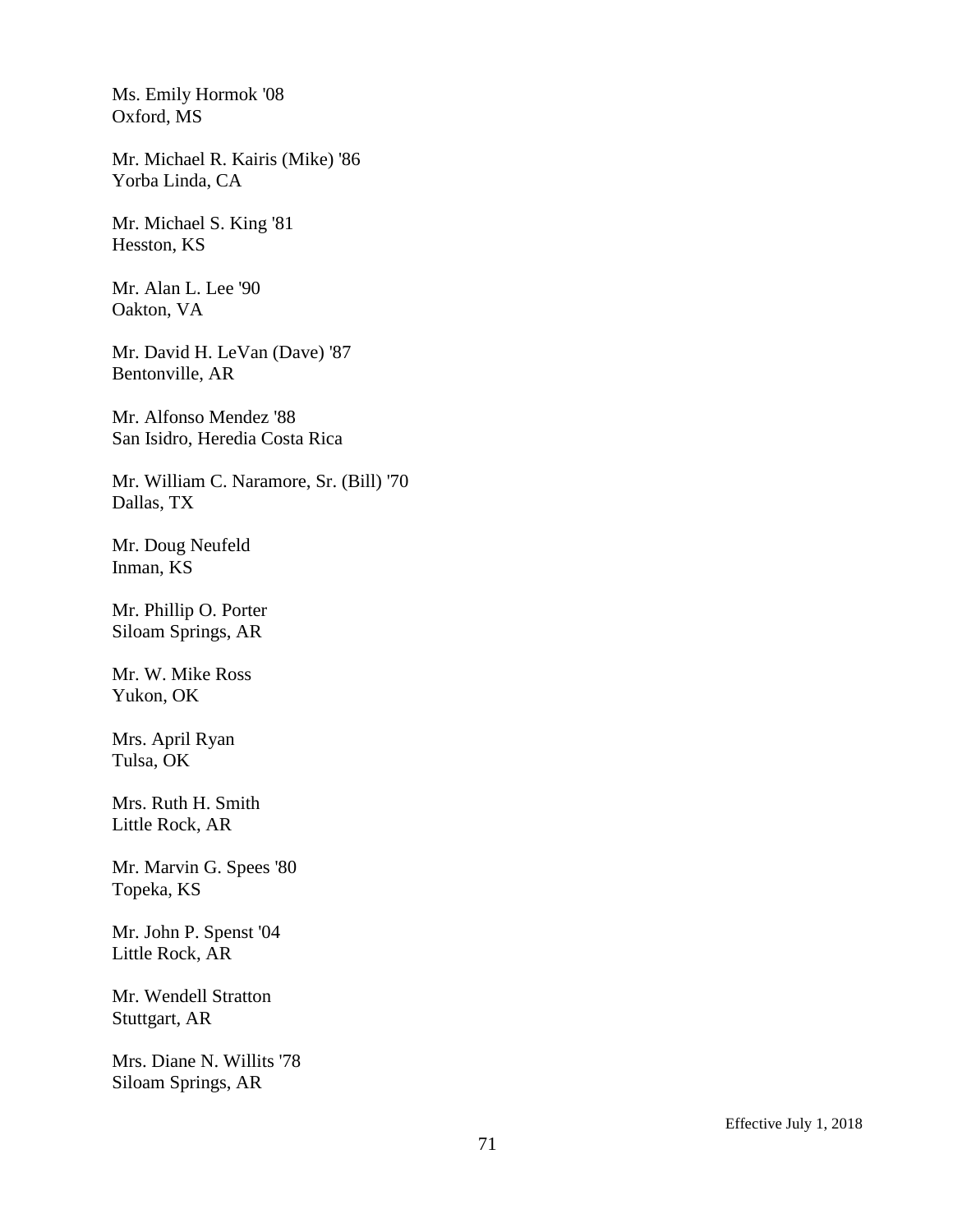# **Faculty & Administration**

S. KYLE AGEE, Instructor of Visual Arts, 2015. B.S., John Brown University

JEREMY L. ALLEN, Assistant Professor of Music, 2017. D.M.A., Cleveland Institute of Music M.Mus., University of Kentucky B.S., John Brown University

DAVID R. ANDRUS, Professor of Visual Arts, 1983. M.F.A., Syracuse University B.S., John Brown University

AMINTA S. ARRINGTON, Assistant Professor of Intercultural Studies, 2014. Ph.D., Biola University M.A., Johns Hopkins University B.A., Wheaton College

CARY L. BALZER, Professor of Biblical Studies, 1998. Ph.D., University of Manchester M.Div., Asbury Theological Seminary B.A., Seattle Pacific University

TRACY A. BALZER, Assistant Professor of Christian Formation, 1998. M.A., John Brown University B.A., Seattle Pacific University

JANE E. BEERS, Associate Professor of Biology, 2005. M.Ed., Northwestern State University B.A., Taylor University

STEPHEN T. BEERS, Vice President for Student Development; Associate Professor of Higher Education, 1998. Ed.D., Ball State University M.S., Wright State University B.A., Taylor University

DANIEL R. BENNETT, Assistant Professor of Political Science, 2016. Ph.D., Southern Illinois University B.A., George Fox University

BRENTON D. BENWARE, Head Men's Soccer Coach; Instructor of Kinesiology, 2017. M.A., Liberty University B.S., Oklahoma Wesleyan University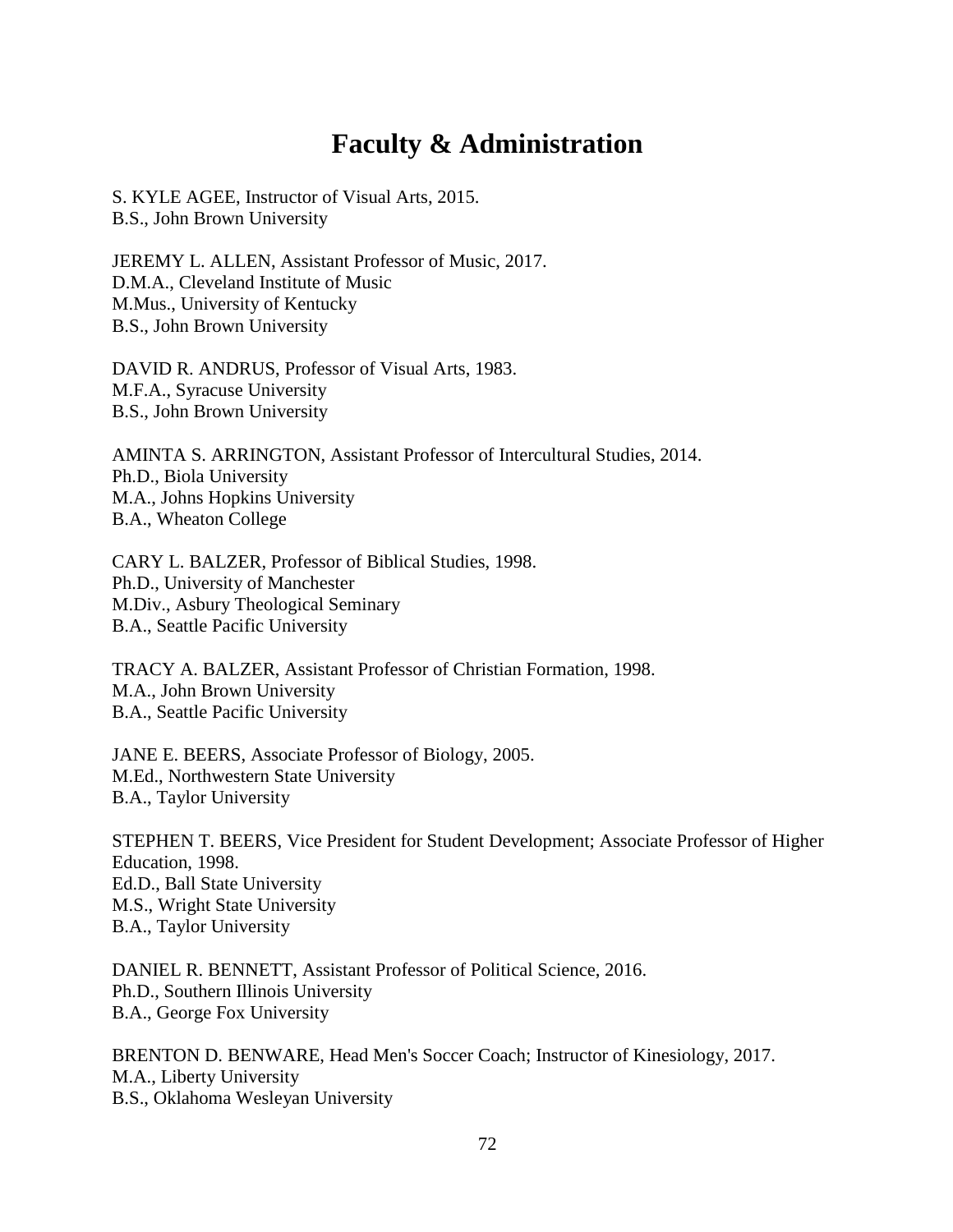JASON A. BESCHTA, Head Men's Basketball Coach; Instructor of Kinesiology, 2014. M.S. Baylor University B.S., Bryan College

JAMES R. BLANKENSHIP, Associate Professor of Biblical Studies, 2002. Ph.D., University of Pennsylvania J.D., Vanderbilt University School of Law M.A., Gordon Conwell Theological Seminary B.A., Indiana University

FRANK BLUME, Professor of Mathematics, 1995. Ph.D., University of North Carolina B.A.C.H., M.S., Technical University of Berlin

H. TODD BOWDEN, Associate Professor of Kinesiology, 1997. M.S., B.A., University of Arkansas A.T.C., National Athletic Trainers Association

DAVID E. BRISBEN, Professor of Christian Ministries, 1992. Ph.D., Trinity Evangelical Divinity School M.Div., Erskine Seminary M.Miss., M.C.E., Reformed Theological Seminary B.A., Erskine College

ANDRE' G. BROQUARD, Dean of Students; Director of Residence Life; Assistant Professor of Higher Education, 2002. Ed.D., University of Arkansas M.A., Regent University B.A., Taylor University

JAMES E. BRUCE, Associate Professor of Philosophy, 2008. Ph.D., M.A., Baylor University M.A., B.A., New College, University of Oxford A.B., Dartmouth College

MAXIE B. BURCH, Professor of Biblical Studies, 2011. Ph.D., Baylor University M.Div., Southwestern Baptist Theological Seminary B.A., The Citadel

JAMES P. CALDWELL, Professor of Construction Management, 1985. Registered Land Surveyor, Arkansas Certified Professional Constructor M.S., Purdue University B.S., John Brown University

KENNETH D. CARVER, Head Women's Volleyball Coach; Instructor of Kinesiology, 2017. B.A., Malone University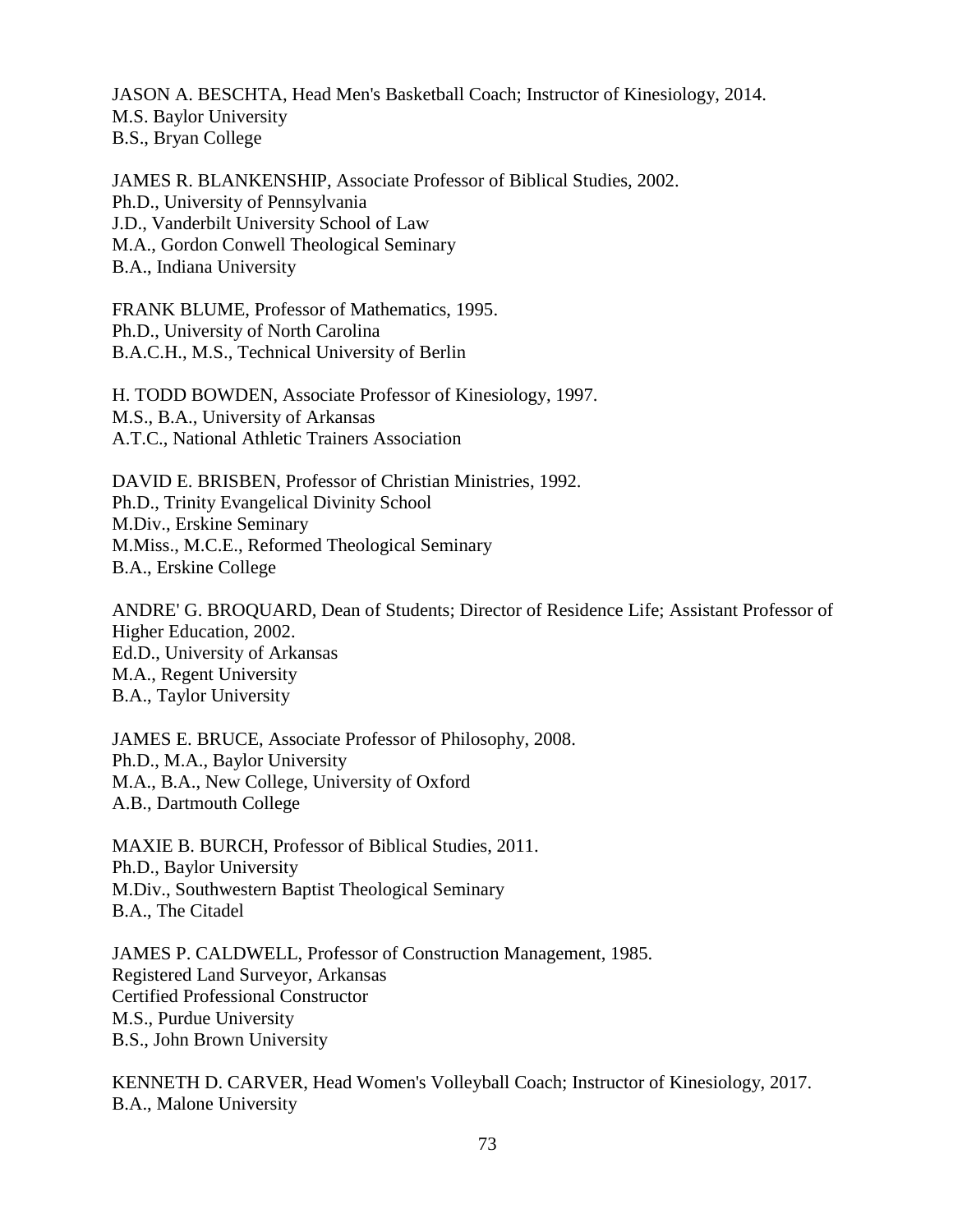LOU Y. CHA, Assistant Professor of Christian Ministry and Formation, 2016. Ph.D., Southern Baptist Theological Seminary M.Div., Bethel Seminary B.S.N., Alverno College B.A., Lakeland College

LORI CHALMERS, Chief Executive Officer, Milestone Leadership; Assistant Professor of Organizational Leadership, 2013. M.S., Pittsburg State University B.B.L., Ozark Christian College

CHAD J. CLARK, Assistant Professor of Music, 2018 M.M.E., Arizona State University B.A., Georg Fox University

NICHOLAS A. CORNETT, Associate Professor of Counseling, 2012. Ph.D., University of North Texas M.S., B.S. John Brown University

DON W. CRANDALL, Vice President for Enrollment Management; Assistant Professor of Organizational Leadership, 1985. M.S., B.A., Aurora University

CURTIS J. CUNNINGHAM, Assistant Professor of Teacher Education, 2015. Ph.D., University of Arkansas M.Ed., Drury University B.S., Southwest Baptist University

ROBYN D. DAUGHERTY, Director of Athletics; Instructor of Interdisciplinary Studies, 1999. M.A., B.S., John Brown University KIRK W. DEMARAIS, Instructor of Visual Arts, 2018. B.S., John Brown University

TIMOTHY J. DINGER, Executive Director, Care Clinics, Assistant Professor Graduate Counseling, 2001. Ed.D., B.A., Texas Tech University M.A., Dallas Seminary

LIESL M. DROMI, Assistant Professor of Music, 2014. M.M., Belmont University B.A., John Brown University

STACEY L. DUKE, Dean of the Online Undergraduate Program and Strategic Initiatives; Assistant Professor of Business, 2016. D.S.L., Regent University M.B.A., Bryan College B.A., Southeastern Louisiana University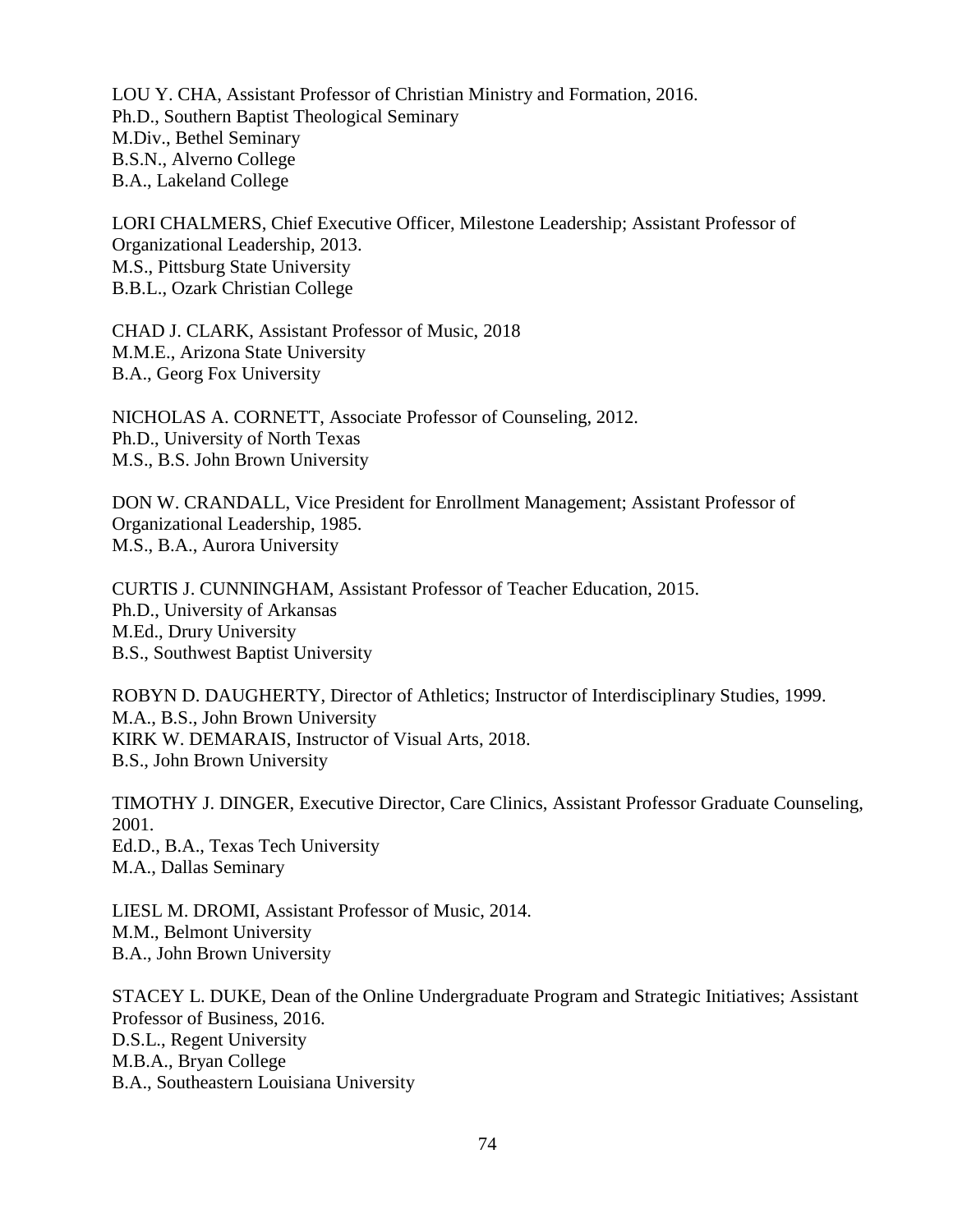JENNIFER R. EDWARDS, Assistant Professor of Worship Arts, 2009. M.A., Denver Seminary B.S., John Brown University

JILL F. ELLENBARGER, Assistant Professor of Chemistry, 2016. Ph.D., Texas A&M University B.S., Union University

J. RICHARD ELLIS, Dean of the Graduate School; Interim Dean of the College of Education and Human Services; Program Director, Graduate Higher Education; and Professor of Higher Education, 1993. Ph.D., University of Michigan M.Div., Biola University B.R.Ed., William Tyndale College

EDWARD E. ERICSON III, Vice President for Academic Affairs and Dean of the Faculty; Professor of History, 1994. Ph.D., M.A., Indiana University B.A., Calvin College

VON P. ESHNAUR, Instructor of Kinesiology, 2002. M.A., Concordia University B.S.E., University of Arkansas EVA M. FAST, Assistant Professor of Business, 2011. M.B.A., B.S., John Brown University

RICHARD K. FAUST, Instructor of Construction Management, 2009. M.E.T., M.S., Pittsburg State University B.S., Minnesota State University

MICHAEL FRANCIS, Assistant Professor of Biblical Studies, 2016. Ph.D., University of Notre Dame M.Div., Westminster Theological Seminary M.Phil., M.A., B.A., University of Cambridge

RICHARD L. FROMAN, Professor of Psychology, 1994. Ph.D., University of Wyoming M.A., B.A., California State University, Sacramento

C. JOEL FUNK, Associate Professor of Biology, 2009. Ph.D., M.S., Kansas State University B.A., Tabor College

J. BRADLEY GAMBILL, Associate Professor of English, 2005. Ph.D., Oklahoma State University M.F.A., University of Iowa M.A., New Mexico State University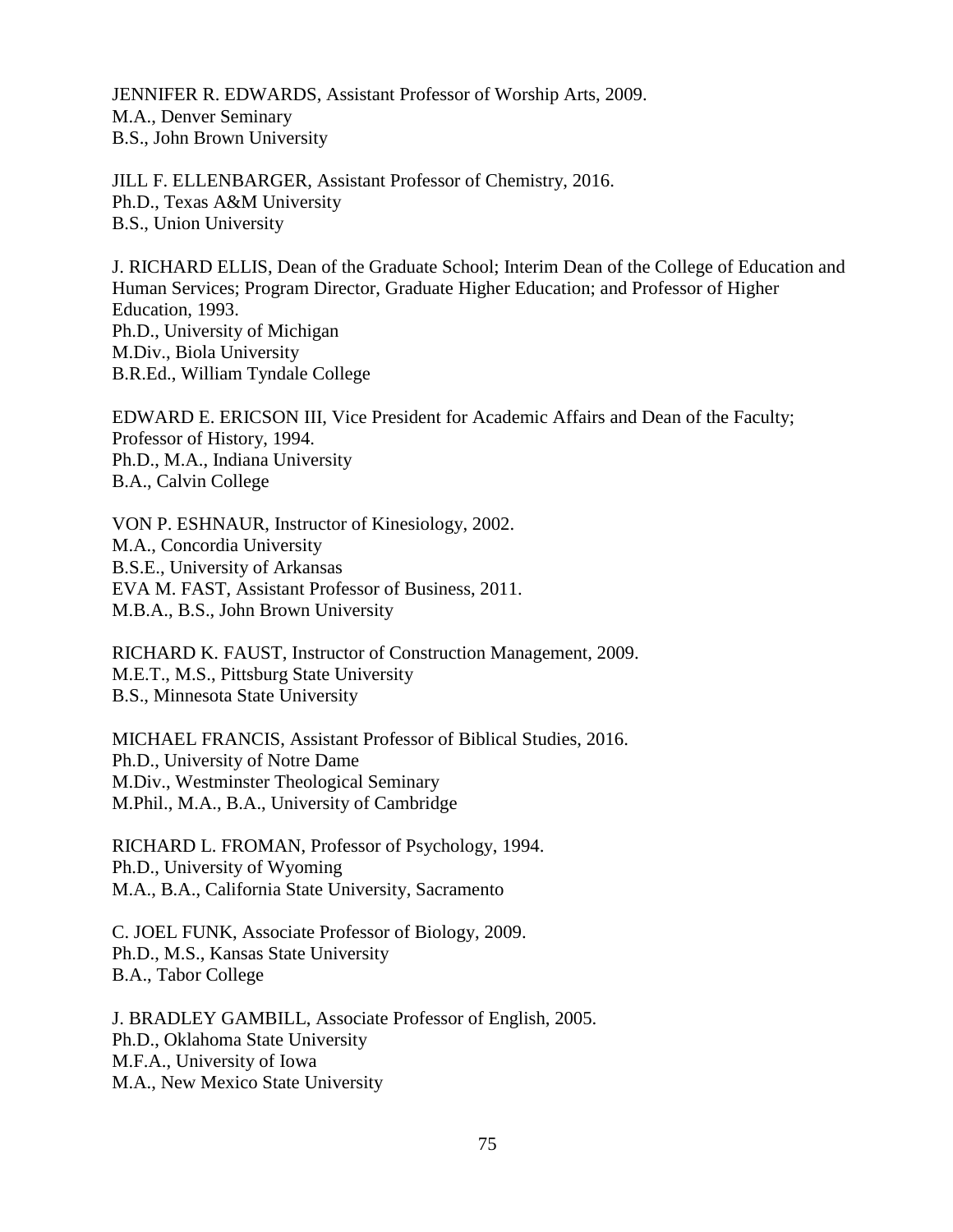JANET L. GARDNER, Assistant Professor of Nursing Education, 2017. M.S.N., B.S.N., University of Arkansas

BRAD GATLIN, Associate Professor of Business, 2016. D.B.A., Anderson University M.B.A., B.S., Bryan College

TIMOTHY P. GILMOUR, Associate Professor of Engineering, 2012. Ph.D., Pennsylvania State University B.S., Cedarville University

TODD M. GOEHNER, Associate Professor of Visual Arts, 2005. M.F.A., University of Idaho B.A., John Brown University

HELEN H. GREGOR, Assistant Professor of Communication, 2017. M.S., Columbia University B.A., Wake Forest University

BRIAN T. GREUEL, Professor of Biology, 1997. Ph.D., Washington University M.S., Ohio State University B.S., Wheaton College

DEREK A. GWINN, Assistant Professor of Family Studies, 2012. Ph.D., M.A., University of Minnesota, St. Paul B.S., B.A., University of Kentucky, Lexington

KIMBERLY B. HADLEY, Vice President for Finance and Administration; Assistant Professor of Business, 2004. D.B.A., Anderson University M.B.A., B.S.B.A., University of Arkansas

KENNETH D. HAHN, Professor of Physics, 2014. Ph.D., M.S., B.S., Texas A&M University M.A.B.S., Dallas Theological Seminary

MELISSA E. HALL, Associate Professor of Family and Human Services, 2011. Ph.D., University of Arkansas M.Ed., University of Oklahoma B.S., Southwestern Assemblies of God University

TESSA M. HASTINGS, Assistant Professor of Graduate Counseling, 2017. M.S., Southwest Missouri State University B.S., Evangel College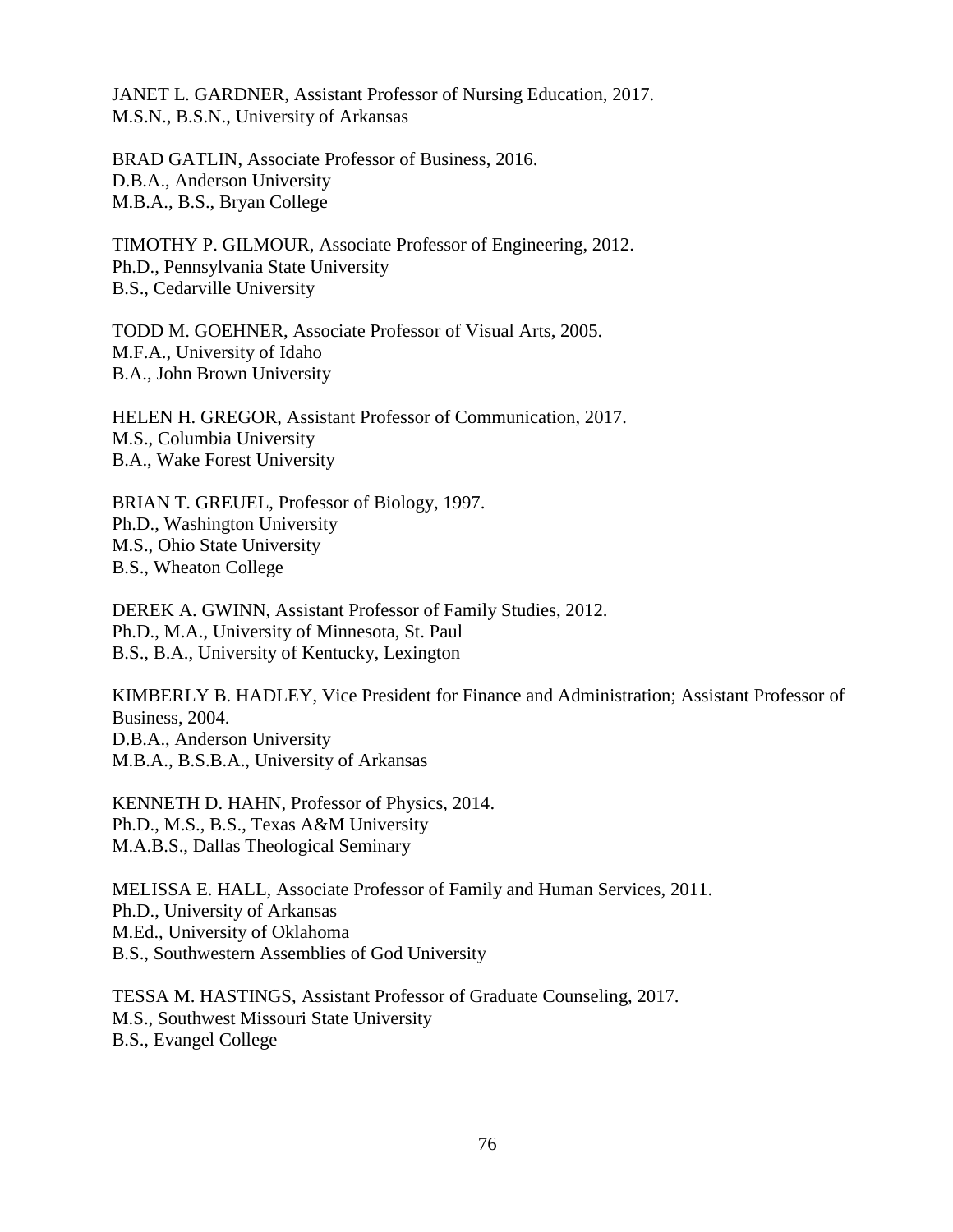SAMUEL J. HEINRICH, Associate Professor of Business, 2014. D.B.A., George Fox University M.B.A., University of Colorado B.S., John Brown University

STEVEN E. HELMS, Director of Cybersecurity Program; Assistant Professor of Cybersecurity, 2017. M.S., Liberty University B.B.A., Texas A&M University

BRIAN C. HERNDON, Associate Professor of Teacher Education, 2018. Ph.D., Ed.S., B.A., University of Missouri M.A., University of Colorado

SHERYL L. HILL, Associate Professor of Nursing Education, 2016. D.N.P., M.S., University of Minnesota B.S.N., Boise State University

AMANDA E. HIMES, Associate Professor of English, 2006. Ph.D., Texas A&M University M.A., Baylor University B.A., East Texas Baptist University

JONATHAN B. HIMES, Professor of English, 2003. Ph.D., M.A., Texas A&M University B.A., Harding University A. KATHY HOGAN, Instructor of Adult Education, 1998.

M.Ed., B.S., University of Arkansas S. NEAL HOLLAND, Professor of Visual Arts, 1998. M.F.A., National University M.A., Southwestern Baptist Theological Seminary B.A., Ouachita Baptist University

CHRISTOPHER E. HULL, Associate Professor of Graduate Counseling, 2017. Ph.D., Regent University M.A., Reformed Theological Seminary B.A., Dordt College

IVAN D. IGLESIAS, Associate Professor of Spanish, 2009. Ph.D., M.A., University of Arkansas B.A., Universidad del Atlantico, Columbia

KYLE J. IRELAND, Director of Student Support Services, 2015. Ed.D., Liberty University M.A., B.A., Olivet Nazarene University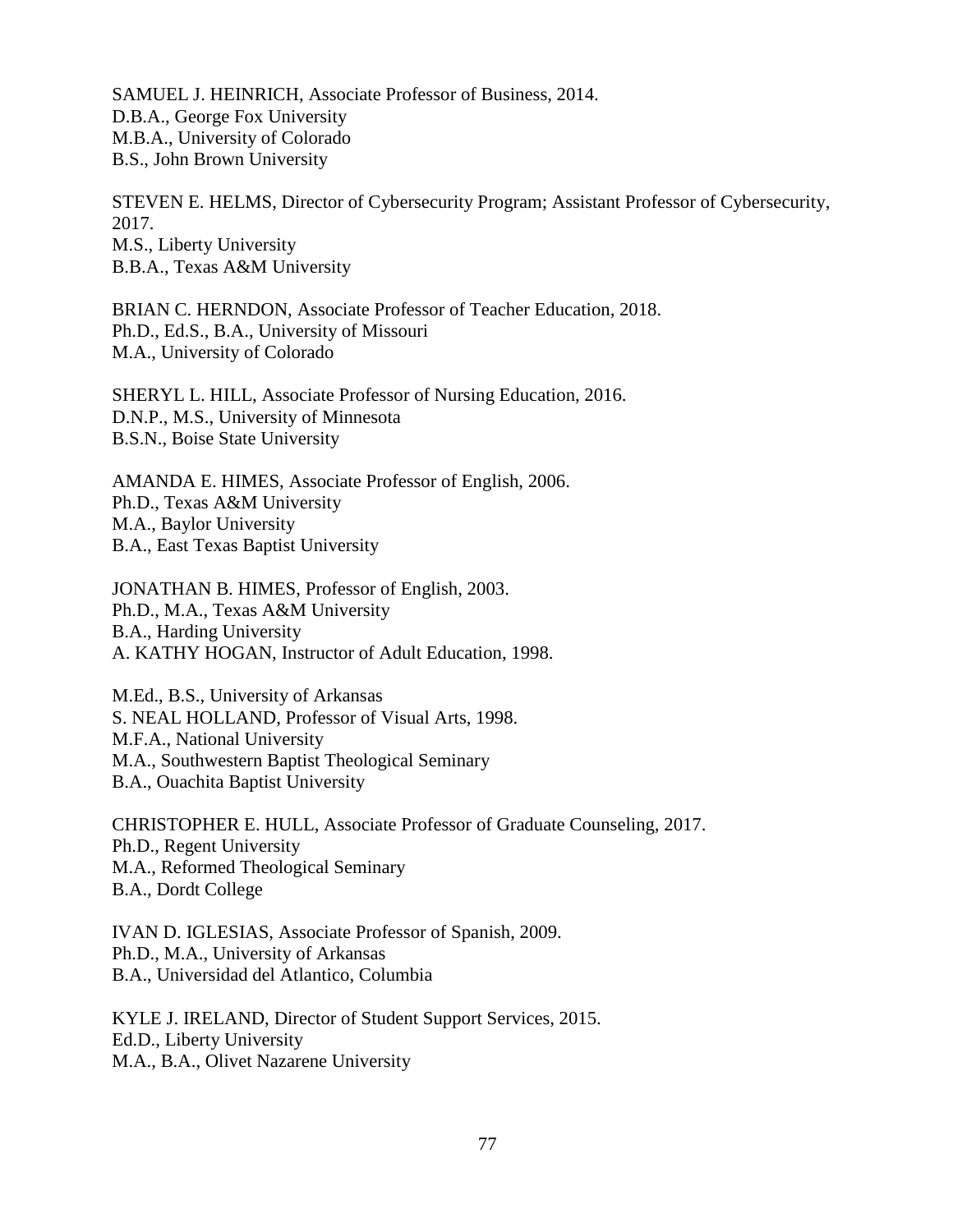KIRK A. JACKSON, Associate Professor of Accounting, 2018. D.B.A., Anderson University M.B.A., University of Oklahoma B.S., Southern Nazarene University

PRESTON L. JONES, Professor of History, 2003. Ph.D., University of Ottawa M.A., Sonoma State University B.A., California State University

PATRICIA A. KIRK, Professor of English; Writer in Residence, 1998. M.F.A., University of Arkansas Third year Certificate in Mandarin Chinese, University of Hong Kong M.A., Tulane University B.A., University of California

TIMOTHY R. KISNER, Assistant Men's Basketball Coach, Instructor of Kinesiology, 2018. M.S., Ohio University B.S., Central Michigan University

JAMES L. KRALL, Vice President for University Advancement; Assistant Professor of Organizational Leadership, 1996. Ed.D., University of Tennessee M.A., Ball State University B.A., Taylor University

RYAN A. LADNER, Associate Professor of Marketing, 2015. D.B.A., George Fox University M.A., Liberty University M.B.A., Mississippi College B.S.B.A., University of Southern Mississippi

REBECCA J. LAMBERT, Dean of Academic Services and Registrar; Assistant Professor of Higher Education, 2000. Ed.D., M.S., University of Arkansas B.S., Ball State University

CHARLES C. LAMPTON, Professor of Counseling Psychology, 2001. Ph.D., M.A., Texas Tech University B.A., University of Arkansas

JASON M. LANKER, Associate Professor of Youth Ministries, 2007. Ph.D., M.A., Biola University B.A., The Master's College

JOHN B. LEE, Assistant Professor of Engineering, 2018. Ph.D., University of Arkansas B.S.M.E., Oklahoma Christian University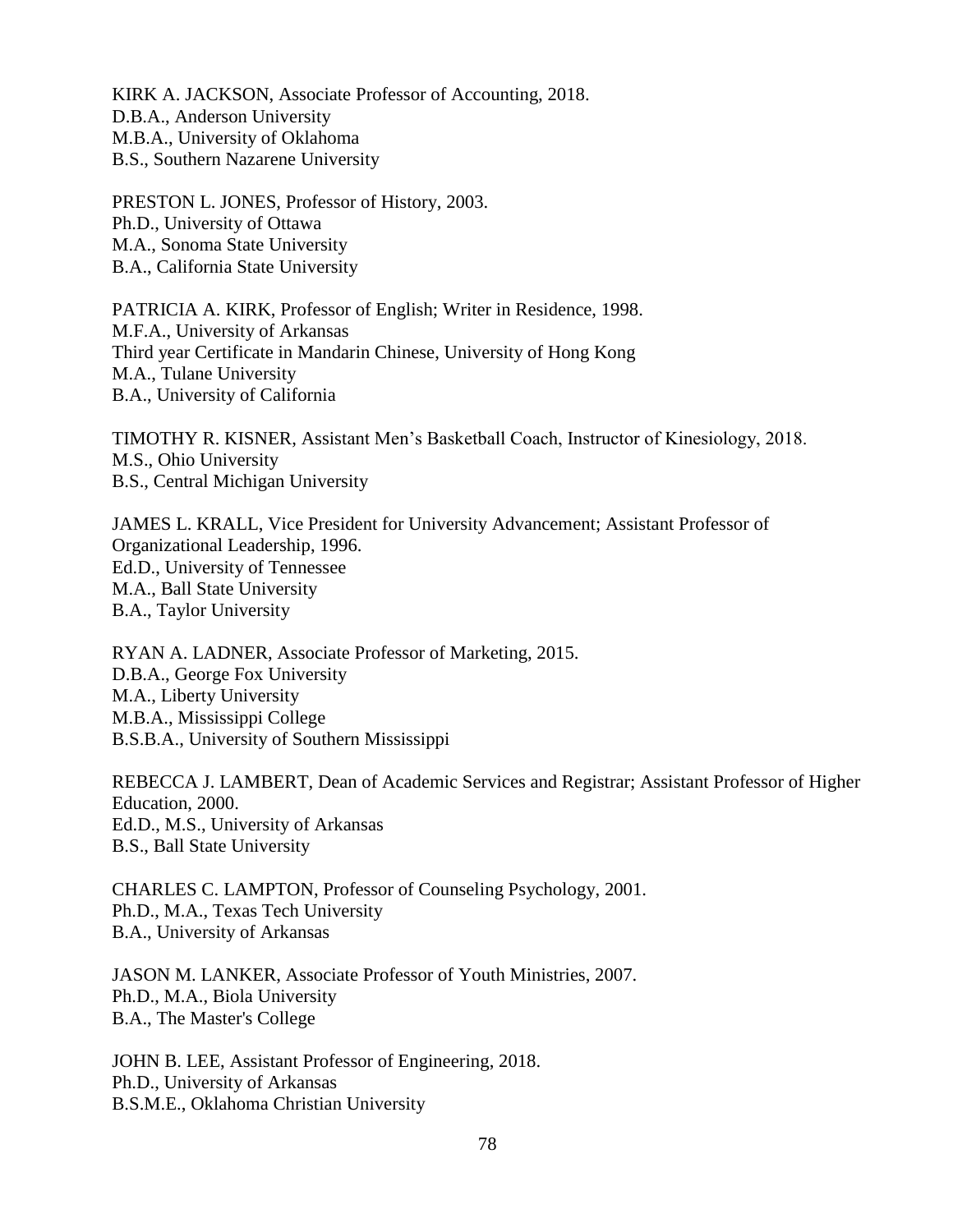JOHN D. LENSCHOW, Director, Irish Studies Program; Instructor of Biblical Studies, 2006-2008, 2017. M.Th., M.Div., Gordon-Conwell Theological Seminary

B.A., Oral Roberts University

WEST R. LOVELAND, Assistant Professor of Family & Human Services, 2018. M.S., B.S., John Brown University

KEVIN H. MACFARLAN, Professor of Mechanical Engineering, 1993. Ph.D., University of Arkansas M.S., B.S., Virginia Polytechnic Institute and State University

BOB C. MARTIN, Professor of Visual Arts, 2008. M.F.A., University of Arkansas B.A., Northeastern State University

RYAN A. MARTIN, Director of Fort Smith CARE Clinic; Associate Professor of Graduate Counseling, 2008-2012, 2015. Ph.D., M.A., Southwestern Baptist Theological Seminary B.A., Oklahoma Baptist University

CONSTANCE D. MATCHELL, Professor of Teacher Education, 2015 Ed.D., Harding University M.Ed., University of Arkansas B.S.E., John Brown University

RACHEL E. MAXSON, Instructor of Librarianship, 2015. M.L.I.S., San Jose State University M.Div., Yale University B.A., Wheaton College

M. KRISTIN McCLOUD, Assistant Professor of Nursing Education, 2017. M.S.N., University of Arkansas B.S.N., Arkansas Tech University

DENISHA K. McCOLLUM, Associate Professor of Business, 2007. M.Ed., North Central University M.S.L.E., John Brown University B.A., University of Arkansas

MELISSA L. MICHAEL, Assistant Professor of Math Education, 2014. M.S., B.S., University of Arkansas ROBERT H. MOORE, Associate Professor of History, 2007. Ph.D., Emory University M.A., B.A., University of Arkansas

KIMBERLY S. MURIE, Assistant Professor of Teacher Education, 2015. Ph.D., M.A., B.S., University of Arkansas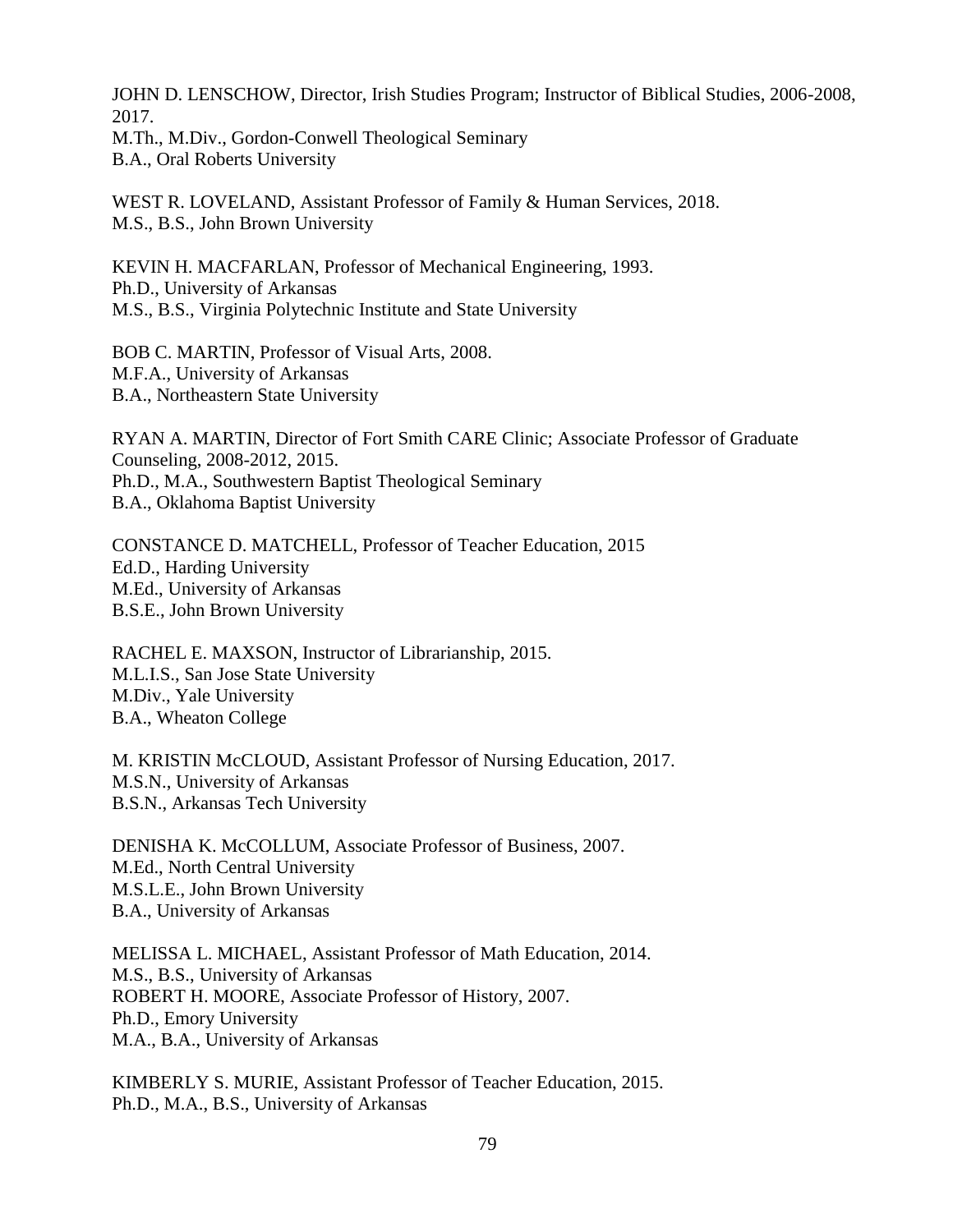SUSAN Q. NEWTON, Associate Professor of Chemistry, 2005. Ph.D., University of Arkansas B.S., John Brown University

ROBERT B. NORWOOD, Associate Vice President for Academic Administration; Dean of Undergraduate Studies; Director of Assessment; Professor of Electrical Engineering, 1998. Ph.D., M.S., B.S., Stanford University

ELLEN M. ODELL, Director of the Nursing Program; Associate Professor of Nursing Education, 2014.

D.N.P., Case Western Reserve University M.S.N., George Mason University B.S.N., University of Missouri-St. Louis A.D.N., McLennan Community College

GARY J. OLIVER, Executive Director of The Center for Healthy Relationships; Professor of Psychology and Practical Theology, 1998. Ph.D., M.A., University of Nebraska Th.M., Fuller Theological Seminary M.Div., Talbot Theological Seminary; B.A., Biola University

CHARLES C. PASTOOR, Associate Professor of English, 2001. Ph.D., M.A., Baylor University B.A., Calvin College

KATHLEEN M. PAULSEN, Head Women's Soccer Coach; Instructor of Kinesiology, 2013. M.S., B.A., University of Arkansas

BONNIE R. PHILLIPS, Assistant Professor of Graduate Counseling, 2015. Ph.D., University of Louisiana M.S., B.A., Harding University

TRACI T. PIERCE, Assistant Professor of Marketing, 2018. D.B.A., George Fox University M.B.A., B.A., Harding University

PETER F. POHLE, Professor of Visual Arts, 2001-2005, 2006. M.F.A., Syracuse University B.A. Equivalent, Berlin

CHARLES W. POLLARD, President; Associate Professor of English, 2004. Ph.D., University of Virginia M.A., Oxford University J.D., Harvard Law School B.A., Wheaton College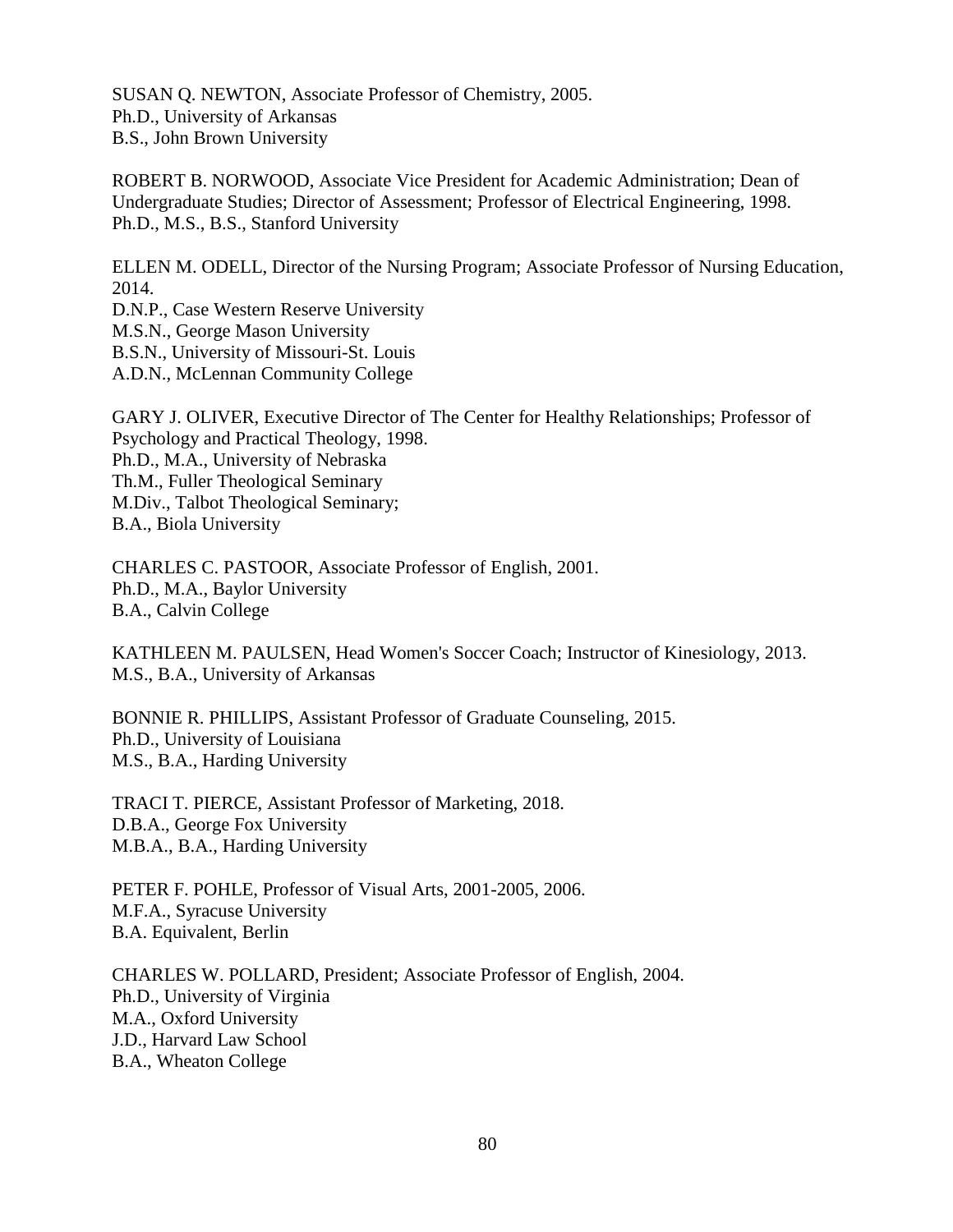TRISHA D. POSEY, Director of the Honors Scholars Program; Associate Professor of History, 2007. Ph.D., University of Maryland M.Phil., University of Kent at Canterbury B.A., Grand Canyon University

GEOFFREY T. REDDICK, Assistant Professor of Family & Human Services, 2018. Ph.D Saint Louis University M.S., John Brown University B.A., University of Arkansas

RODNEY P. REED, University Chaplain; Associate Professor of Biblical Studies, 2008. Ph.D., University of Bristol, England M.Div., Bethel Theological Seminary B.A., Sioux Falls College

GERALD L. REIMER, Associate Professor of Accounting, 2017. M.B.A., Washburn University B.S., John Brown University

DENA L. REINHARDT, Assistant Professor of Nursing Education, 2018. M.S.N., B.S.N., Regis University A.S.N., Northwest Arkansas Community College

GREGORY S. ROBINSON, Associate Professor of Outdoor Leadership Ministries, 2014. Ph.D., The Union Institute & University M.S., B.A., John Brown University

JUAN CARLOS RODRIGUEZ, Instructor of Mechanical Engineering, 2016. M.S.L.E., B.S.E., John Brown University M.S.M.E., University of Tulsa

CHARLES A. ROMIG, Professor of Marriage and Family Therapy, 2008. Ph.D., Purdue University M.A., Trinity Evangelical Divinity School B.S., University of Illinois

REBECCA J. ROTHFUSS, Director of the Leader Scholars Institute; Associate Professor of Business, 1994. Ph.D., Dallas Baptist University M.S., Oklahoma State University B.A., Bartlesville Wesleyan

D. MICHELLE SATTERLEE, Assistant Professor of Psychology, 2017. D. Psych., M.A., George Fox University M.A., B.A., MidAmerica Nazarene University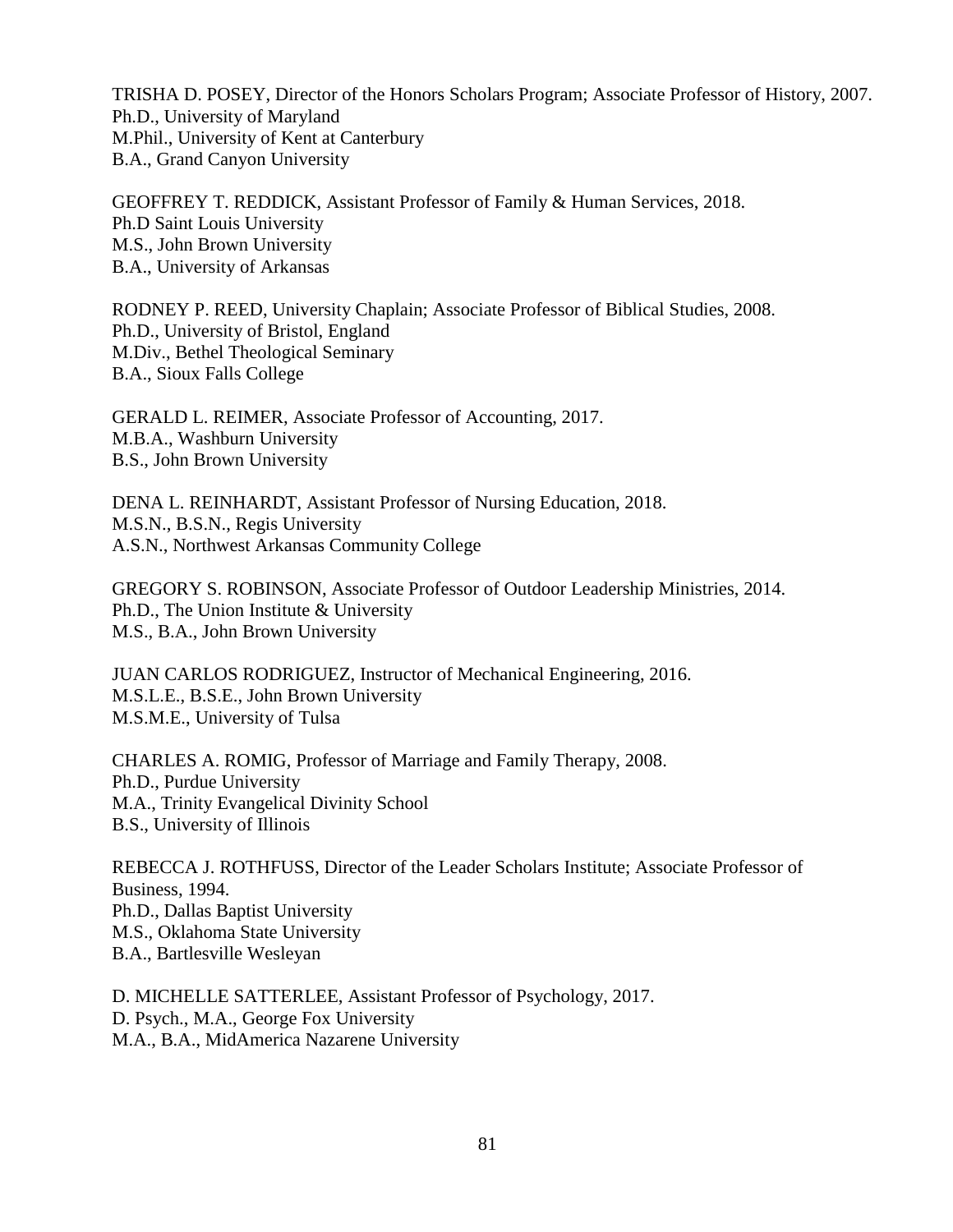KEVIN E. SIMPSON, Professor of Psychology, 2012. Ph.D., University of Denver M.S., University of North Texas B.S., John Brown University

MARQUITA S. SMITH, Associate Professor of Journalism, 2010. Ed.D., University of Arkansas M.A., University of Maryland B.S., University of Tennessee

STEVEN P. SNEDIKER, Associate Professor of Visual Arts, Cinema, 2009. M.F.A., National University B.S., John Brown University

JEFFREY D. SODERQUIST, Head Women's Basketball Coach; Instructor of Kinesiology, 1998. B.S., John Brown University

TED JUNSEOK SONG, Associate Professor of Engineering, 2012. Ph.D., M.S., The University of Texas at Austin B.S., Hanyang University, Seoul, Korea

WILLIAM A. STEVENSON, III, Director of International Programs; Assistant Professor of Intercultural Studies, 1988. M.A., B.S., John Brown University

JACOB H. STRATMAN, Associate Professor of English, 2007. Ph.D., Marquette University M.A., Missouri State University B.A., William Jewell College

BRENT C. SWEARINGEN, Director of the Library; Instructional Services Librarian; Associate Professor of Librarianship, 2006. M.S., University of Illinois M.Ed., DePaul University B.A., University of Arkansas

CARLA B. SWEARINGEN, Dean of Faculty Development; Professor of Chemistry, 2005. Ph.D., Loyola University B.A., Hendrix College

MARK A. TERRILL, Associate Professor of Construction Management, 2010. M.S., University of Texas M.A., M. Min., Tennessee Temple University B.S., New Mexico Institute of Mining & Technology

T. KAI TOGAMI, Professor of International Business, 2015. M.S., Illinois State University B.S., Wheaton College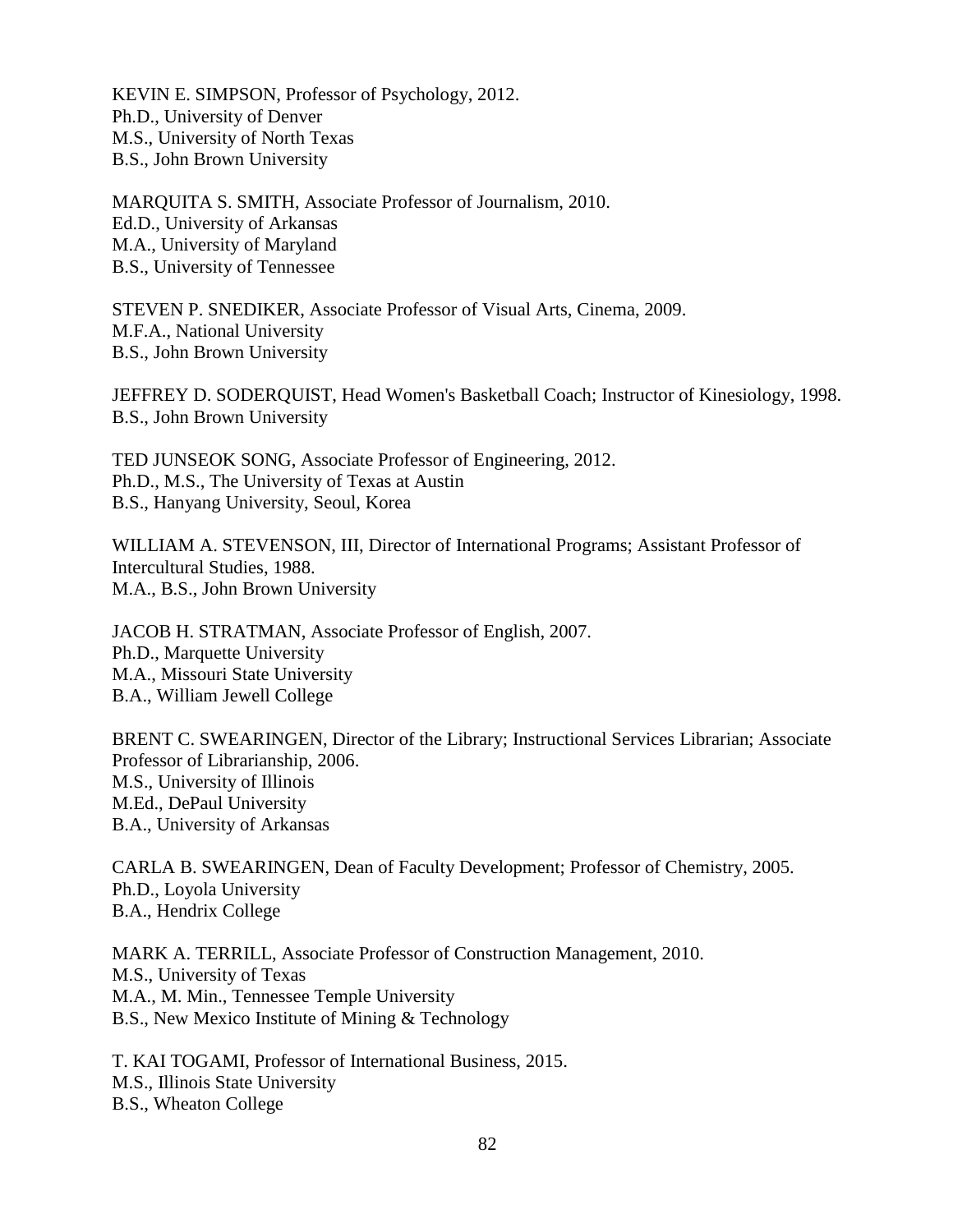GREGORY A. VARNER, Associate Professor of Mathematics, 2012. Ph.D., University of Missouri M.S., University of Arkansas B.A., Hendrix College

DAVID H. VILA, Professor of Religion and Philosophy, 1999. Ph.D., St. Louis University M.Div., M.A., Covenant Theological Seminary B.A., Covenant College

SHANON L. VUGLAR, Assistant Professor of Engineering, 2018. Ph.D., M.S., B.E., B.T., University of New South Wales

TIMOTHY S. WAKEFIELD, Professor of Biology, 2000. Ph.D., Auburn University M.A., University of Missouri B.S., Union University

RANDALL E. WALDRON, Professor of Economics and International Business, 2012. Ph.D., Vanderbilt University B.A., Northwestern University

JOE F. WALENCIAK, Dean of the Soderquist College of Business; Distinguished Professor of Business, 1982. Ph.D., M.B.A., University of Arkansas B.S., John Brown University

JOSIAH S. WALLACE, Associate Professor of Speech and Theatre, 2018. M.F.A., Baylor University B.A., Seattle Pacific University

QIAN WANG, Assistant Professor of Biology, 2017. Ph.D., Texas A&M University M.S., B.E., Lanzhou University of Technology, China

ABBEY G. WHITE, Assistant Professor of Counseling Psychology, 2014 Ph.D., M.A., Louisiana Tech University B.S., Indiana University

PAUL H. WHITLEY, Associate Professor of Music, 2011. Mus., Northwestern University M.M., New England Conservatory B.M., Wheaton College

JESSICA H. WILSON, Associate Professor of Creative Writing, 2013. Ph.D., Baylor University M.E., University of Dallas B.A., Pepperdine University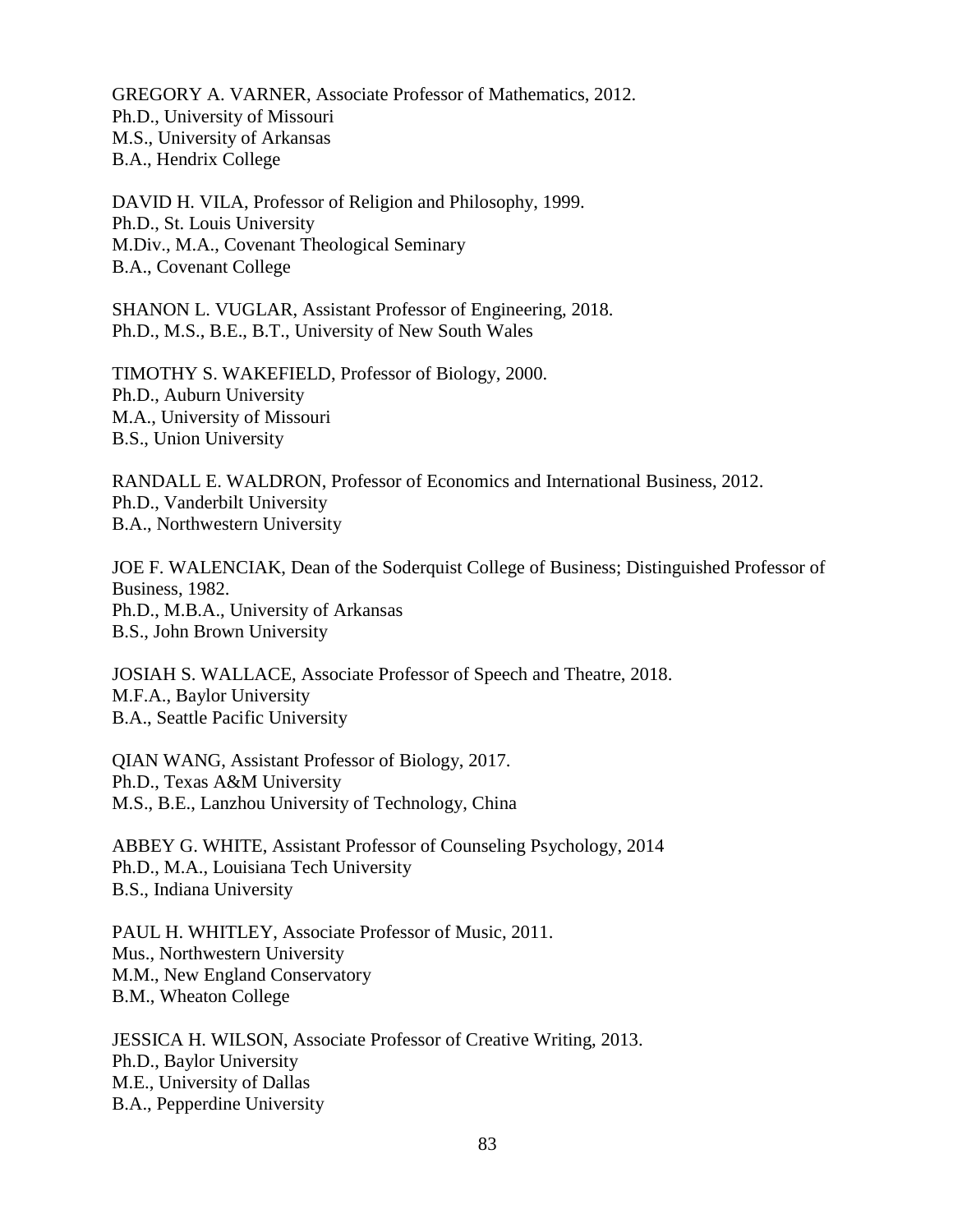BARRY J. WINGFIELD, Director, Little Rock CARE Clinic; Associate Professor of Marriage and Family Therapy, 2014. Ph.D., University of Louisiana M.S., Texas A&M University B.A., Harding University

JUDY K. WINSLETT, Assistant Professor of School Counseling, 2016. Ed.D., Ed.S., Harding University M.S., John Brown University B.A., Northeastern State University

*Effective July 1, 2018*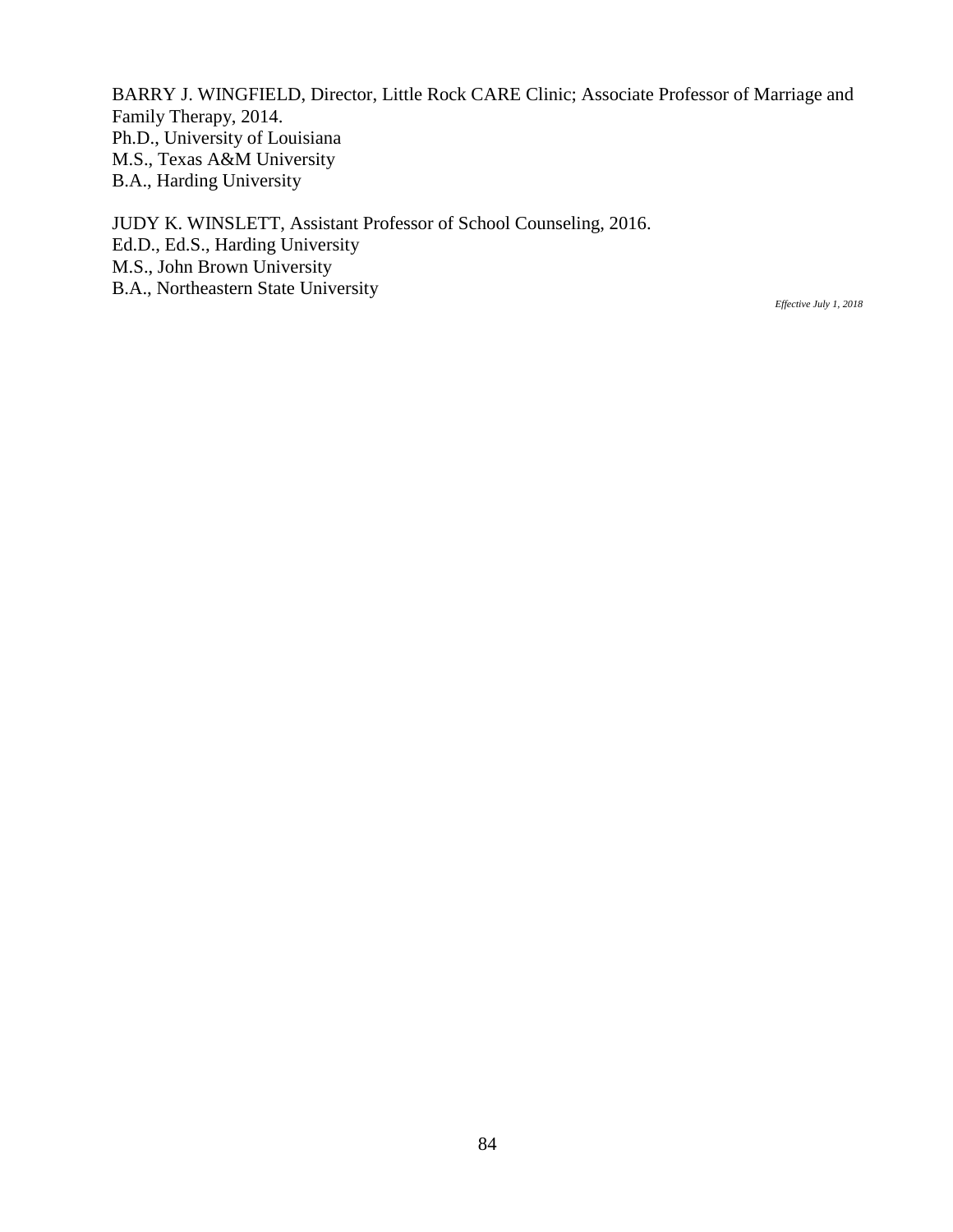## **Faculty Emeriti**

IDA M. ADOLPHSON, Ed.D., Psychology, 1973 - 1993

- JOEL R. ARMSTRONG, M.F.A., Visual Arts, 2003 2017
- JACK AUGUSTINE, Ed.D., Health Promotion and Human Performance, 1985 1997
- DONALD P. BALLA, M.S., J.D., Accounting, 1985 2014
- LeVON BALZER, Ph.D., Administration, 1994 2004
- LINDA L. BECKMAN, D.Mus.A., Music, 1996 2011
- LARRY N. BLAND, Ph.D., Engineering, 2002 2018
- ANDREW C. BOWLING, Ph.D., Biblical Studies, 1969 1999
- LISA BRANDOM, Ed.D., English, 1984 2006
- HARRIET J. BRICKER, M. Ed., Education, 2008 2013
- WILLIAM H. BURNSIDE, Ph.D., History, 1969 1990
- G. ROBERT BURNS, Ed.D., Health and Sport, 1975 2006
- DOYLE M. BUTTS, Ph.D., Economics, 1971 2012
- JOHN V. CARMACK, Ph.D., Marriage and Family Therapy, 1998 2017
- ROBBIE F. CASTLEMAN, D.Min., Biblical Studies, 2001-2016
- DAVID A.CATER, Ph.D., Psychology, 1993 2012
- KENT DAVIS, Ph.D., Construction Management, 1969 1975, 1977 2004
- MICHAEL T. FLYNN, M.A., Broadcasting, 1977 1999
- MEL R. FRATZKE, P.E.D., Administration, 1997 2001
- KENNETH W. FRENCH, Ph.D., Mechanical Engineering, 1971 2009
- GARY M. GUINN, Ph.D., English, 1977 2012
- ROBERT R. GUSTAVSON, Ph.D., Kinesiology, Head Soccer Coach, 1980 2009
- MARY E. HABERMAS, M.L.S., Library, 1994 2015
- JOHN C. HILL, M.A., Adult Education and Administration, 1978 2012
- DAVID E. JOHNSON, Ph.D., Psychology, 1980 2017
- MICHAEL D. KENNELLEY, Ph.D., Business, 2000 2015
- PAUL G. KIMBALL, M.B.A., Business, 1981 1999
- EDWARD C. KLOTZ III, D. Miss., Intercultural Studies, 1996 2014
- THOMAS R. LAMBORN, Ed.D., Education, 2003 2015
- FRED P. LOLLAR, M.A., Journalism, 1984 1992
- CAROLE A. MAINES, Ph.D., Counselor Education, 1995 2012